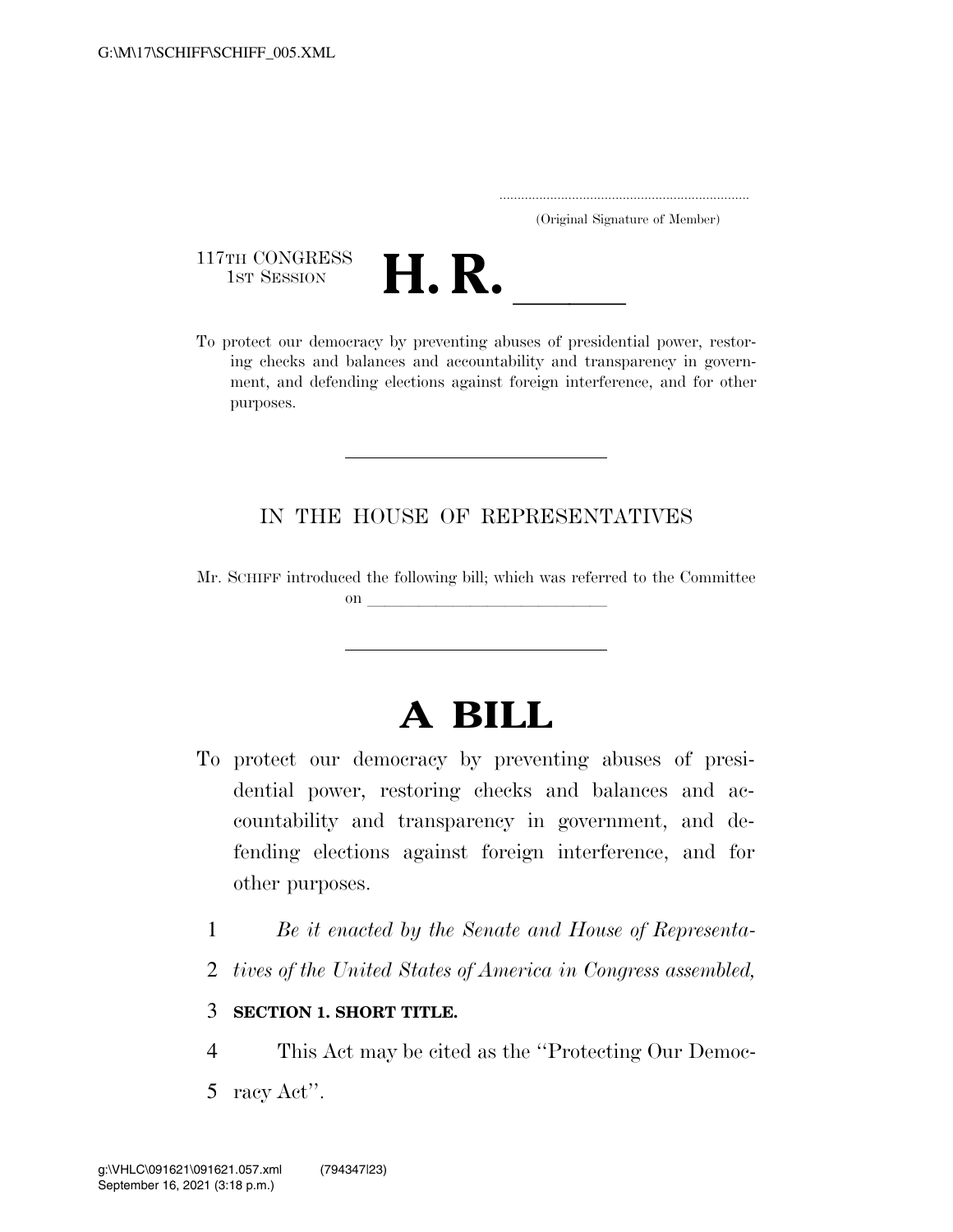| 1              | SEC. 2. ORGANIZATION OF ACT INTO DIVISIONS; TABLE OF                                                                                                                                                             |
|----------------|------------------------------------------------------------------------------------------------------------------------------------------------------------------------------------------------------------------|
| $\overline{2}$ | <b>CONTENTS.</b>                                                                                                                                                                                                 |
| 3              | (a) DIVISIONS.—This Act is organized into divisions                                                                                                                                                              |
| $\overline{4}$ | as follows:                                                                                                                                                                                                      |
| 5              | (1) Division A—Preventing Abuses of Presi-                                                                                                                                                                       |
| 6              | dential Power.                                                                                                                                                                                                   |
| 7              | (2) Division B—Restoring Checks and Bal-                                                                                                                                                                         |
| 8              | ances, Accountability, and Transparency.                                                                                                                                                                         |
| 9              | (3) Division C—Defending Elections Against                                                                                                                                                                       |
| 10             | Foreign Interference.                                                                                                                                                                                            |
| 11             | (4) Division D—Severability.                                                                                                                                                                                     |
| 12             | (b) TABLE OF CONTENTS.—The table of contents of                                                                                                                                                                  |
| 13             | this Act is as follows:                                                                                                                                                                                          |
|                | Sec. 1. Short title.<br>Sec. 2. Organization of Act into divisions; table of contents.                                                                                                                           |
|                | DIVISION A-PREVENTING ABUSES OF PRESIDENTIAL POWER                                                                                                                                                               |
|                | TITLE I-ABUSE OF THE PARDON POWER PREVENTION                                                                                                                                                                     |
|                | Sec. 101. Short title.<br>Sec. 102. Congressional oversight relating to certain pardons.<br>Sec. 103. Bribery in connection with pardons and commutations.<br>Sec. 104. Prohibition on presidential self-pardon. |
|                | TITLE II—ENSURING NO PRESIDENT IS ABOVE THE LAW                                                                                                                                                                  |
|                | Sec. 201. Short title.<br>Sec. 202. Tolling of statute of limitations.                                                                                                                                           |
|                | TITLE III-ENFORCEMENT OF THE FOREIGN AND DOMESTIC<br>EMOLUMENTS CLAUSES OF THE CONSTITUTION                                                                                                                      |
|                | Sec. 301. Short title.<br>Sec. 302. Definitions.<br>Sec. 303. Prohibition on acceptance of foreign and domestic emoluments.                                                                                      |

- Sec. 304. Civil actions by Congress concerning foreign emoluments.
- Sec. 305. Disclosures concerning foreign and domestic emoluments.
- Sec. 306. Enforcement authority of the Director of the Office of Government Ethics.
- Sec. 307. Jurisdiction of the Office of Special Counsel.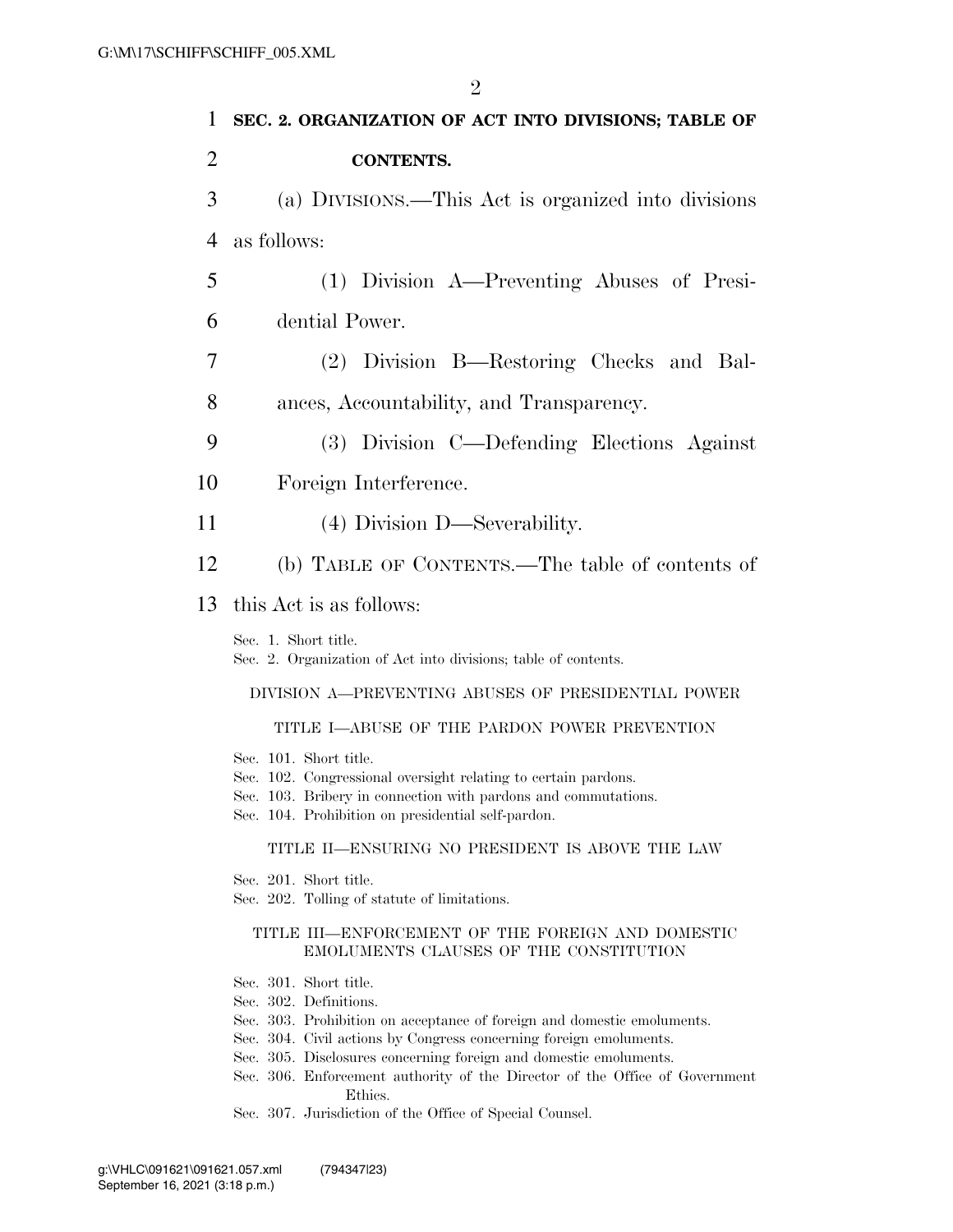### DIVISION B—RESTORING CHECKS AND BALANCES, ACCOUNTABILITY, AND TRANSPARENCY

#### TITLE IV—ENFORCEMENT OF CONGRESSIONAL SUBPOENAS

- Sec. 401. Short title.
- Sec. 402. Findings.
- Sec. 403. Enforcement of congressional subpoenas.
- Sec. 404. Compliance with congressional subpoenas.
- Sec. 405. Rule of construction.

#### TITLE V—REASSERTING CONGRESSIONAL POWER OF THE PURSE

Sec. 500. Short title.

#### Subtitle A—Strengthening Congressional Control and Review to Prevent Impoundment

- Sec. 501. Strengthening congressional control.
- Sec. 502. Strengthening congressional review.
- Sec. 503. Updated authorities for and reporting by the Comptroller General.
- Sec. 504. Advance congressional notification and litigation.
- Sec. 505. Penalties for failure to comply with the Impoundment Control Act of 1974.

Subtitle B—Strengthening Transparency and Reporting

PART 1-FUNDS MANAGEMENT AND REPORTING TO THE CONGRESS

- Sec. 511. Expired balance reporting in the President's budget.
- Sec. 512. Cancelled balance reporting in the President's budget.
- Sec. 513. Lapse in appropriations—Reporting in the President's budget.
- Sec. 514. Transfer and other repurposing authority reporting in the President's budget.
- Sec. 515. Authorizing cancellations in indefinite accounts by appropriation.

#### PART 2—EMPOWERING CONGRESSIONAL REVIEW THROUGH NONPARTISAN CONGRESSIONAL AGENCIES AND TRANSPARENCY INITIATIVES

- Sec. 521. Requirement to respond to requests for information from the Government Accountability Office for budget and appropriations law decisions.
- Sec. 522. Reporting requirements for Antideficiency Act violations.
- Sec. 523. Department of Justice reporting to Congress for Antideficiency Act violations.
- Sec. 524. Publication of budget or appropriations law opinions of the Department of Justice Office of Legal Counsel.

Subtitle C—Strengthening Congressional Role in and Oversight of Emergency Declarations and Designations

- Sec. 531. Improving checks and balances on the use of the National Emergencies Act.
- Sec. 532. National Emergencies Act declaration spending reporting in the President's budget.
- Sec. 533. Disclosure to Congress of presidential emergency action documents.
- Sec. 534. Emergency and overseas contingency operations designations by Congress in statute.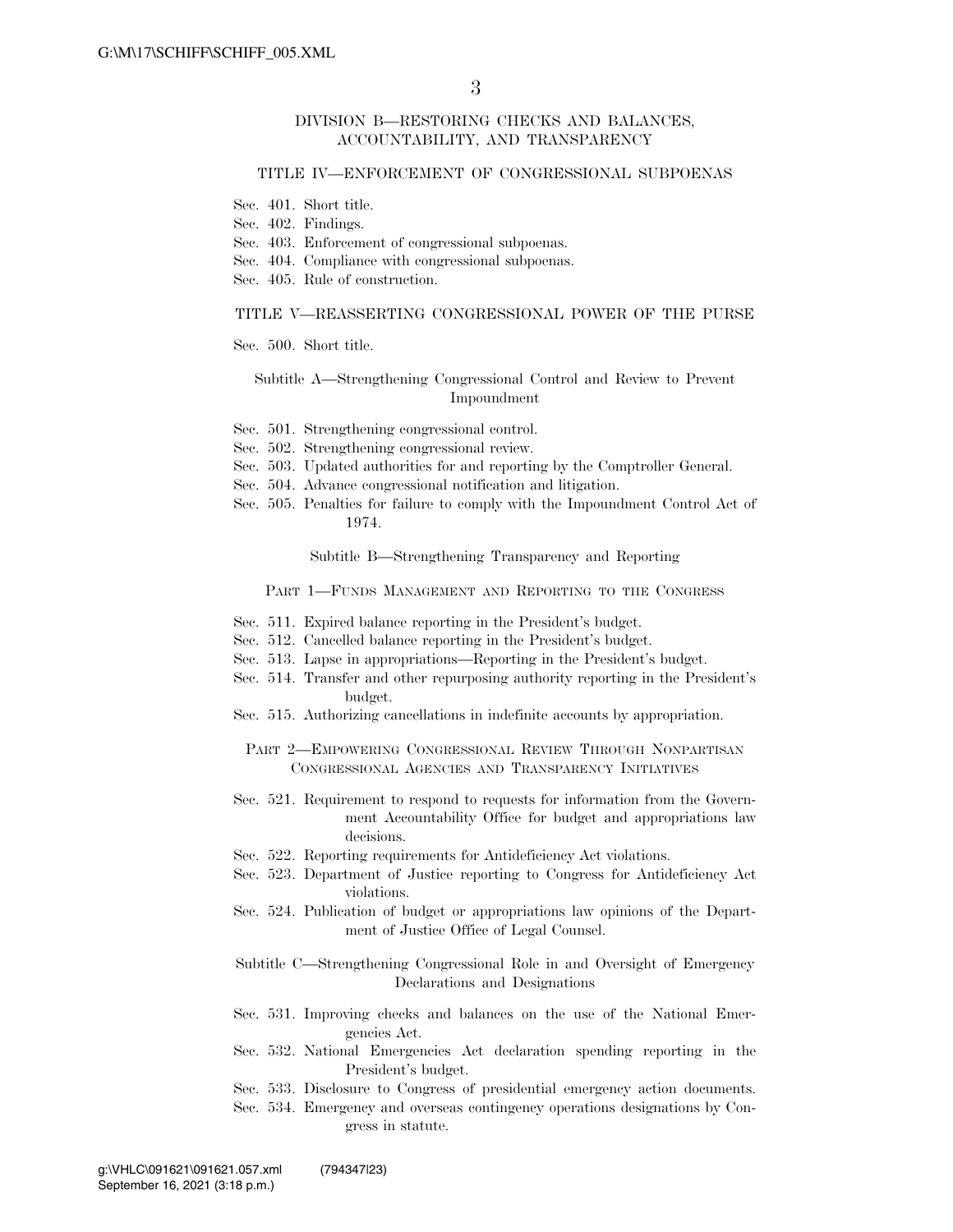### TITLE VI—SECURITY FROM POLITICAL INTERFERENCE IN **JUSTICE**

- Sec. 601. Short title.
- Sec. 602. Definitions.
- Sec. 603. Communications logs.
- Sec. 604. Rule of construction.

#### TITLE VII—PROTECTING INSPECTOR GENERAL INDEPENDENCE

#### Subtitle A—Requiring Cause for Removal

- Sec. 701. Short title.
- Sec. 702. Amendment.
- Sec. 703. Removal or transfer requirements.

#### Subtitle B—Inspectors General of Intelligence Community

- Sec. 711. Independence of Inspectors General of the Intelligence Community.
- Sec. 712. Authority of Inspectors General of the Intelligence Community to determine matters of urgent concern.
- Sec. 713. Conforming amendments and coordination with other provisions of law.

#### Subtitle C—Congressional Notification

- Sec. 721. Short title.
- Sec. 722. Change in status of Inspector General offices.
- Sec. 723. Presidential explanation of failure to nominate an Inspector General.

#### TITLE VIII—PROTECTING WHISTLEBLOWERS

#### Subtitle A—Whistleblower Protection Improvement

- Sec. 801. Short title.
- Sec. 802. Additional whistleblower protections.
- Sec. 803. Enhancement of whistleblower protections.
- Sec. 804. Classifying certain furloughs as adverse personnel actions.
- Sec. 805. Codification of protections for disclosures of censorship related to research, analysis, or technical information.
- Sec. 806. Title 5 technical and conforming amendments.

Subtitle B—Whistleblowers of the Intelligence Community

- Sec. 811. Limitation on sharing of intelligence community whistleblower complaints with persons named in such complaints.
- Sec. 812. Disclosures to Congress.
- Sec. 813. Prohibition against disclosure of whistleblower identity as reprisal against whistleblower disclosure by employees and contractors in intelligence community.

#### TITLE IX—ACCOUNTABILITY FOR ACTING OFFICIALS

Sec. 901. Short title.

Sec. 902. Clarification of Federal Vacancies Reform Act of 1998.

### TITLE X—STRENGTHENING HATCH ACT ENFORCEMENT AND PENALTIES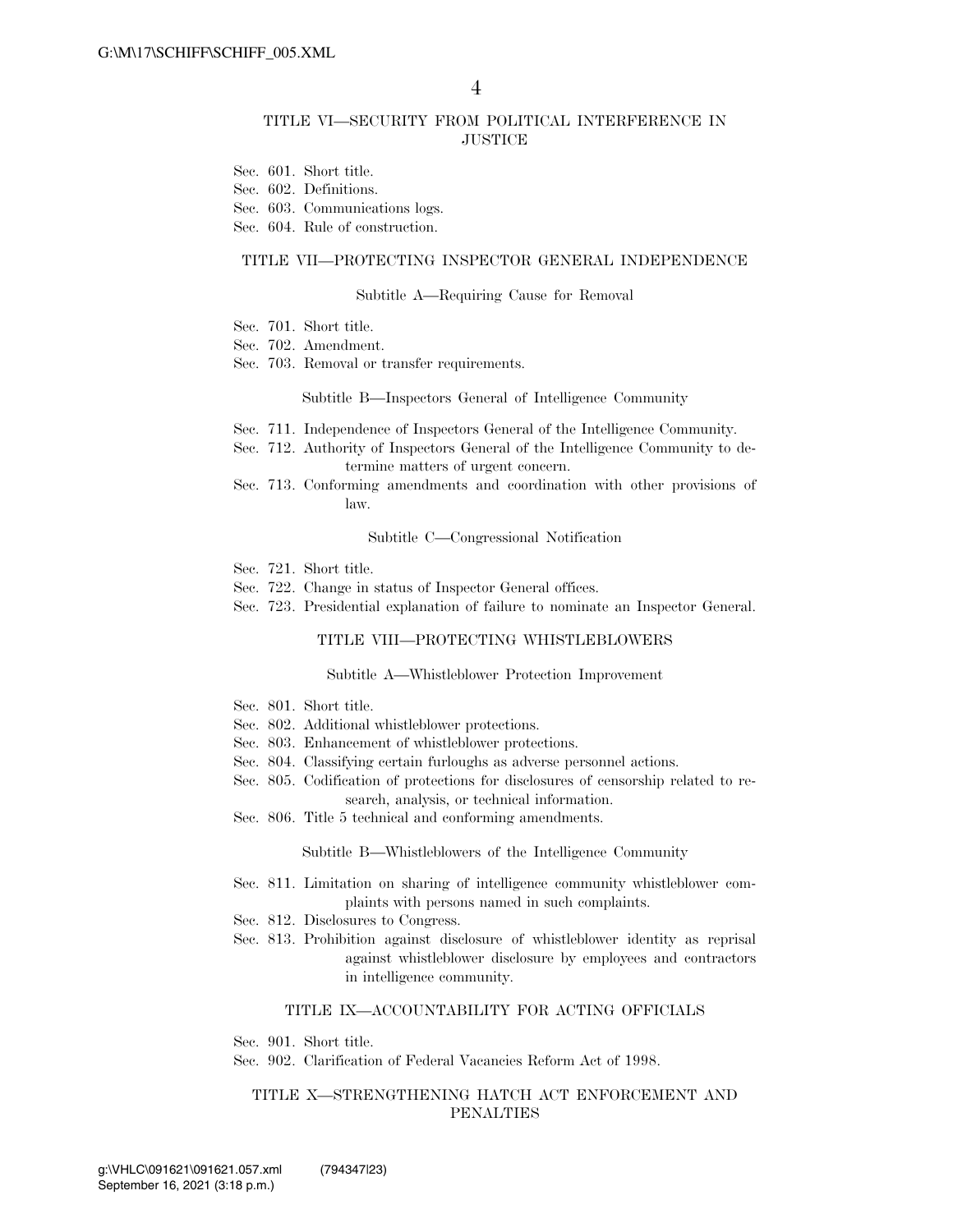- Sec. 1001. Short title.
- Sec. 1002. Strengthening Hatch Act enforcement and penalties against political appointees.

#### TITLE XI—PROMOTING EFFICIENT PRESIDENTIAL TRANSITIONS

- Sec. 1101. Short title.
- Sec. 1102. Ascertainment of successful candidates in general elections for purposes of presidential transition.

#### TITLE XII—PRESIDENTIAL AND VICE PRESIDENTIAL TAX TRANSPARENCY

Sec. 1201. Presidential and Vice Presidential tax transparency.

## DIVISION C—DEFENDING ELECTIONS AGAINST FOREIGN INTERFERENCE

#### TITLE XIII—REPORTING FOREIGN INTERFERENCE IN ELECTIONS

- Sec. 1301. Federal campaign reporting of foreign contacts.
- Sec. 1302. Federal campaign foreign contact reporting compliance system.
- Sec. 1303. Criminal penalties.
- Sec. 1304. Report to congressional intelligence committees.
- Sec. 1305. Rule of construction.

### TITLE XIV—ELIMINATING FOREIGN INTERFERENCE IN ELECTIONS

Sec. 1401. Clarification of application of foreign money ban.

Sec. 1402. Requiring acknowledgment of foreign money ban by political committees.

#### DIVISION D—SEVERABILITY

### TITLE XV—SEVERABILITY

Sec. 1501. Severability.

# 1 **DIVISION A—PREVENTING**  2 **ABUSES OF PRESIDENTIAL**

3 **POWER** 

# 4 **TITLE I—ABUSE OF THE PARDON**  5 **POWER PREVENTION**

## 6 **SEC. 101. SHORT TITLE.**

7 This title may be cited as the ''Abuse of the Pardon

8 Power Prevention Act''.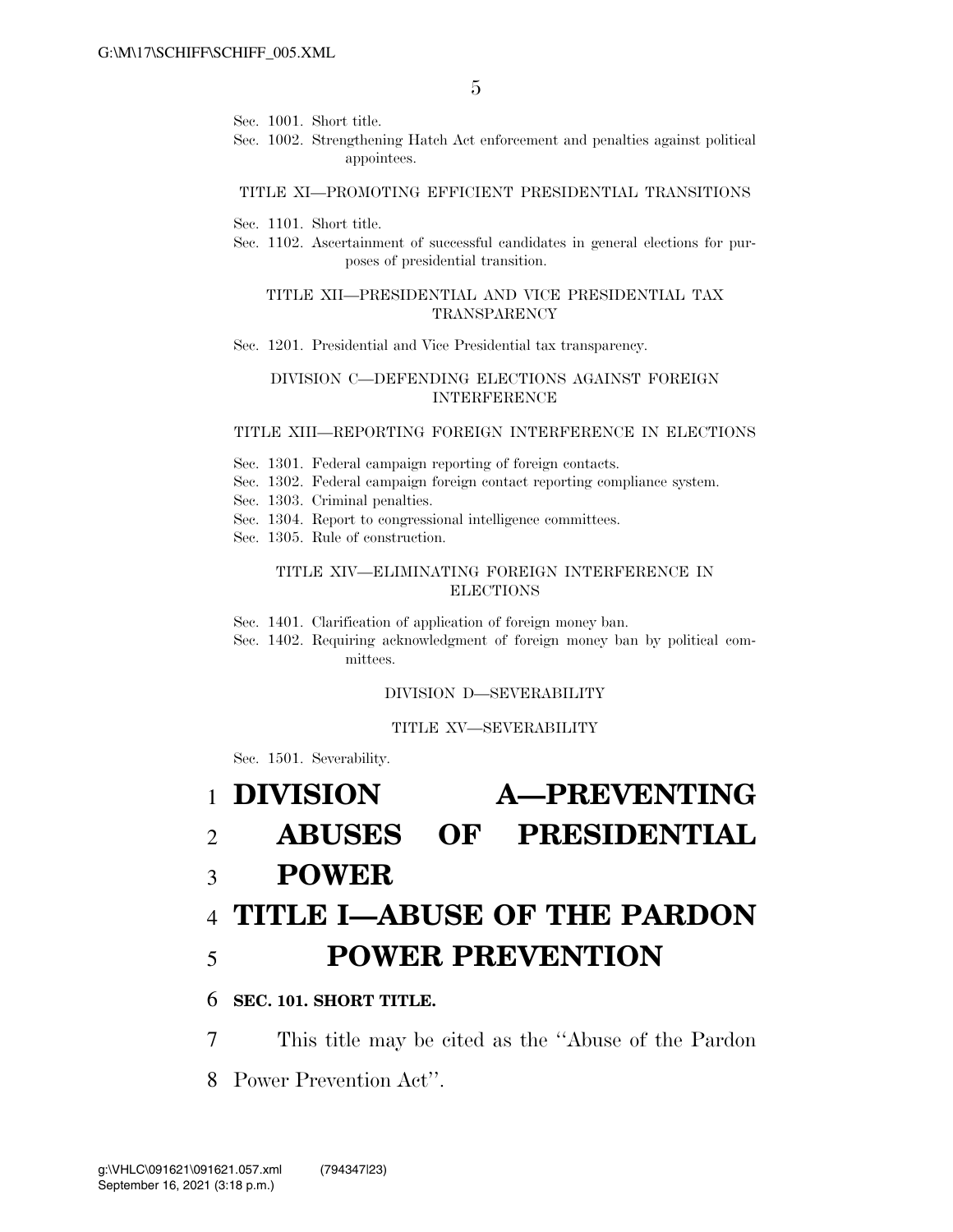# **SEC. 102. CONGRESSIONAL OVERSIGHT RELATING TO CER-TAIN PARDONS.**

 (a) SUBMISSION OF INFORMATION.—In the event that the President grants an individual a pardon for a cov- ered offense, not later than 30 days after the date of such pardon the Attorney General shall submit to the chairmen and ranking minority members of the appropriate congres-sional committees—

 (1) all materials obtained or produced by the prosecution team, including the Attorney General and any United States Attorney, and all materials obtained or prepared by any investigative agency of the United States government, relating to the of- fense for which the individual was so pardoned; and (2) all materials obtained or produced by the Department of Justice in relation to the pardon.

 (b) TREATMENT OF INFORMATION.—Rule 6(e) of the Federal Rules of Criminal Procedure may not be con- strued to prohibit the disclosure of information required by subsection (a) of this section.

(c) DEFINITIONS.—In this section:

 (1) The term ''appropriate congressional com-mittees'' means—

 (A) the Committee on the Judiciary of the House of Representatives and the Committee on the Judiciary of the Senate; and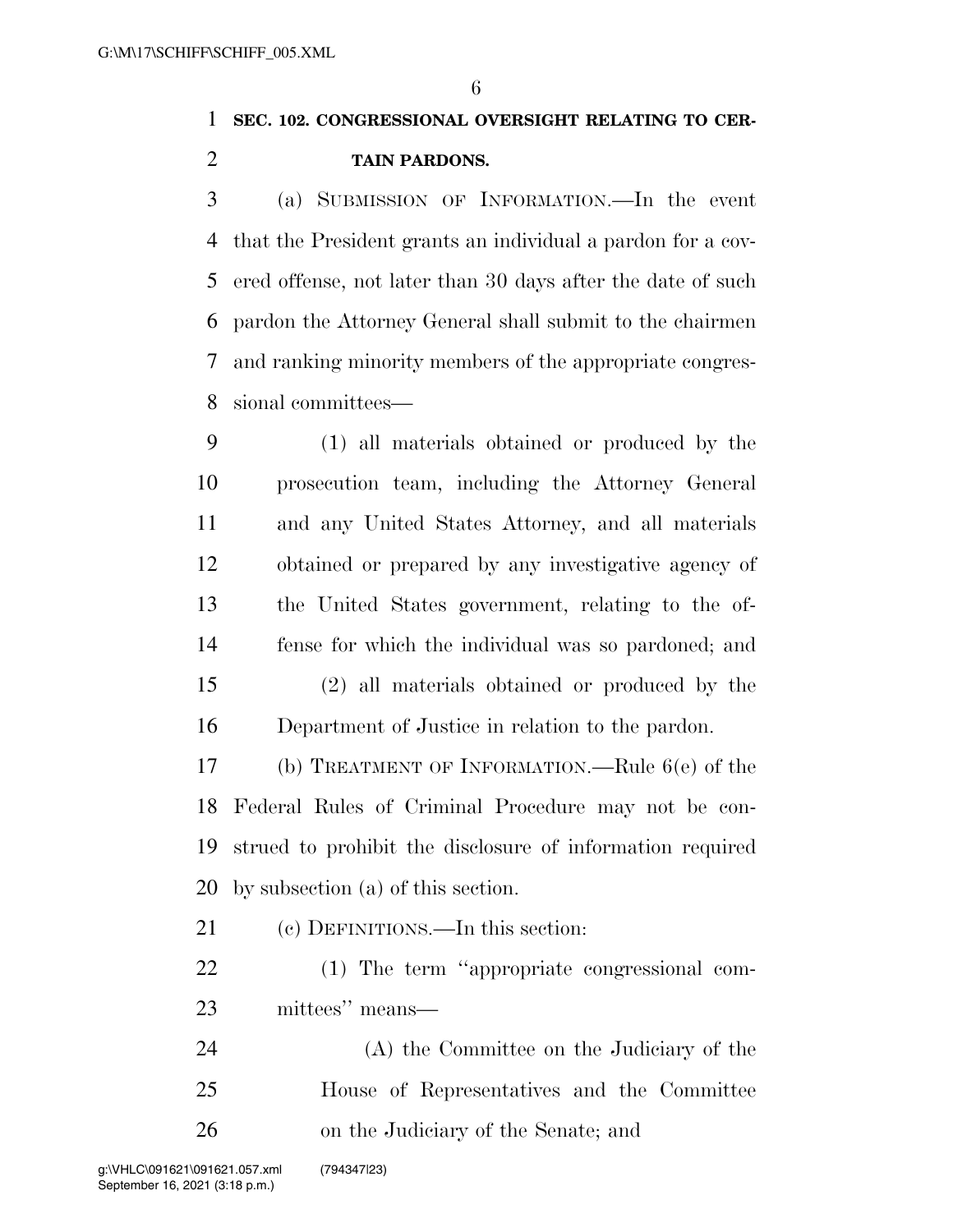| $\mathbf{1}$   | (B) if an investigation relates to intel-         |
|----------------|---------------------------------------------------|
| $\overline{2}$ | ligence or counterintelligence matters, the Per-  |
| 3              | manent Select Committee on Intelligence of the    |
| $\overline{4}$ | House of Representatives and the Select Com-      |
| 5              | mittee on Intelligence of the Senate.             |
| 6              | $(2)$ The term "covered offense" means—           |
| 7              | (A) an offense against the United States          |
| 8              | that arises from an investigation in which the    |
| 9              | President, or a relative of the President, is a   |
| 10             | target or subject;                                |
| 11             | $(B)$ an offense under section 192 of title 2,    |
| 12             | United States Code; or                            |
| 13             | $(C)$ an offense under section 1001, 1505,        |
| 14             | 1512, or 1621 of title 18, United States Code,    |
| 15             | provided that the offense occurred in relation to |
| 16             | a Congressional proceeding or investigation.      |
| 17             | (3) The term "pardon" includes a commutation      |
| 18             | of sentence.                                      |
| 19             | (4) The term "relative" has the meaning given     |
| 20             | that term in section $3110(a)$ of title 5, United |
| 21             | States Code.                                      |
| 22             | SEC. 103. BRIBERY IN CONNECTION WITH PARDONS AND  |
| 23             | <b>COMMUTATIONS.</b>                              |
| 24             | Section 201 of title 18, United States Code, is   |
| 25             | amended—                                          |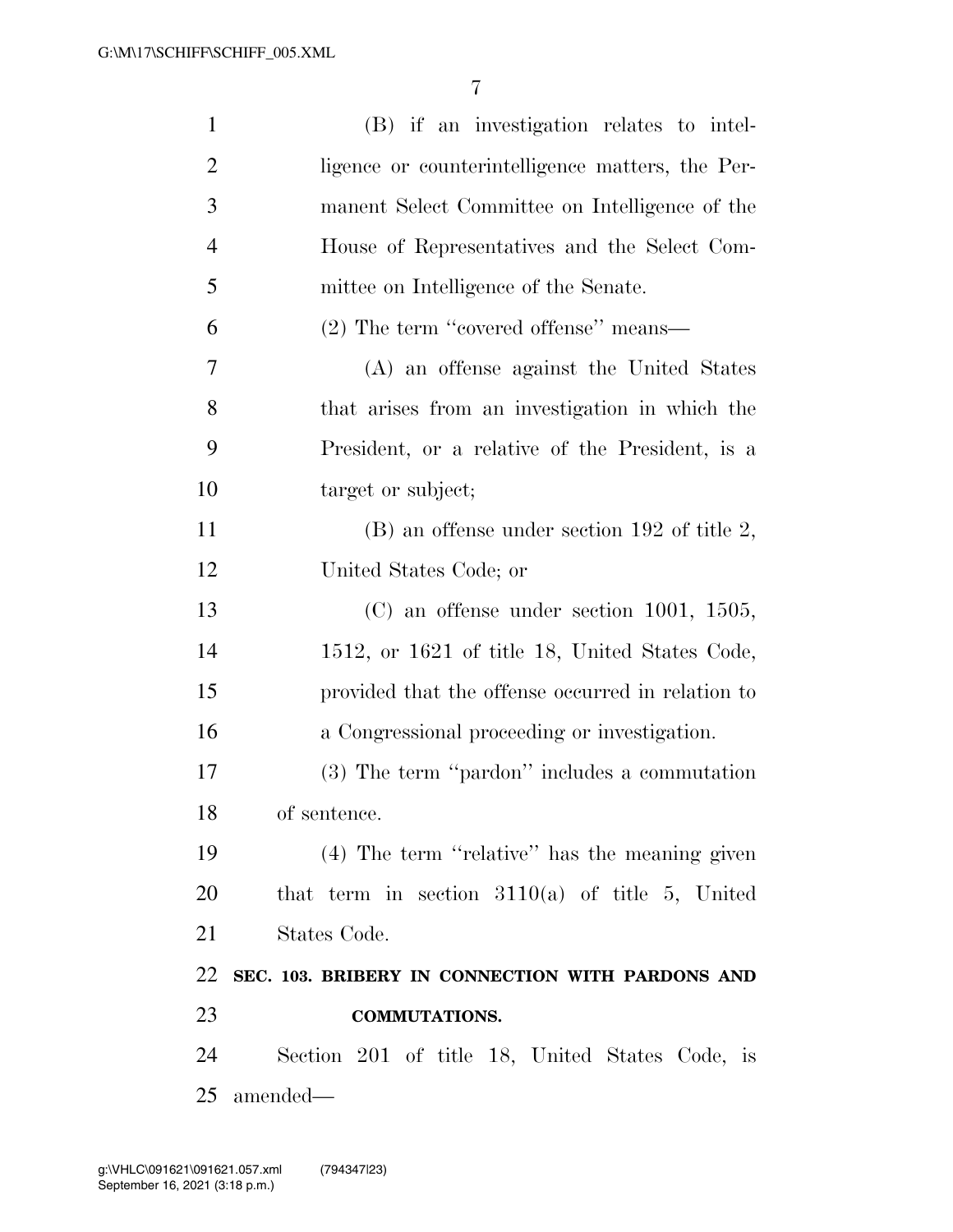- 1 (1) in subsection (a)— 2 (A) in paragraph (1), by inserting ", in-
- cluding the President and the Vice President of the United States,'' after ''or an officer or em-ployee or person''; and

 (B) in paragraph (3), by inserting before the period at the end the following: '', including any pardon, commutation, or reprieve, or an offer of any such pardon, commutation, or re-prieve''; and

11 (2) in subsection (b)(3), by inserting "(includ- ing, for purposes of this paragraph, any pardon, commutation, or reprieve, or an offer of any such pardon, commutation, or reprieve)'' after ''corruptly gives, offers, or promises anything of value''.

## **SEC. 104. PROHIBITION ON PRESIDENTIAL SELF-PARDON.**

 The President's grant of a pardon to himself or her- self is void and of no effect, and shall not deprive the courts of jurisdiction, or operate to confer on the Presi-dent any legal immunity from investigation or prosecution.

# **TITLE II—ENSURING NO**

## **PRESIDENT IS ABOVE THE LAW**

## **SEC. 201. SHORT TITLE.**

 This title may be cited as the ''No President is Above the Law Act''.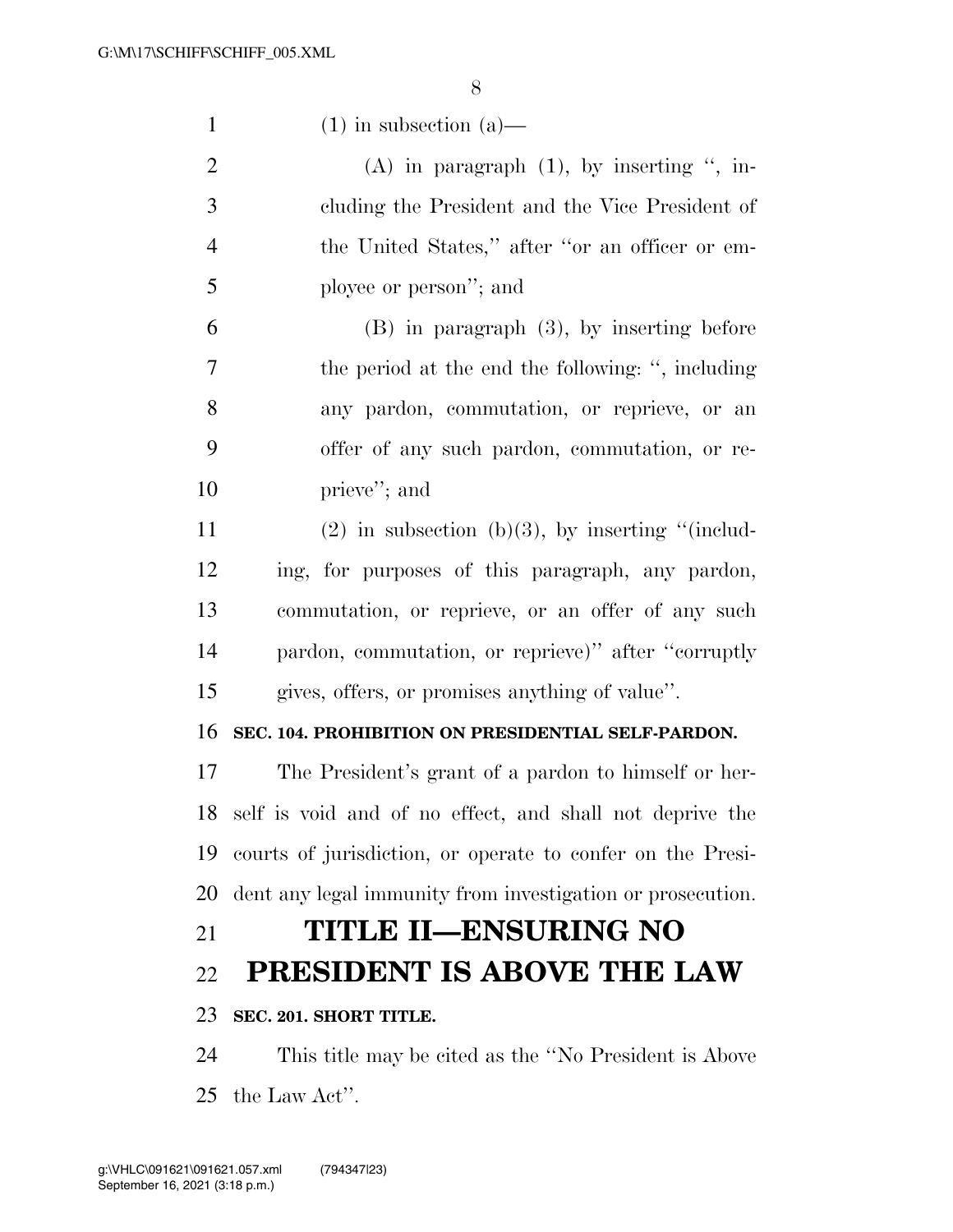## **SEC. 202. TOLLING OF STATUTE OF LIMITATIONS.**

 (a) OFFENSES COMMITTED BY THE PRESIDENT OR VICE PRESIDENT DURING OR PRIOR TO TENURE IN OF- FICE.—Section 3282 of title 18, United States Code, is amended by adding at the end the following:

 ''(c) OFFENSES COMMITTED BY THE PRESIDENT OR VICE PRESIDENT DURING OR PRIOR TO TENURE IN OF- FICE.—In the case of any person serving as President or Vice President of the United States, the duration of that person's tenure in office shall not be considered for pur- poses of any statute of limitations applicable to any Fed- eral criminal offense committed by that person (including any offenses committed during any period of time pre-ceding such tenure in office).''.

 (b) APPLICABILITY.—The amendments made by sub- section (a) shall apply to any offense committed before the date of the enactment of this section, if the statute of limi- tations applicable to that offense had not run as of such date.

# **TITLE III—ENFORCEMENT OF THE FOREIGN AND DOMESTIC EMOLUMENTS CLAUSES OF**

# **THE CONSTITUTION**

## **SEC. 301. SHORT TITLE.**

 This title may be cited as the ''Foreign and Domestic Emoluments Enforcement Act''.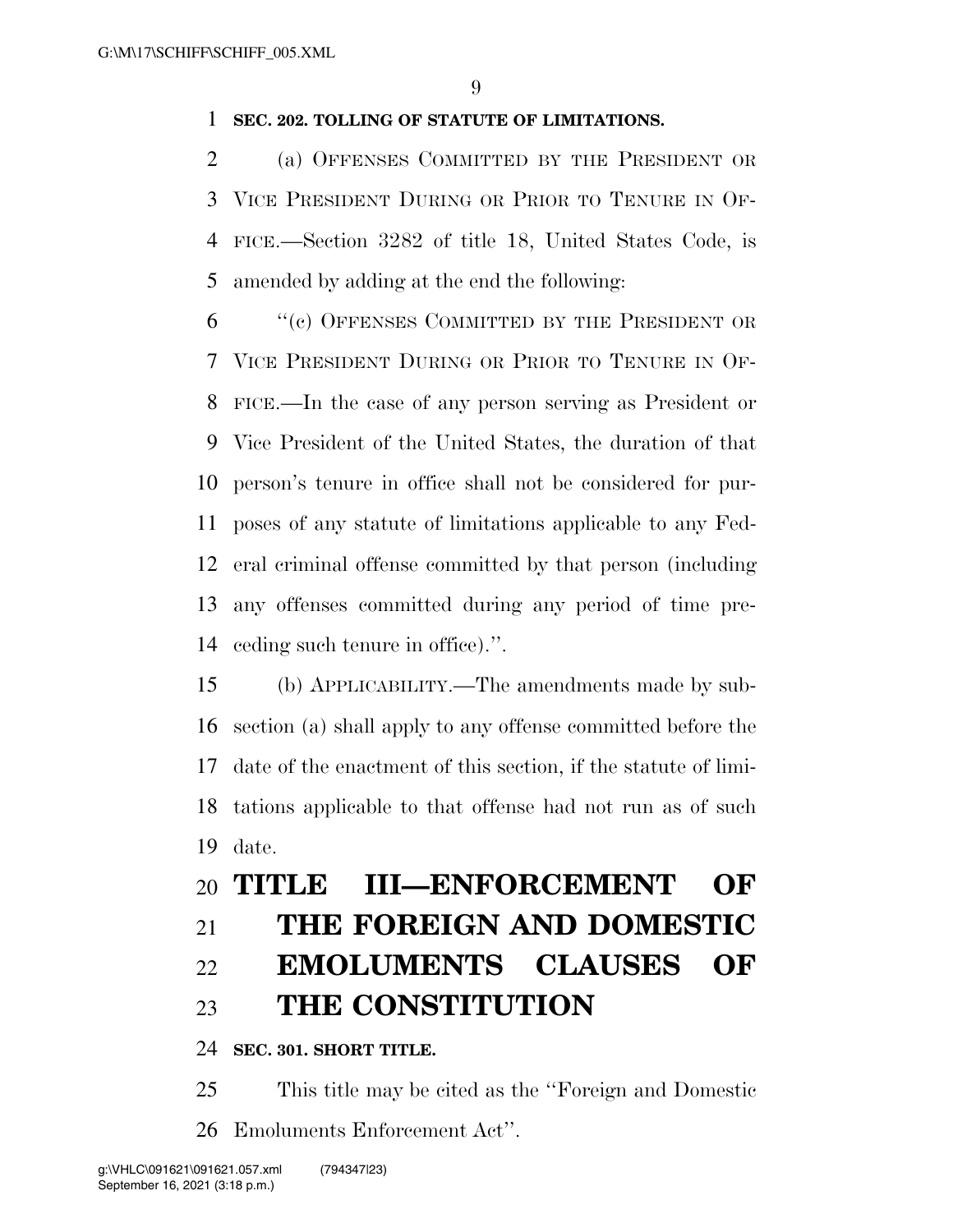## **SEC. 302. DEFINITIONS.**

In this title:

 (1) The term ''emolument'' means any profit, gain, or advantage that is received directly or indi- rectly from any government of a foreign country, the Federal government, or any State or local govern- ment, or from any instrumentality thereof, including payments arising from commercial transactions at fair market value.

 (2) The term ''person holding any office of profit or trust under the United States'' includes the President of the United States and the Vice-Presi-dent of the United States.

 (3) The term ''government of a foreign coun- try'' has the meaning given such term in section 1(e) of the Foreign Agents Registration Act (22 U.S.C. 17  $611(e)$ ).

**SEC. 303. PROHIBITION ON ACCEPTANCE OF FOREIGN AND** 

## **DOMESTIC EMOLUMENTS.**

 (a) FOREIGN.—Except as otherwise provided in sec- tion 7342 of title 5, United States Code, it shall be unlaw- ful for any person holding an office of profit or trust under the United States to accept from a government of a for- eign country, without first obtaining the consent of Con- gress, any present or emolument, or any office or title. The prohibition under this subsection applies without re-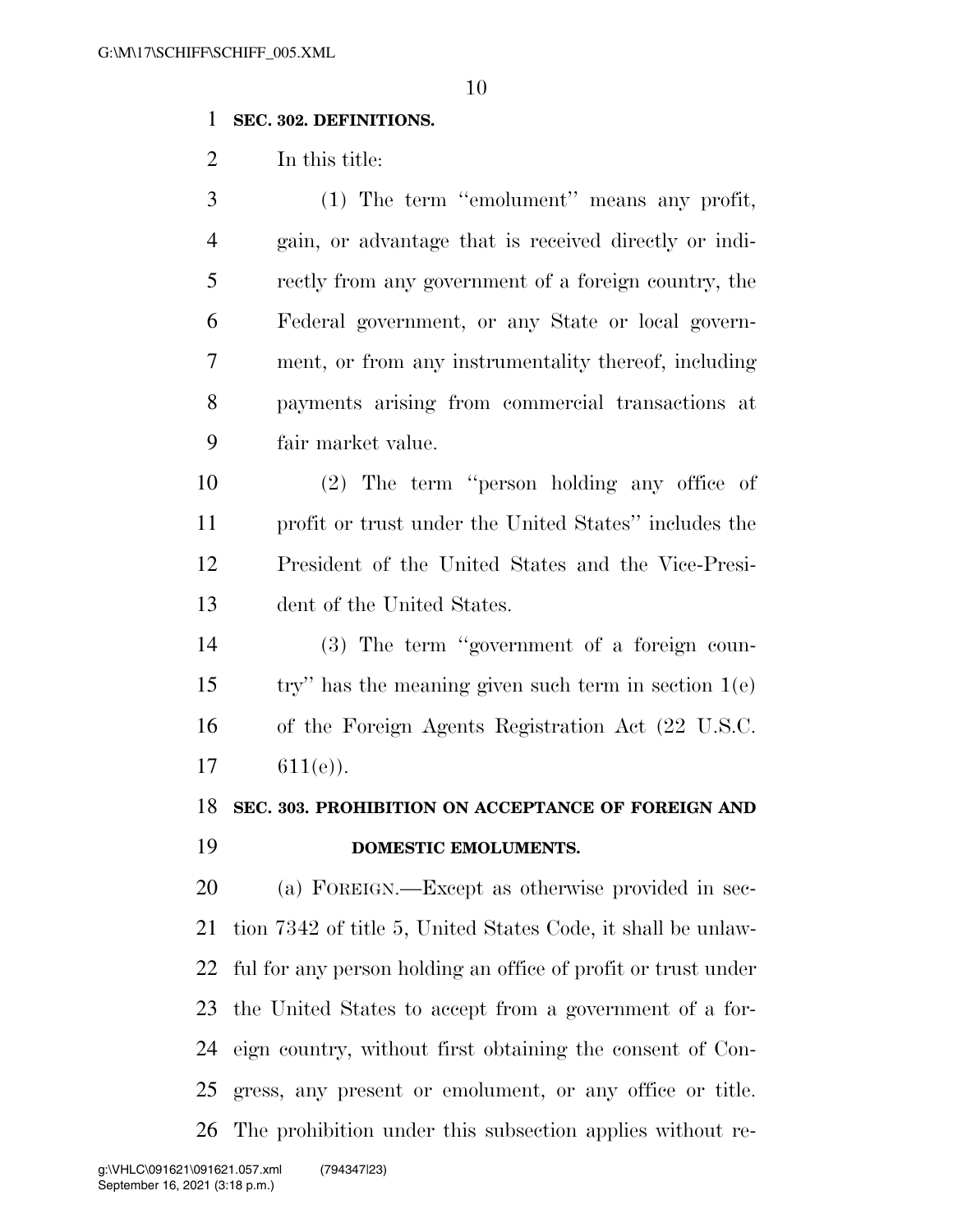gard to whether the present, emolument, office, or title 2 is  $-$ 

- (1) provided directly or indirectly by that gov-ernment of a foreign country; or
- (2) provided to that person or to any private business interest of that person.

 (b) DOMESTIC.—It shall be unlawful for the Presi- dent to accept from the United States, or any of them, any emolument other than the compensation for his or her services as President provided for by Federal law. The prohibition under this subsection applies without regard to whether the emolument is provided directly or indi- rectly, and without regard to whether the emolument is provided to the President or to any private business inter-est of the President.

# **SEC. 304. CIVIL ACTIONS BY CONGRESS CONCERNING FOR-**

**EIGN EMOLUMENTS.** 

 (a) CAUSE OF ACTION.—The House of Representa- tives or the Senate may bring a civil action against any person for a violation of subsection (a) of section 303.

 (b) SPECIAL RULES.—In any civil action described in subsection (a), the following rules shall apply:

 (1) The action shall be filed before the United States District Court for the District of Columbia.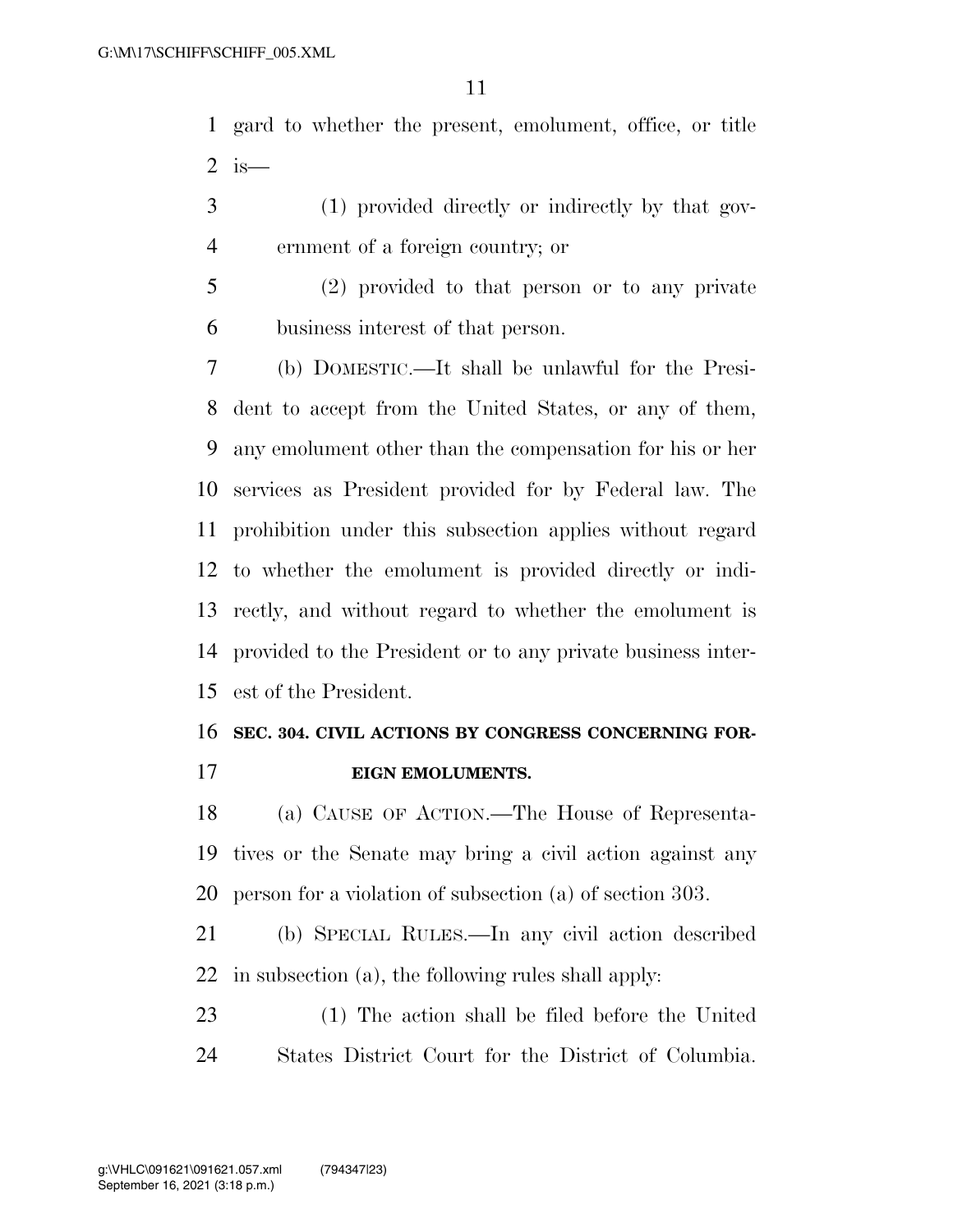(2) The action shall be heard by a three-judge court convened pursuant to section 2284 of title 28, United States Code. It shall be the duty of such court to advance on the docket and to expedite to the greatest possible extent the disposition of any such action. Such action shall be reviewable only by appeal directly to the Supreme Court of the United States. Such appeal shall be taken by the filing of a notice of appeal within 10 days, and the filing of a jurisdictional statement within 30 days, of the entry of the final decision.

 (3) It shall be the duty of the Supreme Court of the United States to advance on the docket and to expedite to the greatest possible extent the dis-position of any such action and appeal.

 (c) REMEDY.—If the court determines that a viola- tion of subsection (a) of section 303 has occurred, the court shall issue an order enjoining the course of conduct found to constitute the violation, and such of the following as are appropriate:

- (1) The disgorgement of the value of any for-eign present or emolument.
- (2) The surrender of the physical present or emolument to the Department of State, which shall, if practicable, dispose of the present or emolument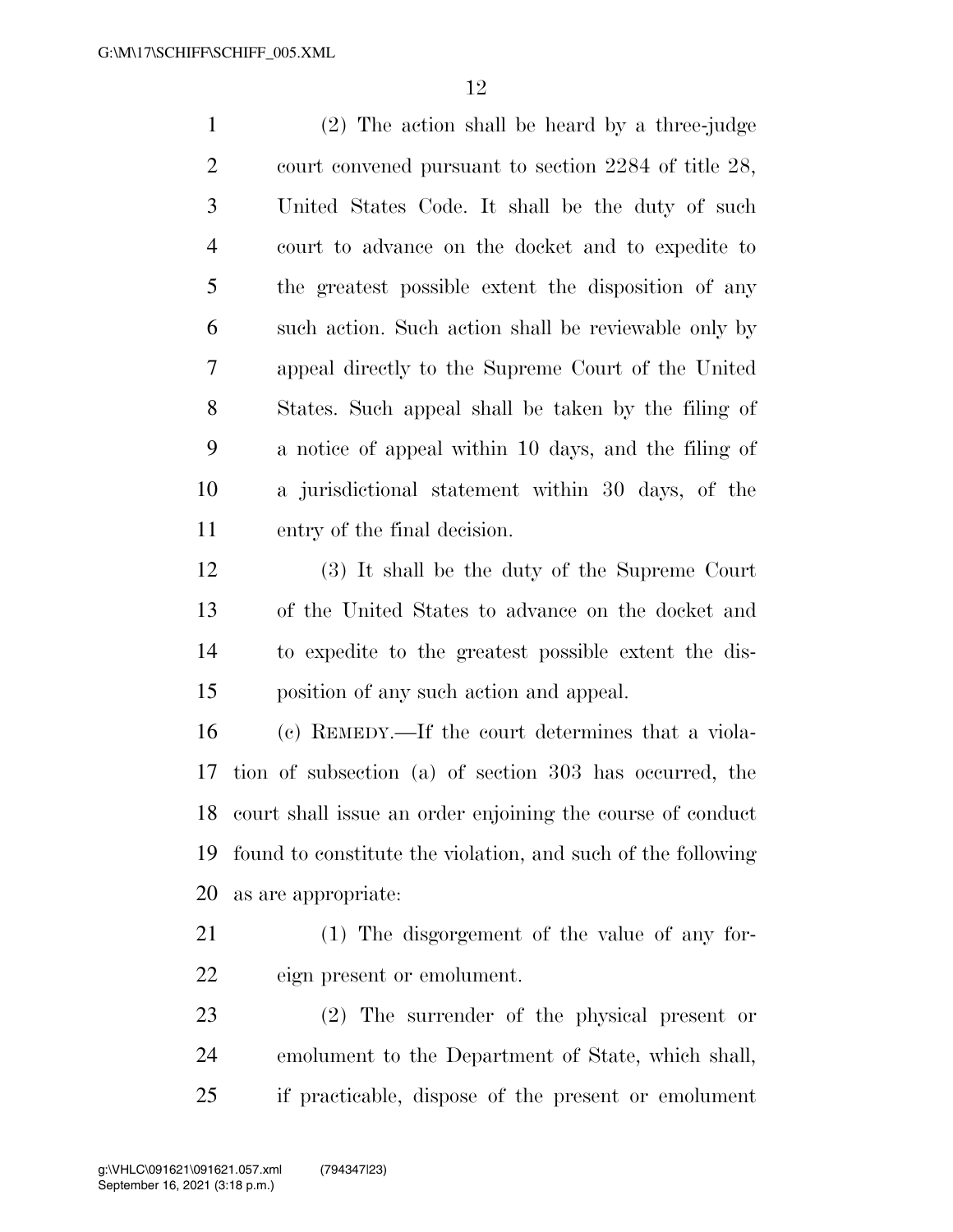| and deposit the proceeds into the United States |
|-------------------------------------------------|
| Treasury.                                       |

- (3) The renunciation of any office or title ac-cepted in violation of such subsection.
- (4) A prohibition on the use or holding of such an office or title.
- (5) Such other relief as the court determines appropriate.

9 (d) USE OF GOVERNMENT FUNDS PROHIBITED.—No appropriated funds, funds provided from any accounts in the United States Treasury, funds derived from the collec- tion of fees, or any other Government funds shall be used to pay any disgorgement imposed by the court pursuant to this section.

## **SEC. 305. DISCLOSURES CONCERNING FOREIGN AND DO-MESTIC EMOLUMENTS.**

 (a) DISCLOSURES.—Section 102(a) of the Ethics in Government Act of 1978 (5 U.S.C. App.) is amended by adding at the end the following:

 $(9)$  Any present, emolument, office, or title re- ceived from a government of a foreign country, in- cluding the source, date, type, and amount or value of each present or emolument accepted on or before the date of filing during the preceding calendar year.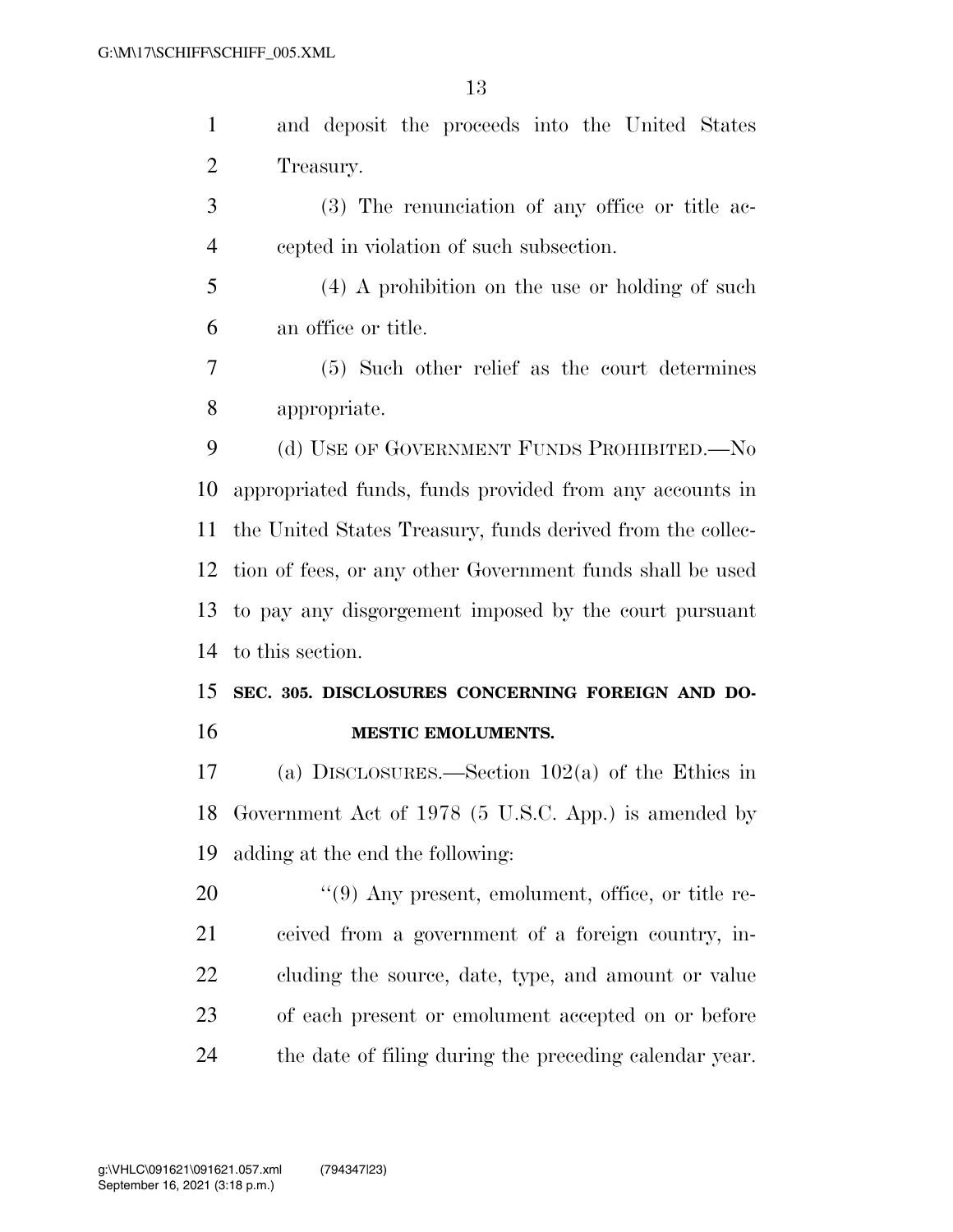| $\mathbf{1}$   | $\lq(10)$ Each business interest that is reasonably       |
|----------------|-----------------------------------------------------------|
| $\overline{2}$ | expected to result in the receipt of any present or       |
| 3              | emolument from a government of a foreign country          |
| $\overline{4}$ | during the current calendar year.                         |
| 5              | $\lq(11)$ In addition, the President shall report—        |
| 6              | $\lq\lq$ any emolument received from the                  |
| 7              | United States, or any of them, other than the             |
| 8              | compensation for his or her services as Presi-            |
| 9              | dent provided for by Federal law; and                     |
| 10             | $\lq\lq$ (B) any business interest that is reason-        |
| 11             | ably expected to result in the receipt of any             |
| 12             | emolument from the United States, or any of               |
| 13             | them.".                                                   |
| 14             | RULE OF CONSTRUCTION.—Nothing in the<br>(b)               |
| 15             | amendments made by this section shall be construed to     |
| 16             | affect the prohibition against the acceptance of presents |
| 17             | and emoluments under section 303.                         |
|                | 18 SEC. 306. ENFORCEMENT AUTHORITY OF THE DIRECTOR        |
| 19             | OF THE OFFICE OF GOVERNMENT ETHICS.                       |
| 20             | (a) GENERAL AUTHORITY.—Section $402(a)$ of the            |
| 21             | Ethics in Government Act of 1978 (5 U.S.C. App.) is       |
| 22             | amended-                                                  |
| 23             | $(1)$ by striking "(a) The Director" and insert-          |
| 24             | ing " $(a)(1)$ The Director"; and                         |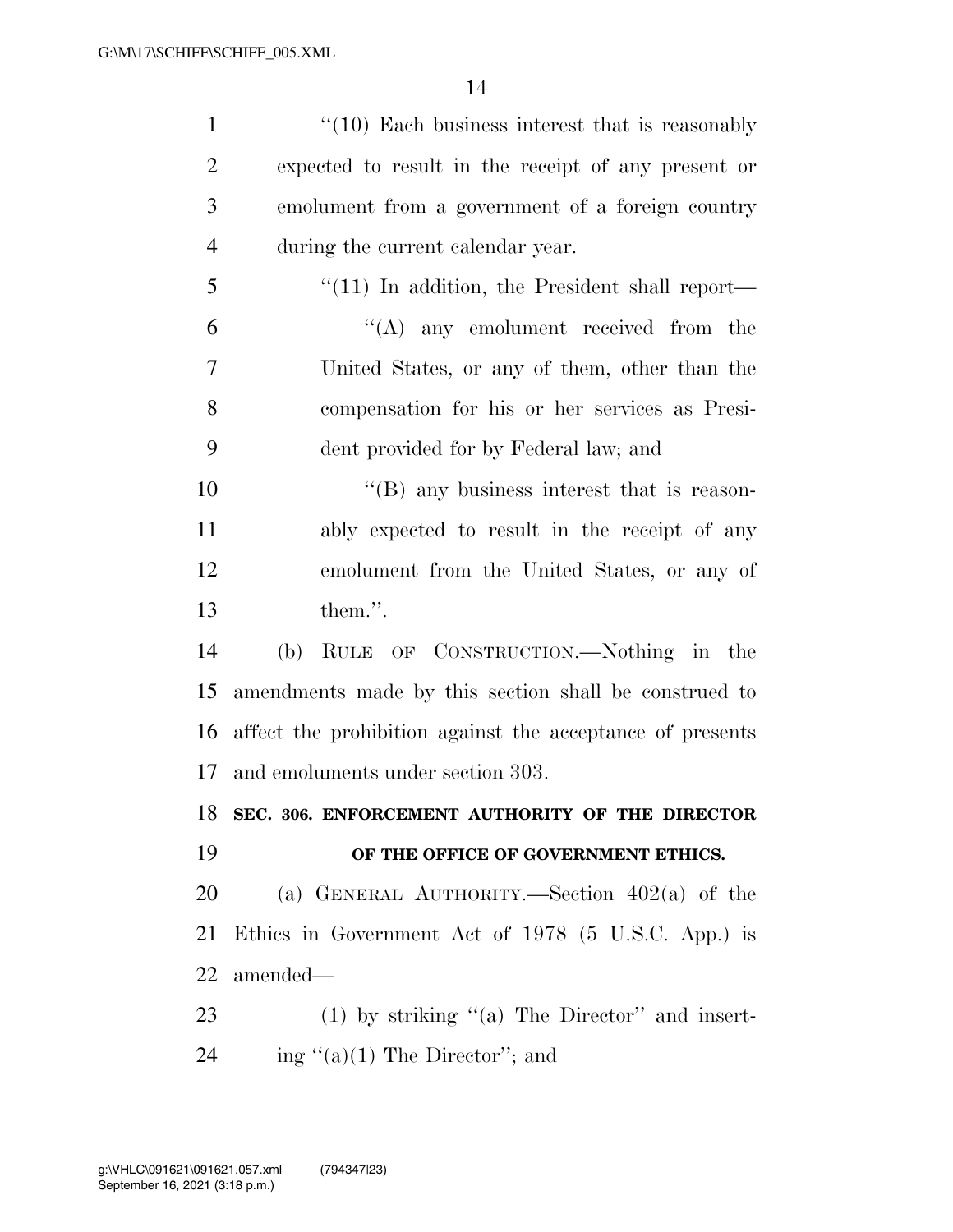(2) by adding at the end the following new paragraph:

 ''(2) The Director shall provide overall direction of executive branch policies related to compliance with the Foreign and Domestic Emoluments Enforcement Act and the amendments made by such Act and shall have the au-thority to—

8 "(A) issue administrative fines to individuals for violations;

 ''(B) order individuals to take corrective action, including disgorgement, divestiture, and recusal, as the Director deems necessary; and

 ''(C) bring civil actions to enforce such fines and orders.''.

 (b) SPECIFIC AUTHORITIES.—Section 402(b) of such Act (5 U.S.C. App.) is amended—

 (1) by striking ''and'' at the end of paragraph (14);

 (2) by striking the period at the end of para-20 graph (15) and inserting "; and"; and

 (3) by adding at the end the following new paragraph:

23 "(16) developing and promulgating rules and regulations to ensure compliance with the Foreign and Domestic Emoluments Enforcement Act and the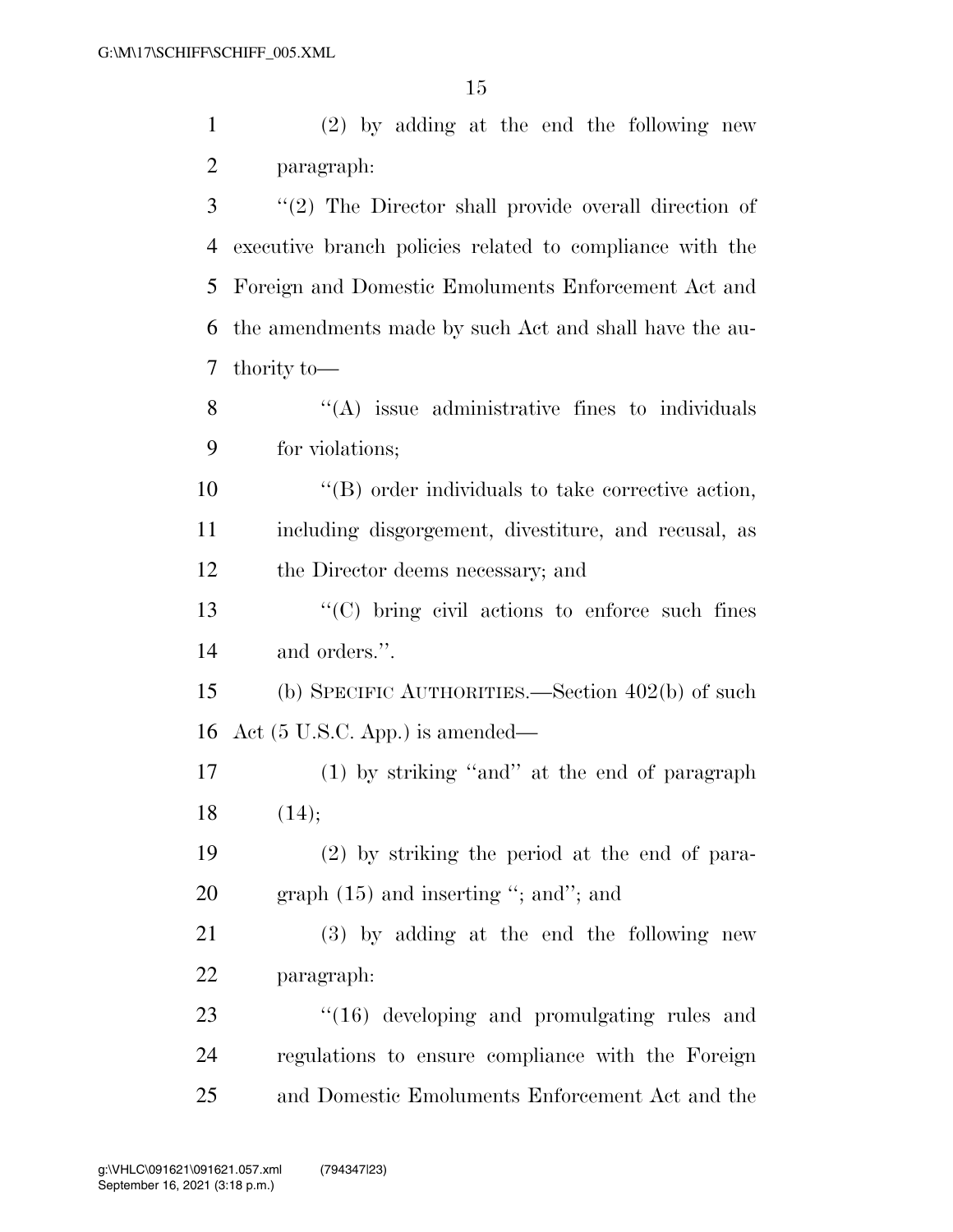| $\mathbf{1}$   | amendments made by such Act, including estab-                    |
|----------------|------------------------------------------------------------------|
| $\overline{2}$ | $\lambda$                                                        |
| 3              | "(A) requirements for reporting and disclo-                      |
| $\overline{4}$ | sure;                                                            |
| 5              | $\lq\lq(B)$ a schedule of administrative fines                   |
| 6              | that may be imposed by the Director for viola-                   |
| 7              | tions; and                                                       |
| 8              | $\lq\lq$ (C) a process for referral of matters to                |
| 9              | the Office of Special Counsel for investigation                  |
| 10             | in compliance with section $1216(d)$ of title 5,                 |
| 11             | United States Code.".                                            |
| 12             | SEC. 307. JURISDICTION OF THE OFFICE OF SPECIAL                  |
|                | <b>COUNSEL.</b>                                                  |
| 13             |                                                                  |
| 14             | Section 1216 of title 5, United States Code, is                  |
| 15             | amended—                                                         |
| 16             | $(1)$ in subsection $(a)$ —                                      |
| 17             | $(A)$ in paragraph $(4)$ , by striking "and" at                  |
| 18             | the end;                                                         |
| 19             | $(B)$ in paragraph $(5)$ by striking the period                  |
| 20             | and inserting "; and"; and                                       |
| 21             | (C) by adding at the end the following:                          |
| 22             | $\cdot\cdot\cdot(6)$ any violation of section 303 of the Foreign |
| 23             | and Domestic Emoluments Enforcement Act or of                    |
| 24             | the amendments made by section $305$ of such Act.";              |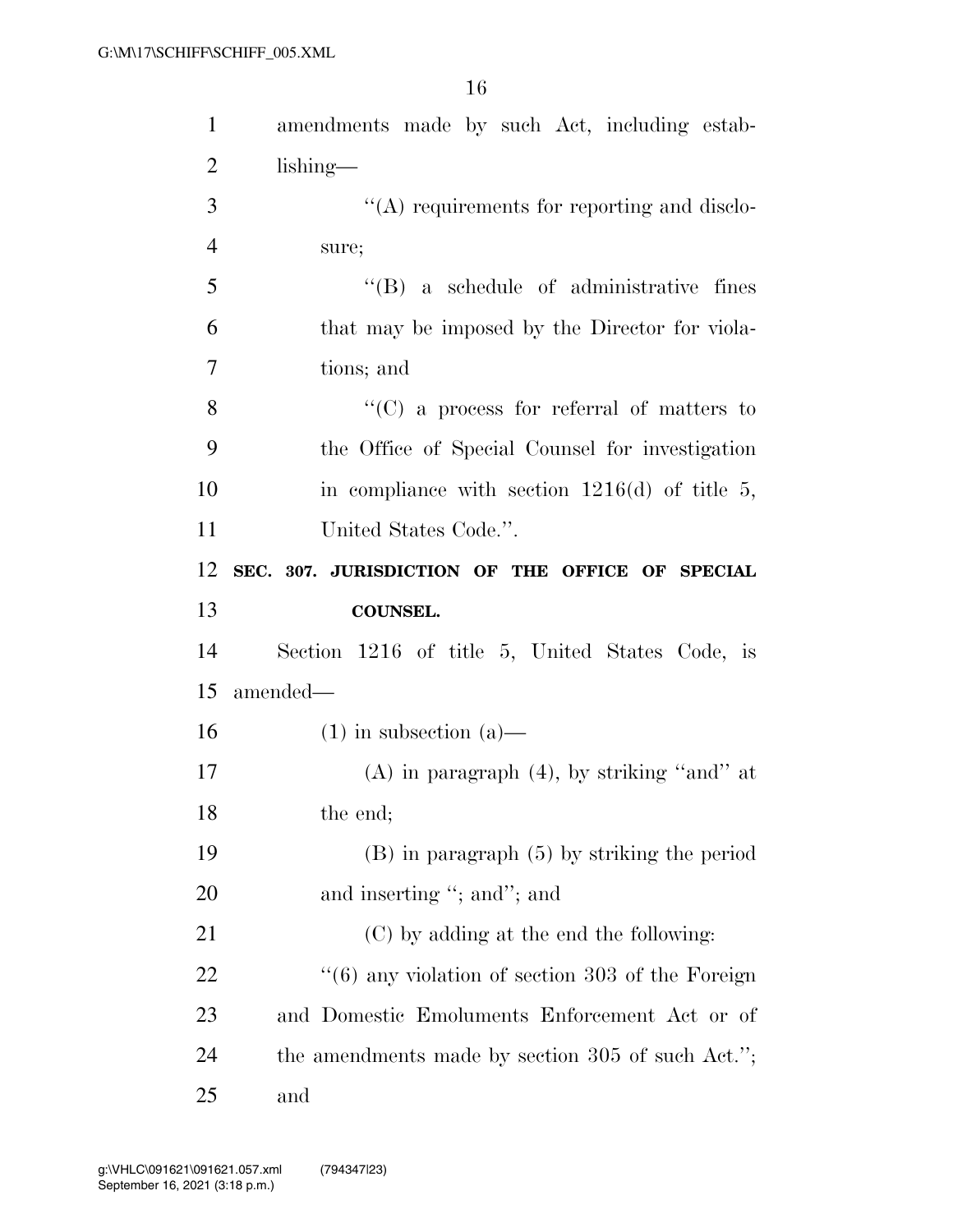(2) by adding at the end the following:

 ''(d) If the Director of the Office of Government Eth- ics refers a matter for investigation pursuant to section 402 of the Ethics in Government Act of 1978, or if the Special Counsel receives a credible complaint of a violation referred to in subsection (a)(6), the Special Counsel shall complete an investigation not later than 120 days there- after. If the Special Counsel investigates any violation pur- suant to subsection (a)(6), the Special Counsel shall re- port not later than 7 days after the completion of such investigation to the Director of the Office of Government Ethics and to Congress on the results of such investiga-tion.''.

# **DIVISION B—RESTORING CHECKS AND BALANCES, AC- COUNTABILITY, AND TRANS- PARENCY TITLE IV—ENFORCEMENT OF CONGRESSIONAL SUBPOENAS SEC. 401. SHORT TITLE.**  This title may be cited as the ''Congressional Sub-

poena Compliance and Enforcement Act''.

## **SEC. 402. FINDINGS.**

The Congress finds as follows: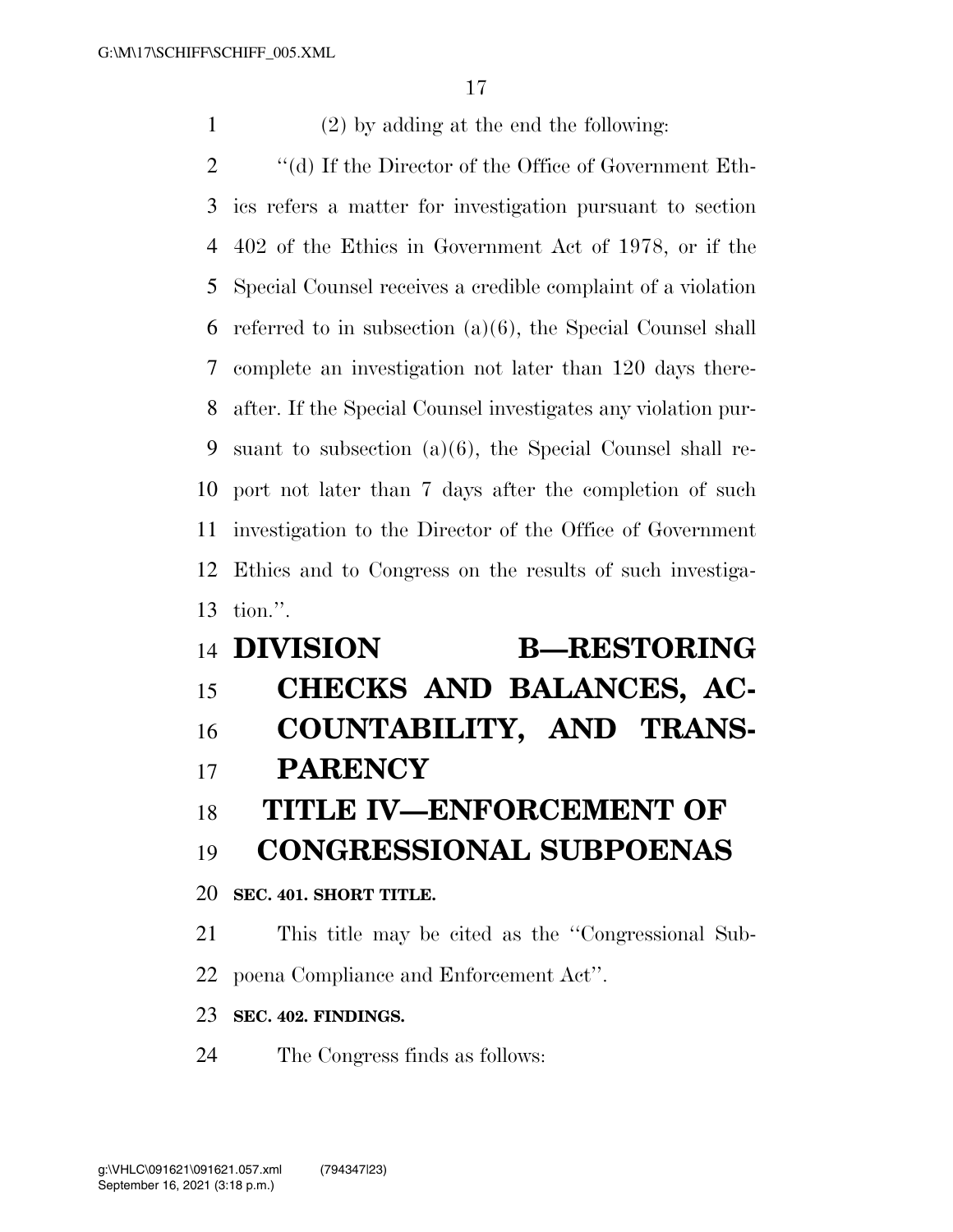(1) As the Supreme Court has repeatedly af- firmed, including in its July 9, 2020 holding in Trump v. Mazars, Congress's ''power of inquiry— with process to enforce it—is an essential and ap- propriate auxiliary to the legislative function''. Congress's power to obtain information, including through the issuance of subpoenas and the enforce- ment of such subpoenas, is ''broad and indispen-sable''.

 (2) Congress ''suffers a concrete and particular- ized injury when denied the opportunity to obtain in- formation necessary'' to the exercise of its constitu- tional functions, as the U.S. Court of Appeals for the District of Columbia Circuit correctly recognized in its August 7, 2020 en banc decision in Committee on the Judiciary of the U.S. House of Representa-tives v. McGahn.

 (3) Accordingly, the Constitution secures to each House of Congress an inherent right to enforce its subpoenas in court. Explicit statutory authoriza- tion is not required to secure such a right of action, and the contrary holding by a divided panel of the U.S. Court of Appeals for the District of Columbia Circuit in McGahn, entered on August 31, 2020, was in error.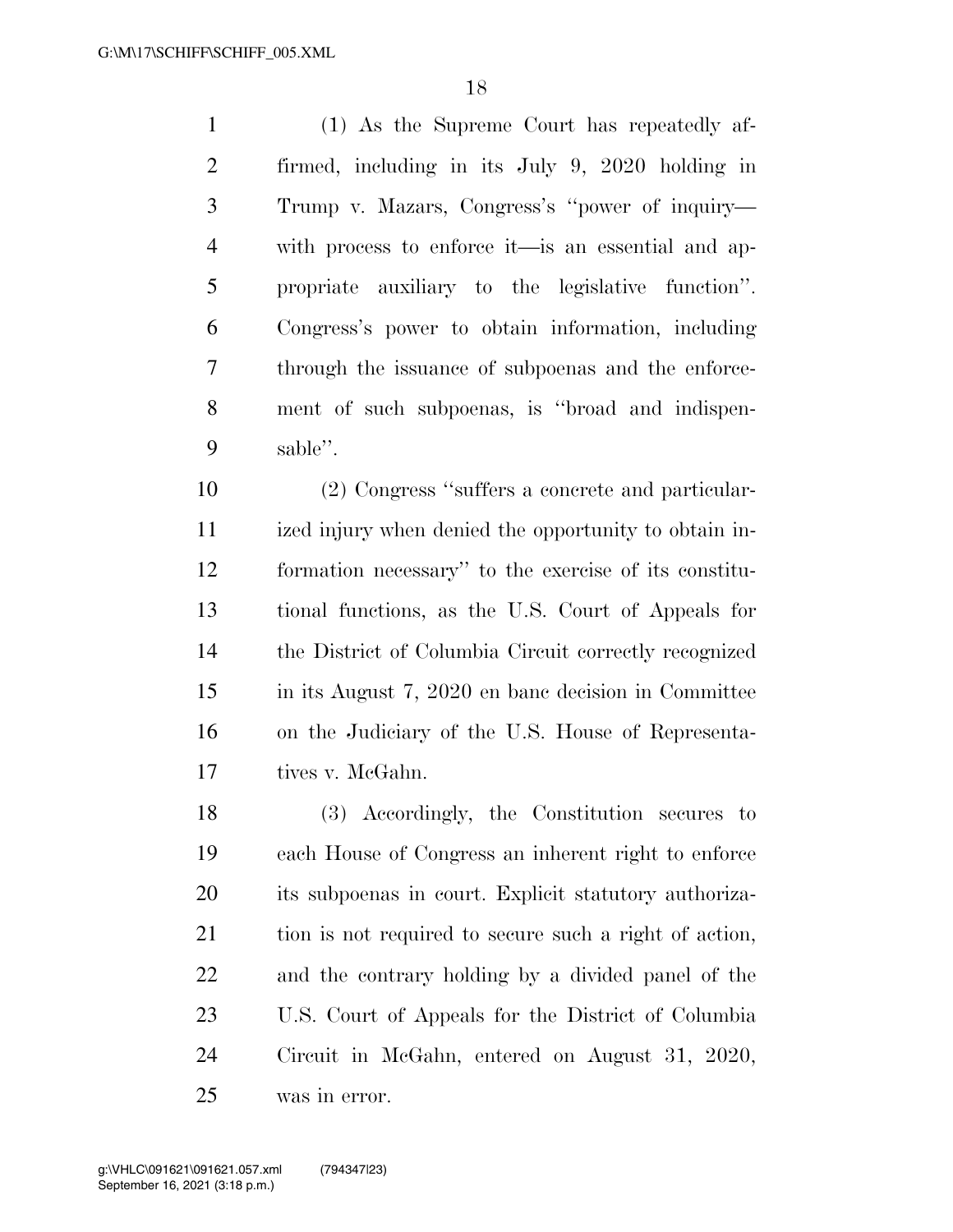## **SEC. 403. ENFORCEMENT OF CONGRESSIONAL SUBPOENAS.**

 (a) IN GENERAL.—Chapter 85 of title 28, United States Code, is amended by inserting after section 1365 the following:

# **''§ 1365a. Congressional actions against subpoena re-cipients**

 ''(a) CAUSE OF ACTION.—The United States House of Representatives, the United States Senate, or a com- mittee or subcommittee thereof, may bring a civil action against the recipient of a subpoena issued by a congres- sional committee or subcommittee to enforce compliance with the subpoena.

 ''(b) SPECIAL RULES.—In any civil action described in subsection (a), the following rules shall apply:

 ''(1) The action may be filed in a United States district court of competent jurisdiction.

 $\frac{1}{2}$  Notwithstanding section 1657(a), it shall be the duty of every court of the United States to expedite to the greatest possible extent the disposi- tion of any such action and appeal. Upon a showing by the plaintiff of undue delay, other irreparable harm, or good cause, a court to which an appeal of the action may be taken shall issue any necessary and appropriate writs and orders to ensure compli-ance with this paragraph.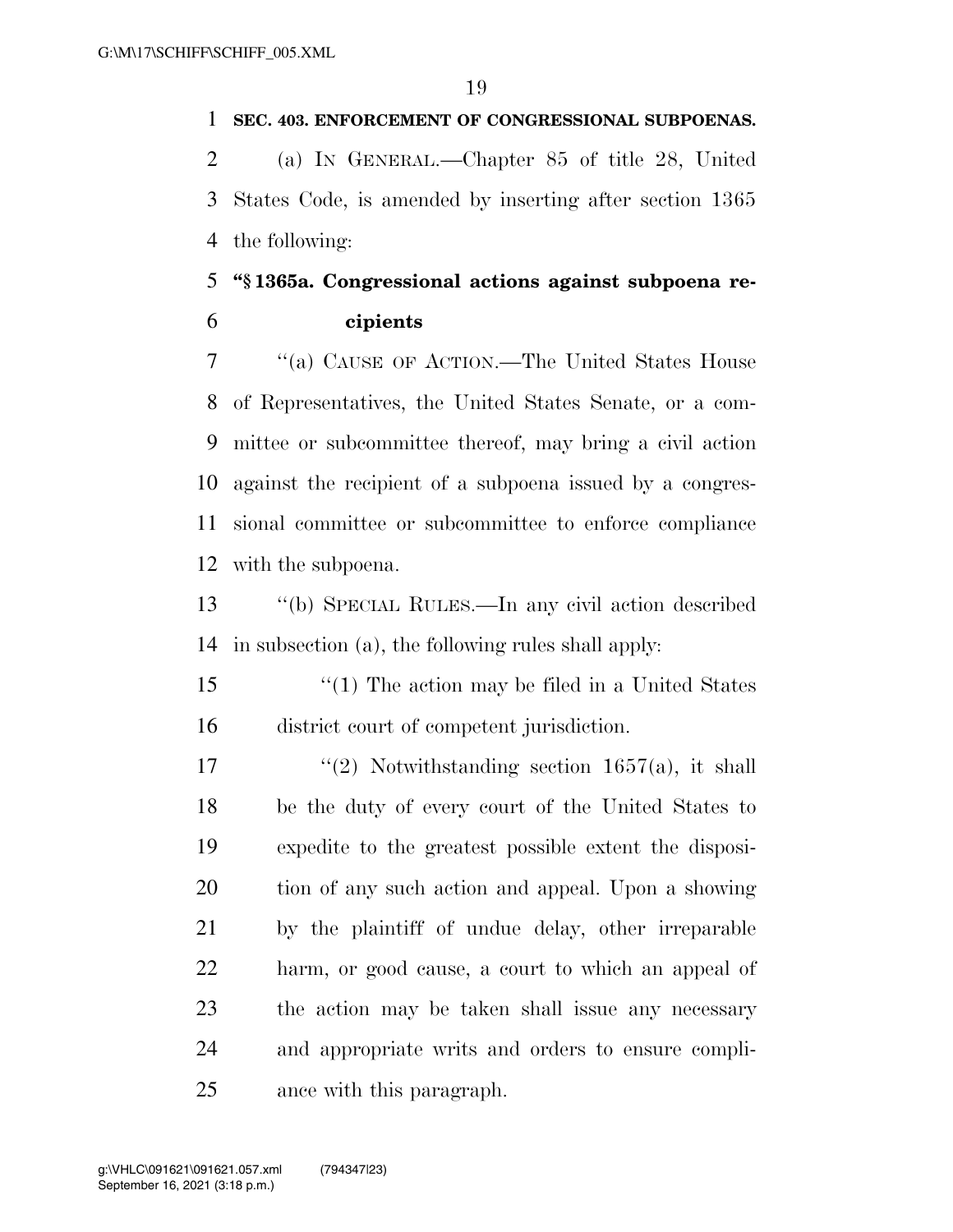| $\mathbf{1}$   | $\lq(3)$ If a three-judge court is expressly re-        |
|----------------|---------------------------------------------------------|
| $\overline{2}$ | quested by the plaintiff in the initial pleading, the   |
| 3              | action shall be heard by a three-judge court con-       |
| $\overline{4}$ | vened pursuant to section 2284, and shall be review-    |
| 5              | able only by appeal directly to the Supreme Court of    |
| 6              | the United States. Such appeal shall be taken by the    |
| 7              | filing of a notice of appeal within 10 days, and the    |
| 8              | filing of a jurisdictional statement within 30 days, of |
| 9              | the entry of the final decision.                        |
| 10             | $\cdot$ (4) The initial pleading must be accompanied    |
| 11             | by certification that the party bringing the action     |
| 12             | has in good faith conferred or attempted to confer      |
| 13             | with the recipient of the subpoena to secure compli-    |
| 14             | ance with the subpoena without court action.            |
| 15             | $``(c)$ PENALTIES.—                                     |
| 16             | "(1) CASES INVOLVING GOVERNMENT<br>AGEN-                |
| 17             | $CIES$ .                                                |
| 18             | "(A) IN GENERAL.—The court may impose                   |
| 19             | monetary penalties directly against each head of        |
| 20             | a Government agency and the head of each                |
| 21             | component thereof held to have knowingly failed         |
| 22             | to comply with any part of a congressional sub-         |
| 23             | poena, unless—                                          |
| 24             | "(i) the President instructed the offi-                 |
| 25             | cial not to comply; and                                 |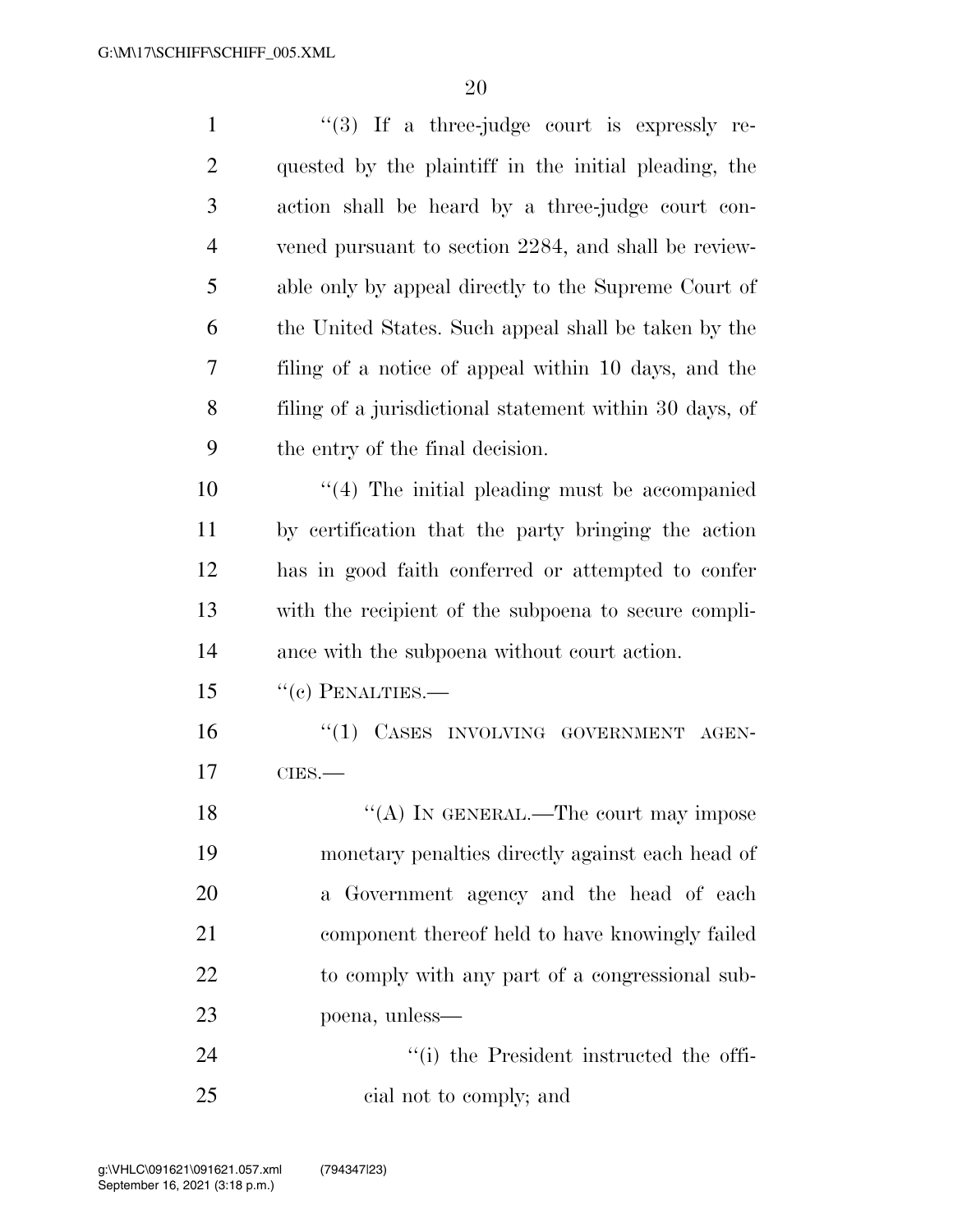1 ''(ii) the President, or the head of the agency or component thereof, submits to the court a letter confirming such instruc-tion and the basis for such instruction.

5 "(B) PROHIBITION ON USE OF GOVERN- MENT FUNDS.—No appropriated funds, funds provided from any accounts in the Treasury, funds derived from the collection of fees, or other Government funds shall be used to pay any monetary penalty imposed by the court pursuant to this paragraph.

12 "(2) LEGAL FEES.—In addition to any other penalties or sanctions, the court shall require that any defendant, other than a Government agency, held to have willfully failed to comply with any part of a congressional subpoena, pay a penalty in an amount equal to that party's legal fees, including at- torney's fees, litigation expenses, and other costs. If such defendant is an officer or employee of a Gov- ernment agency, such fees may be paid from funds appropriated to pay the salary of the defendant.

22 "(d) WAIVER.—Any ground for noncompliance as- serted by the recipient of a congressional subpoena shall be deemed to have been waived as to any particular infor-mation withheld from production if the court finds that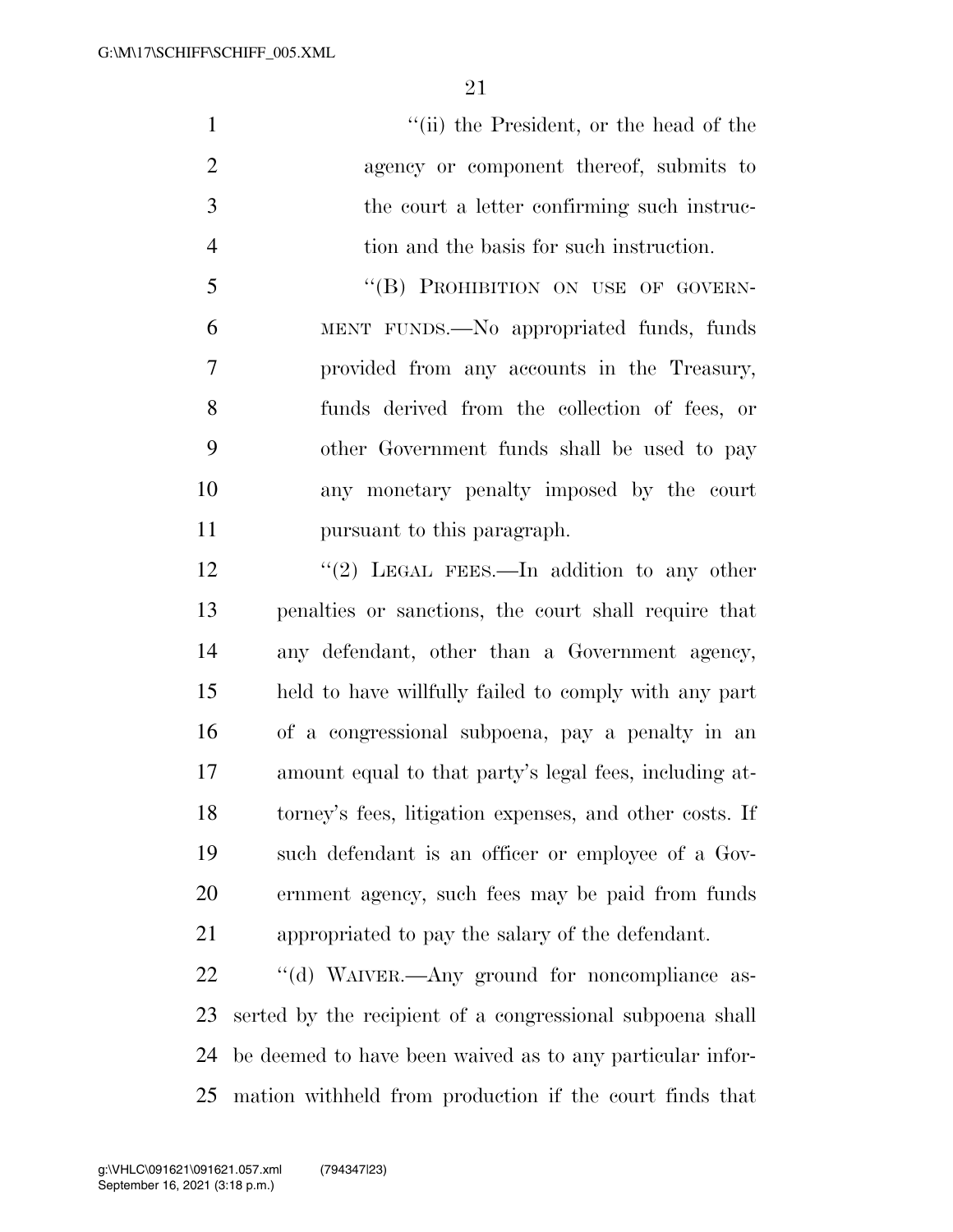the recipient failed in a timely manner to comply with the applicable requirements of section 105(b) of the Revised Statutes of the United States with respect to such infor-mation.

 ''(e) RULES OF PROCEDURE.—The Supreme Court and the Judicial Conference of the United States shall prescribe rules of procedure to ensure the expeditious treatment of actions described in subsection (a). Such rules shall be prescribed and submitted to the Congress pursuant to sections 2072, 2073, and 2074. This shall in- clude procedures for expeditiously considering any asser- tion of constitutional or Federal statutory privilege made in connection with testimony by any recipient of a sub- poena from a congressional committee or subcommittee. The Supreme Court shall transmit such rules to Congress within 6 months after the effective date of this section and then pursuant to section 2074 thereafter.

 ''(f) DEFINITION.—For purposes of this section, the term 'Government agency' means any office or entity de- scribed in section 105 and 106 of title 3, an executive de- partment listed in section 101 of title 5, an independent establishment, commission, board, bureau, division, or of- fice in the executive branch, or other agency or instrumen- tality of the Federal Government, including wholly or part-ly owned Government corporations.''.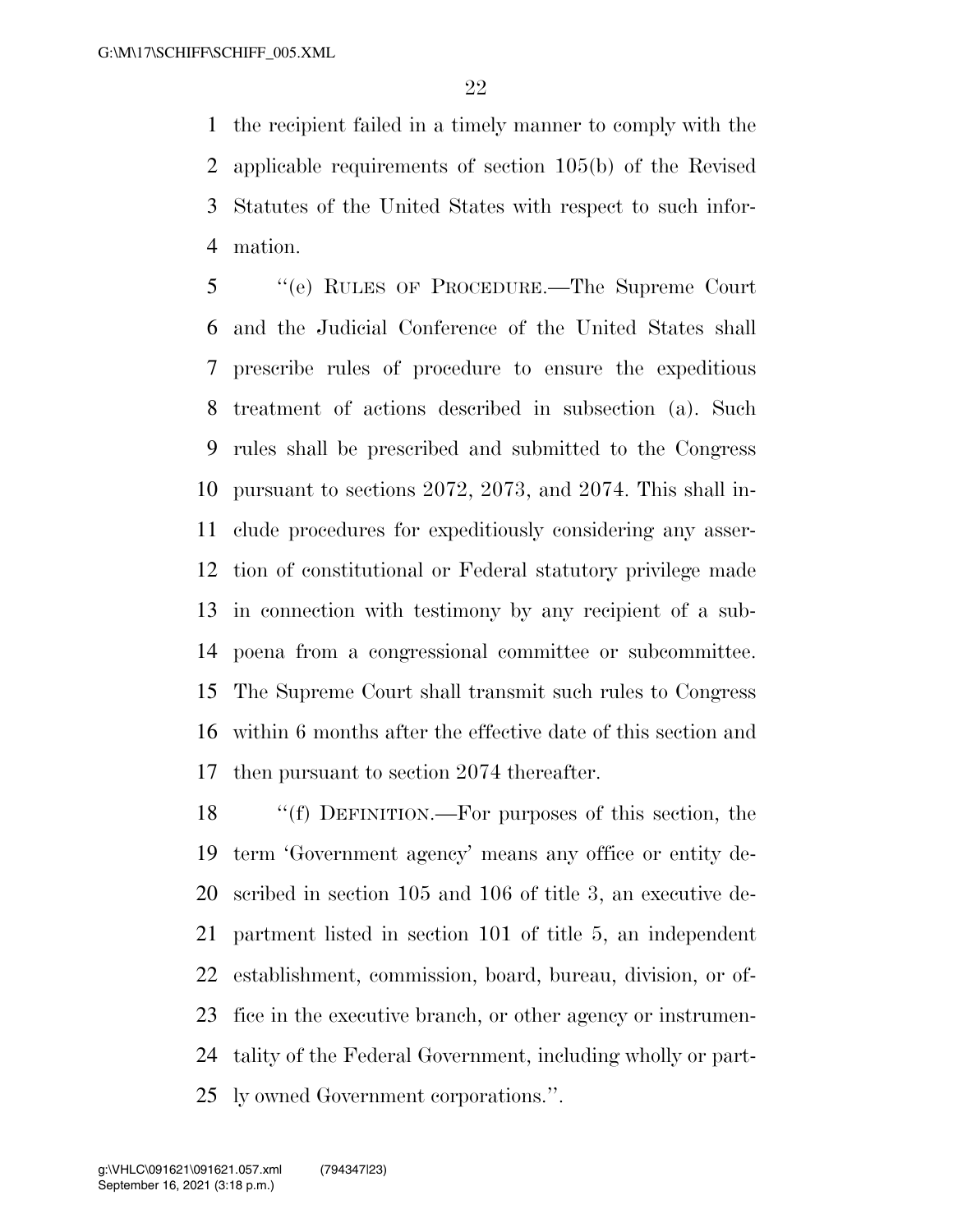(b) CLERICAL AMENDMENT.—The table of sections for chapter 85 of title 28, United States Code, is amended by inserting after the item relating to section 1365 the following: ''1365a. Congressional actions against subpoena recipients.''. **SEC. 404. COMPLIANCE WITH CONGRESSIONAL SUB-POENAS.** 

 (a) IN GENERAL.—Chapter 7 of title II of the Re- vised Statutes of the United States (2 U.S.C. 191 et seq.) is amended—

(1) by adding at the end the following:

## **''SEC. 105. RESPONSE TO CONGRESSIONAL SUBPOENAS.**

12 "(a) SUBPOENA BY CONGRESSIONAL COMMITTEE.— Any recipient of any subpoena from a congressional com- mittee or subcommittee shall appear and testify, produce, or otherwise disclose information in a manner consistent with the subpoena and this section.

17 "(b) FAILURE TO PRODUCE INFORMATION.—

18 "(1) GROUNDS FOR WITHHOLDING INFORMA- TION.—Unless required by the Constitution or by Federal statute, no claim of privilege or protection from disclosure shall be a ground for withholding in- formation responsive to the subpoena or required by this section.

24 "(2) IDENTIFICATION OF INFORMATION WITH-HELD.—In the case of information that is withheld,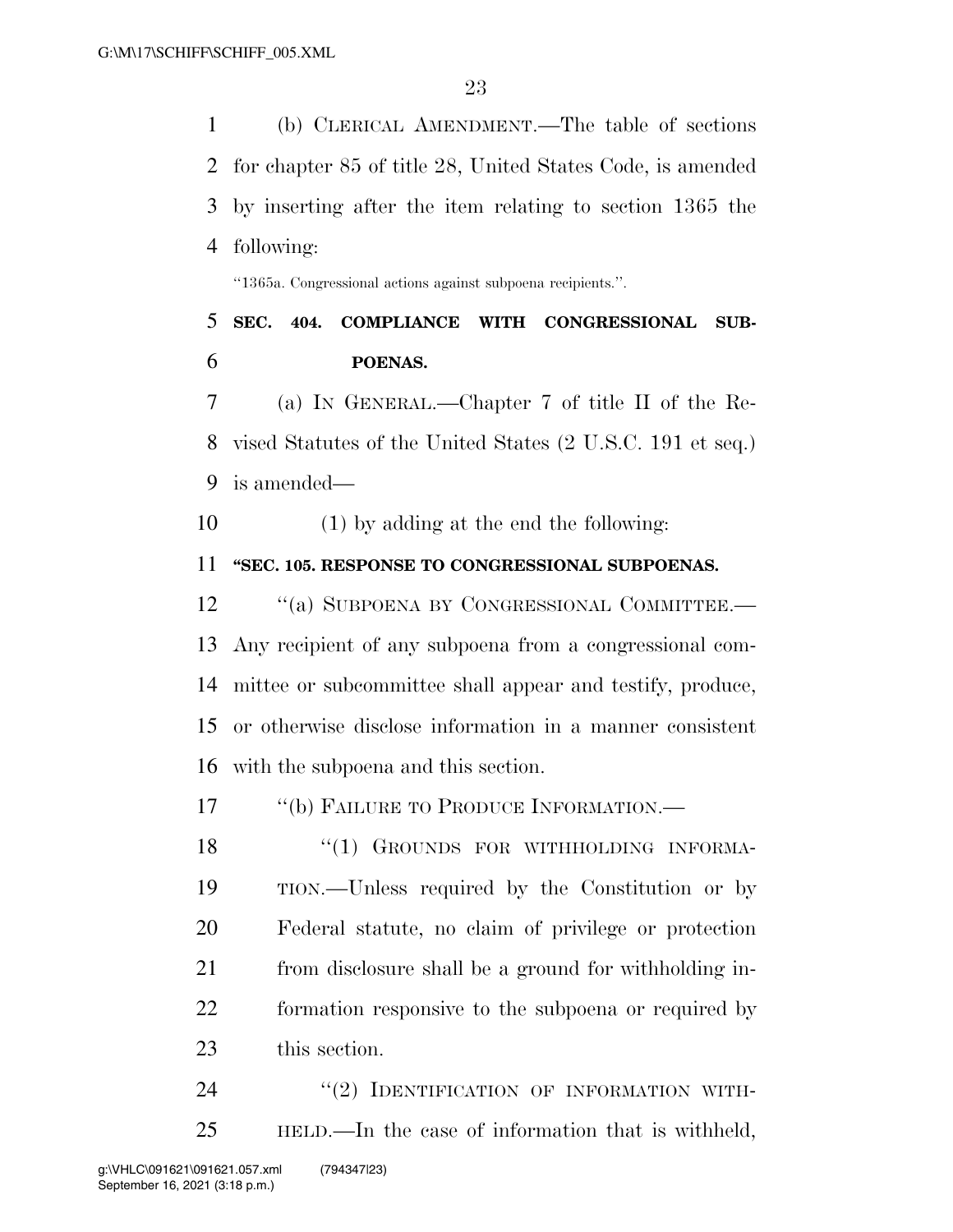| $\mathbf{1}$   | in whole or in part, by the subpoena recipient, the       |
|----------------|-----------------------------------------------------------|
| $\overline{2}$ | subpoena recipient shall, without delay provide a log     |
| 3              | containing the following:                                 |
| $\overline{4}$ | $\lq\lq$ An express assertion and description             |
| 5              | of the ground asserted for withholding the in-            |
| 6              | formation.                                                |
| 7              | $\lq\lq$ (B) The type of information.                     |
| 8              | $\lq\lq$ (C) The general subject matter.                  |
| 9              | $\lq\lq$ (D) The date, author, and addressee.             |
| 10             | "(E) The relationship of the author and                   |
| 11             | addressee to each other.                                  |
| 12             | $\lq\lq(F)$ The custodian of the information.             |
| 13             | $\lq\lq (G)$ Any other descriptive information            |
| 14             | that may be produced or disclosed regarding               |
| 15             | the information that will enable the congres-             |
| 16             | sional committee or subcommittee issuing the              |
| 17             | subpoena to assess the ground asserted for                |
| 18             | withholding the information.                              |
| 19             | "(c) DEFINITION.—For purposes of this section the         |
| 20             | term 'information' includes any books, papers, documents, |
| 21             | data, or other objects requested in a subpoena issued by  |
| 22             | a congressional committee or subcommittee.".              |
| 23             | (b) CLERICAL AMENDMENT.—The table of contents             |
| 24             | for chapter 7 of title II of the Revised Statutes of the  |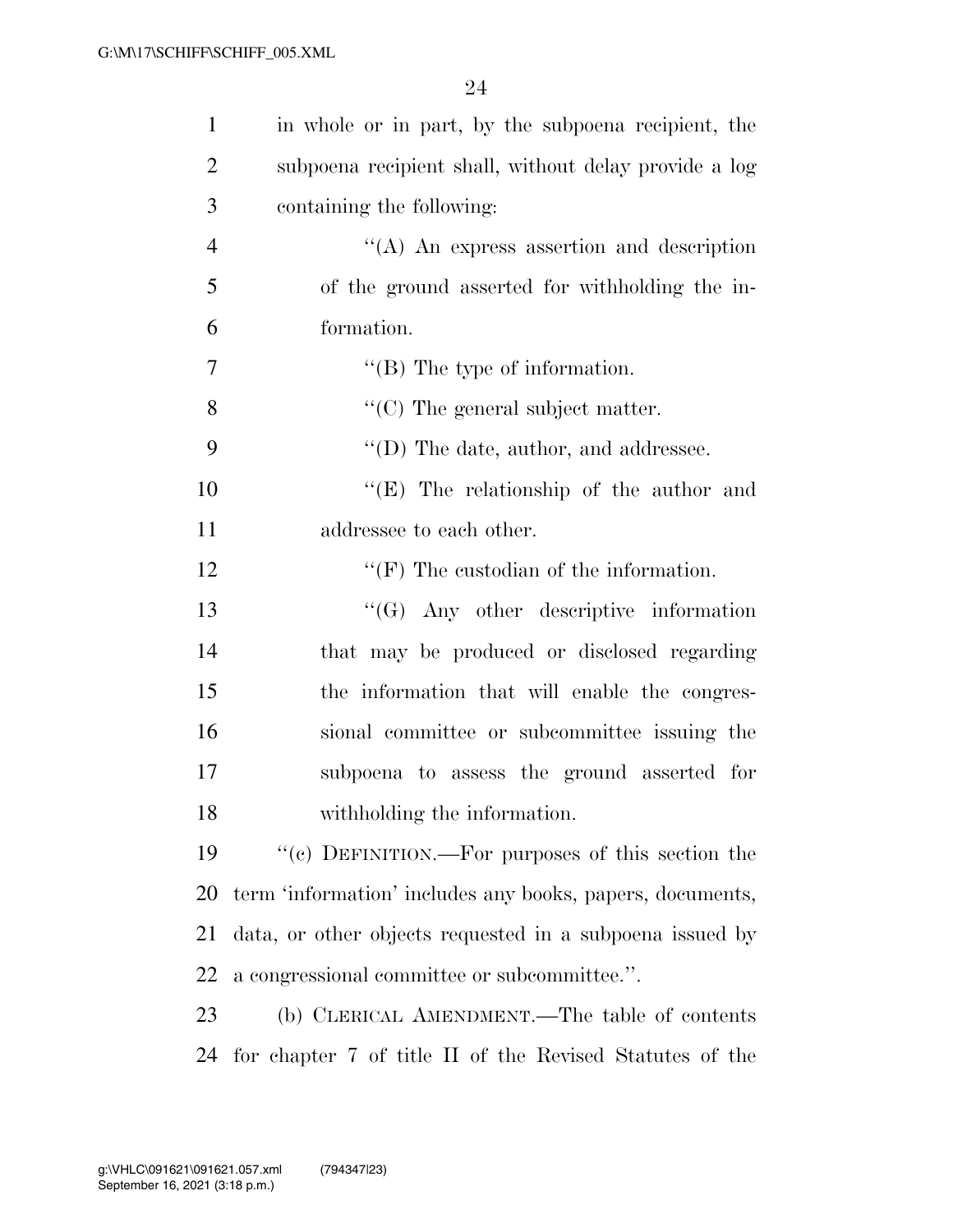- United States is amended by adding at the end the fol-
- lowing:

''105. Response to congressional subpoenas.''.

## **SEC. 405. RULE OF CONSTRUCTION.**

 Nothing in this title may be interpreted to limit or constrain Congress' inherent authority or foreclose any other means for enforcing compliance with congressional subpoenas, nor may anything in this title be interpreted to establish or recognize any ground for noncompliance with a congressional subpoena.

# **TITLE V—REASSERTING CON- GRESSIONAL POWER OF THE PURSE**

**SEC. 500. SHORT TITLE.** 

 This title may be cited as the ''Congressional Power of the Purse Act''.

## **Subtitle A—Strengthening Con-**

**gressional Control and Review** 

## **to Prevent Impoundment**

**SEC. 501. STRENGTHENING CONGRESSIONAL CONTROL.** 

- (a) IN GENERAL.—The Impoundment Control Act of
- 1974 (2 U.S.C. 681 et seq.) is amended by adding at the
- end the following: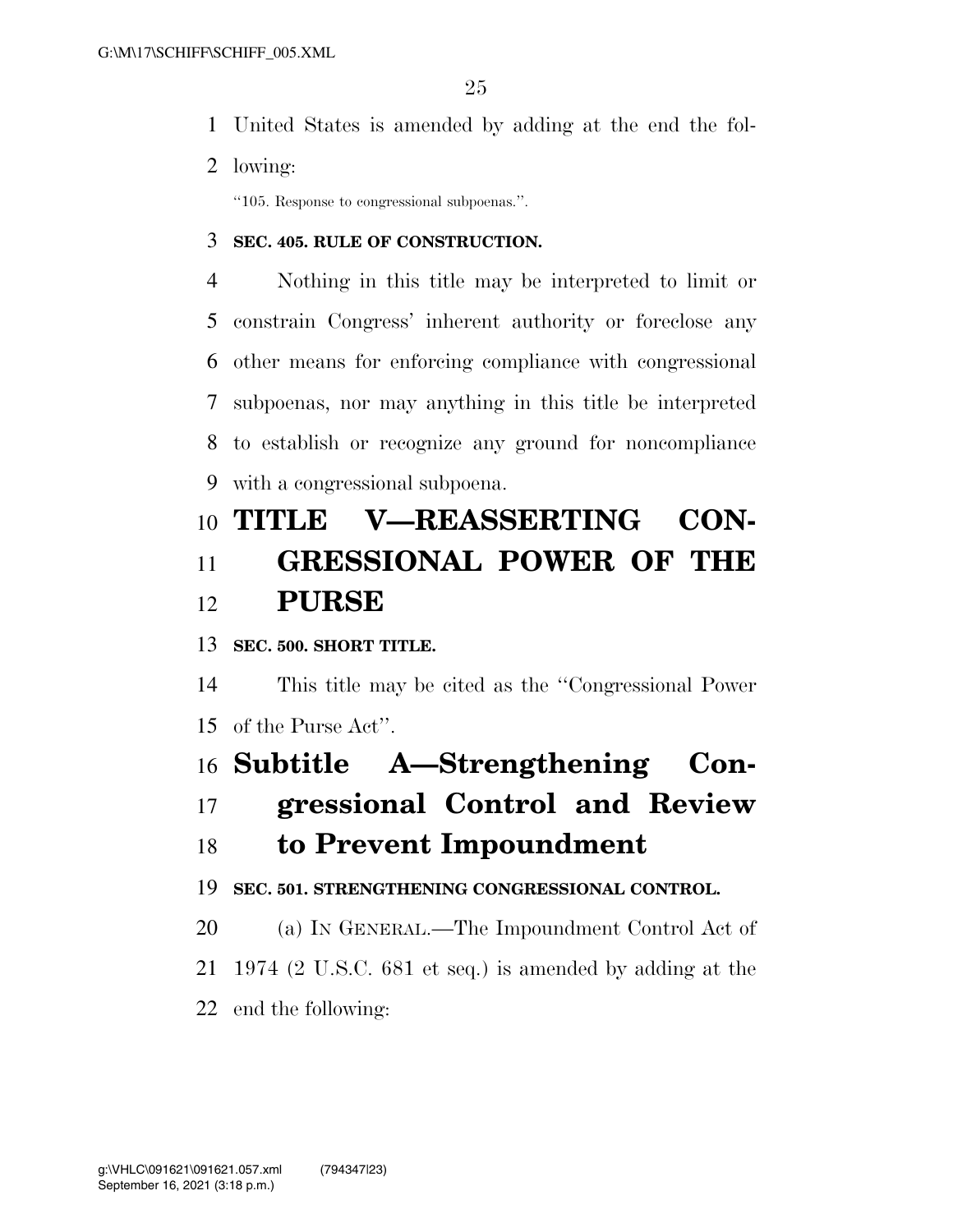''PRUDENT OBLIGATION OF BUDGET AUTHORITY AND SPECIFIC REQUIREMENTS FOR EXPIRING BUDGET AUTHORITY

 ''SEC. 1018. (a) SPECIAL MESSAGE REQUIRE- MENT.—With respect to budget authority proposed to be rescinded or that is set to be reserved or proposed to be deferred in a special message transmitted under section 1012 or 1013, such budget authority—

 ''(1) shall be made available for obligation in sufficient time to be prudently obligated as required under section 1012(b) or 1013; and

12 ''(2) may not be deferred or otherwise withheld from obligation during the 90-day period before the expiration of the period of availability of such budget authority, including, if applicable, the 90-day period before the expiration of an initial period of avail- ability for which such budget authority was pro-vided.

 ''(b) ADMINISTRATIVE REQUIREMENT.—With respect to an apportionment of an appropriation (as that term is defined in section 1511 of title 31, United States Code) made pursuant to section 1512 of such title, an appropria-tion shall be apportioned—

24  $\frac{1}{2}$  (1) to make available all amounts for obliga-tion in sufficient time to be prudently obligated; and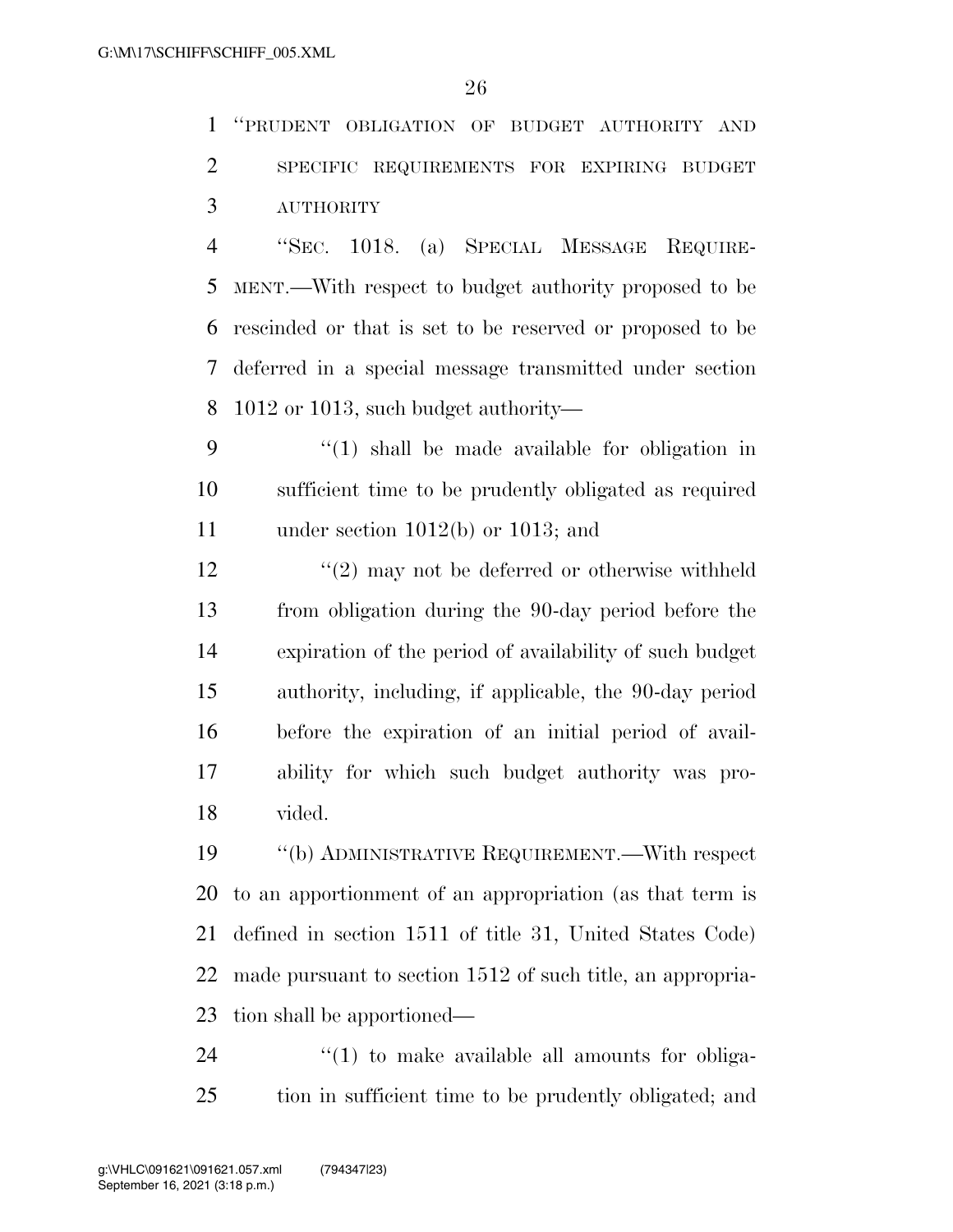$\frac{1}{2}$  ''(2) to make available all amounts for obliga- tion, without precondition or limitation (including footnotes) that shall be met prior to obligation, not later than 90 days before the expiration of the pe- riod of availability of such appropriation, including, if applicable, 90 days before the expiration of an ini- tial period of availability for which such appropria-tion was provided.''.

 (b) CLERICAL AMENDMENT.—The table of contents of the Congressional Budget and Impoundment Control Act of 1974 set forth in section 1(b) of such Act is amend- ed by adding after the item relating to section 1017 the following:

## **SEC. 502. STRENGTHENING CONGRESSIONAL REVIEW.**

 (a) IN GENERAL.—The Impoundment Control Act of 1974 (2 U.S.C. 681 et seq.), as amended by section 501(a), is further amended by adding at the end the fol- lowing: 19 "REPORTING"

 ''SEC. 1019. (a) APPORTIONMENT OF APPROPRIA-TIONS.—

22 "(1) IN GENERAL.—Not later than 90 days after the date of enactment of this section, the Of-fice of Management and Budget shall complete im-

<sup>&#</sup>x27;'1018. Prudent obligation of budget authority and specific requirements for expiring budget authority.''.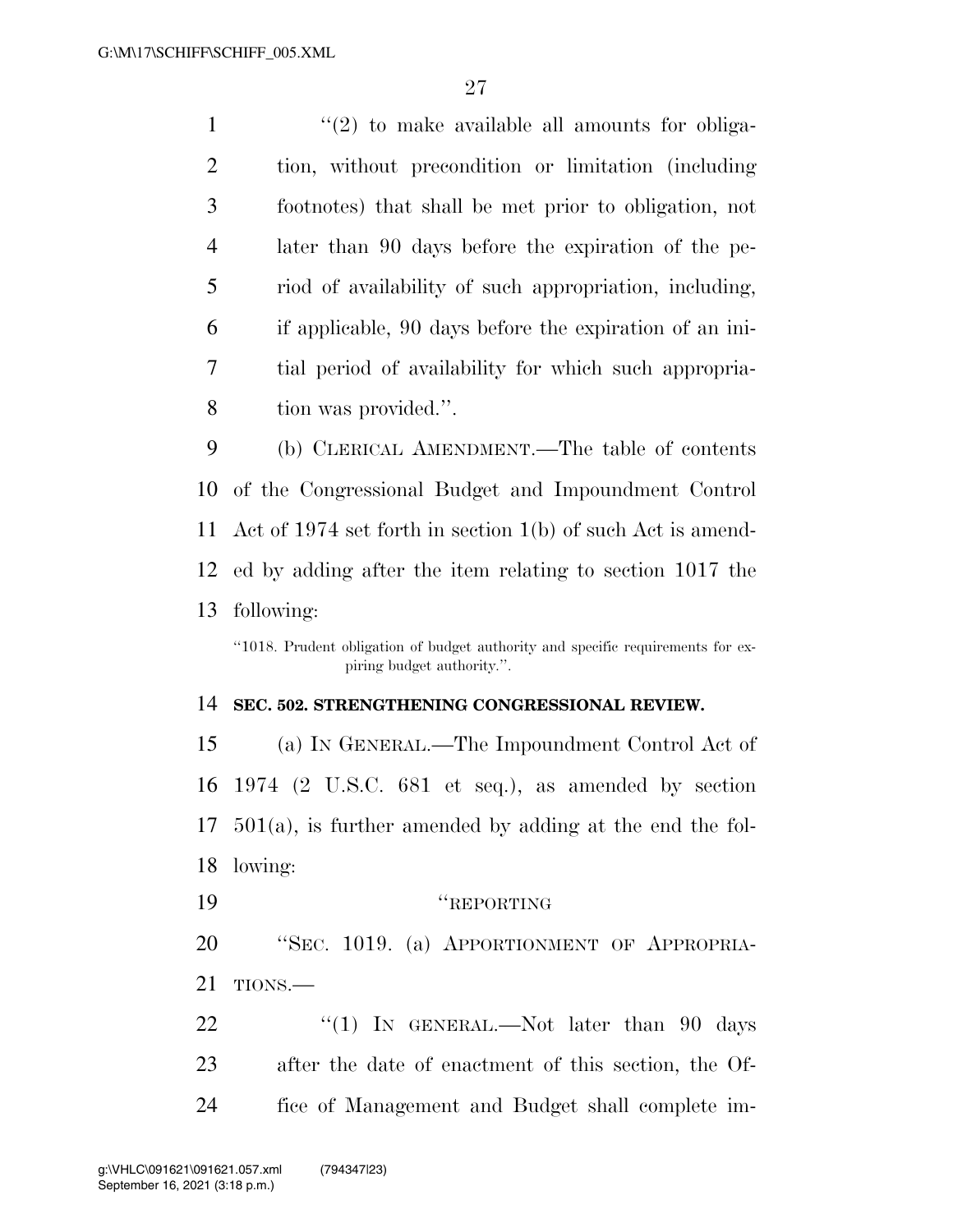plementation of an automated system to post each document apportioning an appropriation, pursuant to section 1513(b) of title 31, United States Code, including any associated footnotes, in a format that qualifies each such document as an Open Govern- ment Data Asset (as defined in section 3502 of title 44, United States Code), not later than 2 business days after the date of approval of such apportion- ment, and shall place on such website each docu- ment apportioning an appropriation, pursuant to such section 1513(b), including any associated foot- notes, already approved for the fiscal year, and shall report the date of completion of such requirements to the Committees on the Budget and Appropria-tions of the House of Representatives and Senate.

 ''(2) EXPLANATORY STATEMENT.—Each docu- ment apportioning an appropriation posted on a publicly accessible website under paragraph (1) shall also include a written explanation by the official ap- proving each such apportionment (pursuant to sec- tion 1513(b) of title 31, United States Code) of the 22 rationale for the apportionment schedule and for any footnotes.

24 "(3) SPECIAL PROCESS FOR TRANSMITTING CLASSIFIED DOCUMENTATION TO THE CONGRESS.—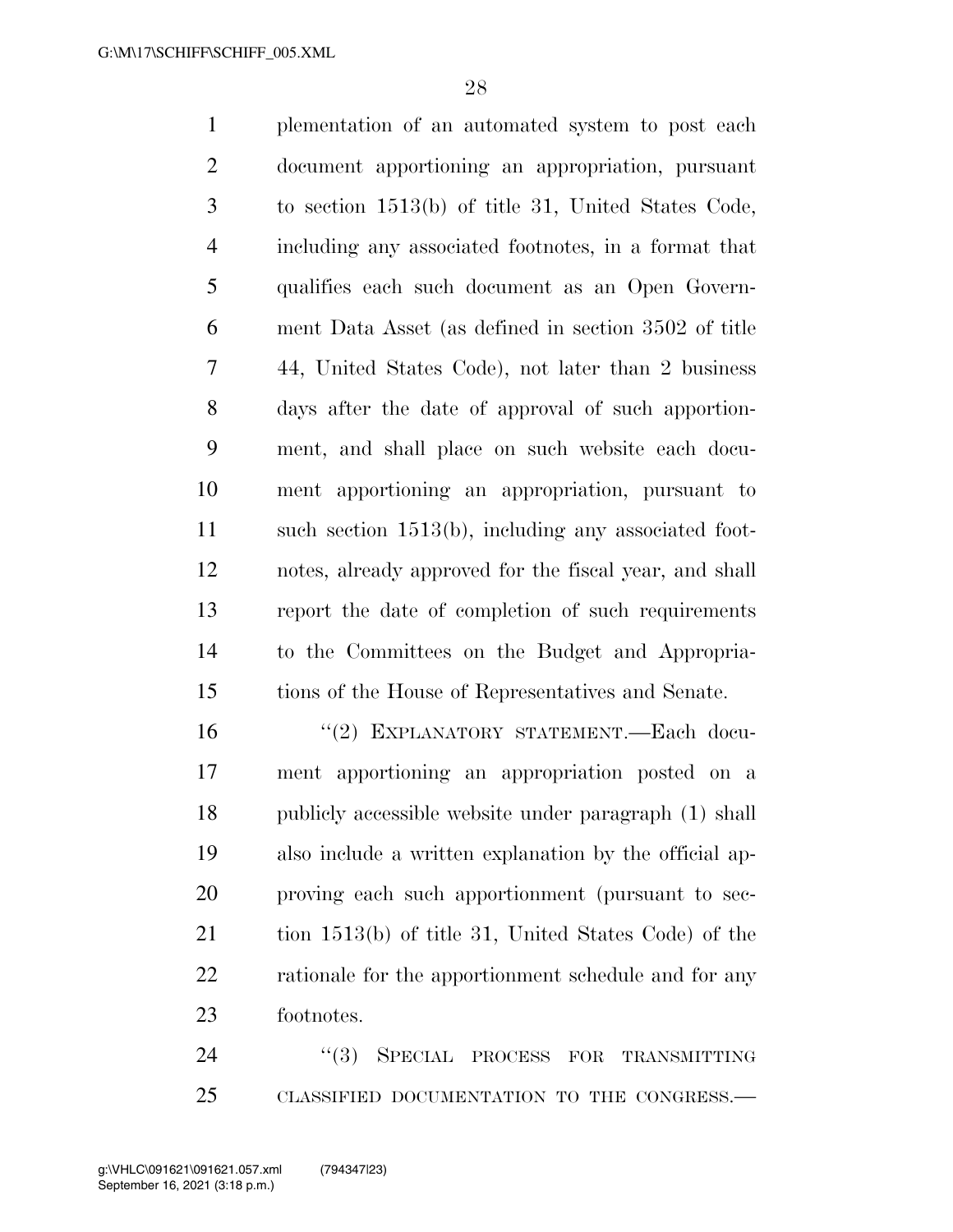| $\mathbf{1}$   | The Office of Management and Budget or the appli-     |
|----------------|-------------------------------------------------------|
| $\overline{2}$ | cable department or agency shall make available       |
| 3              | classified documentation relating to apportionment    |
| $\overline{4}$ | to appropriate congressional committees on a sched-   |
| 5              | ule to be determined by each such committee.          |
| 6              | "(4) DEPARTMENT AND AGENCY REPORT.-                   |
| 7              | Each department or agency shall notify the Commit-    |
| 8              | tees on the Budget and Appropriations of the House    |
| 9              | of Representatives and the Senate and any other ap-   |
| 10             | propriate congressional committees if—                |
| 11             | $\lq\lq$ an apportionment is not made in the          |
| 12             | required time period provided in section              |
| 13             | 1513(b) of title 31, United States Code;              |
| 14             | "(B) an approved apportionment received               |
| 15             | by the department or agency conditions the            |
| 16             | availability of an appropriation on further ac-       |
| 17             | tion; or                                              |
| 18             | "(C) an approved apportionment received               |
| 19             | by the department or agency may hinder the            |
| 20             | prudent obligation of such appropriation or the       |
| 21             | execution of a program, project, or activity by       |
| 22             | such department or agency;                            |
| 23             | and such notification shall contain information iden- |
| 24             | tifying the bureau, account name, appropriation       |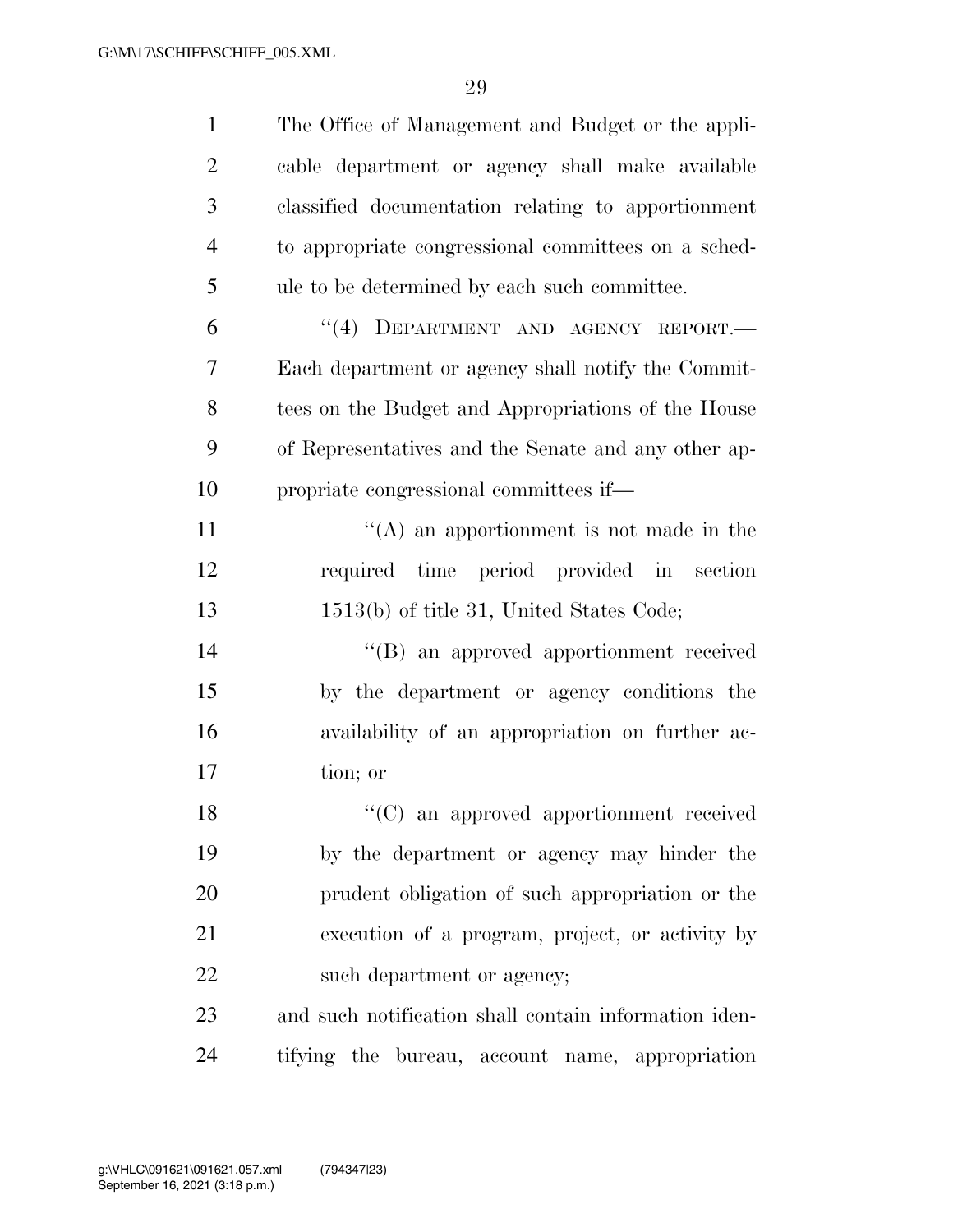name, and Treasury Appropriation Fund Symbol or fund account.

''(b) APPROVING OFFICIALS.—

 ''(1) DELEGATION OF AUTHORITY.—Not later than 15 days after the date of enactment of this sec- tion, any delegation of apportionment authority pur- suant to section 1513(b) of title 31, United States Code that is in effect as of such date shall be sub- mitted for publication in the Federal Register. Any delegation of such apportionment authority after the date of enactment of this section shall, on the date of such delegation, be submitted for publication in the Federal Register. The Office of Management and Budget shall publish such delegations in a for- mat that qualifies such publications as an Open Government Data Asset (as defined in section 3502 of title 44, United States Code) on a public Internet website, which shall be continuously updated with the position of each Federal officer or employee to whom apportionment authority has been delegated.

21 ''(2) REPORT TO CONGRESS.—Not later than 5 days after any change in the position of the approv- ing official with respect to such delegated apportion-ment authority for any account is made, the Office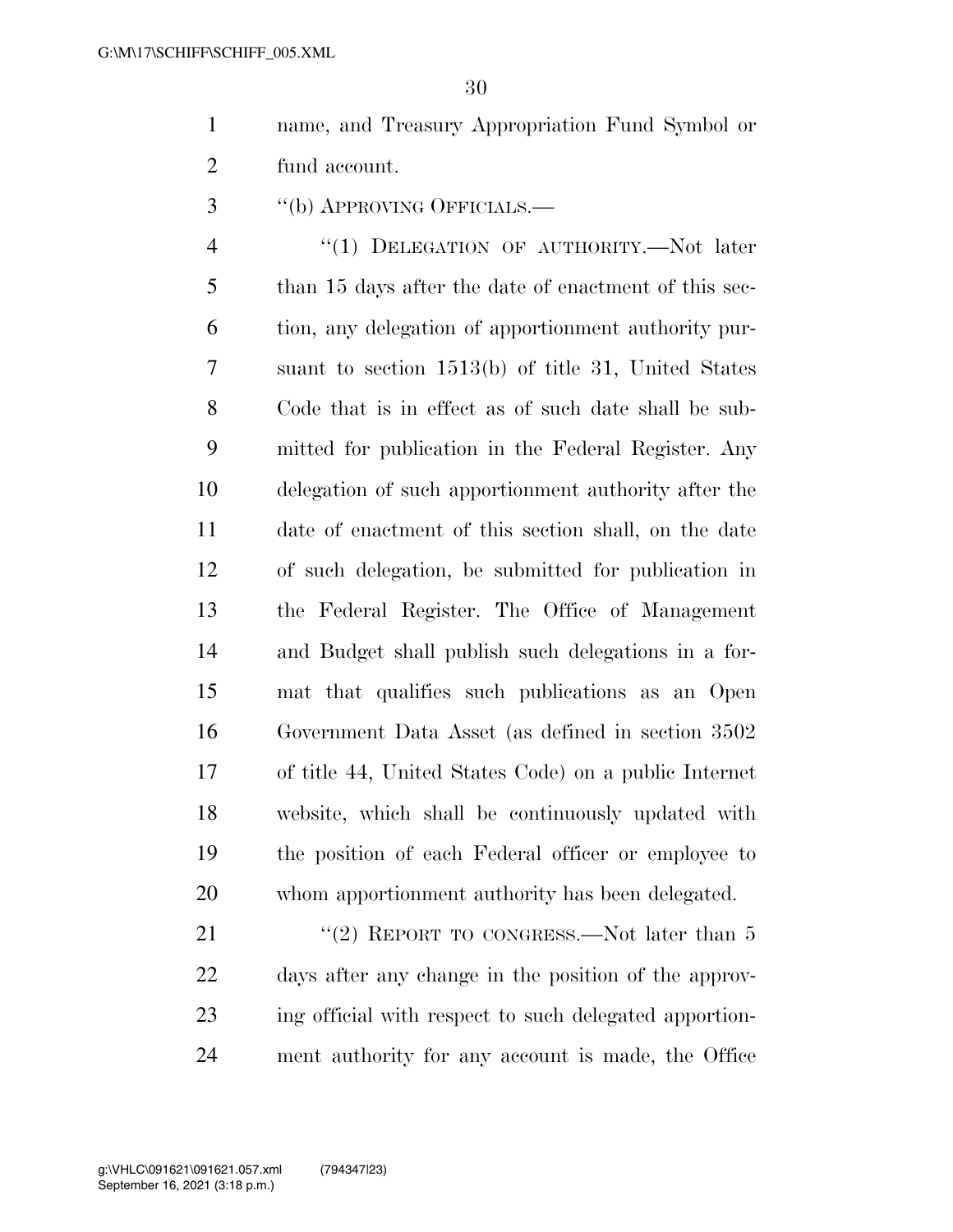| $\mathbf{1}$   | shall submit a report to the Congress explaining why       |
|----------------|------------------------------------------------------------|
| $\overline{2}$ | such change was made.".                                    |
| 3              | (b) CLERICAL AMENDMENT.—The table of contents              |
| 4              | of the Congressional Budget and Impoundment Control        |
| 5              | Act of 1974 set forth in section $1(b)$ of such Act, as    |
| 6              | amended by section $501(b)$ , is further amended by adding |
| 7              | after the item relating to section 1018 the following:     |
|                | "1019. Reporting.".                                        |
|                |                                                            |
| 8              | SEC. 503. UPDATED AUTHORITIES FOR AND REPORTING BY         |
| 9              | THE COMPTROLLER GENERAL.                                   |
| 10             | (a) Section 1015 of the Impoundment Control Act            |
| 11             | of 1974 $(2 U.S.C. 686)$ is amended—                       |
| 12             | $(1)$ in subsection $(a)$ , in the matter following        |
| 13             | paragraph $(2)$ , by striking the last sentence; and       |
| 14             | $(2)$ by adding at the end the following:                  |
| 15             | $``(c)$ REVIEW.—                                           |

 ''(1) IN GENERAL.—The Comptroller General shall review compliance with this part and shall sub- mit to the Committees on the Budget, Appropria- tions, and Oversight and Reform of the House of Representatives, the Committees on the Budget, Ap- propriations, and Homeland Security and Govern- mental Affairs of the Senate, and any other appro- priate congressional committee of the House of Rep-resentatives and Senate a report, and any relevant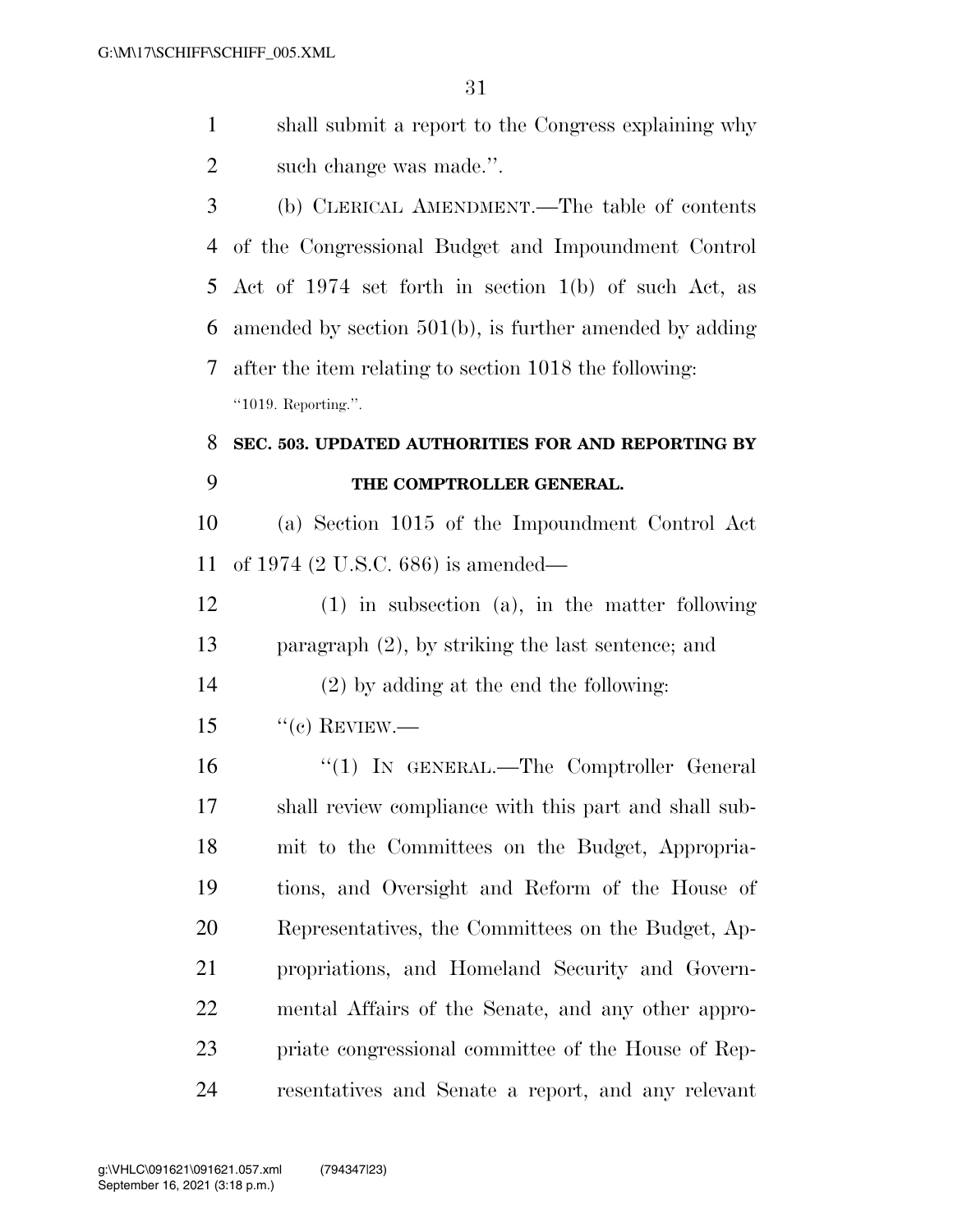information related to the report, on any noncompli-ance with this part.

3 "(2) INFORMATION, DOCUMENTATION, AND VIEWS.—The President or the head of the relevant department or agency of the United States shall pro- vide information, documentation, and views to the Comptroller General, as is determined by the Comp- troller General to be necessary to determine such compliance, not later than 20 days after the date on which the request from the Comptroller General is received, or if the Comptroller General determines that a shorter or longer period is appropriate based on the specific circumstances, within such shorter or longer period.

 ''(3) ACCESS.—To carry out the responsibilities of this part, the Comptroller General shall also have access to interview the officers, employees, contrac- tors, and other agents and representatives of a de- partment, agency, or office of the United States at any reasonable time as the Comptroller General may request.''.

 (b) Section 1001 of the Impoundment Control Act of 1974 (2 U.S.C. 681) is amended—

24 (1) in paragraph  $(3)$ , by striking the "or" at the end of the paragraph;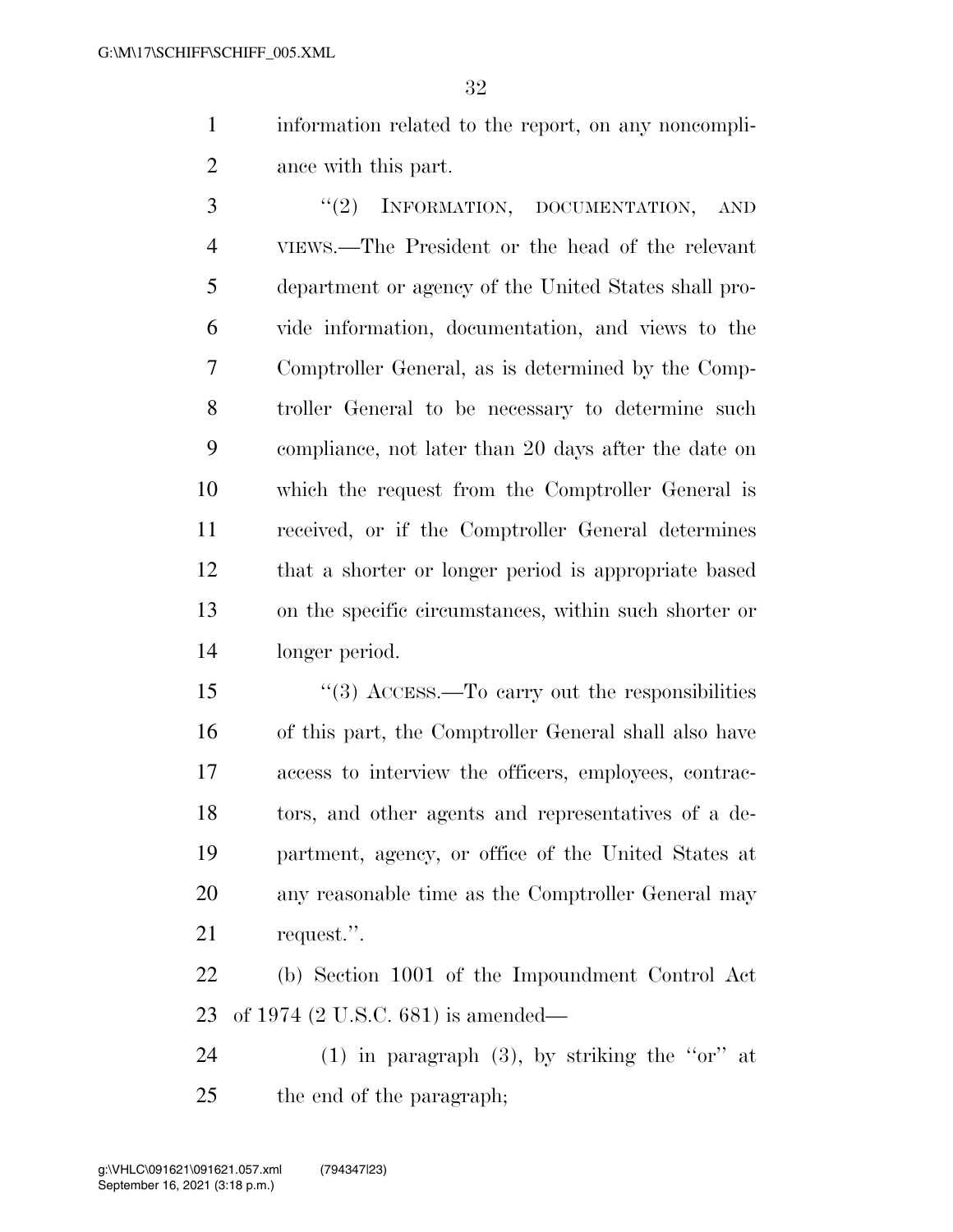| $\mathbf{1}$   | $(2)$ in paragraph $(4)$ , by striking the period at          |
|----------------|---------------------------------------------------------------|
| $\overline{2}$ | the end and inserting a semicolon; and                        |
| 3              | (3) by adding at the end the following:                       |
| $\overline{4}$ | $\lq(5)$ affecting or limiting in any way the au-             |
| 5              | thorities provided to the Comptroller General under           |
| 6              | chapter 7 of title 31, United States Code.".                  |
| 7              | SEC. 504. ADVANCE CONGRESSIONAL NOTIFICATION AND              |
| 8              | LITIGATION.                                                   |
| 9              | Section 1016 of the Impoundment Control Act of                |
| 10             | $1974$ (2 U.S.C. 687) is amended to read as follows:          |
| 11             | "SUITS BY COMPTROLLER GENERAL                                 |
| 12             | "SEC. 1016. If, under this chapter, budget authority          |
| 13             | is required to be made available for obligation and such      |
| 14             | budget authority is not made available for obligation or      |
| 15             | information, documentation, views, or access are required     |
|                | 16 to be produced and such information, documentation,        |
|                | 17 views, or access are not produced, the Comptroller General |
|                | 18 is expressly empowered, through attorneys of their own     |
| 19             | selection, to bring a civil action in the United States Dis-  |
| 20             | trict Court for the District of Columbia to require such      |
| 21             | budget authority to be made available for obligation or       |
| 22             | such information, documentation, views, or access to be       |
| 23             | produced, and such court is expressly empowered to enter      |
| 24             | in such civil action, against any department, agency, offi-   |
| 25             | cer, or employee of the United States, any decree, judg-      |
| 26             | ment, or order which may be necessary or appropriate to       |
|                |                                                               |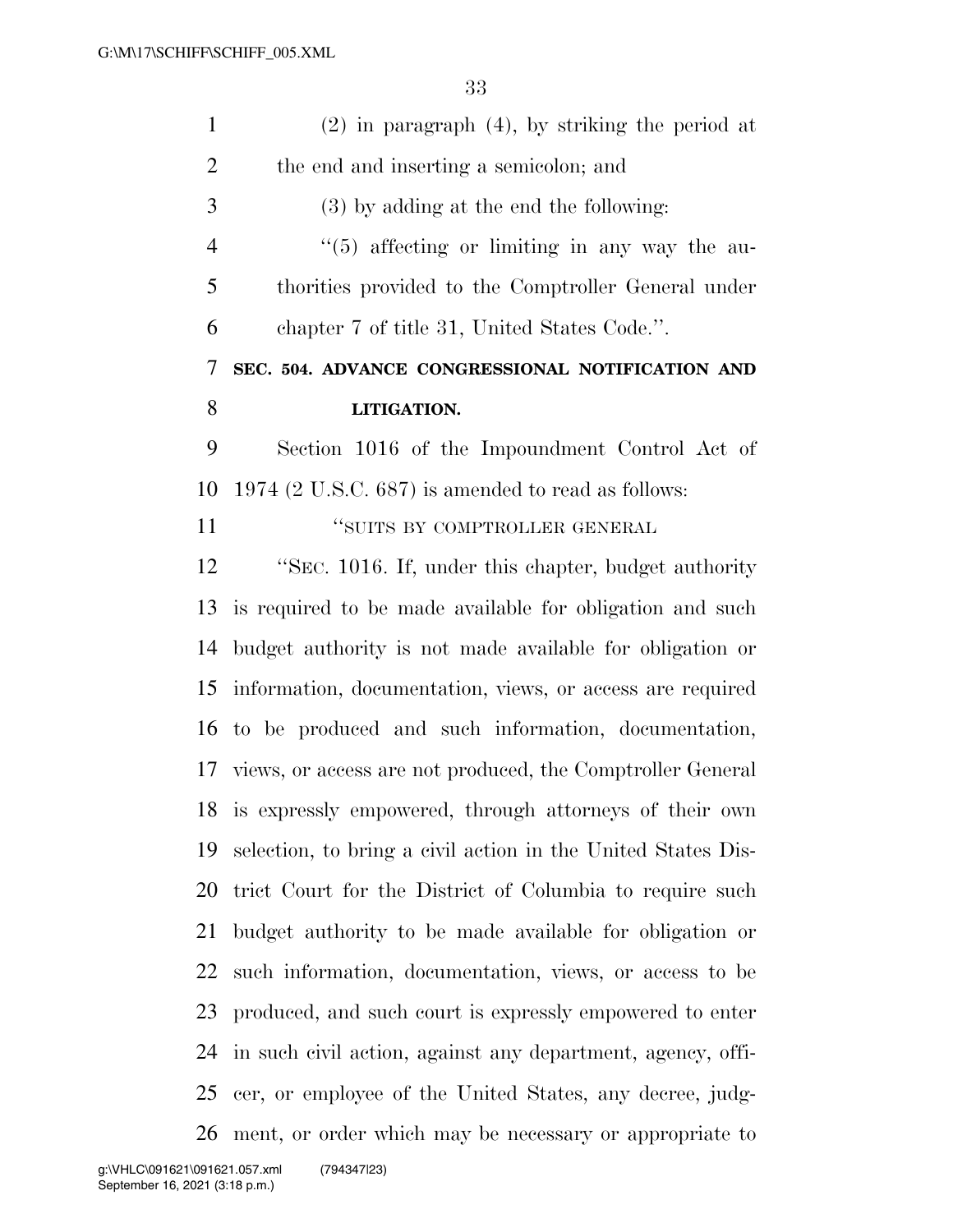make such budget authority available for obligation or compel production of such information, documentation, views, or access. No civil action shall be brought by the Comptroller General to require budget authority be made available under this section until the expiration of 15 cal- endar days following the date on which an explanatory statement by the Comptroller General of the cir- cumstances giving rise to the action contemplated is filed with the Speaker of the House of Representatives and the President of the Senate, except that expiration of such pe- riod shall not be required if the Comptroller General finds (and incorporates the finding in the explanatory statement filed) that the delay would be contrary to the public inter-est.''.

## **SEC. 505. PENALTIES FOR FAILURE TO COMPLY WITH THE IMPOUNDMENT CONTROL ACT OF 1974.**

 (a) IN GENERAL.—The Impoundment Control Act of 1974 (2 U.S.C. 681 et seq.), as amended by section 502(a), is further amended by adding at the end the fol-lowing:

## *''PENALTIES FOR FAILURE TO COMPLY*

 ''SEC. 1020. (a) ADMINISTRATIVE DISCIPLINE.—An officer or employee of the Executive Branch of the United States Government violating this part shall be subject to appropriate administrative discipline including, when cir-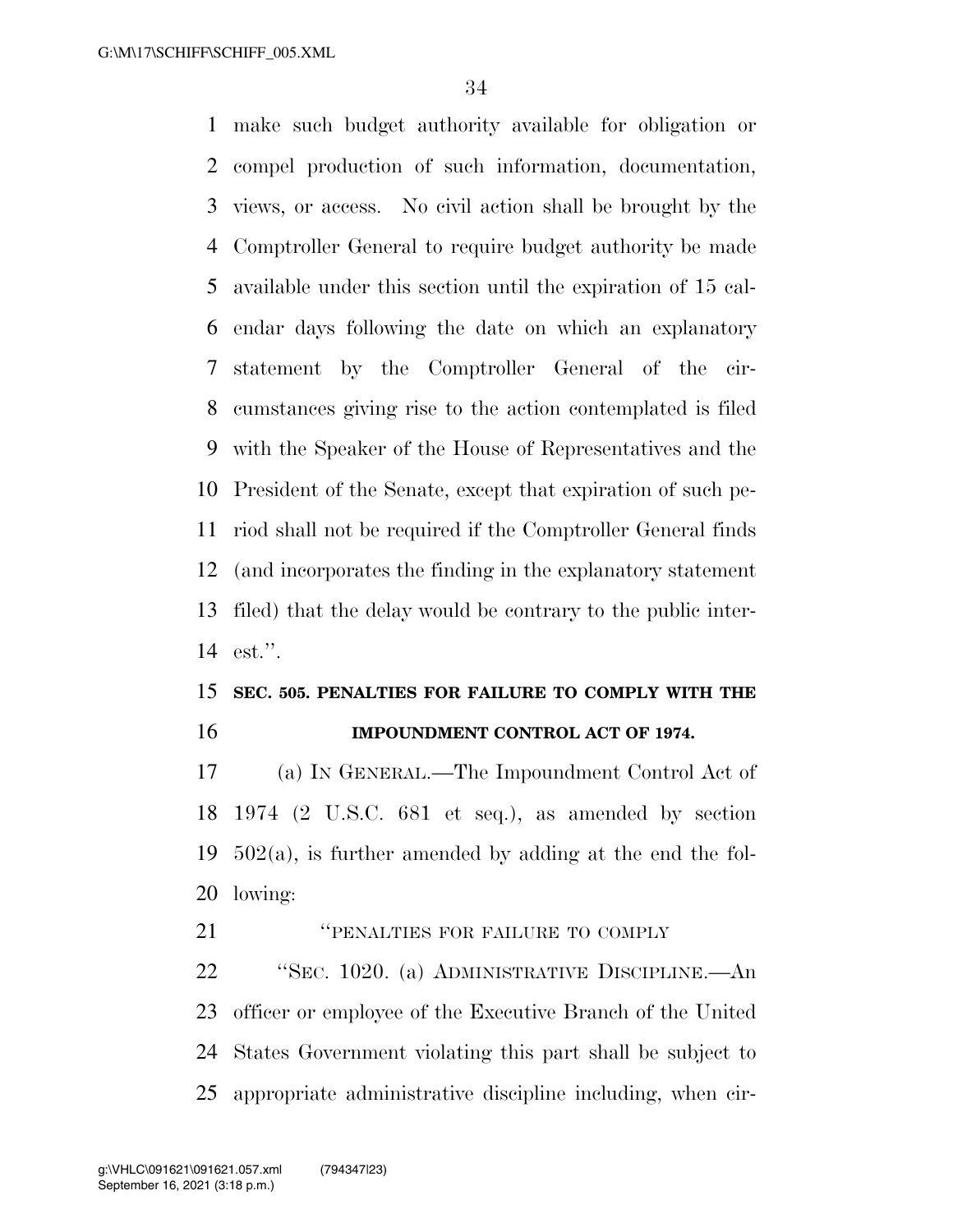cumstances warrant, suspension from duty without pay or removal from office.

''(b) REPORTING VIOLATIONS.—

4 "(1) In GENERAL.—In the event of a violation of section 1001, 1012, 1013, or 1018 of this part, or in the case that the Government Accountability Office issues a legal decision concluding that a de- partment, agency, or office of the United States vio- lated this part, the President or the head of the rel- evant department or agency as the case may be, shall report immediately to Congress all relevant facts and a statement of actions taken. A copy of each report shall also be transmitted to the Comp- troller General and the relevant inspector general on the same date the report is transmitted to the Con-gress.

17 "(2) CONTENTS.—Any such report shall include a summary of the facts pertaining to the violation, the title and Treasury Appropriation Fund Symbol of the appropriation or fund account, the amount in- volved for each violation, the date on which the vio- lation occurred, the position of any individuals re- sponsible for the violation, a statement of the admin- istrative discipline imposed and any further action taken with respect to any officer or employee in-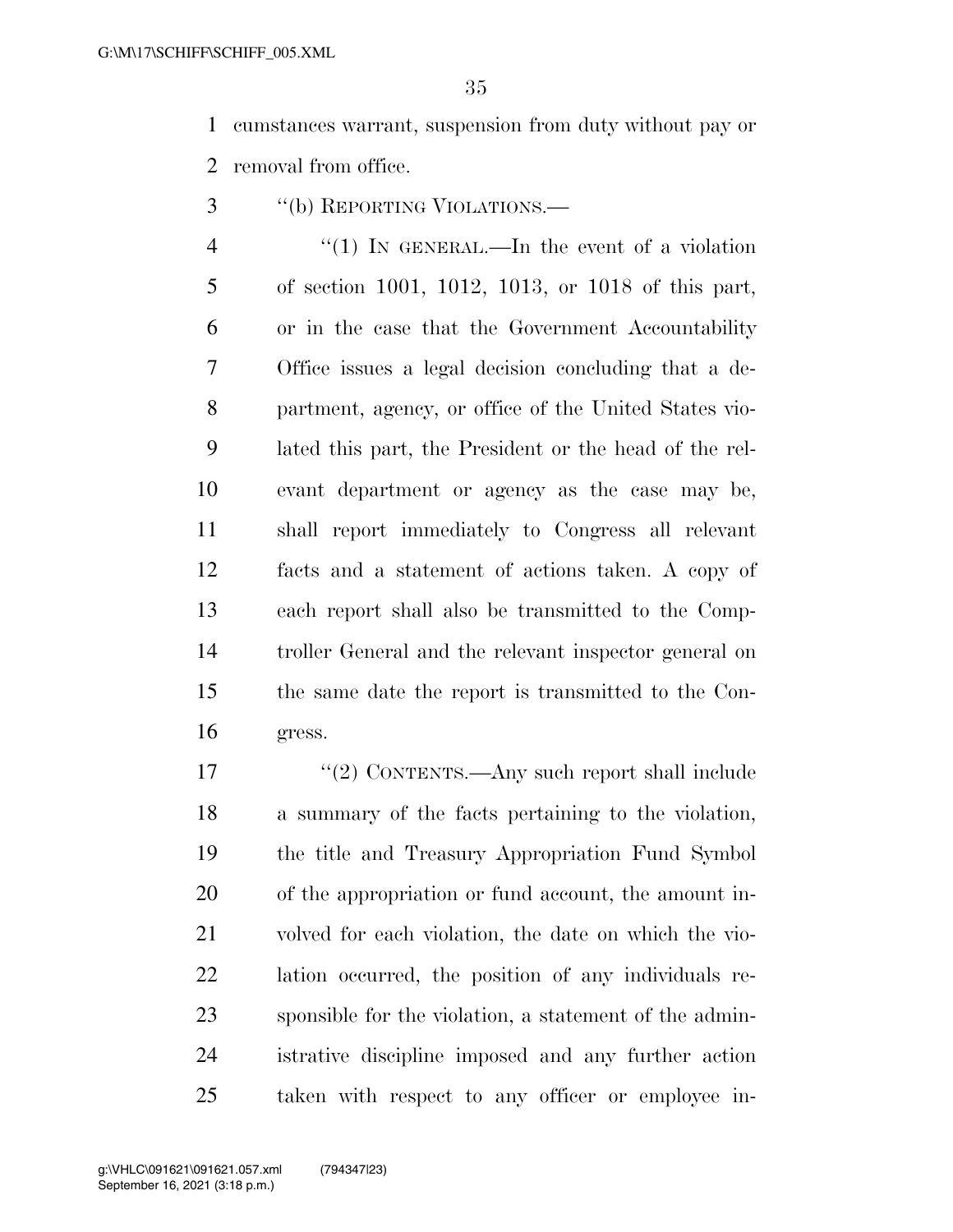volved in the violation, and a statement of any addi-2 tional action taken to prevent recurrence of the same type of violation. In the case that the Government Accountability Office issues a legal decision con- cluding that a department, agency, or office of the United States violated this part and the relevant de- partment, agency, or office does not agree that a violation has occurred, the report provided to Con- gress, the Comptroller General, and relevant inspec-tor general will explain its position.

11 ''(3) OPPORTUNITY TO RESPOND.—If the report identifies the position of any officer or employee as involved in the violation, such officer or employee shall be provided a reasonable opportunity to re- spond in writing, and any such response shall be ap-pended to the report.''.

 (b) CLERICAL AMENDMENT.—The table of contents of the Congressional Budget and Impoundment Control Act of 1974 set forth in section 1(b) of such Act, as amended by section 502(b), is further amended by adding after the item relating to section 1019 the following:

''1020. Penalties for failure to comply.''.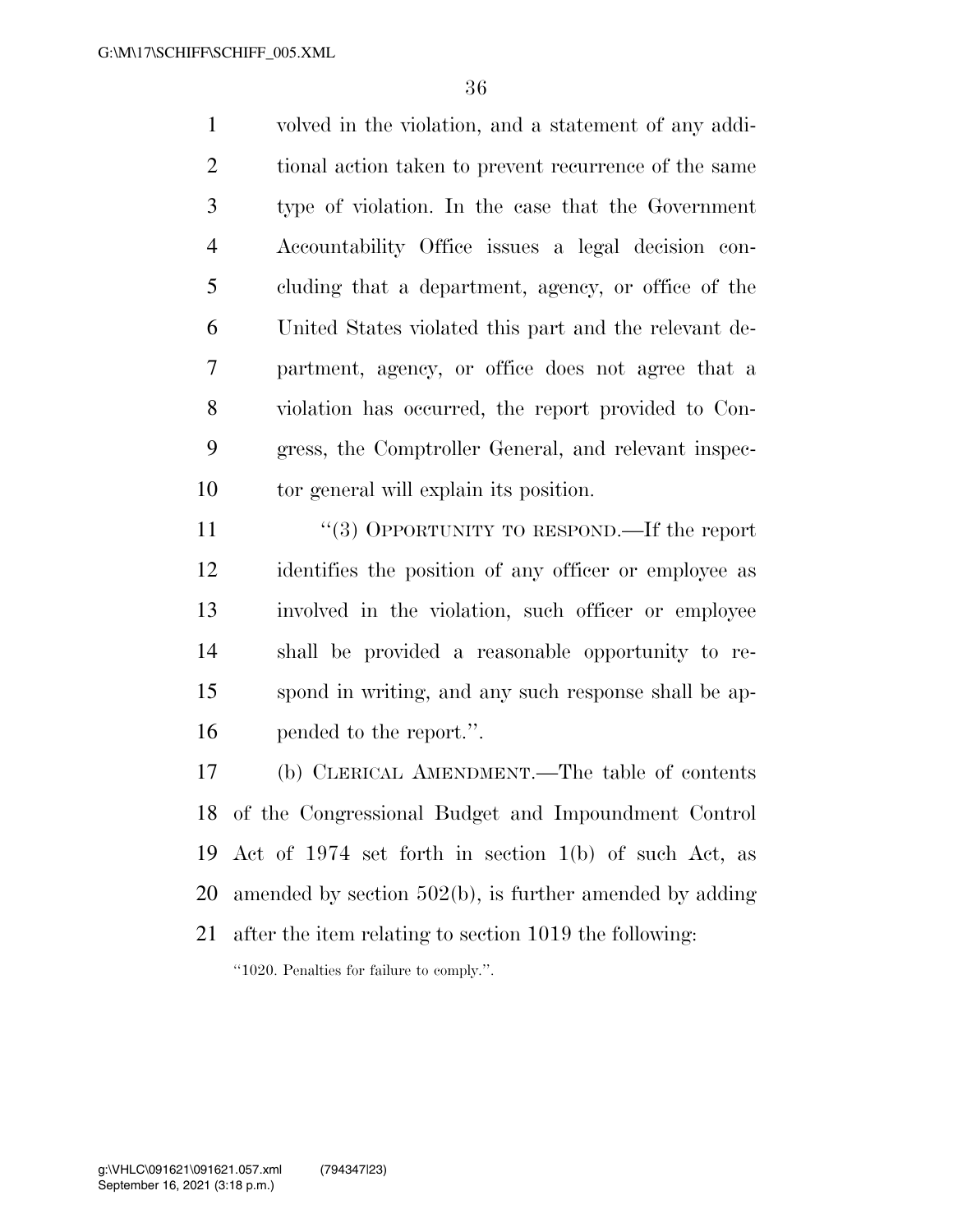| $\mathbf{1}$   | <b>Subtitle B—Strengthening</b>                       |
|----------------|-------------------------------------------------------|
| $\overline{2}$ | <b>Transparency and Reporting</b>                     |
| 3              | PART 1-FUNDS MANAGEMENT AND REPORTING                 |
| $\overline{4}$ | TO THE CONGRESS                                       |
| 5              | SEC. 511. EXPIRED BALANCE REPORTING IN THE PRESI-     |
| 6              | DENT'S BUDGET.                                        |
| 7              | Section 1105(a) of title 31, United States Code, is   |
| 8              | amended by adding at the end the following:           |
| 9              | $(40)$ for the budgets for each of fiscal years       |
| 10             | $2023$ through $2027$ , a report on-                  |
| 11             | $\lq\lq$ unobligated expired balances as of the       |
| 12             | beginning of the current fiscal year and the be-      |
| 13             | ginning of each of the preceding 2 fiscal years       |
| 14             | by agency and the applicable Treasury Appro-          |
| 15             | priation Fund Symbol or fund account; and             |
| 16             | $\lq\lq$ (B) an explanation of expired balances in    |
| 17             | any Treasury Appropriation Fund Symbol or             |
| 18             | fund account that exceed the lesser of 5 percent      |
| 19             | of total appropriations made available for that       |
| 20             | account or \$100,000,000.".                           |
| 21             | SEC. 512. CANCELLED BALANCE REPORTING IN THE PRESI-   |
| 22             | DENT'S BUDGET.                                        |
| 23             | Section $1105(a)$ of title 31, United States Code, as |
| 24             | amended by section 511, is further amended by adding  |
| 25             | at the end the following:                             |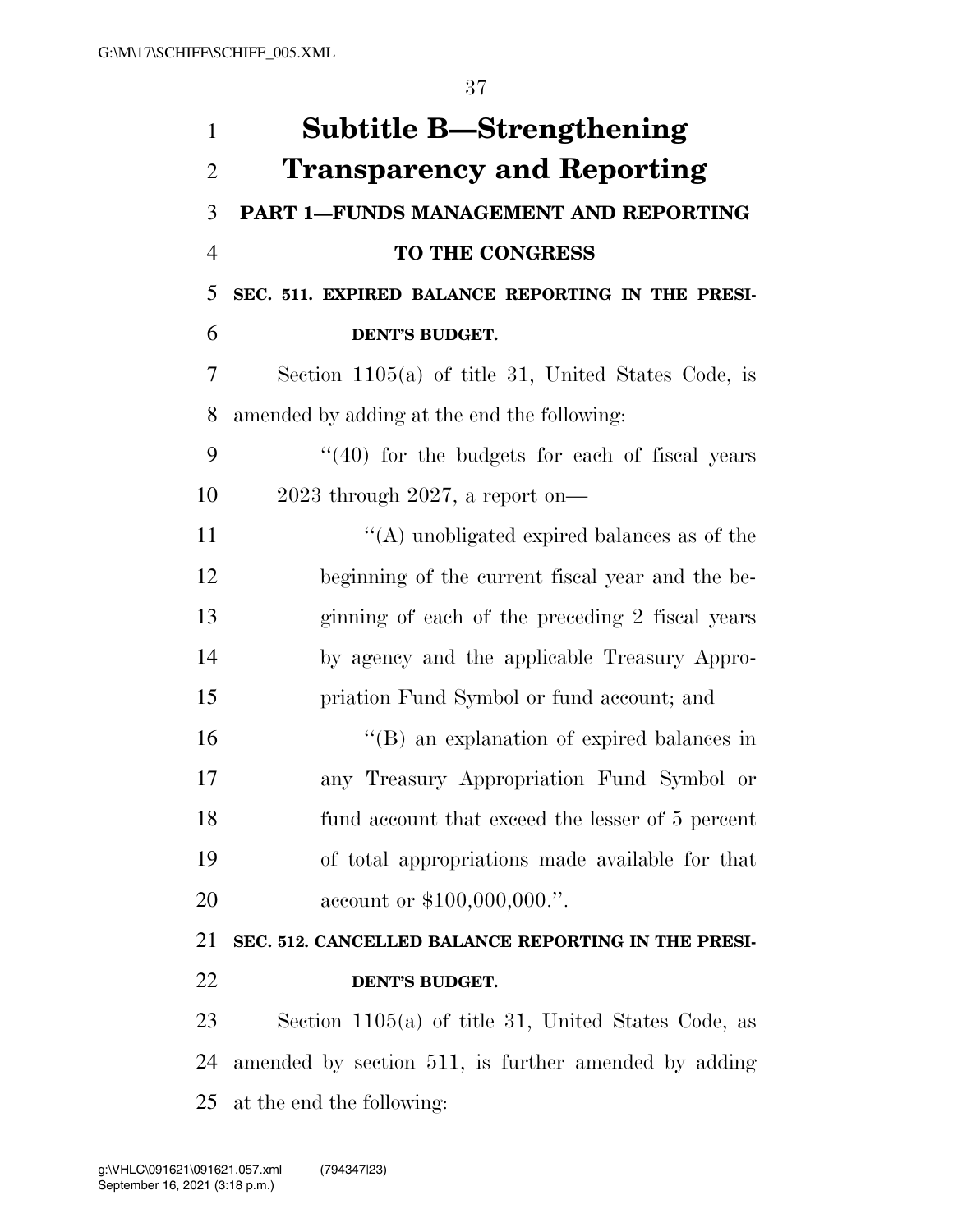| $\mathbf{1}$   | $(41)$ for the budgets for each of fiscal years      |
|----------------|------------------------------------------------------|
| $\overline{2}$ | $2023$ through $2027$ , a report on-                 |
| 3              | "(A) cancelled balances (pursuant to sec-            |
| 4              | tion $1552(a)$ ) for the preceding 3 fiscal years by |
| 5              | agency and Treasury Appropriation Fund Sym-          |
| 6              | bol or fund account;                                 |
| $\overline{7}$ | $\lq\lq$ (B) an explanation of cancelled balances    |
| 8              | in any Treasury Appropriation Fund Symbol or         |
| 9              | fund account that exceed the lesser of 5 percent     |
| 10             | of total appropriations made available for that      |
| 11             | account or $$100,000,000;$ and                       |
| 12             | $\lq\lq$ a tabulation, by Treasury Appropria-        |
| 13             | tion Fund Symbol or fund account and appro-          |
| 14             | priation, of all balances of appropriations avail-   |
| 15             | able for an indefinite period in an appropriation    |
| 16             | account available for an indefinite period that      |
| 17             | do not meet the criteria for closure under sec-      |
| 18             | tion 1555, but for which either—                     |
| 19             | "(i) the head of the agency concerned                |
| 20             | or the President has determined that the             |
| 21             | purposes for which the appropriation was             |
| 22             | made have been carried out; or                       |
| 23             | "(ii) no disbursement has been made                  |
| 24             | against the appropriation—                           |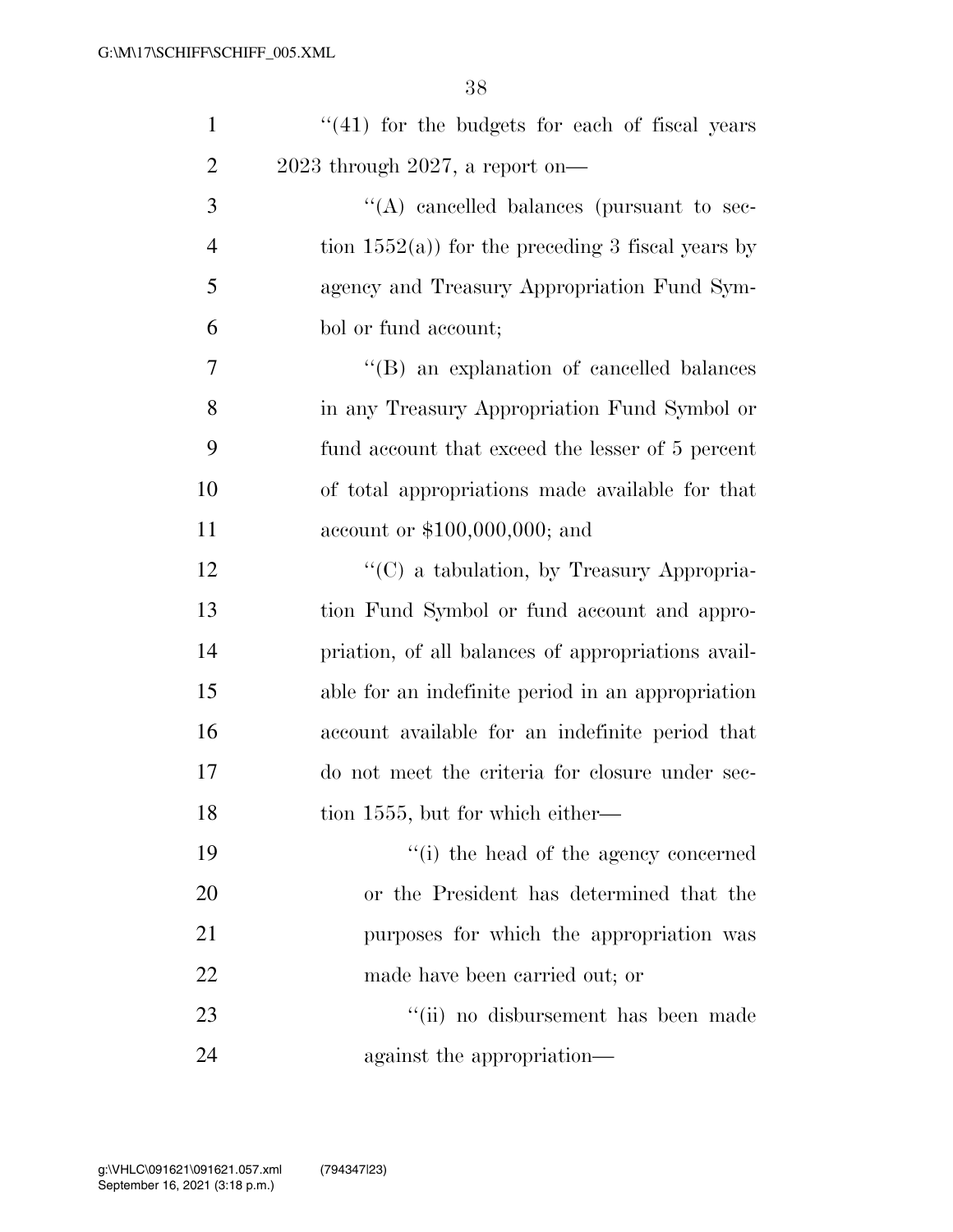| $\mathbf{1}$   | $\lq\lq$ (I) in the prior year and the                |
|----------------|-------------------------------------------------------|
| $\overline{2}$ | preceding fiscal year; or                             |
| 3              | $\lq\lq$ (II) in the prior year and which             |
| $\overline{4}$ | the budget estimates zero disburse-                   |
| 5              | ments in the current year.".                          |
| 6              | SEC. 513. LAPSE IN APPROPRIATIONS-REPORTING IN THE    |
| 7              | PRESIDENT'S BUDGET.                                   |
| 8              | Section $1105(a)$ of title 31, United States Code, as |
| 9              | amended by section 512, is further amended by adding  |
| 10             | at the end the following:                             |
| 11             | "(42) a report on—                                    |
| 12             | "(A) any obligation or expenditure made               |
| 13             | by a department or agency affected in whole or        |
| 14             | in part by any lapse in appropriations of 5 con-      |
| 15             | secutive days or more during the preceding fis-       |
| 16             | cal year; and                                         |
| 17             | $\lq\lq(B)(i)$ with respect to any such obligation    |
| 18             | or expenditure, the amount so obligated or ex-        |
| 19             | pended, the account affected, and an expla-           |
| 20             | nation of which Antideficiency Act exceptions         |
| 21             | permitted the department or agency, as the            |
| 22             | case may be, to incur such obligation or expend-      |
| 23             | iture; and                                            |
| 24             | "(ii) an explanation of any changes in the            |

application of any Antideficiency Act exception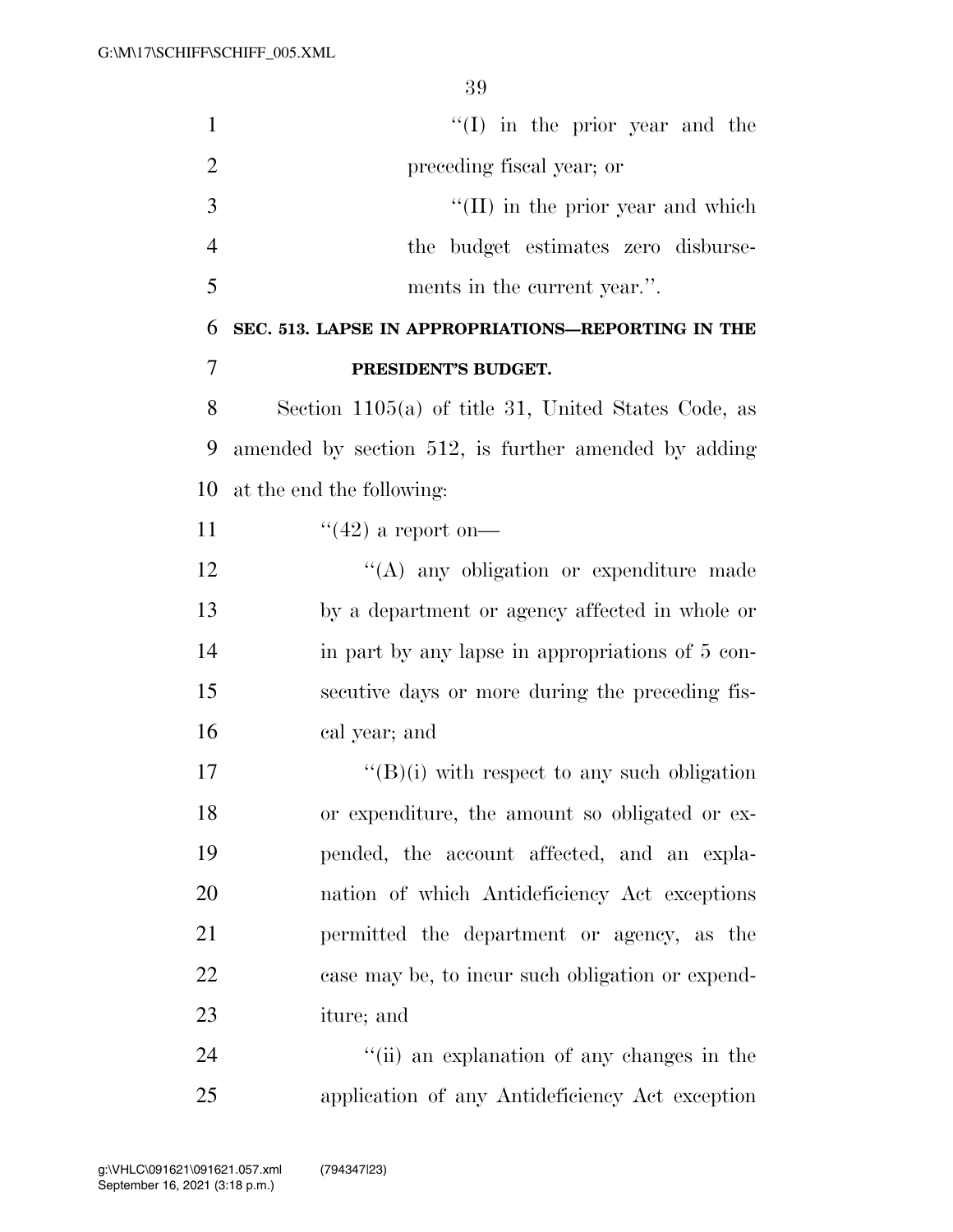| $\mathbf{1}$   | for a program, project, or activity from any ex-            |
|----------------|-------------------------------------------------------------|
| $\overline{2}$ | planations previously reported on pursuant to               |
| 3              | this paragraph.".                                           |
| $\overline{4}$ | SEC. 514. TRANSFER AND OTHER REPURPOSING AUTHOR-            |
| 5              | ITY REPORTING IN THE PRESIDENT'S BUDG-                      |
| 6              | ET.                                                         |
| 7              | Section $1105(a)$ of title 31, United States Code, as       |
| 8              | amended by section 513, is further amended by adding        |
| 9              | at the end the following:                                   |
| 10             | "(43) for the budget for fiscal year 2023, a re-            |
| 11             | port on-                                                    |
| 12             | $\lq\lq$ any transfer authority or other au-                |
| 13             | thority to repurpose appropriations provided in             |
| 14             | a law other than an appropriation act; and                  |
| 15             | $\lq\lq (B)$ with respect to any such authority,            |
| 16             | the citation to the statute, the list of depart-            |
| 17             | ments or agencies covered, an explanation of                |
| 18             | when such authority may be used, and an ex-                 |
| 19             | planation on any use of such authority in the               |
| 20             | preceding 3 fiscal years.".                                 |
| 21             | SEC. 515. AUTHORIZING CANCELLATIONS IN INDEFINITE           |
| 22             | ACCOUNTS BY APPROPRIATION.                                  |
| 23             | (a) IN GENERAL.—Subchapter IV of chapter 15 of              |
| 24             | title 31, United States Code, is amended by inserting after |
| 25             | section 1555 the following:                                 |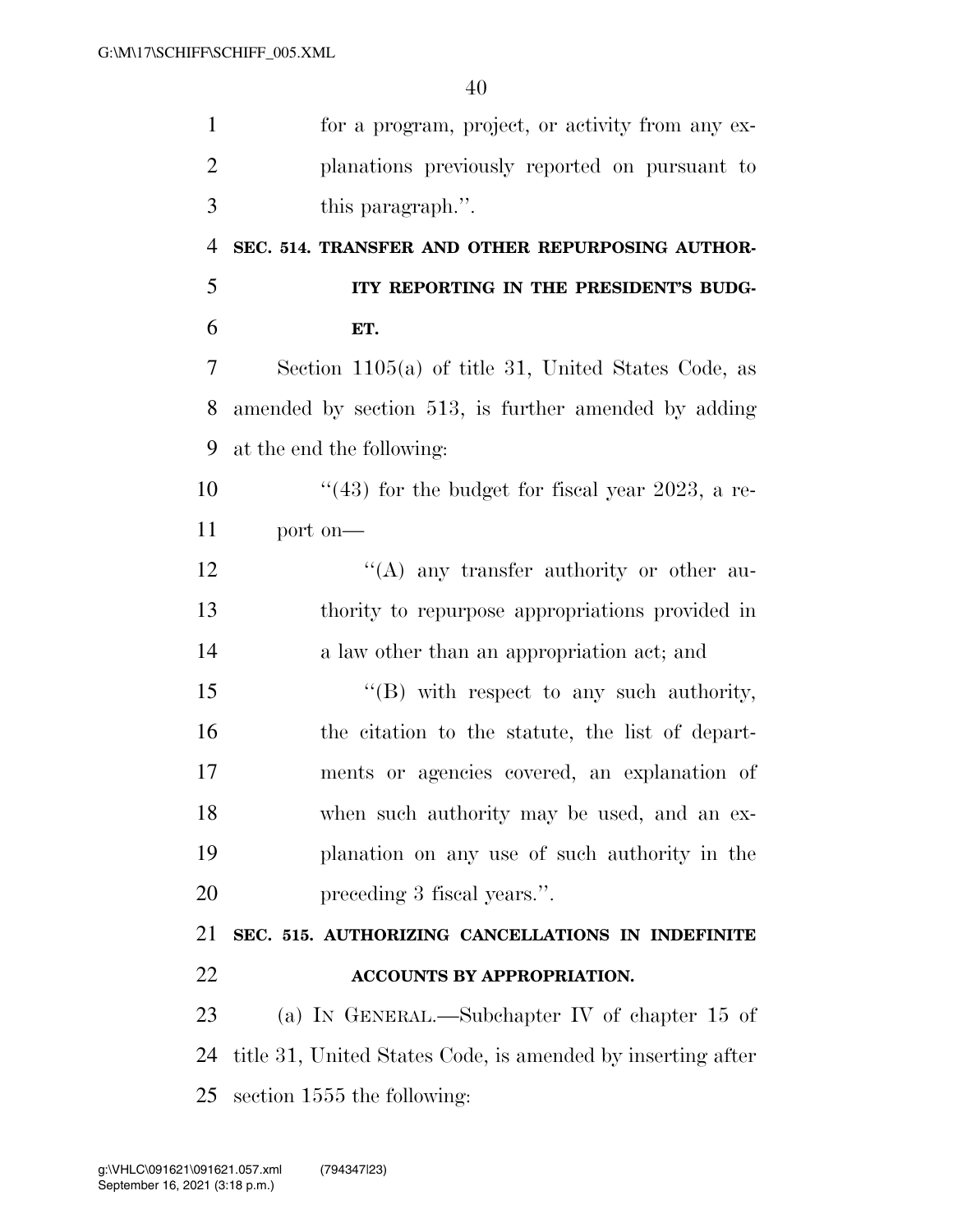## **''SEC. 1555a. CANCELLATION OF APPROPRIATIONS AVAIL- ABLE FOR INDEFINITE PERIODS WITHIN AN ACCOUNT.**

 ''Any remaining balance (whether obligated or unobli- gated) from an appropriation available for an indefinite period in an appropriation account available for an indefi- nite period that does not meet the requirements for closure under section 1555 shall be canceled, and thereafter shall not be available for obligation or expenditure for any pur-pose, if—

 $\frac{1}{2}$  (1) the head of the agency concerned or the President determines that the purposes for which the appropriation was made have been carried out; and

 ''(2) no disbursement has been made against the appropriation for two consecutive fiscal years.''. (b) CLERICAL AMENDMENT.—The table of sections for subchapter IV of chapter 15 of title 31, United States Code, is amended by inserting after the item relating to section 1555 the following:

''1555a. Cancellation of appropriations available for indefinite periods within an account.''.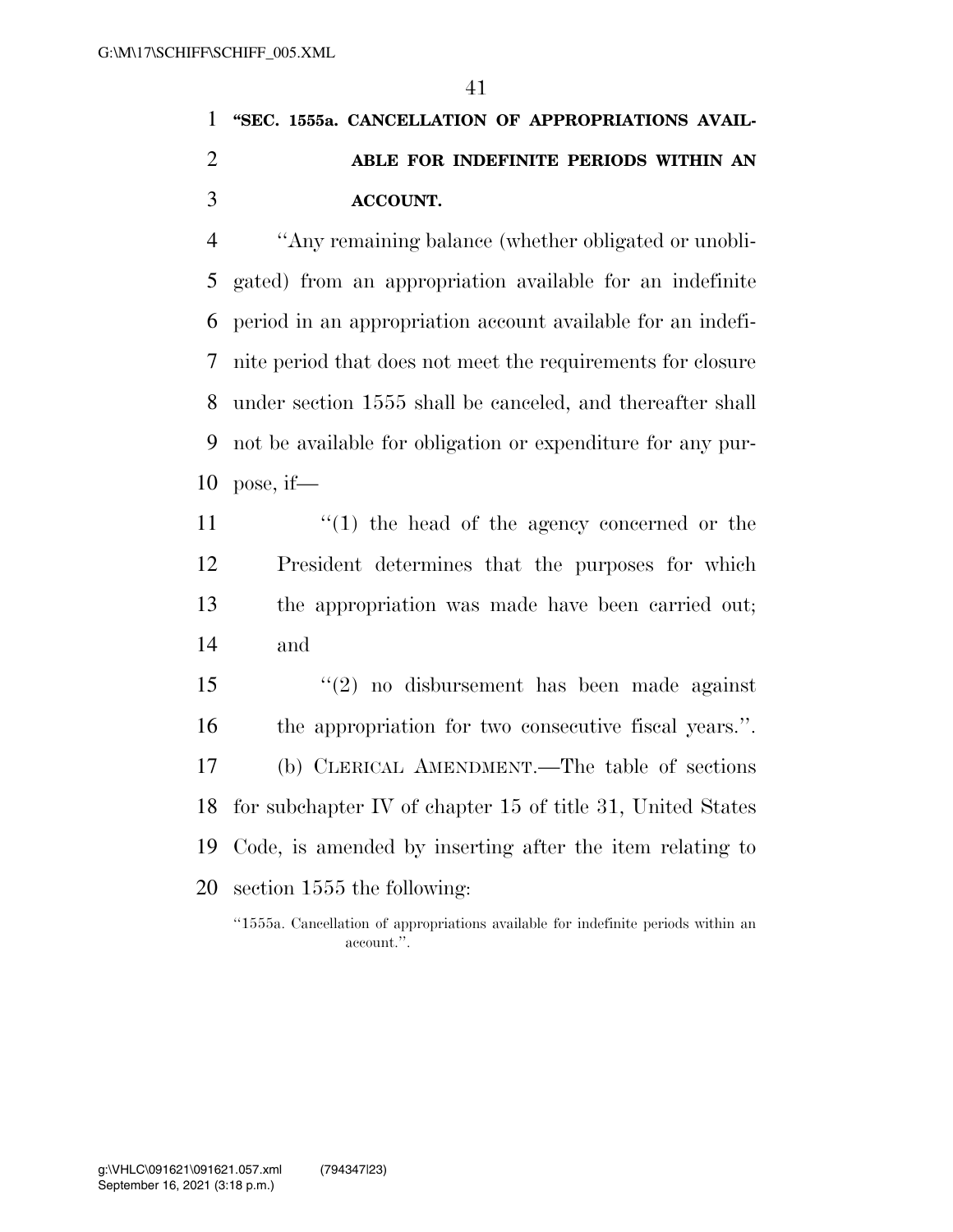| 1              | <b>PART 2-EMPOWERING CONGRESSIONAL REVIEW</b>                |
|----------------|--------------------------------------------------------------|
| $\overline{2}$ | THROUGH NONPARTISAN CONGRESSIONAL                            |
| 3              | <b>AGENCIES AND TRANSPARENCY INITIATIVES</b>                 |
| 4              | SEC. 521. REQUIREMENT TO RESPOND TO REQUESTS FOR             |
| 5              | INFORMATION FROM THE GOVERNMENT AC-                          |
| 6              | <b>COUNTABILITY OFFICE FOR BUDGET AND AP-</b>                |
| 7              | PROPRIATIONS LAW DECISIONS.                                  |
| 8              | (a) IN GENERAL.—Subchapter II of chapter 7 of title          |
| 9              | 31, United States Code, is amended by adding at the end      |
| 10             | the following:                                               |
| 11             | "SEC. 722. REQUIREMENT TO RESPOND TO REQUESTS FOR            |
| 12             | INFORMATION FROM THE GOVERNMENT AC-                          |
|                |                                                              |
| 13             | <b>COUNTABILITY OFFICE FOR BUDGET AND AP-</b>                |
| 14             | PROPRIATIONS LAW DECISIONS.                                  |
| 15             | "(a) If an executive agency or the District of Colum-        |
| 16             | bia government receives a written request for information,   |
| 17             | documentation, or views from the Government Account-         |
| 18             | ability Office relating to a decision or opinion on budget   |
| 19             | or appropriations law, the executive agency or the District  |
| 20             | of Columbia government shall provide the requested infor-    |
| 21             | mation, documentation, or views not later than 20 days       |
| 22             | after receiving the written request, unless such written re- |
| 23             | quest specifically provides otherwise.                       |

bia government fails to respond to the request for informa-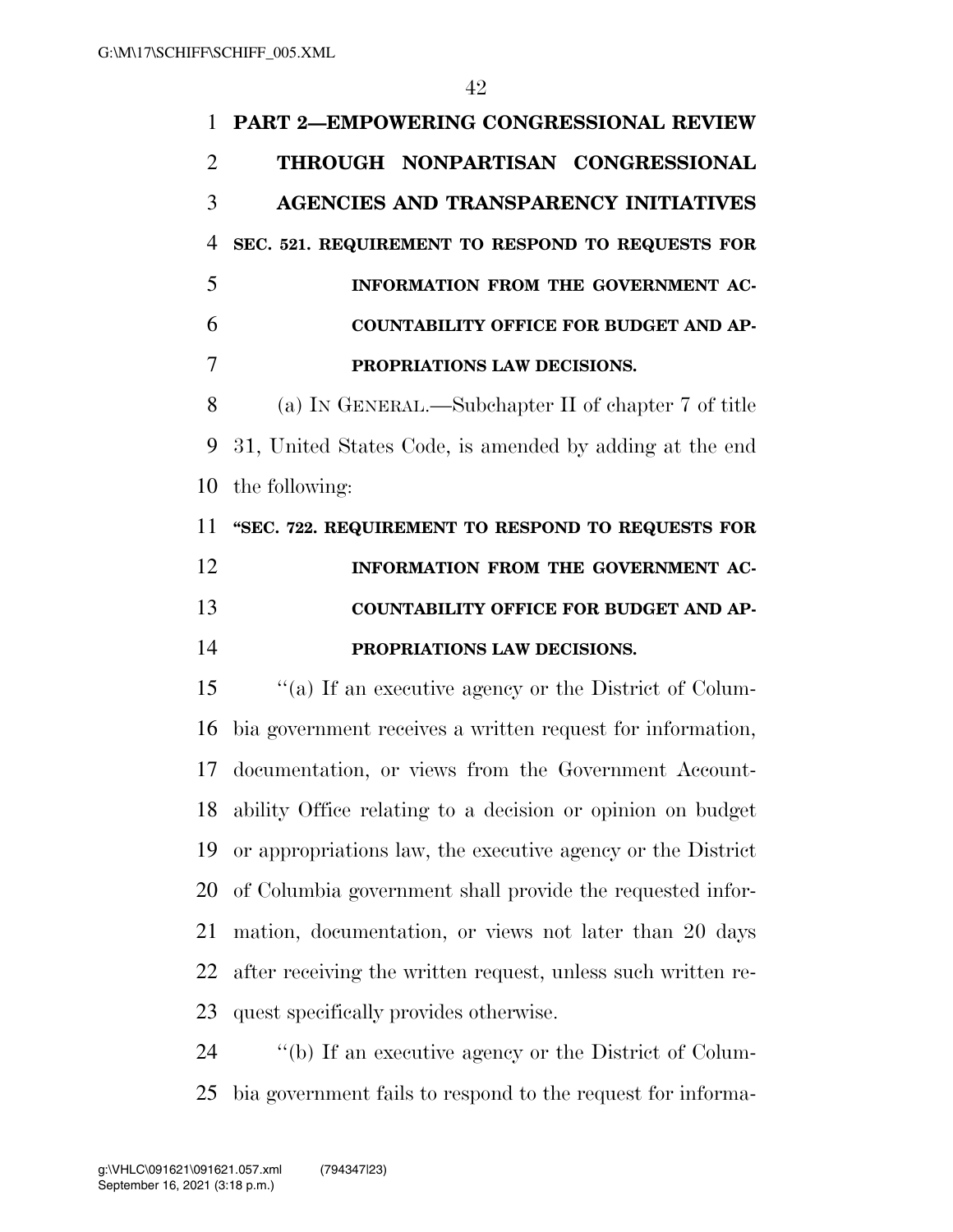tion, documentation, or views within the time required by this section—

 ''(1) the Comptroller General shall notify, in writing, the Committee on Oversight and Reform of the House of Representatives, Committee on Home- land Security and Governmental Affairs of the Sen- ate, and any other appropriate congressional com- mittee of the House of Representatives and the Sen-ate of such failure; and

 $(2)$  the Comptroller General is hereby ex- pressly empowered, through attorneys of their own selection, to bring a civil action in the United States District Court for the District of Columbia to re- quire such information, documentation, or views to be produced, and such court is expressly empowered to enter in such civil action, against any department, agency, officer, or employee of the United States, any decree, judgment, or order which may be nec-essary or appropriate to require such production.

20  $\cdot$  ''(c) Nothing in this section shall be construed as af- fecting or otherwise limiting the authorities provided to the Comptroller General in section 716 of this title.''.

 (b) CLERICAL AMENDMENT.—The table of sections for subchapter II of chapter 7 of title 31, United States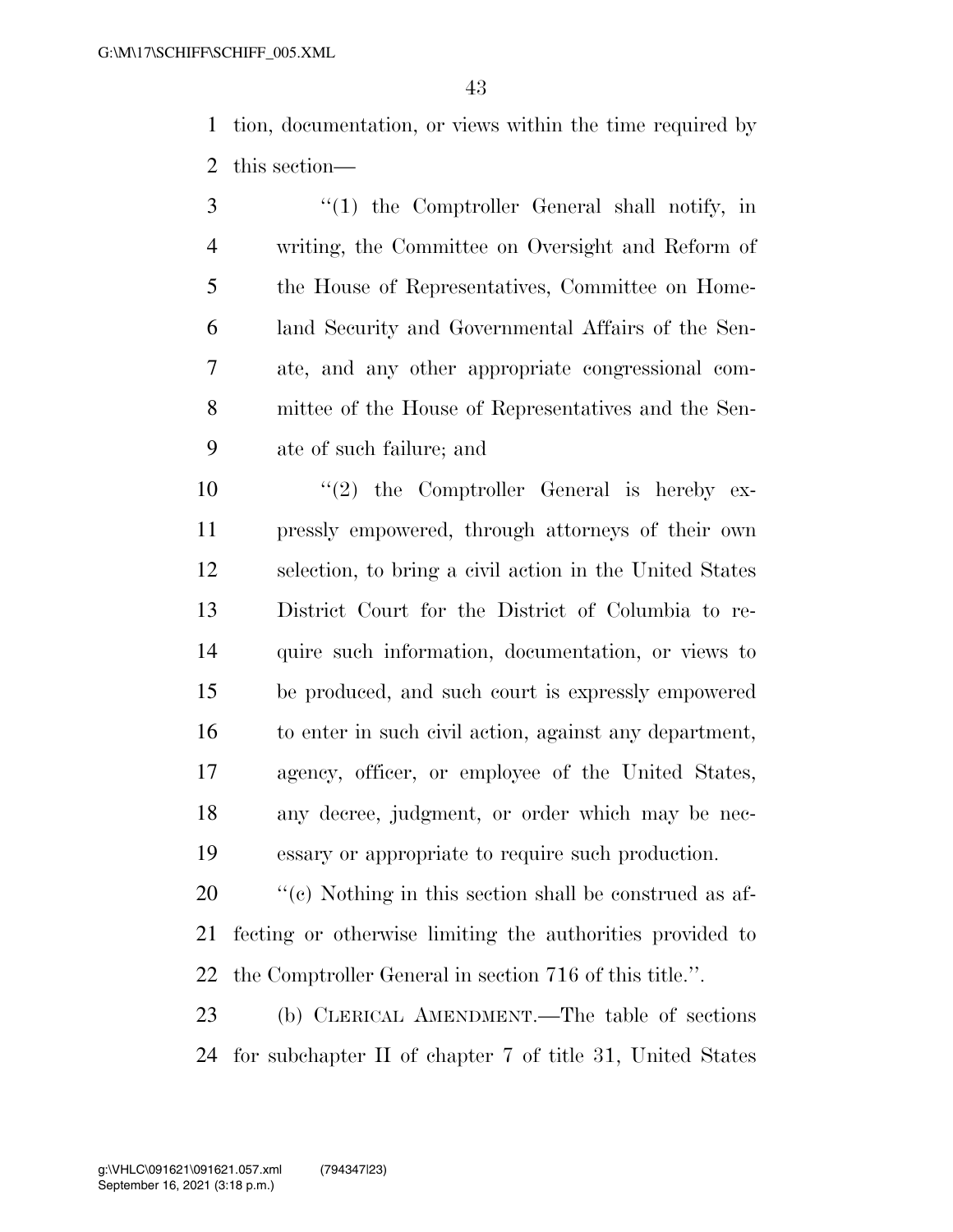Code, is amended by inserting after the item relating to

section 721 the following:

## **SEC. 522. REPORTING REQUIREMENTS FOR ANTIDEFICIENCY ACT VIOLATIONS.**

 (a) VIOLATIONS OF SECTION 1341 OR 1342.—Sec- tion 1351 of title 31, United States Code, is amended— (1) by striking ''If'' and inserting ''(a) If the Government Accountability Office, an executive agency, or the District of Columbia government de-termines that''; and

(2) by adding at the end the following:

 ''(b) Any such report shall include a summary of the facts pertaining to the violation, the title and Treasury Appropriation Fund Symbol of the appropriation or fund account, the amount involved for each violation, the date on which the violation occurred, the position of any officer or employee responsible for the violation, a statement of the administrative discipline imposed and any further ac- tion taken with respect to any officer or employee involved in the violation, a statement of any additional action taken to prevent recurrence of the same type of violation, a statement of any determination that the violation was not knowing and willful that has been made by the executive agency or District of Columbia government, and any writ-

<sup>&#</sup>x27;'722. Requirement to respond to requests for information from the Government Accountability Office for budget and appropriations law decisions.''.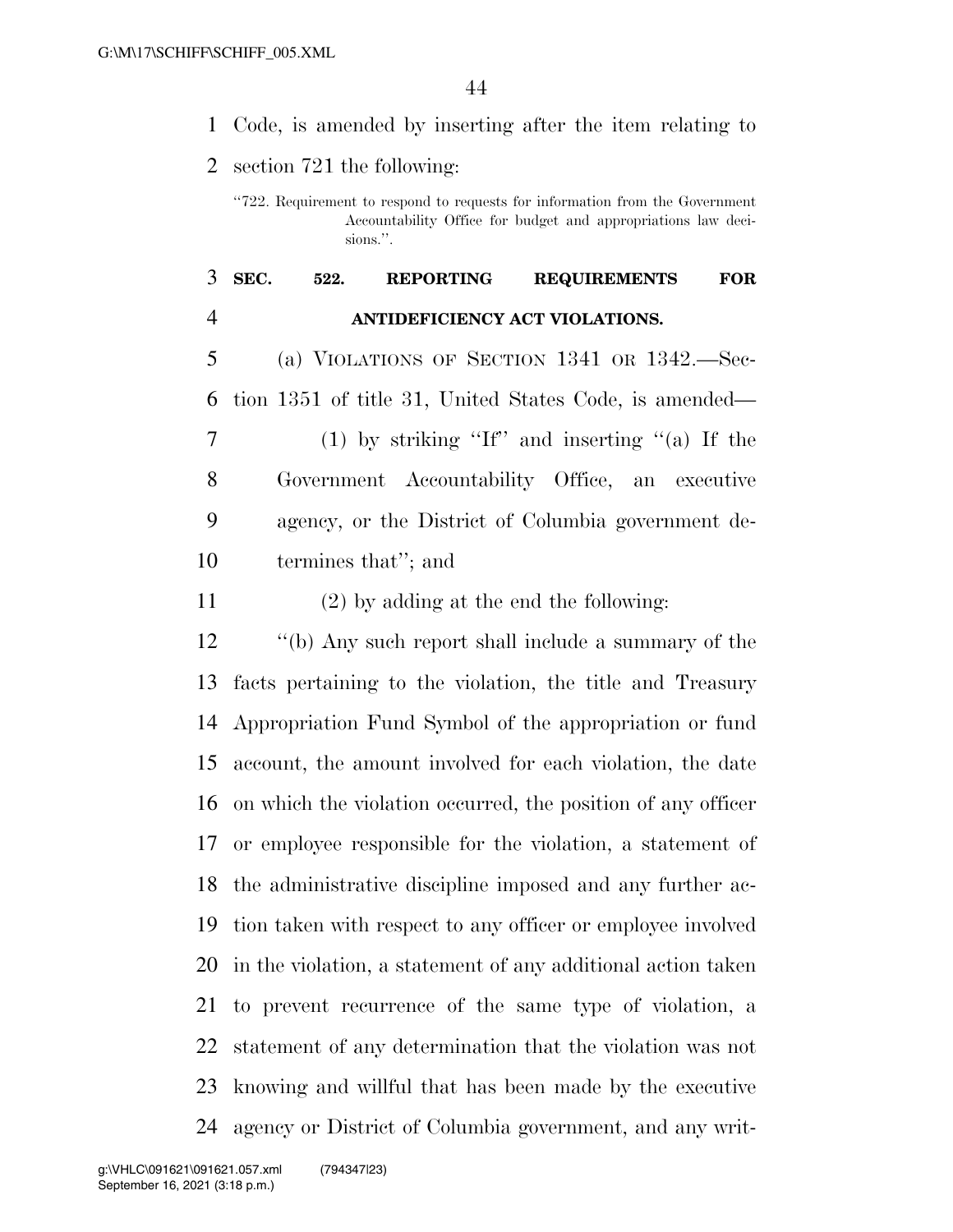ten response by any officer or employee identified by posi- tion as involved in the violation. In the case that the Gov- ernment Accountability Office issues a legal decision con- cluding that section 1341(a) or 1342 was violated and the executive agency or District of Columbia government, as applicable, does not agree that a violation has occurred, the report provided to the President, the Congress, and the Comptroller General will explain its position.''.

 (b) VIOLATIONS OF SECTION 1517.—Section 1517 of title 31, United States Code, is amended—

 (1) in subsection (b), by striking ''If'' and in- serting ''If the Government Accountability Office, an executive agency, or the District of Columbia gov-ernment determines that''; and

(2) by adding at the end the following:

 ''(c) Any such report shall include a summary of the facts pertaining to the violation, the title and Treasury Appropriation Fund Symbol of the appropriation or fund account, the amount involved for each violation, the date on which the violation occurred, the position of any officer or employee responsible for the violation, a statement of the administrative discipline imposed and any further ac- tion taken with respect to any officer or employee involved in the violation, a statement of any additional action taken to prevent recurrence of the same type of violation, a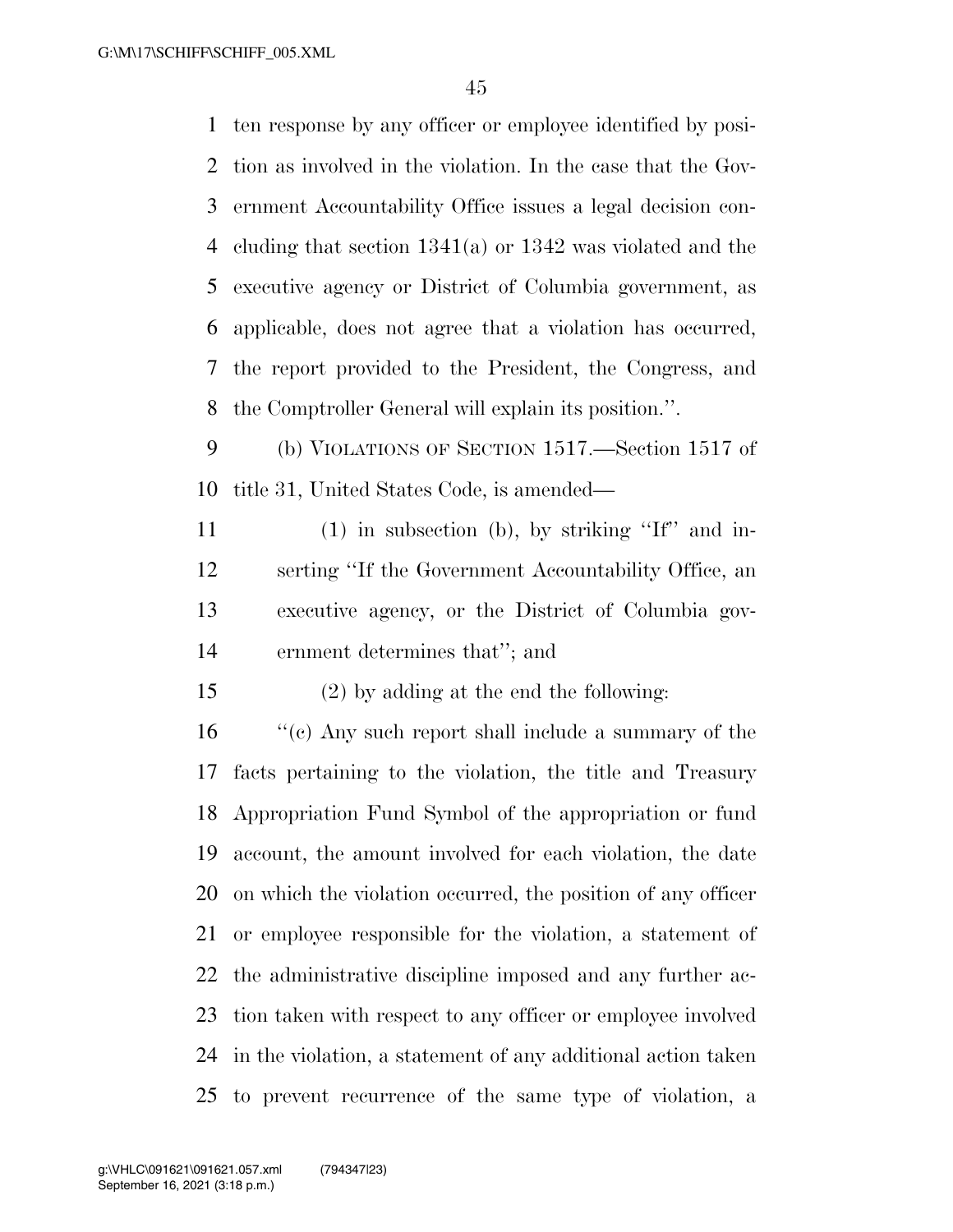statement of any determination that the violation was not knowing and willful that has been made by the executive agency or District of Columbia government, and any writ- ten response by any officer or employee identified by posi- tion as involved in the violation. In the case that the Gov- ernment Accountability Office issues a legal decision con- cluding that subsection (a) was violated and the executive agency or District of Columbia government, as applicable, does not agree that a violation has occurred, the report provided to the President, the Congress, and the Comp-troller General will explain its position.''.

**SEC. 523. DEPARTMENT OF JUSTICE REPORTING TO CON-**

 **GRESS FOR ANTIDEFICIENCY ACT VIOLA-TIONS.** 

 (a) VIOLATIONS OF SECTIONS 1341 OR 1342.—Sec- tion 1350 of title 31, United States Code, is amended— 17 (1) by striking "An officer" and inserting "(a) An officer''; and

(2) by adding at the end the following:

 $\frac{1}{20}$  (b)(1) If an executive agency or the District of Co- lumbia government reports, under section 1351, a viola- tion of section 1341(a) or 1342, the Attorney General shall promptly review such report and investigate to the extent necessary to determine whether there are reason-able grounds to believe that the responsible officer or em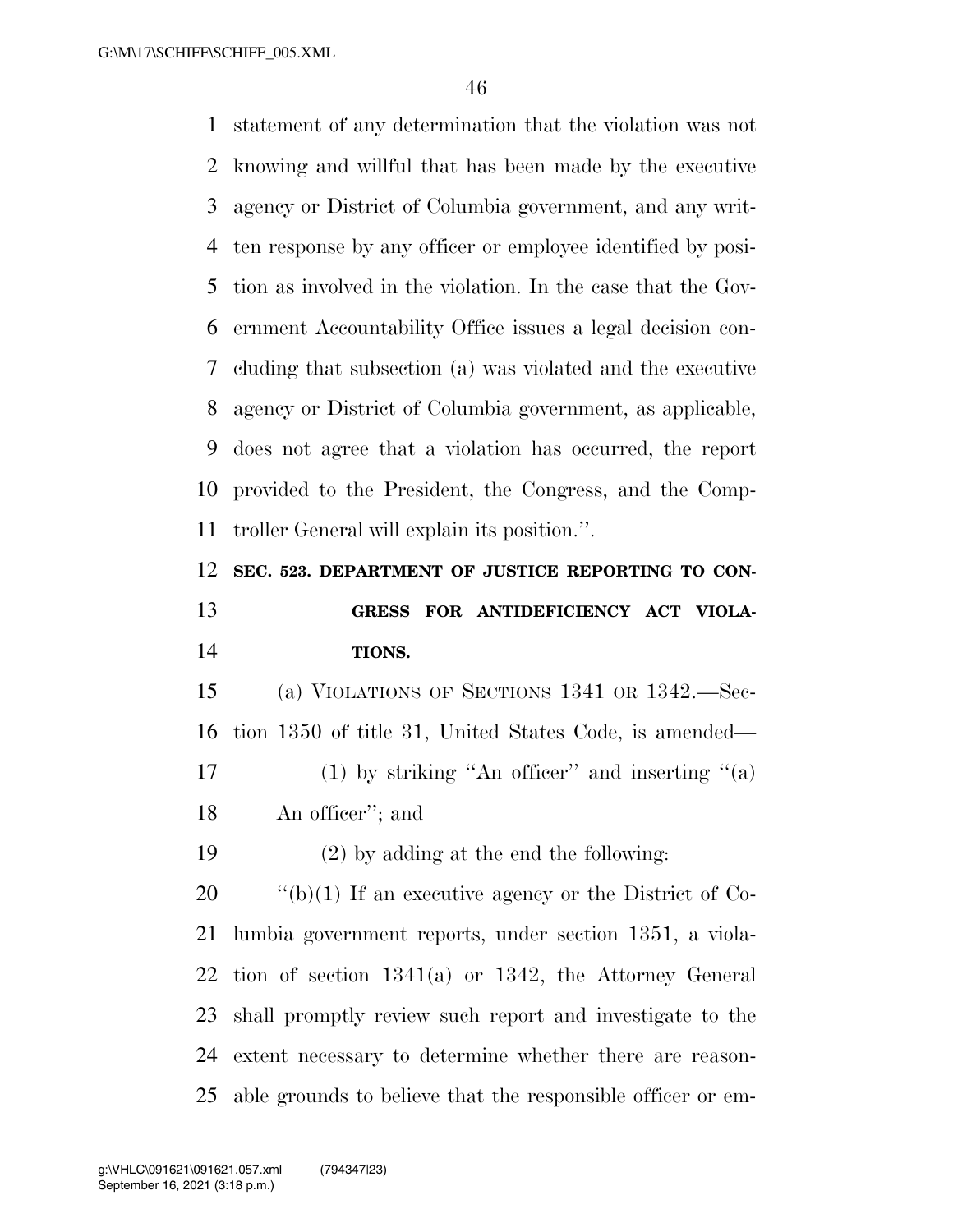ployee knowingly and willfully violated such section 1341(a) or 1342, as applicable. If the Attorney General determines that there are such reasonable grounds, the Attorney General diligently shall investigate a criminal violation under this section.

 ''(2) The Attorney General shall submit to Congress and the Comptroller General on or before March 31 of each calendar year an annual report detailing separately for each executive agency and the District of Columbia government—

11  $\langle (A)$  the number of reports under section 1351 transmitted to the President during the preceding calendar year;

14  $\langle \text{``(B)} \rangle$  the number of reports reviewed in accord- ance with paragraph (1) during the preceding cal-endar year;

 $\langle ^{\prime}(C) \rangle$  without identification of any individual of- ficer or employee of the United States Government or of the District of Columbia government, a de- scription of each investigation undertaken in accord- ance with paragraph (1) during the preceding cal- endar year and an explanation of the status of any such investigation; and

24  $\langle\langle D \rangle$  without identification of any individual of-ficer or employee of the United States Government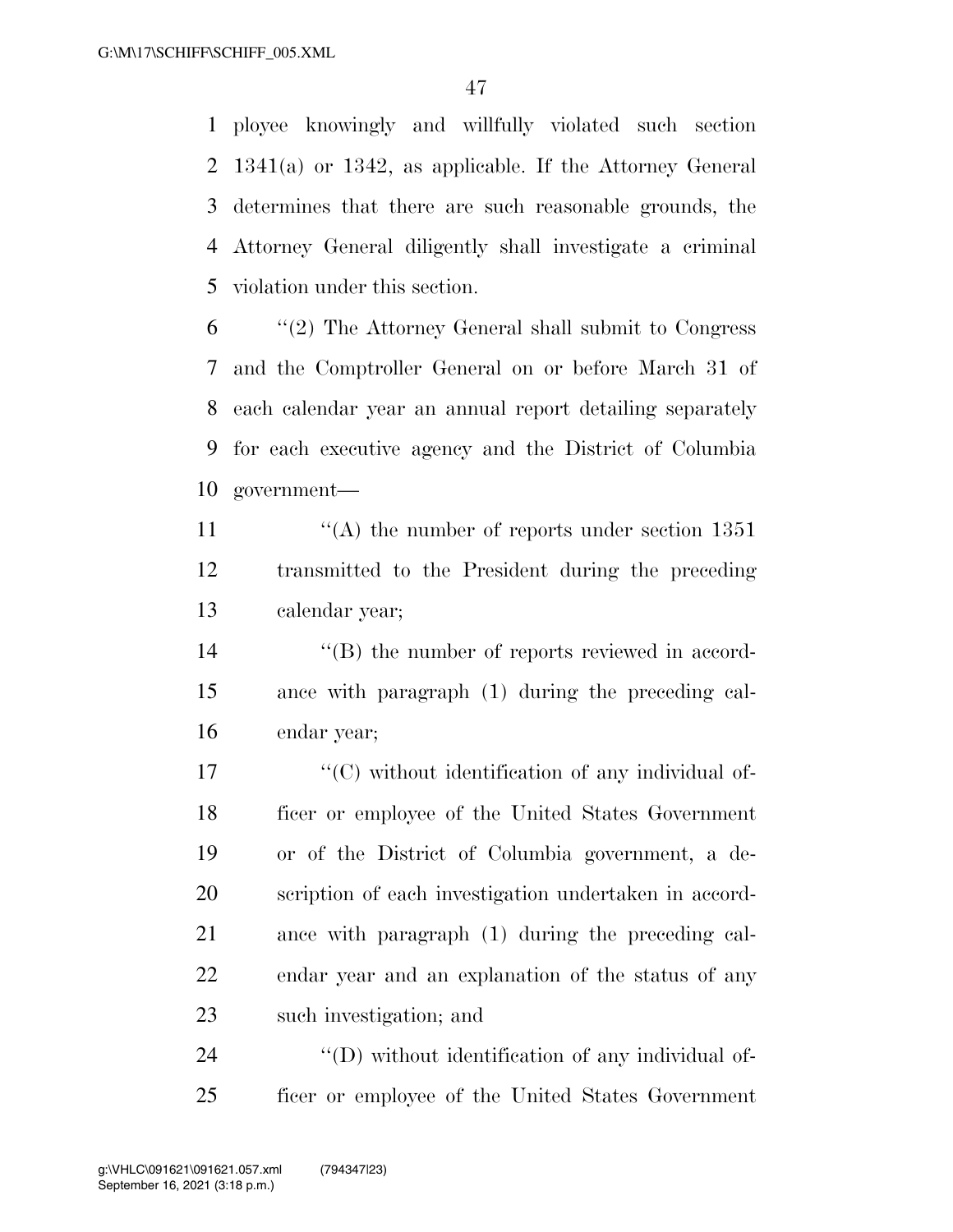or of the District of Columbia government, an expla- nation of any update to the status of any review or investigation previously reported pursuant to this subsection.''.

 (b) VIOLATIONS OF SECTION 1517.—Section 1519 of title 31, United States Code, is amended—

7 (1) by striking "An officer" and inserting "(a) An officer''; and

(2) by adding at the end the following:

 ''(b)(1) If an executive agency or the District of Co- lumbia government reports, under section 1517(b), a vio- lation of section 1517(a), the Attorney General shall promptly review such report and investigate to the extent necessary to determine whether there are reasonable grounds to believe that the responsible officer or employee knowingly and willfully violated such section 1517(a). If the Attorney General determines that there are such rea- sonable grounds, the Attorney General diligently shall in-vestigate a criminal violation under this section.

20 "'(2) The Attorney General shall submit to Congress and the Comptroller General on or before March 31 of each calendar year an annual report detailing separately for each executive agency and the District of Columbia government—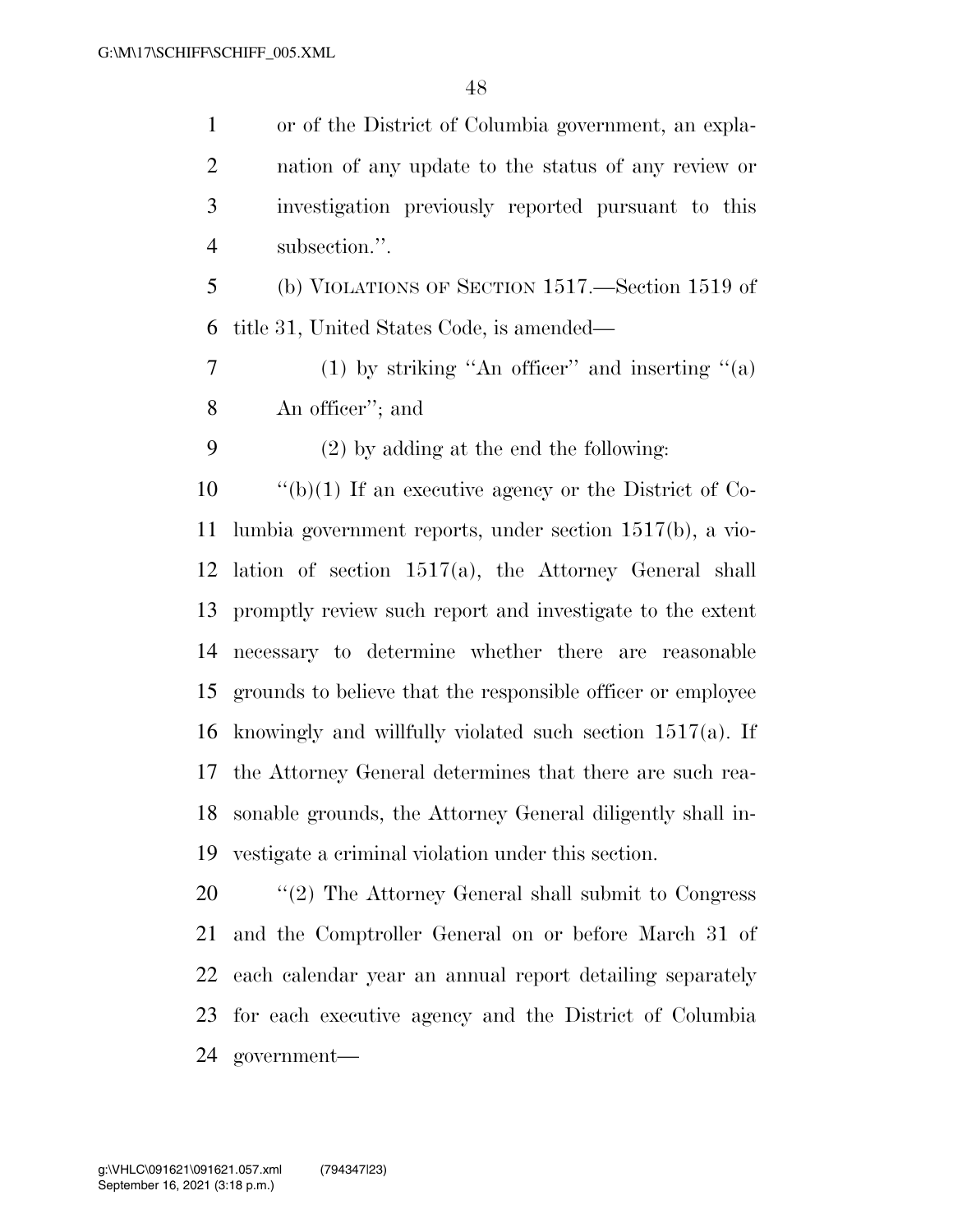| $\mathbf{1}$   | "(A) the number of reports under section               |
|----------------|--------------------------------------------------------|
| $\overline{2}$ | $1517(b)$ transmitted to the President during the pre- |
| 3              | ceding calendar year;                                  |
| $\overline{4}$ | "(B) the number of reports reviewed in accord-         |
| 5              | ance with paragraph (1) during the preceding cal-      |
| 6              | endar year;                                            |
| 7              | "(C) without identification of any individual of-      |
| 8              | ficer or employee of the United States Government      |
| 9              | or of the District of Columbia government, a de-       |
| 10             | scription of each investigation undertaken in accord-  |
| 11             | ance with paragraph (1) during the preceding cal-      |
| 12             | endar year and an explanation of the status of any     |
| 13             | such investigation; and                                |
| 14             | $\lq\lq$ without identification of any individual of-  |
| 15             | ficer or employee of the United States Government      |
| 16             | or of the District of Columbia government, an expla-   |
| 17             | nation of any update to the status of any review or    |
| 18             | investigation previously reported pursuant to this     |
| 19             | subsection.".                                          |
| 20             | SEC. 524. PUBLICATION OF BUDGET OR APPROPRIATIONS      |
| 21             | LAW OPINIONS OF THE DEPARTMENT OF JUS-                 |
| 22             | TICE OFFICE OF LEGAL COUNSEL.                          |
| 23             | (a) SCHEDULE OF PUBLICATION FOR FINAL OLC              |
| 24             | OPINIONS.—Each final opinion issued by the Office of   |
| 25             | Legal Counsel of the Department of Justice relating to |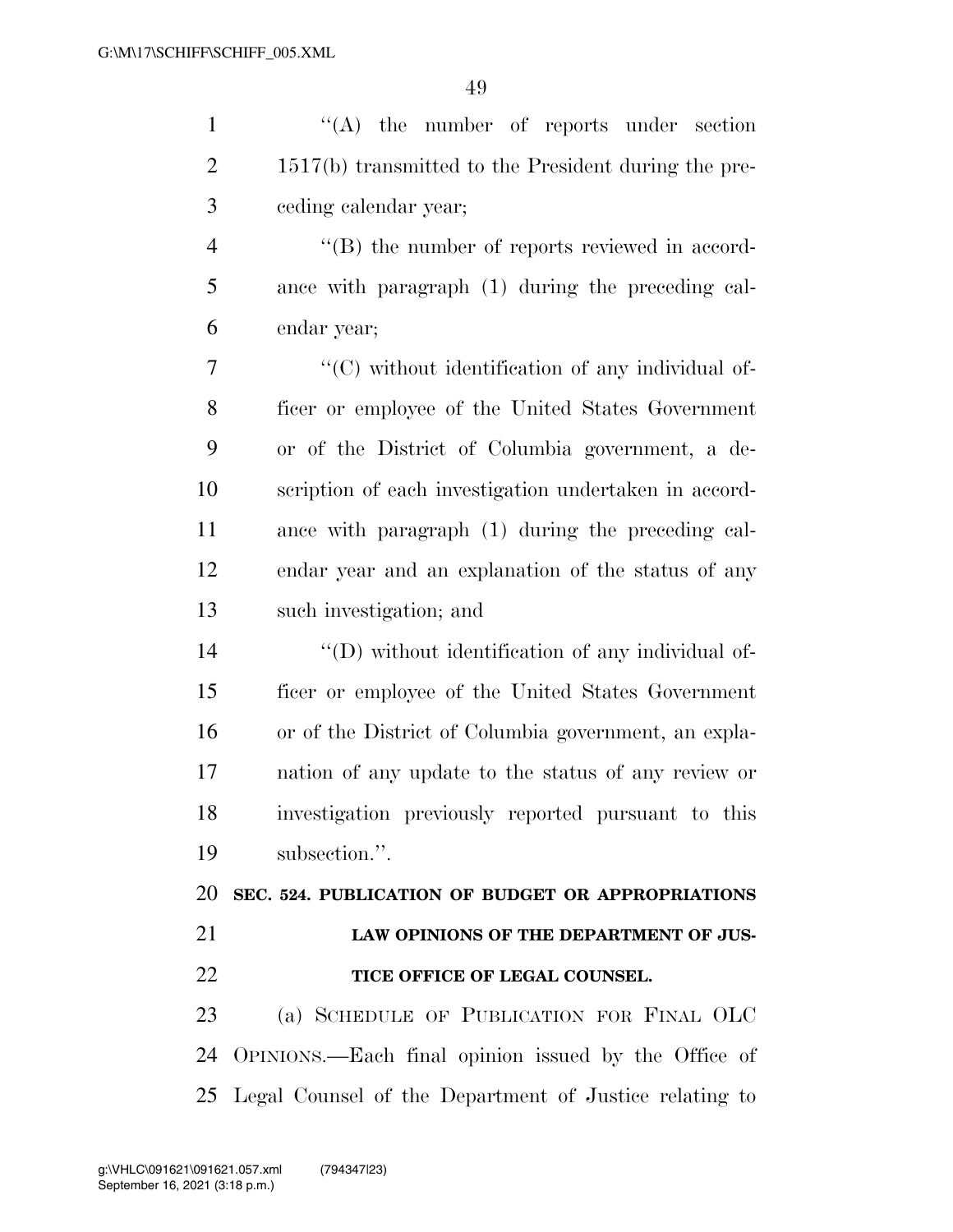section 1301(a), 1341, 1342, 1501, 1502, 1512, 1513, 1515, 1517, or 3302(b) of title 31, United States Code, any provision of the Balanced Budget and Emergency Deficit Control Act of 1985, the Federal Credit Reform Act of 1990, the Impoundment Control Act of 1974, an appropriation Act, continuing resolution, or another provi- sion of law providing or governing appropriations or budg- et authority shall be made available on its public website in a manner that is searchable, sortable, and downloadable in its entirety as soon as is practicable, but—

 (1) not later than 30 days after the opinion is issued or updated if such action takes place on or after the date of enactment of this Act;

 (2) not later than 1 year after the date of en- actment of this Act for an opinion issued on or after January 20, 1993;

 (3) not later than 2 years after the date of en- actment of this Act for an opinion issued on or after January 20, 1981, and before or on January 19, 1993;

 (4) not later than 3 years after the date of en- actment of this Act for an opinion issued on or after January 20, 1969, and before or on January 19, 1981; and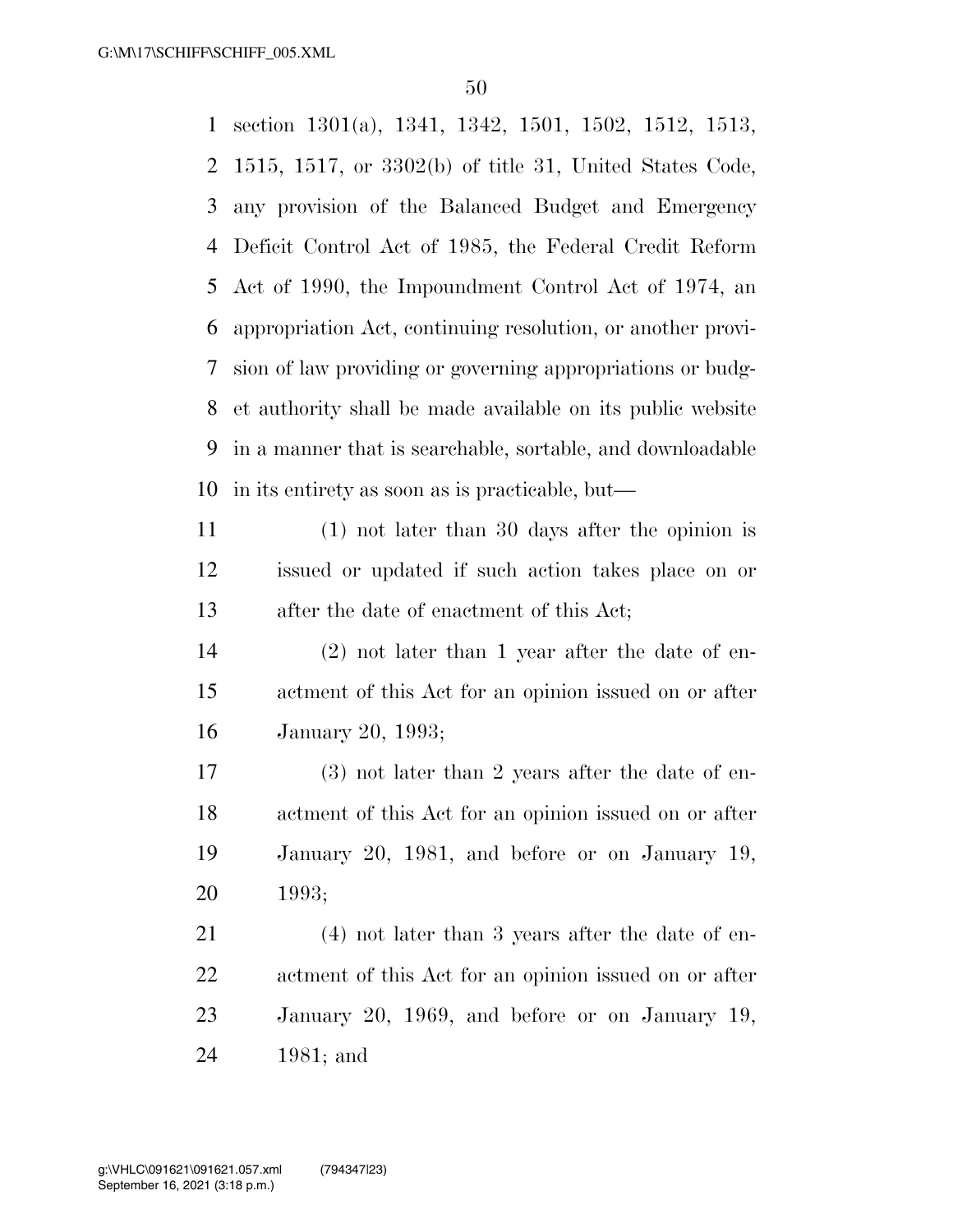| $\mathbf{1}$   | $(5)$ not later than 4 years after the date of en- |
|----------------|----------------------------------------------------|
| $\overline{2}$ | actment of this Act for all other opinions.        |
| 3              | EXCEPTIONS AND LIMITATION ON PUBLIC<br>(b)         |
| $\overline{4}$ | AVAILABILITY OF FINAL OLC OPINIONS.—               |
| 5              | $(1)$ In GENERAL.—A final OLC opinion or part      |
| 6              | thereof may be withheld only to the extent—        |
| 7              | $(A)$ information contained in the opinion         |
| 8              | was-                                               |
| 9              | (i) specifically authorized to be kept             |
| 10             | secret, under criteria established by an Ex-       |
| 11             | ecutive order, in the interest of national         |
| 12             | defense or foreign policy;                         |
| 13             | (ii) properly classified, including all            |
| 14             | procedural and marking requirements, pur-          |
| 15             | suant to such Executive order;                     |
| 16             | (iii) the Attorney General determines              |
| 17             | that the national defense or foreign policy        |
| 18             | interests protected outweigh the public's          |
| 19             | interest in access to the information; and         |
| 20             | (iv) put through declassification re-              |
| 21             | view within the past two years;                    |
| 22             | (B) information contained in the opinion           |
| 23             | relates to the appointment of a specific indi-     |
| 24             | vidual not confirmed to Federal office;            |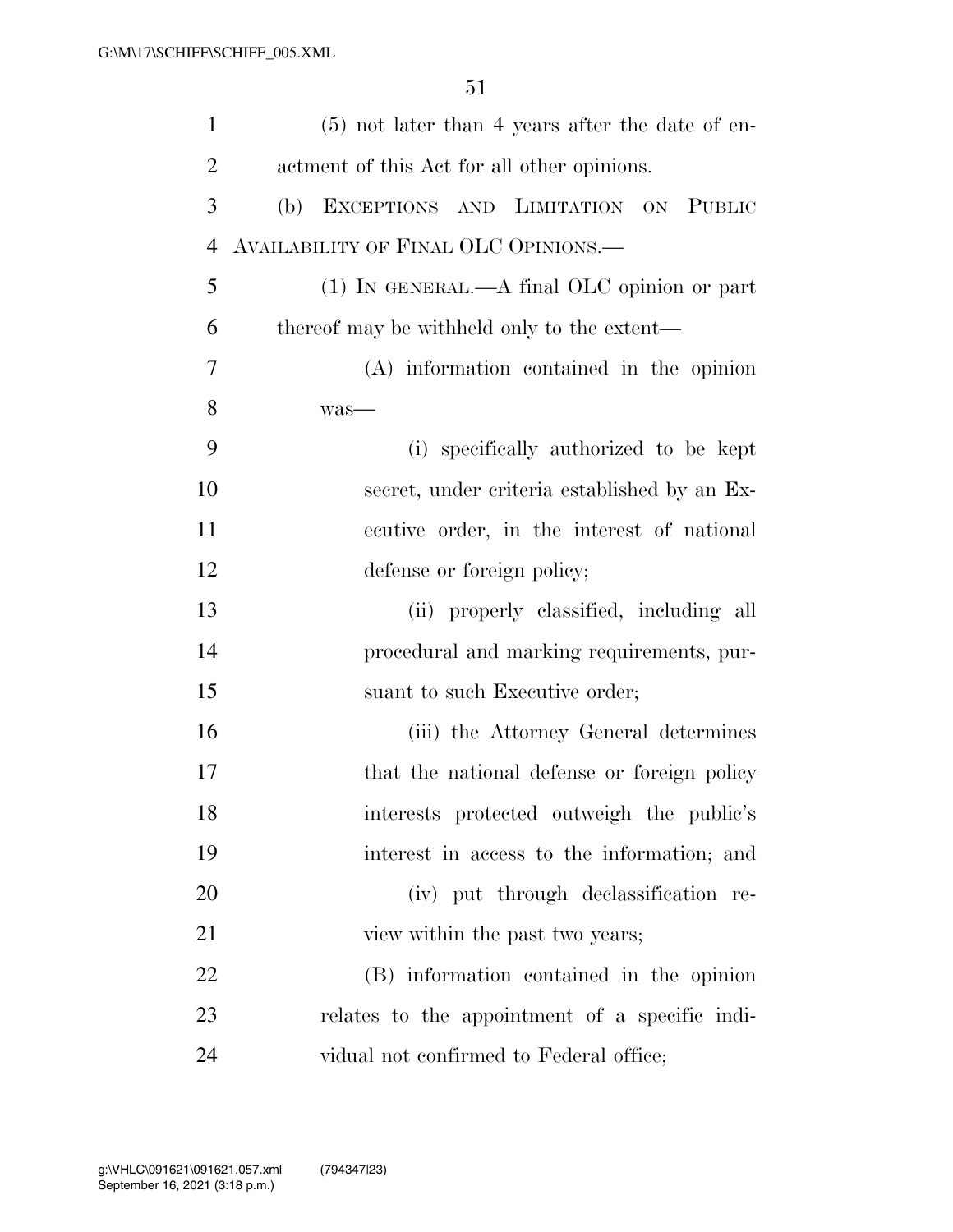| $\mathbf{1}$   | (C) information contained in the opinion is        |
|----------------|----------------------------------------------------|
| $\overline{2}$ | specifically exempted from disclosure by statute   |
| 3              | (other than sections $552$ and $552b$ of title 5,  |
| $\overline{4}$ | United States Code), if such statute—              |
| 5              | (i) requires that the material be with-            |
| 6              | held in such a manner as to leave no dis-          |
| $\overline{7}$ | cretion on the issue; or                           |
| 8              | (ii) establishes particular criteria for           |
| 9              | withholding or refers to particular types of       |
| 10             | material to be withheld;                           |
| 11             | (D) information in the opinion includes            |
| 12             | trade secrets and commercial or financial infor-   |
| 13             | mation obtained from a person and privileged       |
| 14             | or confidential whose disclosure would likely      |
| 15             | cause substantial harm to the competitive posi-    |
| 16             | tion of the person from whom the information       |
| 17             | was obtained;                                      |
| 18             | (E) the President, in his or her sole and          |
| 19             | nondelegable determination, formally and per-      |
| 20             | sonally claims in writing that executive privilege |
| 21             | prevents the release of the information and dis-   |
| 22             | closure would cause specific identifiable harm to  |
| 23             | an interest protected by an exception or the dis-  |
| 24             | closure is prohibited by law; or                   |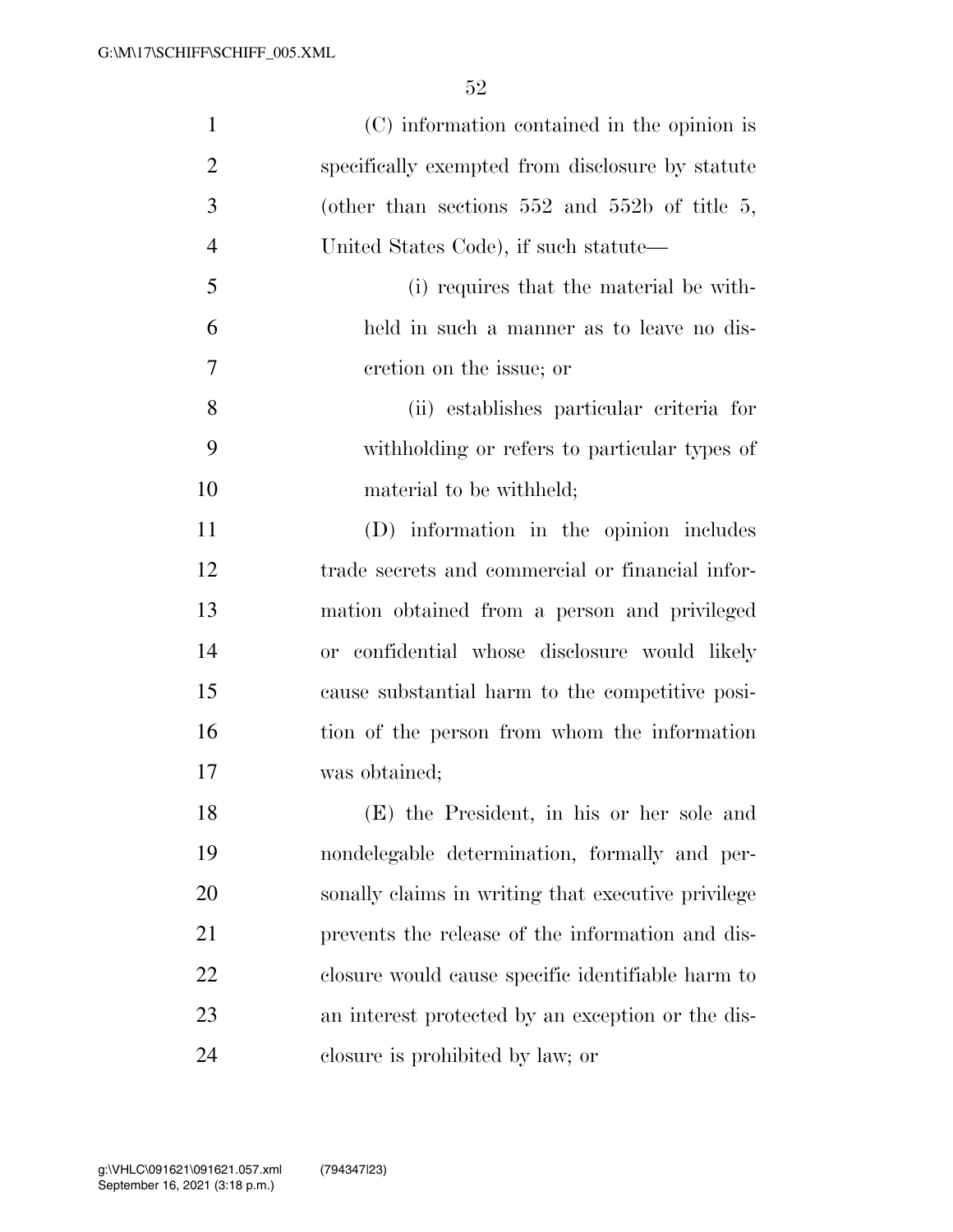| $\mathbf{1}$   | (F) information in the opinion includes               |
|----------------|-------------------------------------------------------|
| $\overline{2}$ | personnel and medical files and similar files the     |
| 3              | disclosure of which would constitute a clearly        |
| $\overline{4}$ | unwarranted invasion of personal privacy.             |
| 5              | (2) DETERMINATION TO WITHHOLD.—Any de-                |
| 6              | termination under this subsection to withhold infor-  |
| 7              | mation contained in a final OLC opinion shall be      |
| 8              | made by the Attorney General or a designee of the     |
| 9              | Attorney General. The determination shall be—         |
| 10             | $(A)$ in writing;                                     |
| 11             | (B) made available to the public within the           |
| 12             | same timeframe as is required of a formal OLC         |
| 13             | opinion;                                              |
| 14             | (C) sufficiently detailed as to inform the            |
| 15             | public of what kind of information is being           |
| 16             | withheld and the reason therefore; and                |
| 17             | (D) effective only for a period of 3 years,           |
| 18             | subject to review and reissuance, with each           |
| 19             | reissuance made available to the public.              |
| 20             | (3) FINAL OPINIONS.—For final OLC opinions            |
| 21             | for which the text is withheld in full or in substan- |
| 22             | tial part, a detailed unclassified summary of the     |
| 23             | opinion shall be made available to the public, in the |
| 24             | same time frame as required of the final OLC opin-    |
| 25             | ion, that conveys the essence of the opinion, includ- |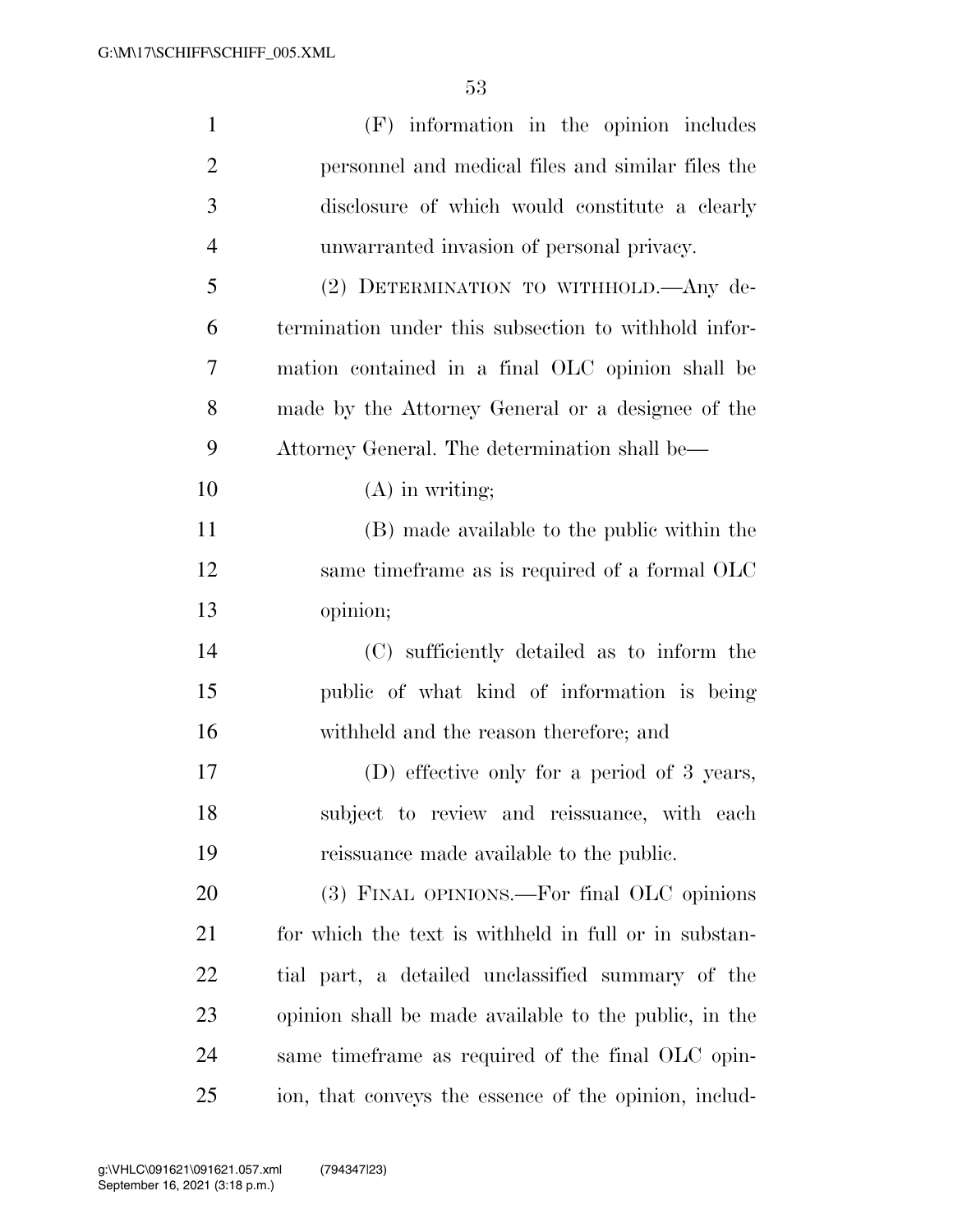ing any interpretations of a statute, the Constitu- tion, or other legal authority. A notation shall be in- cluded in any published list of OLC opinions regard-4 ing the extent of the withholdings.

 (4) NO LIMITATION ON FREEDOM OF INFORMA- TION.—Nothing in this subsection shall be construed as limiting the availability of information under sec- tion 552 of title 5, United States Code or construed as an exemption under paragraph (3) of subsection (b) of such section.

 (5) NO LIMITATION ON RELIEF.—A decision by the Attorney General to release or withhold informa- tion pursuant to this title shall not preclude any ac- tion or relief conferred by statutory or regulatory re- gime that empowers any person to request or de-mand the release of information.

 (6) REASONABLY SEGREGABLE PORTIONS OF OPINIONS TO BE PUBLISHED.—Any reasonably seg- regable portion of an opinion shall be provided after withholding of the portions which are exempt under this section. The amount of information withheld, and the exemption under which the withholding is made, shall be indicated on the released portion of the opinion, unless including that indication would harm an interest protected by the exemption in this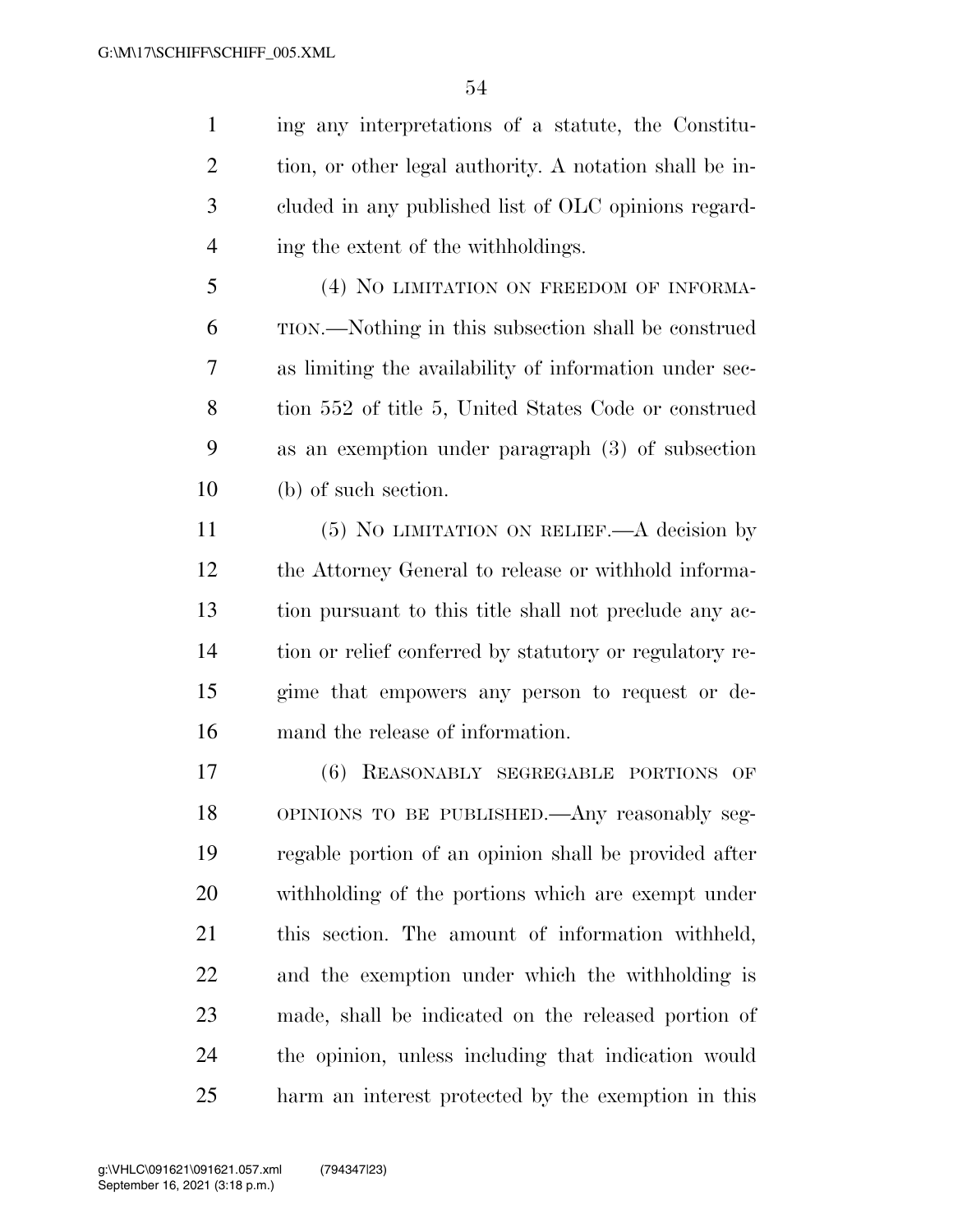| $\mathbf{1}$   | paragraph under which the withholding is made. If        |
|----------------|----------------------------------------------------------|
| $\overline{c}$ | technically feasible, the amount of the information      |
| 3              | withheld, and the exemption under which the with-        |
| $\overline{4}$ | holding is made, shall be indicated at the place in      |
| 5              | the opinion where such withholding is made.              |
| 6              | (c) METHOD OF PUBLICATION.—The Attorney Gen-             |
| 7              | eral shall publish each final OLC opinion to the extent  |
| 8              | the law permits, including by publishing the opinions on |
| 9              | a publicly accessible website that—                      |
| 10             | $(1)$ with respect to each opinion—                      |
| 11             | $(A)$ contains an electronic copy of the opin-           |
| 12             | ion, including any transmittal letter associated         |
| 13             | with the opinion, in an open format that is plat-        |
| 14             | form independent and that is available to the            |
| 15             | public without restrictions;                             |
| 16             | (B) provides the public the ability to re-               |
| 17             | trieve an opinion, to the extent practicable,            |
| 18             | through searches based on—                               |
| 19             | (i) the title of the opinion;                            |
| 20             | (ii) the date of publication or revision;                |
| 21             | or                                                       |
| 22             | (iii) the full text of the opinion;                      |
| 23             | (C) identifies the time and date when the                |
| 24             | opinion was required to be published, and when           |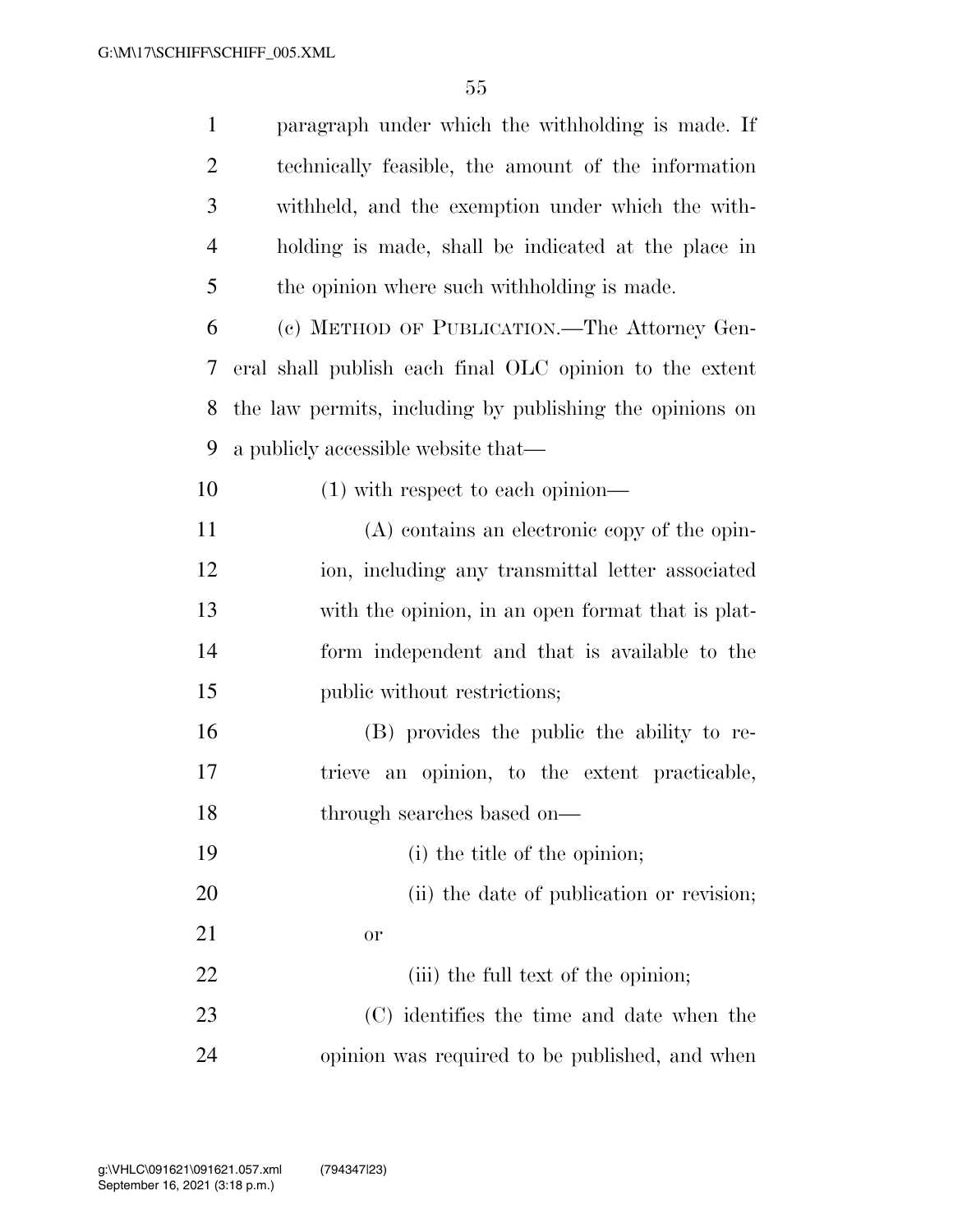| $\mathbf{1}$   | the opinion was transmitted for publication;           |
|----------------|--------------------------------------------------------|
| $\overline{2}$ | and                                                    |
| 3              | (D) provides a permanent means of access-              |
| $\overline{4}$ | ing the opinion electronically;                        |
| 5              | (2) includes a means for bulk download of all          |
| 6              | OLC opinions or a selection of opinions retrieved      |
| 7              | using a text-based search;                             |
| 8              | (3) provides free access to the opinions, and          |
| 9              | does not charge a fee, require registration, or impose |
| 10             | any other limitation in exchange for access to the     |
| 11             | website; and                                           |
| 12             | (4) is capable of being upgraded as necessary to       |
| 13             | carry out the purposes of this section.                |
| 14             | (d) DEFINITIONS.—In this section:                      |
| 15             | (1) OLC OPINION.—The term "OLC opinion"                |
| 16             | means views on a matter of legal interpretation com-   |
| 17             | municated by the Office of Legal Counsel of the De-    |
| 18             | partment of Justice to any other office or agency, or  |
| 19             | person in an office or agency, in the Executive        |
| 20             | Branch, including any office in the Department of      |
| 21             | Justice, the White House, or the Executive Office of   |
| 22             | the President, and rendered in accordance with sec-    |
| 23             | tions 511–513 of title 28, United States Code.         |
| 24             | Where the communication of the legal interpretation    |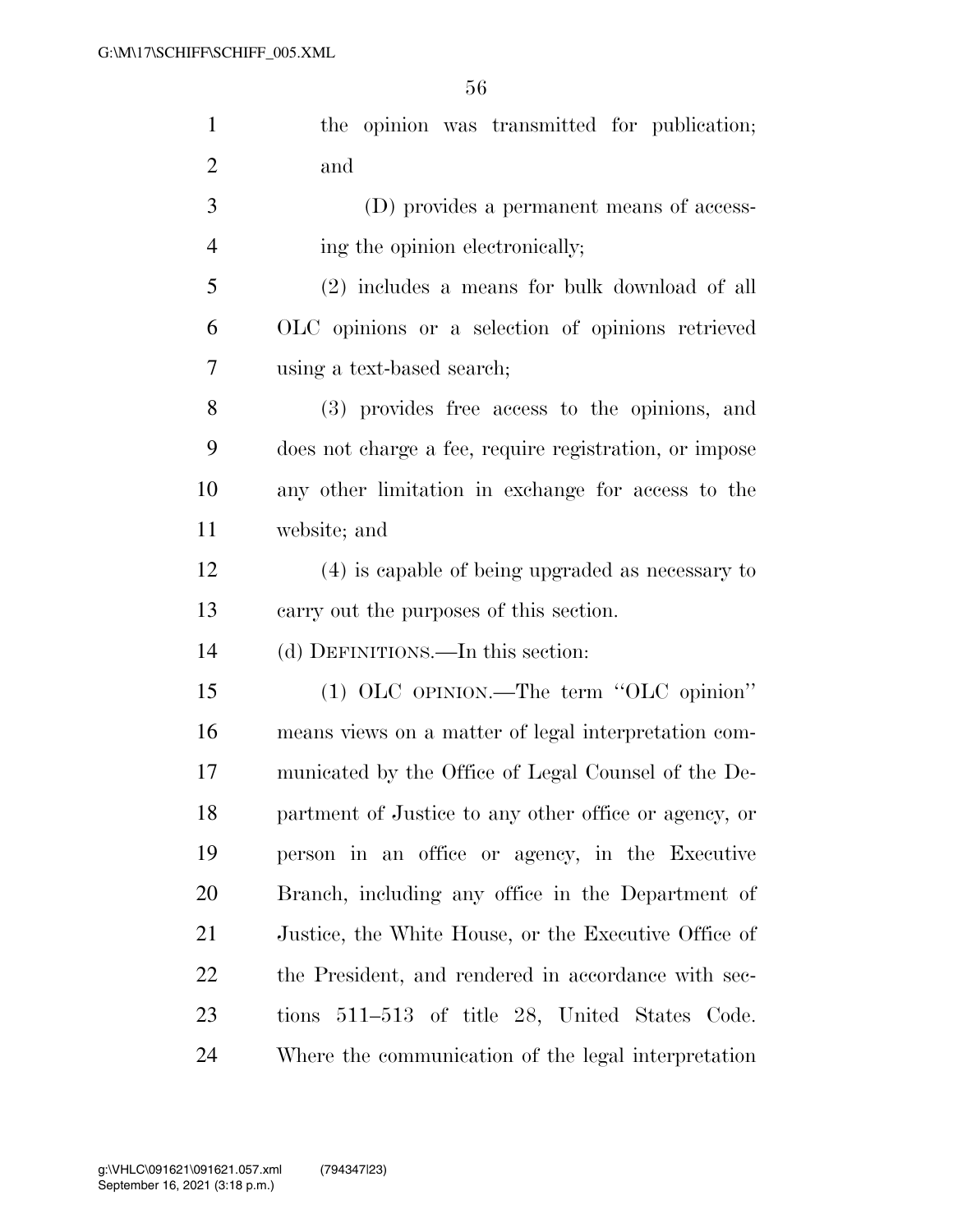| $\mathbf{1}$   | takes place verbally, a memorialization of that com-      |
|----------------|-----------------------------------------------------------|
| $\overline{2}$ | munication qualifies as an "OLC opinion".                 |
| 3              | (2) FINAL OLC OPINION.—The term "final                    |
| $\overline{4}$ | OLC opinion" means an OLC opinion that—                   |
| 5              | (A) the Attorney General, Assistant Attor-                |
| 6              | ney General for the Office of Legal Counsel, or           |
| 7              | a Deputy Assistant General for the Office of              |
| 8              | Legal Counsel, has determined is final;                   |
| 9              | (B) government officials or government                    |
| 10             | contractors are relying on or have relied on;             |
| 11             | (C) is or has been relied upon to formulate               |
| 12             | legal guidance; or                                        |
| 13             | (D) is cited in another Office of Legal                   |
| 14             | Counsel opinion.                                          |
| 15             | Subtitle C-Strengthening Con-                             |
| 16             | gressional Role in and Over-                              |
| 17             | sight of Emergency Declarations                           |
| 18             | and Designations                                          |
| 19             | SEC. 531. IMPROVING CHECKS AND BALANCES ON THE USE        |
| 20             | OF THE NATIONAL EMERGENCIES ACT.                          |
| 21             | (a) REQUIREMENTS RELATING TO DECLARATION                  |
| 22             | AND RENEWAL OF NATIONAL EMERGENCIES.-Title II of          |
| 23             | the National Emergencies Act (50 U.S.C. 1621 et seq.)     |
| 24             | is amended by striking sections 201 and 202 and inserting |
| 25             | the following:                                            |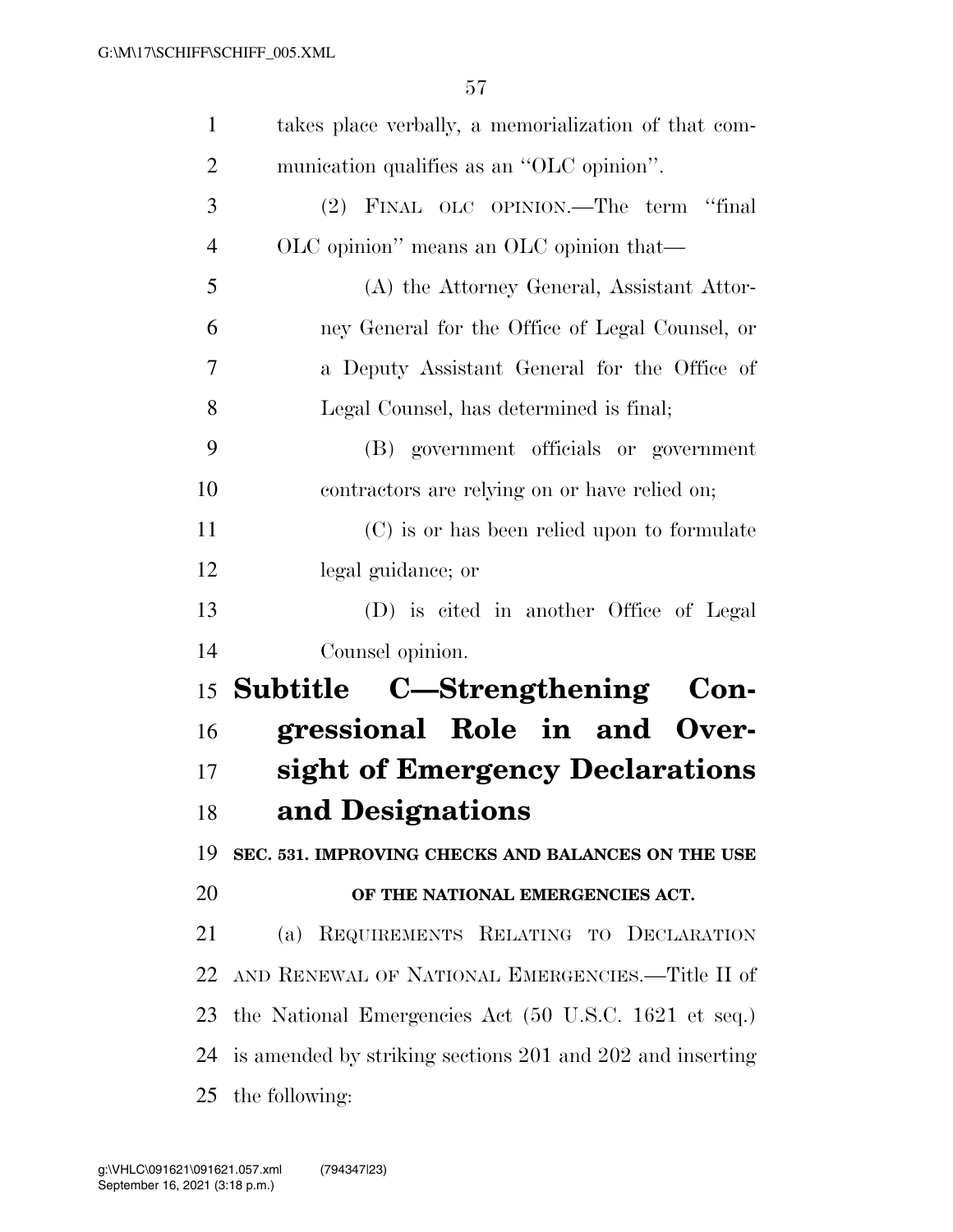## **''SEC. 201. DECLARATIONS OF NATIONAL EMERGENCIES.**

 ''(a) AUTHORITY TO DECLARE NATIONAL EMER- GENCIES.—With respect to Acts of Congress authorizing the exercise, during the period of a national emergency, of any special or extraordinary power, the President is au- thorized to declare such a national emergency by procla- mation. Such proclamation shall immediately be trans-mitted to Congress and published in the Federal Register.

 ''(b) SPECIFICATION OF PROVISIONS OF LAW TO BE EXERCISED AND REPORTING.—No powers or authorities made available by statute for use during the period of a national emergency shall be exercised unless and until the President specifies the provisions of law under which the President proposes that the President or other officers will act in—

16  $\frac{1}{10}$  a proclamation declaring a national emer-gency under subsection (a); or

 ''(2) one or more Executive orders relating to the emergency published in the Federal Register and transmitted to Congress.

21 "(c) PROHIBITION ON SUBSEQUENT ACTIONS IF EMERGENCIES NOT APPROVED.—

23 "(1) SUBSEQUENT DECLARATIONS.—If a joint resolution of approval is not enacted under section 203 with respect to a national emergency before the 26 expiration of the period described in section  $202(a)$ ,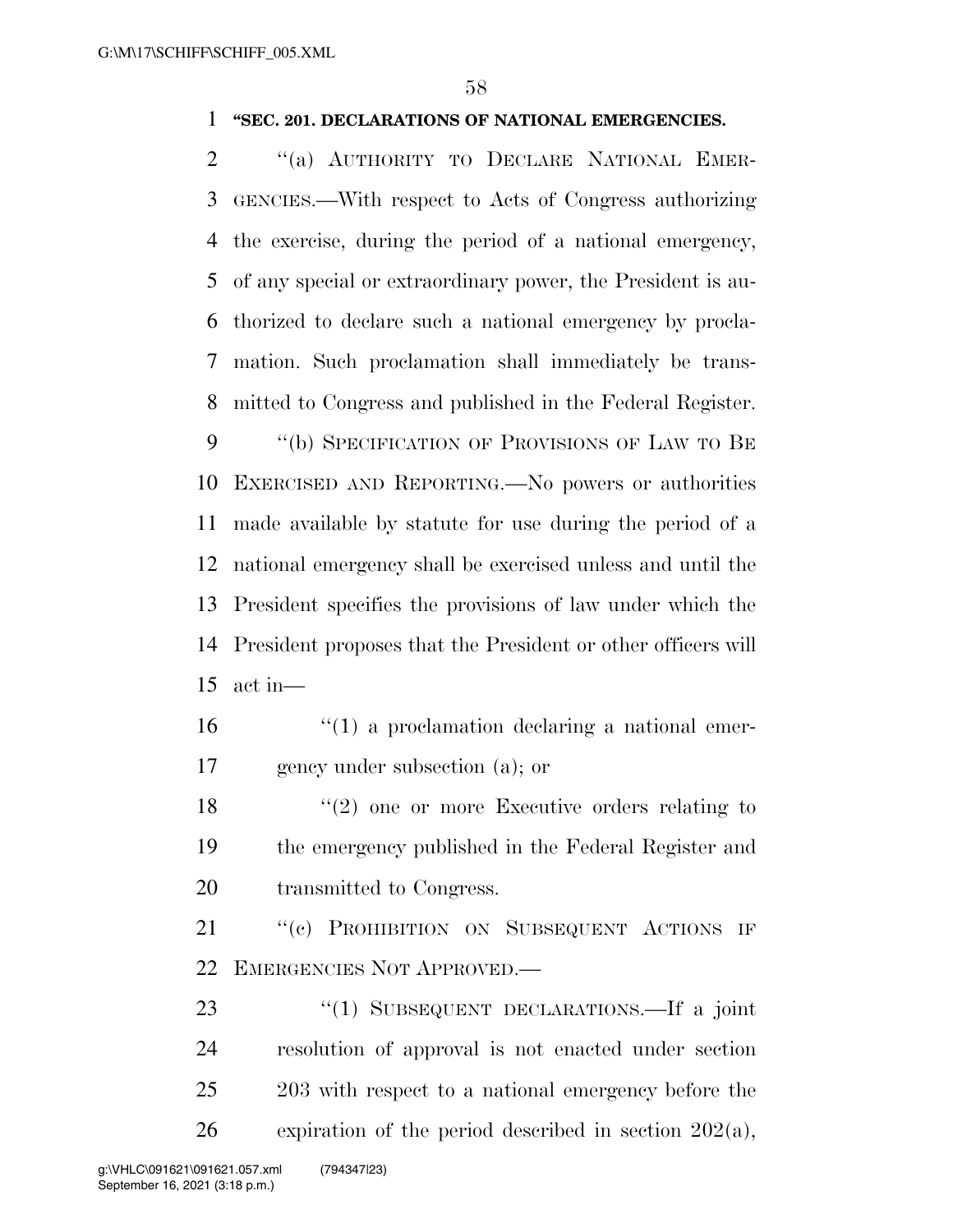or with respect to a national emergency proposed to be renewed under section 202(b), the President may not, during the remainder of the term of office of that President, declare a subsequent national emer- gency under subsection (a) with respect to the same circumstances.

 ''(2) EXERCISE OF AUTHORITIES.—If a joint resolution of approval is not enacted under section 203 with respect to a power or authority specified by the President under subsection (b) with respect to a national emergency, the President may not, during the remainder of the term of office of that Presi- dent, exercise that power or authority with respect to that emergency.

 ''(d) EFFECT OF FUTURE LAWS.—No law enacted after the date of the enactment of the Congressional Power of the Purse Act shall supersede this title unless it does so in specific terms, referring to this title, and de- claring that the new law supersedes the provisions of this title.

 **''SEC. 202. EFFECTIVE PERIODS OF NATIONAL EMER-GENCIES.** 

23 "(a) TEMPORARY EFFECTIVE PERIODS.—

24 "(1) IN GENERAL.—Unless previously termi-nated pursuant to Presidential order or Act of Con-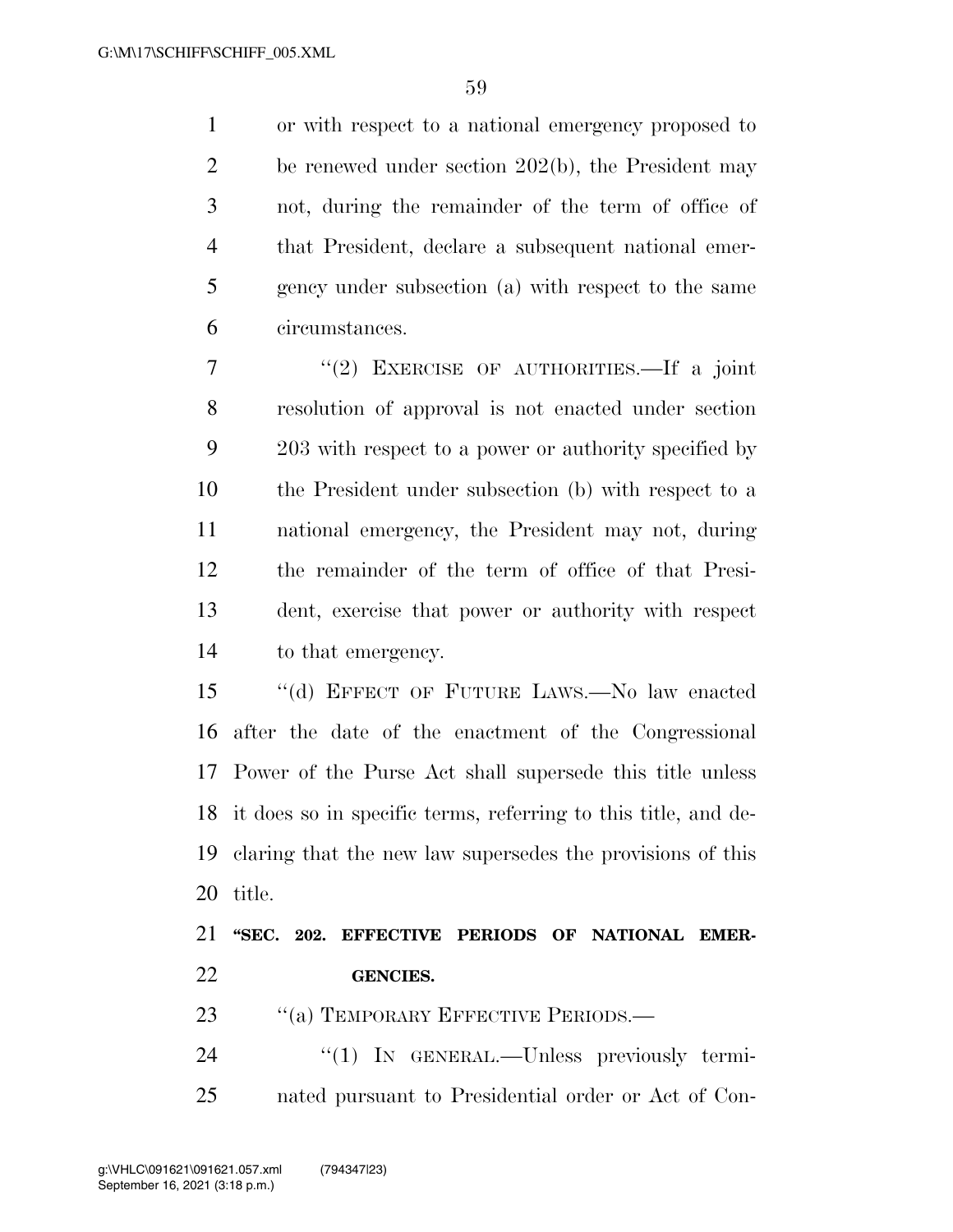gress, a declaration of a national emergency shall re- main in effect for 20 session days, in the case of the Senate, and 20 legislative days, in the case of the House, from the issuance of the proclamation under section 201(a) (not counting the day on which the proclamation was issued) and shall terminate when that period expires unless there is enacted into law a joint resolution of approval under section 203 with respect to the proclamation.

 $(2)$  EXERCISE OF POWERS AND AUTHORI- TIES.—Unless the declaration of national emergency has been terminated pursuant to Presidential order or Act of Congress, any emergency power or author- ity made available under a provision of law specified pursuant to section 201(b) may be exercised pursu-16 ant to a declaration of a national emergency for 20 session days, in the case of the Senate, and 20 legis- lative days, in the case of the House, from the issuance of the proclamation or Executive order (not counting the day on which such proclamation or Ex- ecutive order was issued). That power or authority may not be exercised after that period expires unless there is enacted into law a joint resolution of ap-proval under section 203 approving—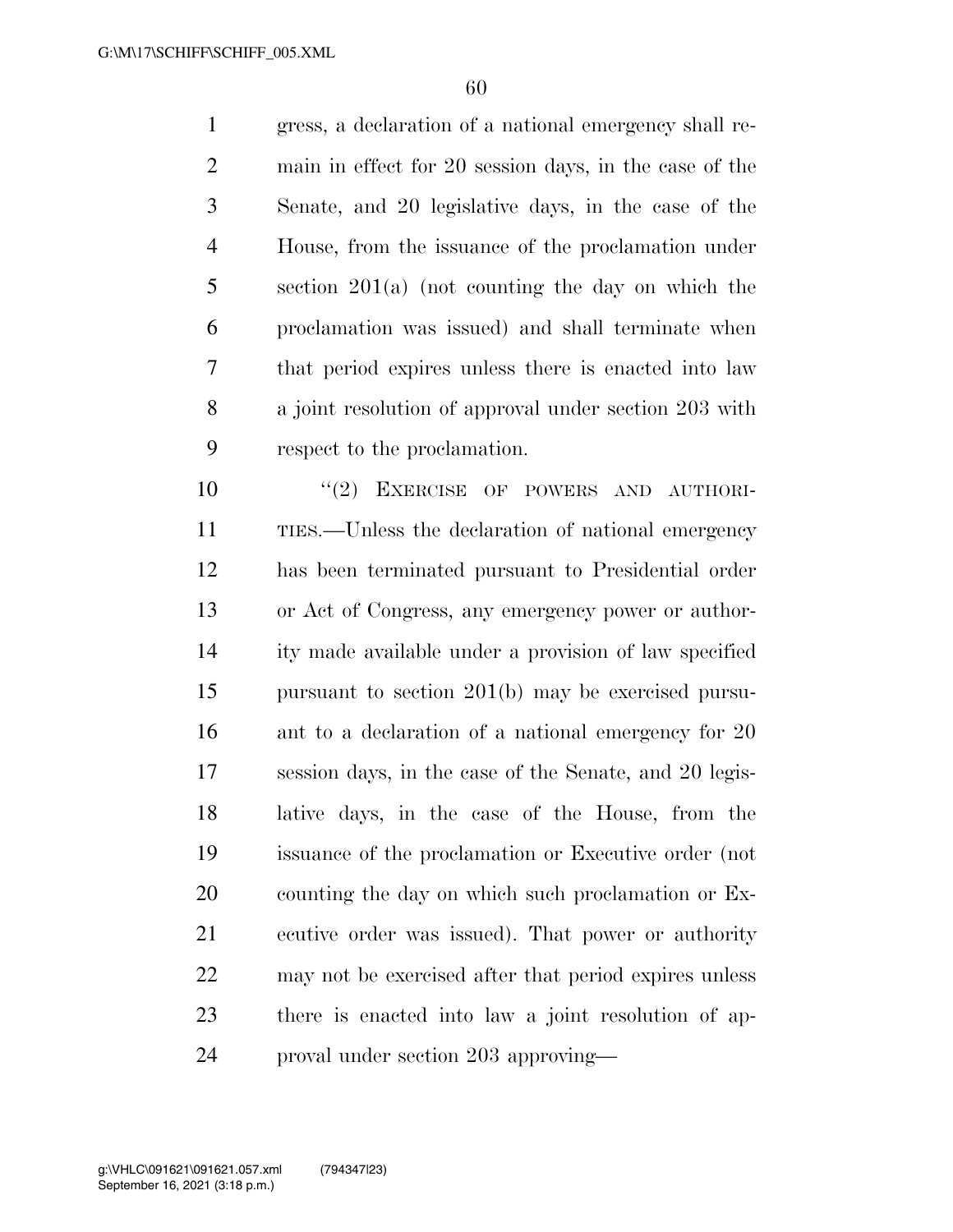| $\mathbf{1}$   | "(A) the proclamation of the national                     |  |  |  |  |  |  |
|----------------|-----------------------------------------------------------|--|--|--|--|--|--|
| $\overline{2}$ | emergency or the Executive order; and                     |  |  |  |  |  |  |
| 3              | "(B) the exercise of the power or authority               |  |  |  |  |  |  |
| $\overline{4}$ | specified by the President in such proclamation           |  |  |  |  |  |  |
| 5              | or Executive order.                                       |  |  |  |  |  |  |
| 6              | "(b) RENEWAL OF NATIONAL EMERGENCIES.—A na-               |  |  |  |  |  |  |
| 7              | tional emergency declared by the President under section  |  |  |  |  |  |  |
| 8              | $201(a)$ or previously renewed under this subsection, and |  |  |  |  |  |  |
| 9              | not already terminated pursuant to subsection (a) or (c), |  |  |  |  |  |  |
| 10             | shall terminate on the date that is one year after the    |  |  |  |  |  |  |
| 11             | President transmitted to Congress the proclamation de-    |  |  |  |  |  |  |
| 12             | claring the emergency or the enactment of a previous re-  |  |  |  |  |  |  |
| 13             | newal pursuant to this subsection, unless—                |  |  |  |  |  |  |
| 14             | $\lq(1)$ the President publishes in the Federal           |  |  |  |  |  |  |
| 15             | Register and transmits to Congress an Executive           |  |  |  |  |  |  |
| 16             | order renewing the emergency; and                         |  |  |  |  |  |  |
| 17             | $\lq(2)$ there is enacted into law a joint resolution     |  |  |  |  |  |  |
| 18             | of approval renewing the emergency pursuant to sec-       |  |  |  |  |  |  |
| 19             | tion 203 before the termination of the emergency or       |  |  |  |  |  |  |
| 20             | previous renewal of the emergency.                        |  |  |  |  |  |  |
| 21             | "(c) TERMINATION OF NATIONAL EMERGENCIES.-                |  |  |  |  |  |  |
| 22             | "(1) IN GENERAL.—Any national emergency                   |  |  |  |  |  |  |
| 23             | declared by the President under section $201(a)$ shall    |  |  |  |  |  |  |
| 24             | terminate on the earliest of—                             |  |  |  |  |  |  |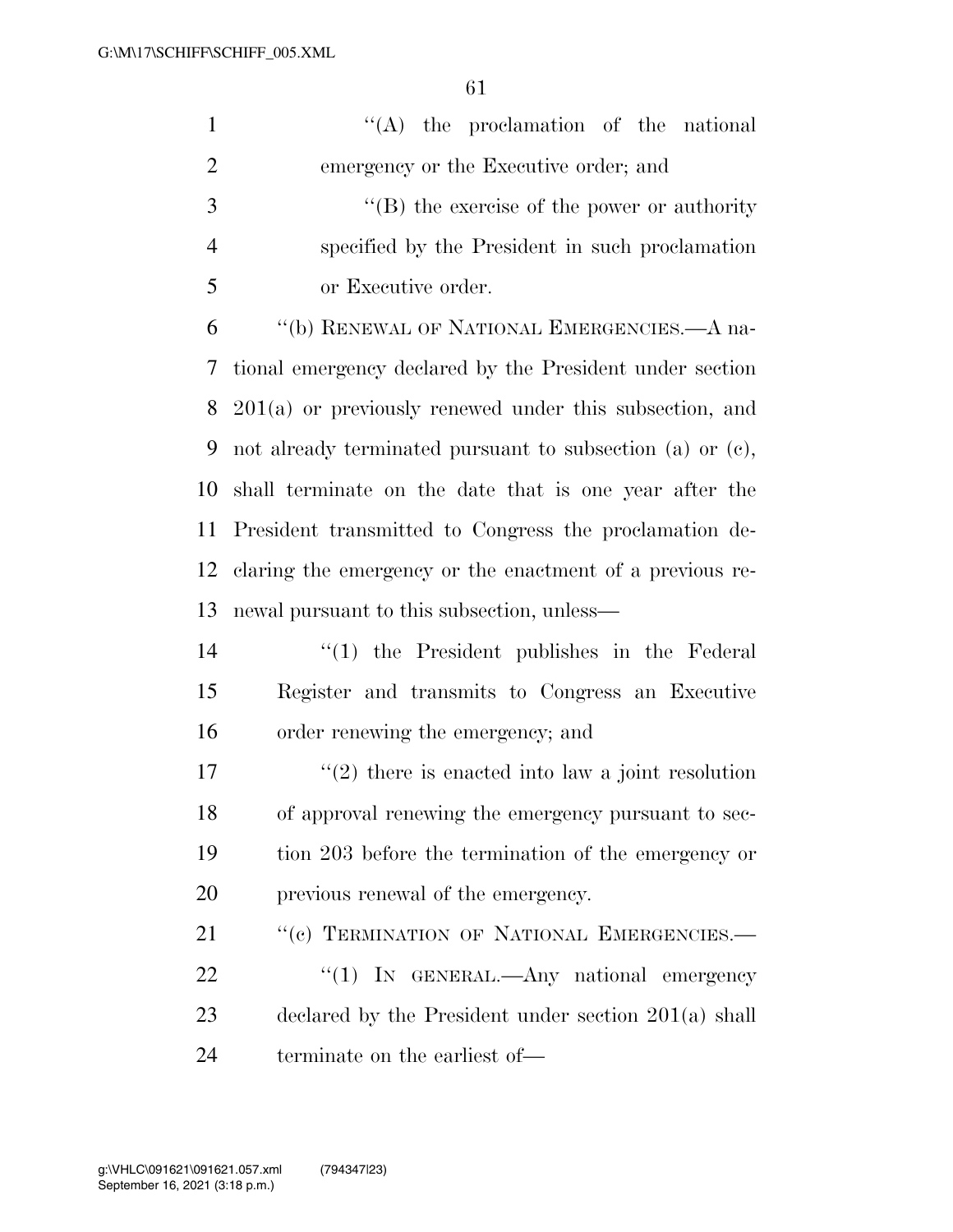| $\mathbf{1}$   | $\lq\lq$ the date provided for in subsection          |
|----------------|-------------------------------------------------------|
| $\overline{2}$ | (a);                                                  |
| 3              | $\lq\lq$ the date provided for in subsection          |
| $\overline{4}$ | (b);                                                  |
| 5              | $\lq\lq$ (C) the date specified in an Act of Con-     |
| 6              | gress terminating the emergency; or                   |
| $\overline{7}$ | $\lq\lq$ the date specified in a proclamation         |
| 8              | of the President terminating the emergency.           |
| 9              | "(2) EFFECT OF TERMINATION.—Effective on              |
| 10             | the date of the termination of a national emergency   |
| 11             | under paragraph $(1)$ —                               |
| 12             | "(A) any powers or authorities exercised              |
| 13             | by reason of the emergency shall cease to be ex-      |
| 14             | ercised;                                              |
| 15             | "(B) any amounts reprogrammed,                        |
| 16             | repurposed, or transferred under any provision        |
| 17             | of law with respect to the emergency that re-         |
| 18             | main unobligated on that date shall be returned       |
| 19             | and made available for the purpose for which          |
| 20             | such amounts were appropriated; and                   |
| 21             | $\cdot\cdot$ (C) any contracts entered into under any |
| 22             | provision of law relating to the emergency shall      |
| 23             | be terminated.                                        |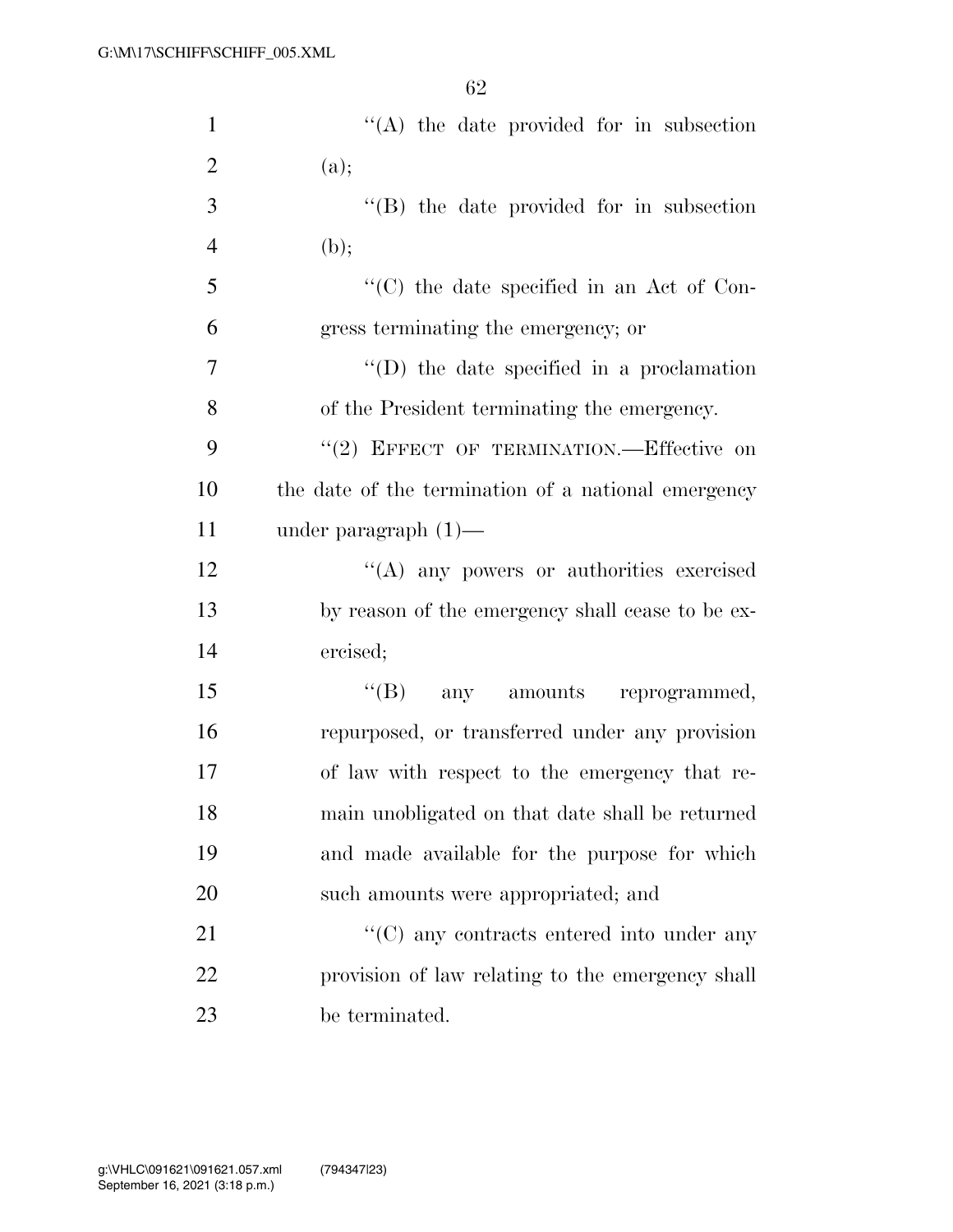| $\mathbf{1}$   | "SEC. 203. REVIEW BY CONGRESS OF NATIONAL EMER-           |  |  |  |  |  |  |
|----------------|-----------------------------------------------------------|--|--|--|--|--|--|
| $\overline{2}$ | <b>GENCIES.</b>                                           |  |  |  |  |  |  |
| 3              | "(a) JOINT RESOLUTION OF APPROVAL DEFINED.-               |  |  |  |  |  |  |
| 4              | In this section, the term 'joint resolution of approval'  |  |  |  |  |  |  |
| 5              | means a joint resolution that does not have a preamble    |  |  |  |  |  |  |
| 6              | and that contains only the following provisions after its |  |  |  |  |  |  |
| 7              | resolving clause:                                         |  |  |  |  |  |  |
| 8              | $``(1)$ A provision approving one or more—                |  |  |  |  |  |  |
| 9              | $\lq\lq$ proclamations of national emergency              |  |  |  |  |  |  |
| 10             | made under section $201(a)$ ;                             |  |  |  |  |  |  |
| 11             | "(B) Executive orders issued under section                |  |  |  |  |  |  |
| 12             | $201(b)(2)$ ; or                                          |  |  |  |  |  |  |
| 13             | $\cdot$ (C) Executive orders issued under section         |  |  |  |  |  |  |
| 14             | $202(b)$ ; or                                             |  |  |  |  |  |  |
| 15             | "(2) A provision approving a list of all or a por-        |  |  |  |  |  |  |
| 16             | tion of the provisions of law specified by the Presi-     |  |  |  |  |  |  |
| 17             | dent under section $201(b)$ in the proclamations or       |  |  |  |  |  |  |
| 18             | Executive orders that are the subject of the joint        |  |  |  |  |  |  |
| 19             | resolution.                                               |  |  |  |  |  |  |
| 20             | "(b) PROCEDURES FOR CONSIDERATION OF JOINT                |  |  |  |  |  |  |
| 21             | <b>RESOLUTIONS OF APPROVAL.—</b>                          |  |  |  |  |  |  |
| 22             | ``(1)<br>INTRODUCTION.—After the President                |  |  |  |  |  |  |
| 23             | transmits to Congress a proclamation declaring a          |  |  |  |  |  |  |
| 24             | national emergency under section $201(a)$ , or an Ex-     |  |  |  |  |  |  |
| 25             | ecutive order specifying emergency powers or au-          |  |  |  |  |  |  |
| 26             | thorities under section $201(b)(2)$ or renewing a na-     |  |  |  |  |  |  |
|                |                                                           |  |  |  |  |  |  |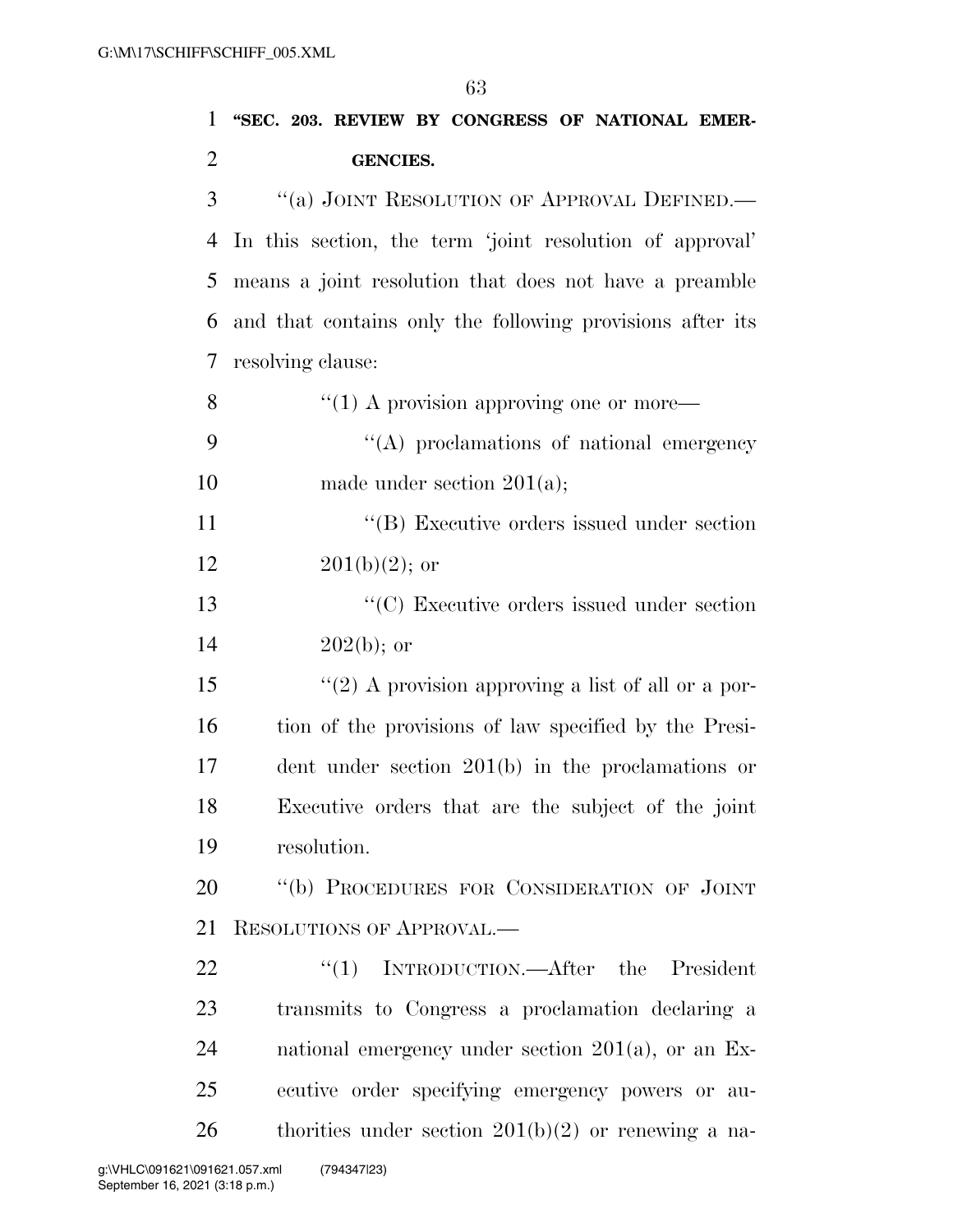| $\mathbf{1}$   | tional emergency under section 202(b), a joint reso-   |
|----------------|--------------------------------------------------------|
| $\overline{2}$ | lution of approval may be introduced in either House   |
| 3              | of Congress by any member of that House.               |
| $\overline{4}$ | $``(2)$ COMMITTEE REFERRAL IN THE SENATE.—             |
| 5              | In the Senate, a joint resolution of approval shall be |
| 6              | referred to the appropriate committee.                 |
| 7              | "(3) CONSIDERATION IN SENATE.—In the Sen-              |
| 8              | ate, the following shall apply:                        |
| 9              | "(A) COMMITTEE REFERRAL.—A joint res-                  |
| 10             | olution of approval shall be referred to the ap-       |
| 11             | propriate committee or committees.                     |
| 12             | "(B) REPORTING AND DISCHARGE.—If the                   |
| 13             | committee to which a joint resolution of ap-           |
| 14             | proval has been referred has not reported it at        |
| 15             | the end of 10 calendar days after its introduc-        |
| 16             | tion, that committee shall be discharged from          |
| 17             | further consideration of the resolution and it         |
| 18             | shall be placed on the calendar.                       |
| 19             | "(C) PROCEEDING TO CONSIDERATION.-                     |
| 20             | Notwithstanding Rule XXII of the Standing              |
| 21             | Rules of the Senate, when a committee to which         |
| 22             | a joint resolution of approval is referred has re-     |
| 23             | ported the resolution, or when that committee is       |
| 24             | discharged under subparagraph (B) from fur-            |
| 25             | ther consideration of the resolution, it is at any     |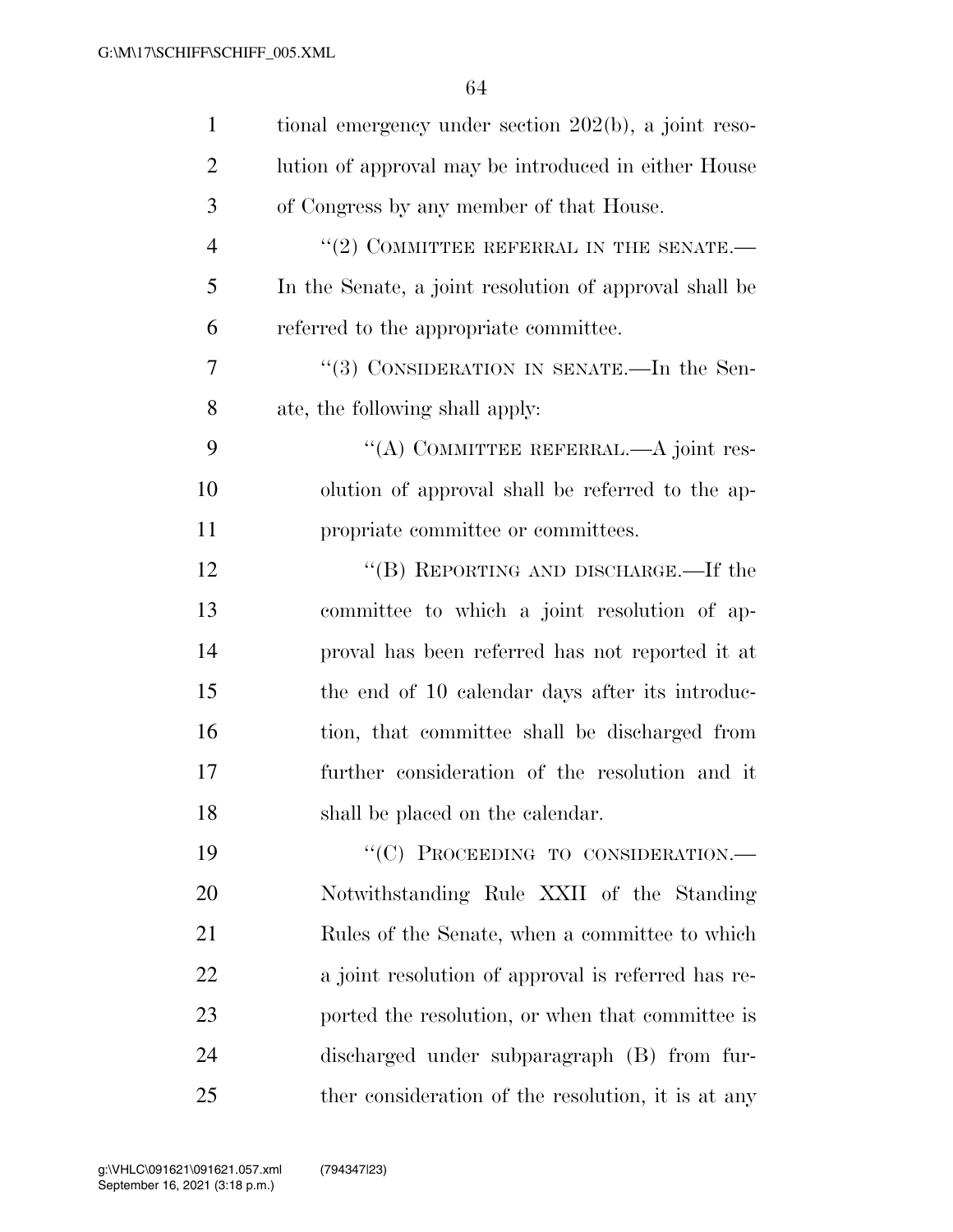1 time thereafter in order to move to proceed to the consideration of the joint resolution, and all points of order against the joint resolution (and against the motion to proceed to the consider- ation of the joint resolution) are waived. The motion to proceed shall be debatable for 4 hours evenly divided between proponents and opponents of the joint resolution of approval. The motion is not subject to amendment, or to a motion to postpone, or to a motion to proceed to the consideration of other business. A motion to reconsider the vote by which the motion is agreed to or disagreed to shall not be in order. If a motion to proceed to the consideration of a joint resolution of approval is agreed to, the joint resolution shall remain the unfinished business of the Senate until disposed of.

18 "(D) FLOOR CONSIDERATION.—There shall be 10 hours of consideration on a joint resolution of approval, to be divided evenly be- tween the proponents and opponents of the 22 joint resolution. Of that 10 hours, there shall be a total of 2 hours of debate on any debatable motions in connection with the joint resolution,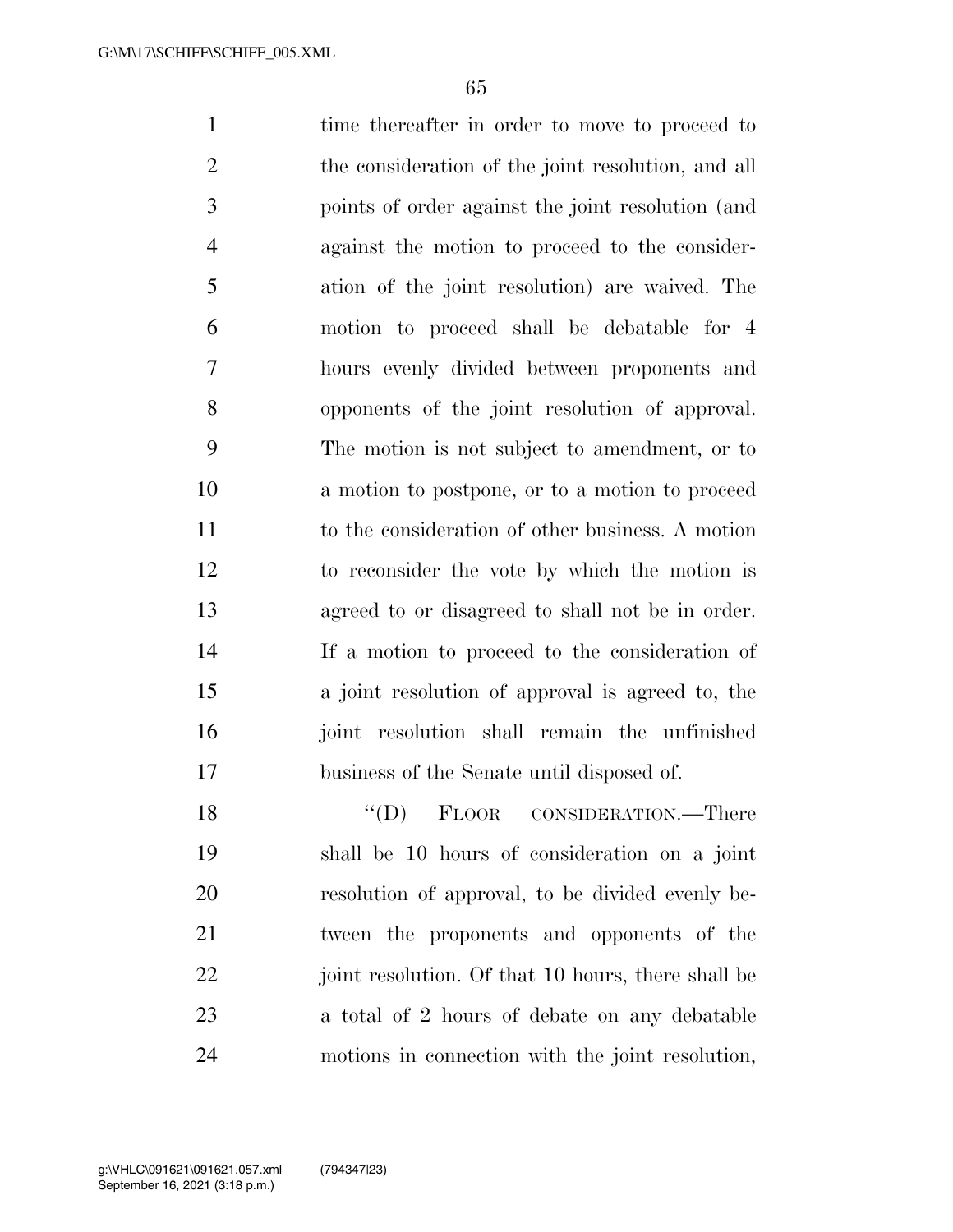| 1              | to be divided evenly between the proponents             |
|----------------|---------------------------------------------------------|
| $\overline{2}$ | and opponents of the joint resolution.                  |
| 3              | $\lq\lq(E)$ AMENDMENTS. No amendments                   |
| $\overline{4}$ | shall be in order with respect to a joint resolu-       |
| 5              | tion of approval in the Senate.                         |
| 6              | "(F) MOTION TO RECONSIDER VOTE ON                       |
| 7              | PASSAGE.—A motion to reconsider a vote on               |
| 8              | passage of a joint resolution of approval shall         |
| 9              | not be in order.                                        |
| 10             | "(G) APPEALS.—Points of order and ap-                   |
| 11             | peals from the decision of the Presiding Officer        |
| 12             | shall be decided without debate.                        |
| 13             | "(4) CONSIDERATION IN HOUSE<br>OF<br>REP-               |
| 14             | RESENTATIVES.—In the House of Representatives,          |
| 15             | the following shall apply:                              |
| 16             | "(A) REPORTING AND DISCHARGE.—If any                    |
| 17             | committee to which a joint resolution of ap-            |
| 18             | proval has been referred has not reported it to         |
| 19             | the House within seven legislative days after           |
| 20             | the date of referral such committee shall be dis-       |
| 21             | charged from further consideration of the joint         |
| 22             | resolution.                                             |
| 23             | $\lq\lq (B)(i)$<br>PROCEEDING<br><b>TO</b><br>CONSIDER- |
| 24             | ATION.—Beginning on the third legislative day           |
| 25             | after each committee to which a joint resolution        |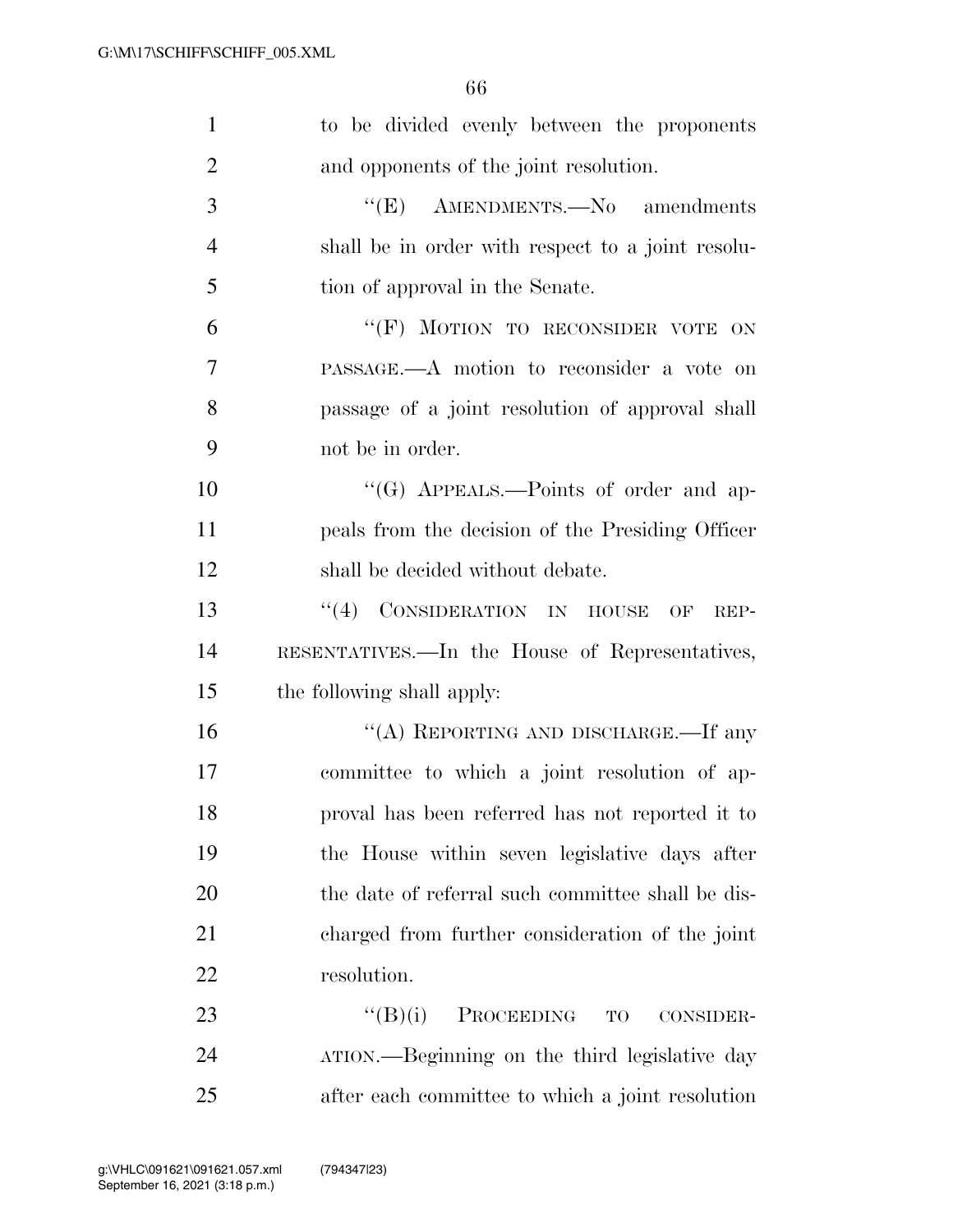of approval has been referred reports it to the House or has been discharged from further con- sideration thereof, it shall be in order to move to proceed to consider the joint resolution of ap- proval in the House. All points of order against the motion are waived. Such a motion shall not be in order after the House has disposed of a motion to proceed on the joint resolution of ap- proval. The previous question shall be consid- ered as ordered on the motion to its adoption without intervening motion. The motion shall not be debatable. A motion to reconsider the vote by which the motion is disposed of shall not be in order.

15 "(ii) MOTION.—A motion to proceed to the consideration of a joint resolution of approval of an Executive order described in subsection 18 (a)(1) or a list described in subsection (a)(2) shall not be in order prior to the enactment of a joint resolution of approval of the proclama-21 tion described in subsection  $(a)(1)$  that is the 22 subject of such Executive order or list.

23 "'(C) CONSIDERATION.—The joint resolu- tion of approval shall be considered as read. All points of order against the joint resolution of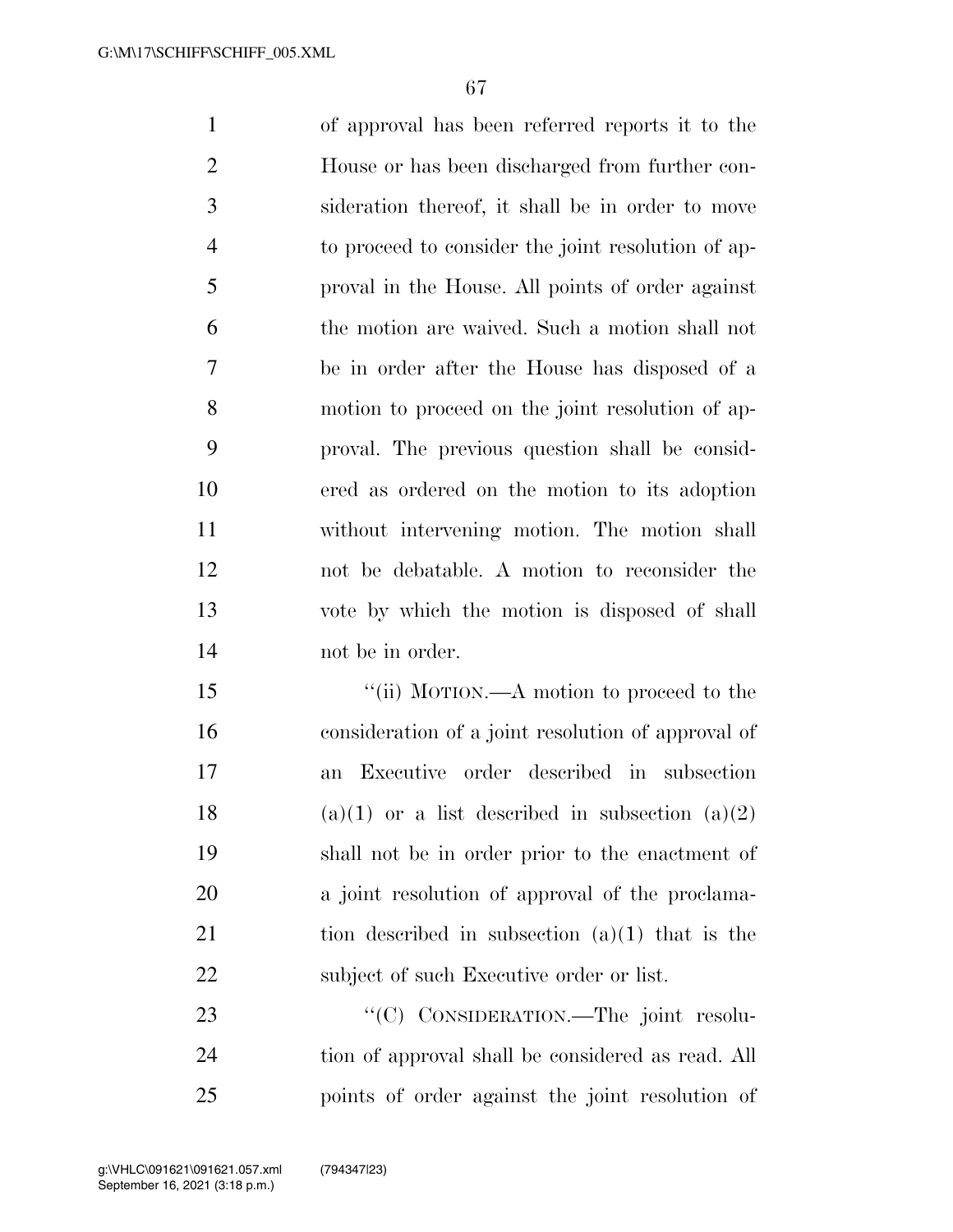| $\mathbf{1}$   | approval and against its consideration are         |
|----------------|----------------------------------------------------|
| $\overline{2}$ | waived. The previous question shall be consid-     |
| 3              | ered as ordered on the joint resolution of ap-     |
| $\overline{4}$ | proval to final passage without intervening mo-    |
| 5              | tion except two hours of debate equally divided    |
| 6              | and controlled by the sponsor of the joint reso-   |
| 7              | lution of approval (or a designee) and an oppo-    |
| 8              | nent. A motion to reconsider the vote on pas-      |
| 9              | sage of the joint resolution of approval shall not |
| 10             | be in order.                                       |
| 11             | "(5) COORDINATION WITH ACTION BY OTHER             |
| 12             | $HOUSE. -$                                         |
|                |                                                    |
| 13             | "(A) IN GENERAL.—If, before the passage            |
| 14             | by one House of a joint resolution of approval     |
| 15             | of that House, that House receives from the        |
| 16             | other House a joint resolution of approval with    |
| 17             | regard to the same proclamation or Executive       |
| 18             | order, then the following procedures shall apply:  |
| 19             | "(i) The joint resolution of approval              |
| 20             | of the other House shall not be referred to        |
| 21             | a committee.                                       |
| 22             | "(ii) With respect to a joint resolution           |
| 23             | of approval of the House receiving the             |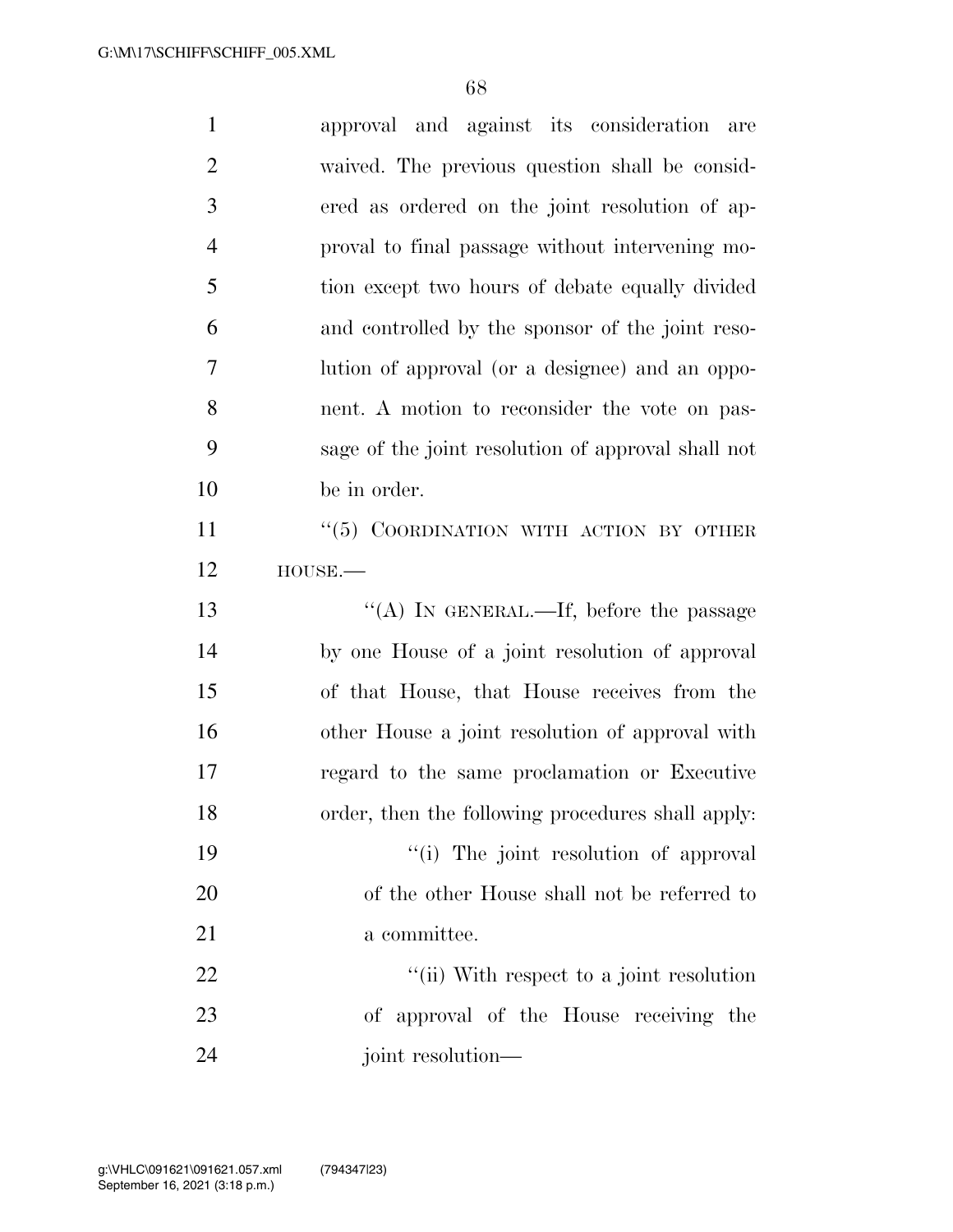| $\mathbf{1}$   | $\lq\lq$ (I) the procedure in that House           |
|----------------|----------------------------------------------------|
| $\overline{2}$ | shall be the same as if no joint resolu-           |
| 3              | tion of approval had been received                 |
| $\overline{4}$ | from the other House; but                          |
| 5              | $\lq$ (II) the vote on passage shall be            |
| 6              | on the joint resolution of approval of             |
| 7              | the other House.                                   |
| 8              | "(iii) Upon the failure of passage of              |
| 9              | the joint resolution of approval of the other      |
| 10             | House, the question shall immediately              |
| 11             | occur on passage of the joint resolution of        |
| 12             | approval of the receiving House.                   |
| 13             | "(B) TREATMENT OF LEGISLATION<br>OF                |
| 14             | OTHER HOUSE.—If one House fails to introduce       |
| 15             | a joint resolution of approval under this section, |
| 16             | the joint resolution of approval of the other      |
| 17             | House shall be entitled to expedited floor proce-  |
| 18             | dures under this section.                          |
| 19             | "(C) APPLICATION TO REVENUE MEAS-                  |
| 20             | URES.—The provisions of this paragraph shall       |
| 21             | not apply in the House of Representatives to a     |
| 22             | joint resolution of approval which is a revenue    |
| 23             | measure.                                           |
| 24             | "(6) TREATMENT OF VETO MESSAGE.-Debate             |
| 25             | on a veto message in the Senate under this section |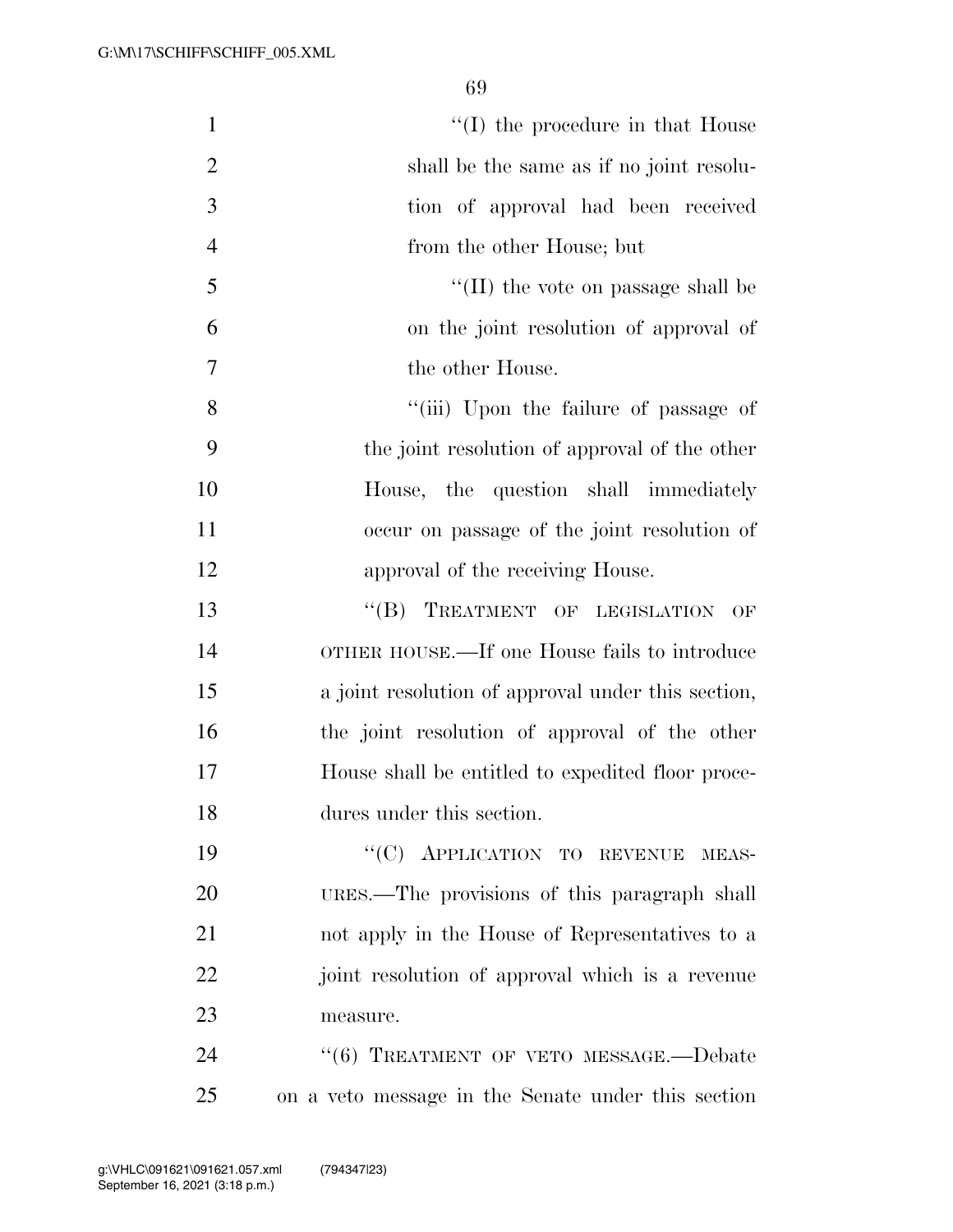shall be 1 hour evenly divided between the majority and minority leaders or their designees.

 ''(c) RULE OF CONSTRUCTION.—The enactment of a joint resolution of approval under this section shall not be interpreted to serve as a grant or modification by Con- gress of statutory authority for the emergency powers of the President.

8 "(d) RULES OF THE HOUSE AND SENATE.—This sec-tion is enacted by Congress—

 $\mathbf{10}$  ''(1) as an exercise of the rulemaking power of the Senate and the House of Representatives, re- spectively, and as such is deemed a part of the rules of each House, respectively, but applicable only with respect to the procedure to be followed in the House in the case of joint resolutions described in this sec- tion, and supersedes other rules only to the extent that it is inconsistent with such other rules; and

 $\binom{18}{2}$  with full recognition of the constitutional right of either House to change the rules (so far as relating to the procedure of that House) at any time, in the same manner, and to the same extent as in 22 the case of any other rule of that House.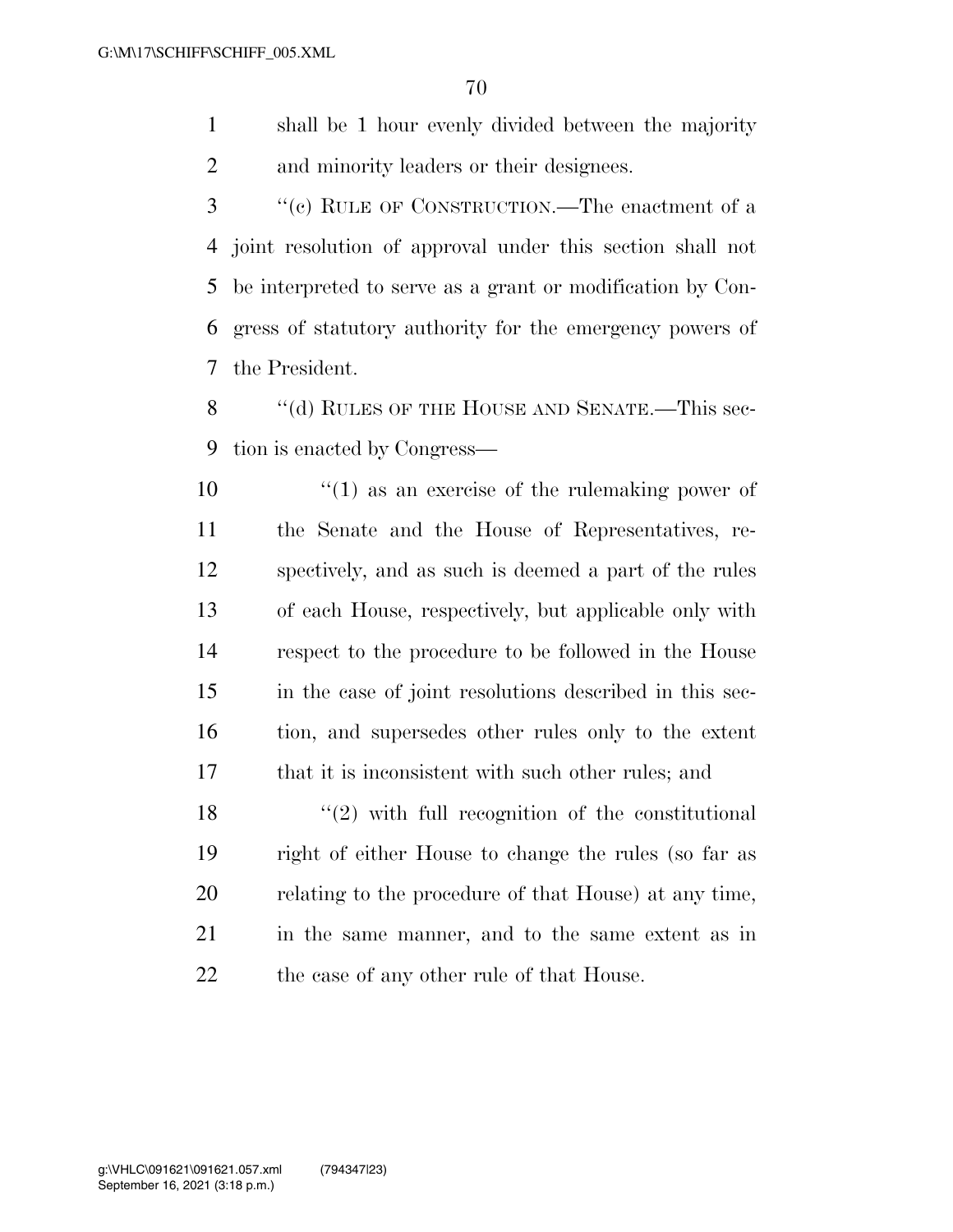|  | 1 "SEC. 204. EXCLUSION OF CERTAIN NATIONAL EMER- |  |                                      |  |
|--|--------------------------------------------------|--|--------------------------------------|--|
|  |                                                  |  | GENCIES INVOKING INTERNATIONAL EMER- |  |
|  | <b>GENCY ECONOMIC POWERS ACT.</b>                |  |                                      |  |

 ''(a) IN GENERAL.—In the case of a national emer- gency described in subsection (b), the provisions of the National Emergencies Act, as in effect on the day before the date of the enactment of the Congressional Power of the Purse Act, shall continue to apply on and after such date of enactment.

- 10 "(b) NATIONAL EMERGENCY DESCRIBED.—
- 11 "(1) IN GENERAL.—A national emergency de- scribed in this subsection is a national emergency pursuant to which the President proposes to exercise emergency powers or authorities made available under the International Emergency Economic Pow- ers Act (50 U.S.C. 1701 et seq.), supplemented as necessary by a provision of law specified in para-graph (2).

 ''(2) PROVISIONS OF LAW SPECIFIED.—The provisions of law specified in this paragraph are— 21 ''(A) the United Nations Participation Act 22 of 1945 (22 U.S.C. 287 et seq.);

23  $\text{``(B)} \text{ section} 212(\text{f}) \text{ of the Immigration}$ 24 and Nationality Act (8 U.S.C. 1182(f)); or

25 "'(C) any provision of law that authorizes the implementation, imposition, or enforcement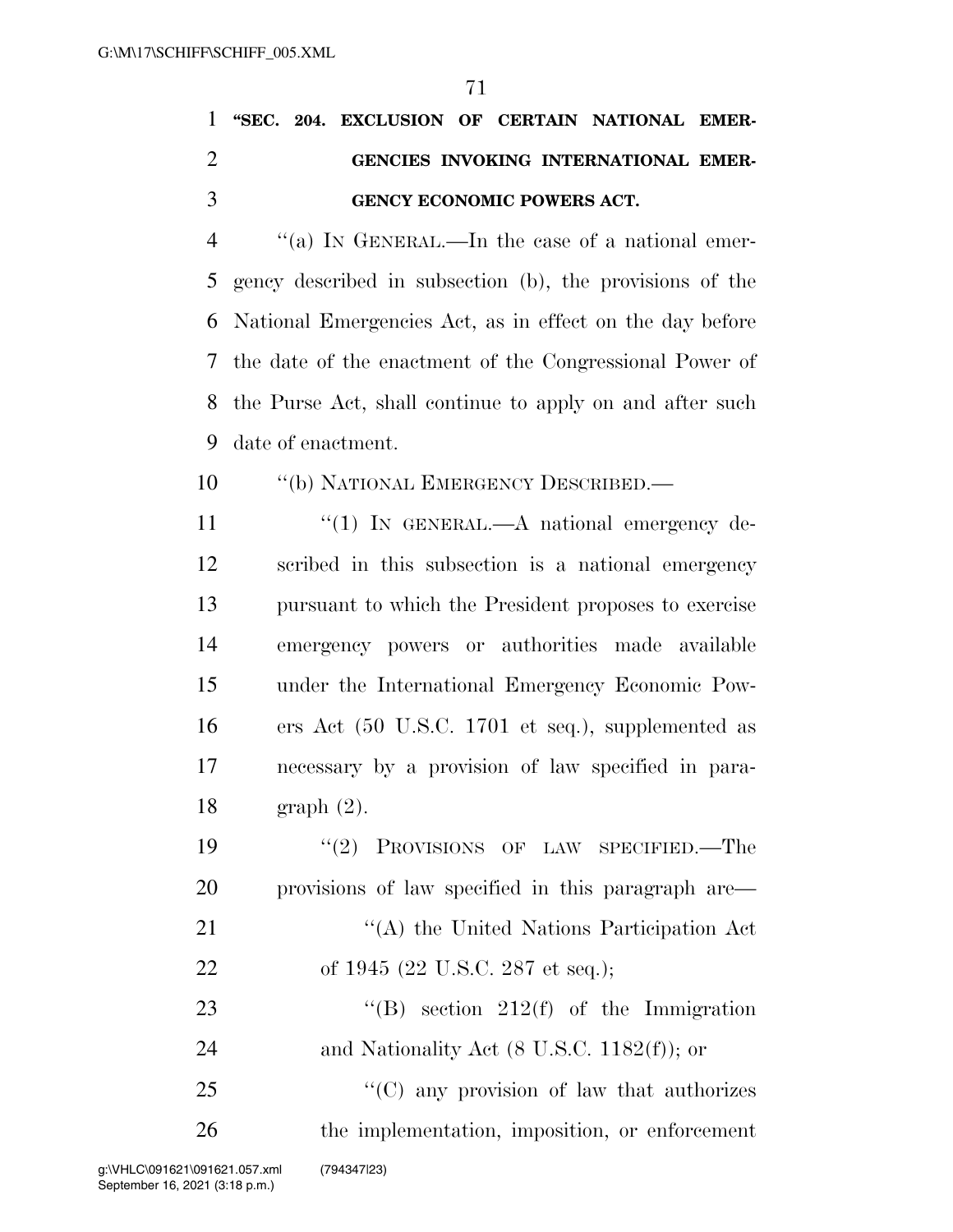of economic sanctions with respect to a foreign country.

 ''(c) EFFECT OF ADDITIONAL POWERS AND AU- THORITIES.—Subsection (a) shall not apply to a national emergency or the exercise of emergency powers and au- thorities pursuant to the national emergency if, in addition to the exercise of emergency powers and authorities de- scribed in subsection (b), the President proposes to exer- cise, pursuant to the national emergency, any emergency powers and authorities under any other provision of law.''.

 (b) REPORTING REQUIREMENTS.—Section 401 of the National Emergencies Act (50 U.S.C. 1641) is amended by adding at the end the following:

 ''(d) REPORT ON EMERGENCIES.—The President shall transmit to Congress, with any proclamation declar- ing a national emergency under section 201(a) or any Ex- ecutive order specifying emergency powers or authorities under section 201(b)(2) or renewing a national emergency under section 202(b), a report, in writing, that includes the following:

21 ''(1) A description of the circumstances necessi- tating the declaration of a national emergency, the renewal of such an emergency, or the use of a new emergency authority specified in the Executive order, as the case may be.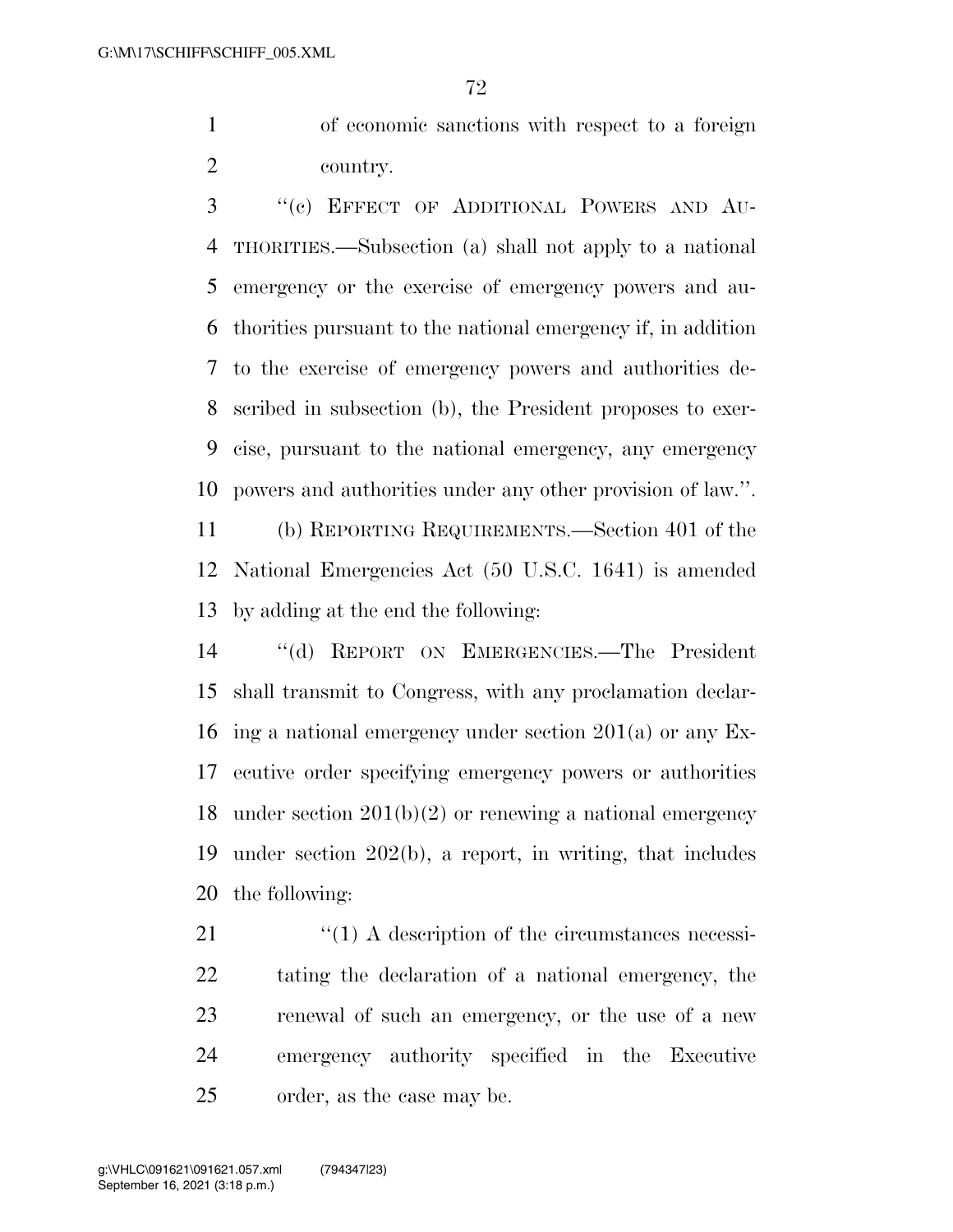1 ''(2) The estimated duration of the national emergency, or a statement that the duration of the national emergency cannot reasonably be estimated at the time of transmission of the report.

 ''(3) A summary of the actions the President or other officers intend to take, including any re- programming or transfer of funds and any contracts anticipated to be entered into, and the statutory au- thorities the President and such officers expect to rely on in addressing the national emergency.

 $\frac{1}{4}$  In the case of a renewal of a national emergency, a summary of the actions the President or other officers have taken in the preceding one- year period, including any reprogramming or trans-fer of funds, to address the emergency.

16 "(e) PROVISION OF INFORMATION TO CONGRESS.— The President shall provide to Congress such other infor- mation as Congress may request in connection with any national emergency in effect under title II.

20 "(f) PERIODIC REPORTS ON STATUS OF EMER- GENCIES.—If the President declares a national emergency under section 201(a), the President shall, not less fre- quently than every 3 months for the duration of the emer- gency, report to Congress on the status of the emergency and the actions the President or other officers have taken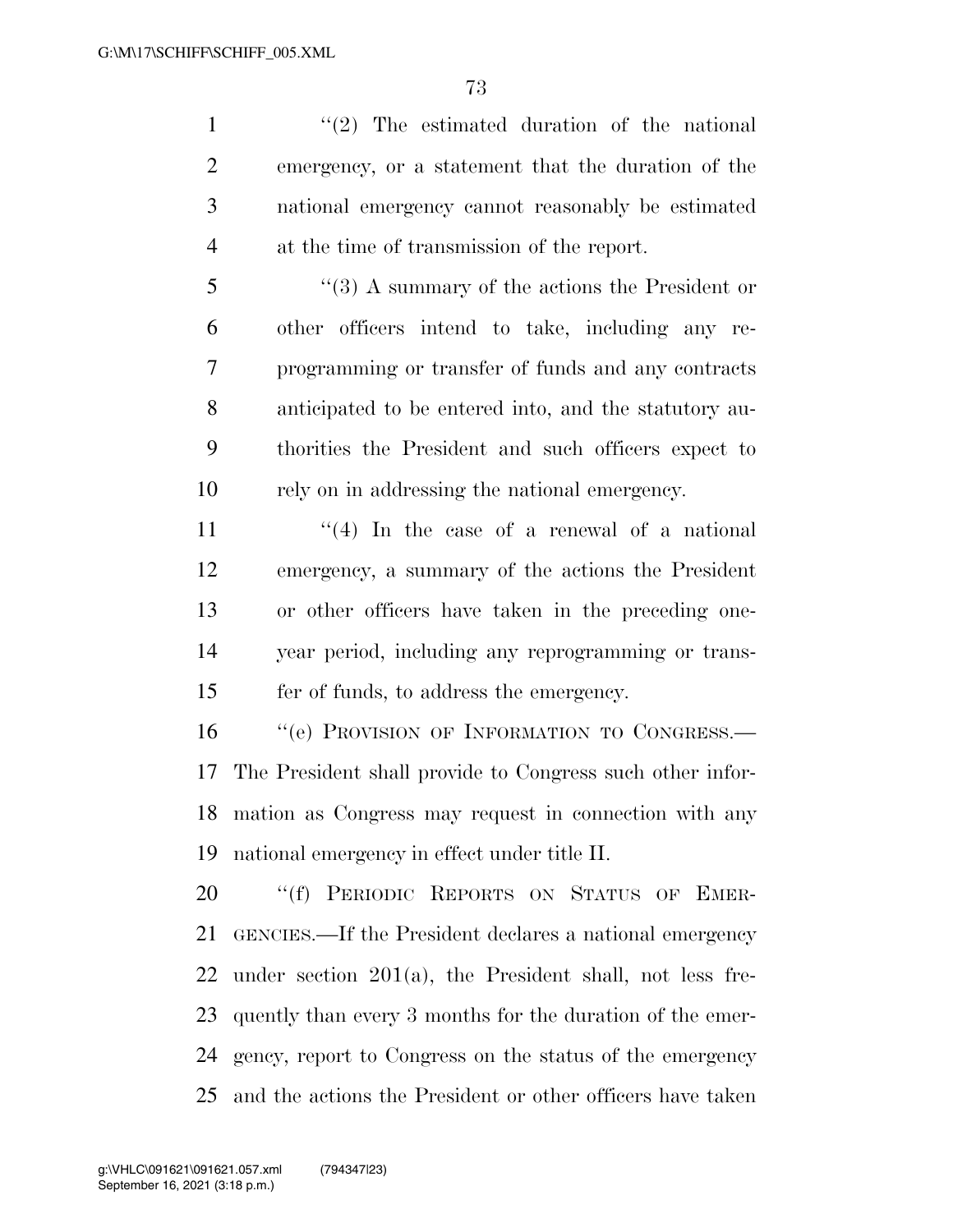and authorities the President and such officers have relied on in addressing the emergency.''.

 (c) EXCLUSION OF IMPOSITION OF DUTIES AND IM- PORT QUOTAS FROM PRESIDENTIAL AUTHORITIES UNDER INTERNATIONAL EMERGENCY ECONOMIC POW- ERS ACT.—Section 203 of the International Emergency Economic Powers Act (50 U.S.C. 1702) is amended—

 (1) by redesignating subsection (c) as sub-section (d); and

 (2) by inserting after subsection (b) the fol-lowing:

 $\cdot$  "(c)(1) The authority granted to the President by this section does not include the authority to impose duties or tariff-rate quotas or (subject to paragraph (2)) other quotas on articles entering the United States.

 ''(2) The limitation under paragraph (1) does not prohibit the President from excluding all articles imported from a country from entering the United States.''.

19 (d) CONFORMING AMENDMENTS.

 (1) NATIONAL EMERGENCIES ACT.—Title III of the National Emergencies Act (50 U.S.C. 1631) is repealed.

 (2) INTERNATIONAL EMERGENCY ECONOMIC POWERS ACT.—Section 207 of the International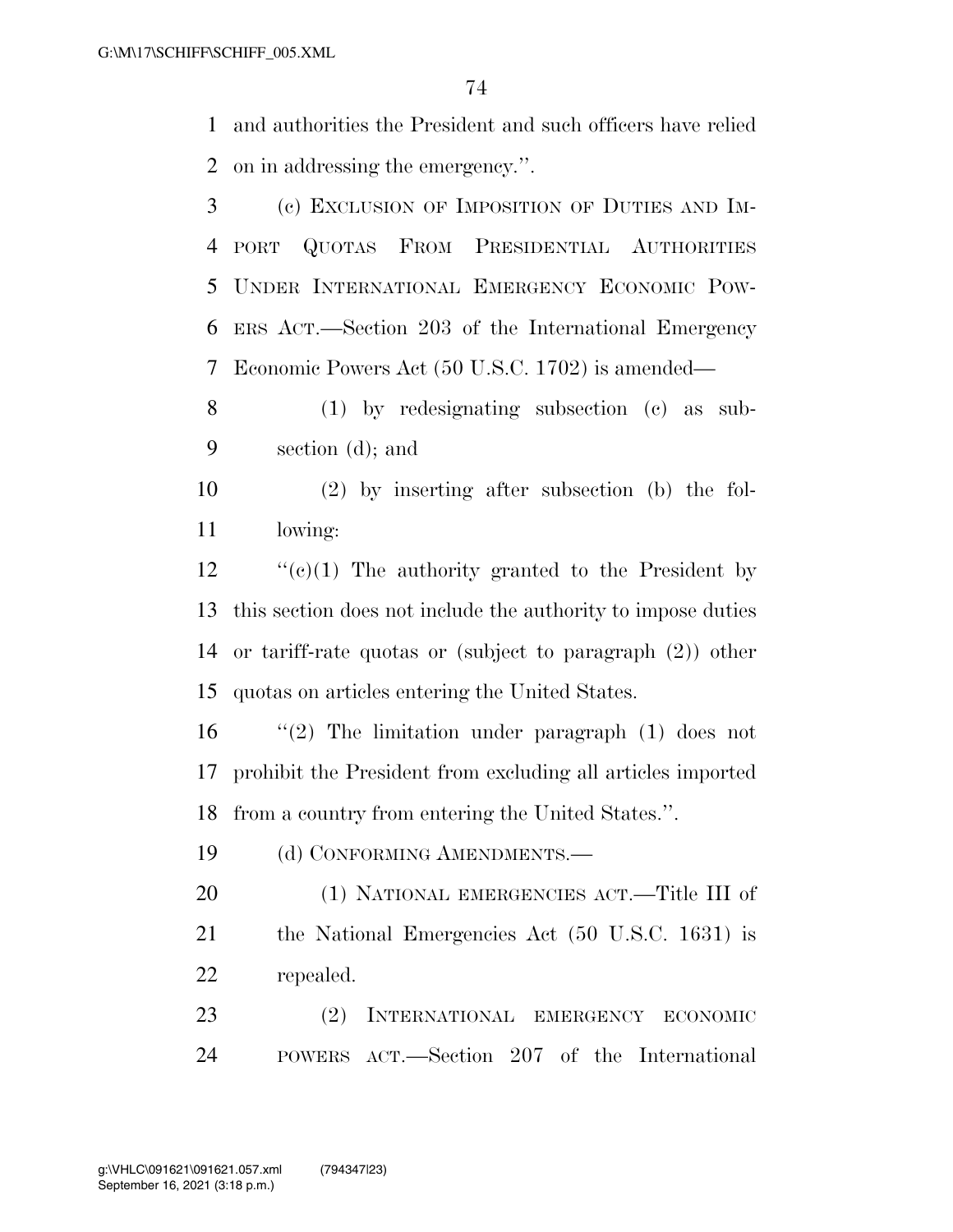| $\mathbf{1}$   | Emergency Economic Powers Act (50 U.S.C. 1706)           |
|----------------|----------------------------------------------------------|
| 2              | is amended—                                              |
| 3              | $(A)$ in subsection $(b)$ , by striking "concur-         |
| $\overline{4}$ | rent resolution" and inserting "joint resolution"        |
| 5              | each place it appears; and                               |
| 6              | (B) by adding at the end the following:                  |
| 7              | "(e) In this section, the term 'National Emergencies     |
| 8              | Act' means the National Emergencies Act, as in effect on |
| 9              | the day before the date of the enactment of the Congres- |
| 10             | sional Power of the Purse Act.".                         |
| 11             | (е) ЕFFECTIVE DATE; APPLICABILITY.—                      |
| 12             | (1) IN GENERAL.—Except as provided in para-              |
| 13             | $graph (2)$ , this section and the amendments made by    |
| 14             | this section shall take effect upon enactment and        |
| 15             | apply with respect to national emergencies declared      |
| 16             | under section 201 of the National Emergencies Act        |
| 17             | on or after that date.                                   |
| 18             | (2) APPLICABILITY TO RENEWALS OF EXISTING                |
| 19             | EMERGENCIES.—When a national emergency de-               |
| 20             | clared under section 201 of the National Emer-           |
| 21             | gencies Act before the date of the enactment of the      |
| <u>22</u>      | Congressional Power of the Purse Act would expire        |
| 23             | or be renewed under section $202(d)$ of that Act (as     |
| 24             | in effect on the day before such date of enactment),     |
| 25             | that national emergency shall be subject to the re-      |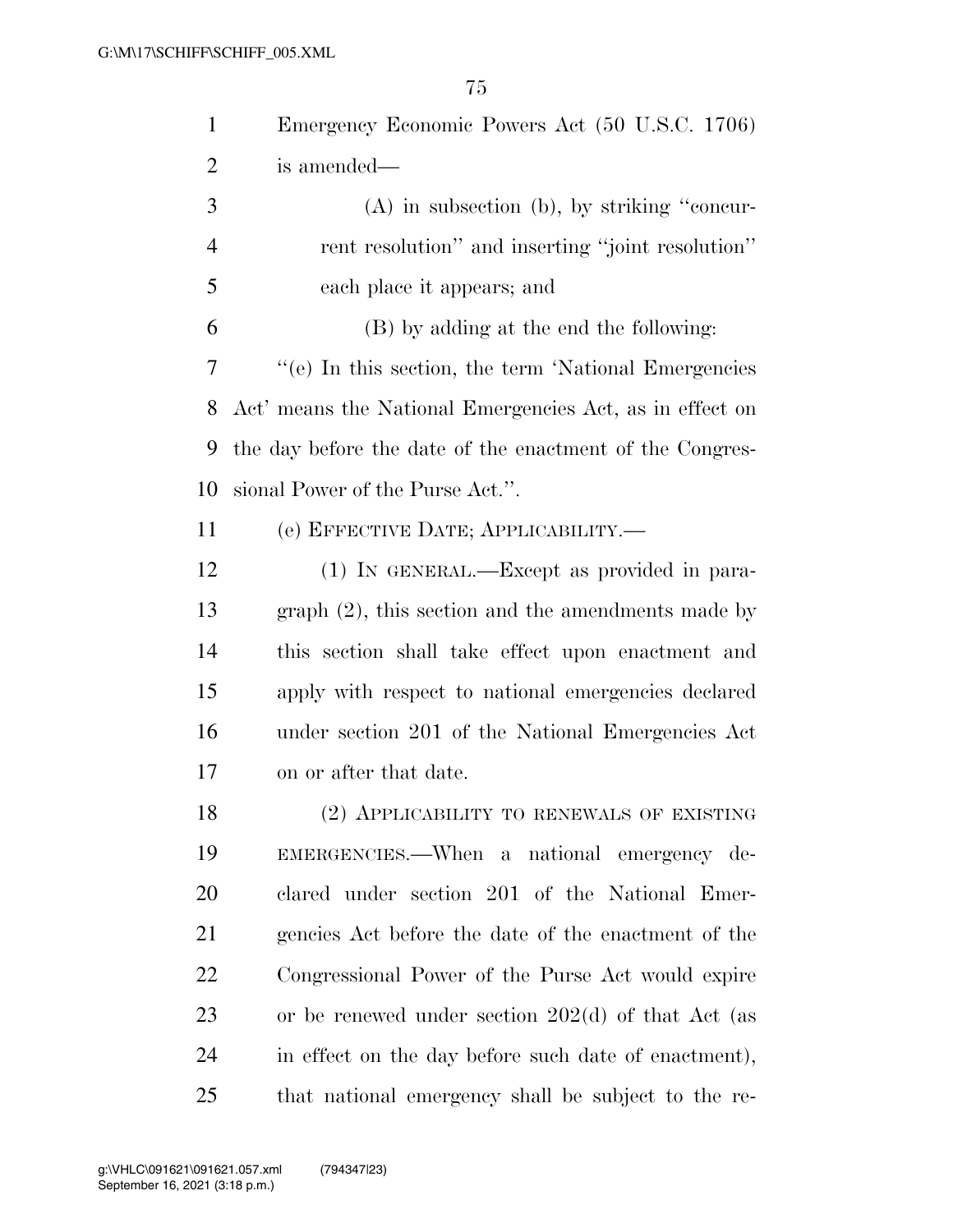| $\mathbf{1}$   | quirements for renewal under section $202(b)$ of that   |
|----------------|---------------------------------------------------------|
| $\overline{2}$ | Act, as amended by subsection (a).                      |
| 3              | SEC. 532. NATIONAL EMERGENCIES ACT DECLARATION          |
| $\overline{4}$ | SPENDING REPORTING IN THE PRESIDENT'S                   |
| 5              | <b>BUDGET.</b>                                          |
| 6              | Section $1105(a)$ of title 31, United States Code, as   |
| 7              | amended by section 514, is further amended by adding    |
| 8              | at the end the following:                               |
| 9              | $``(44)(A)$ a report on the proposed, planned,          |
| 10             | and actual obligations and expenditures of funds (for   |
| 11             | the prior fiscal year, the current fiscal year, and the |
| 12             | fiscal years for which the budget is submitted) at-     |
| 13             | tributable to the exercise of powers and authorities    |
| 14             | made available by statute for each national emer-       |
| 15             | gency declared by the President, currently active or    |
| 16             | in effect during the applicable fiscal years.           |
| 17             | "(B) Obligations and expenditures contained in          |
| 18             | the report under subparagraph (A) shall be orga-        |
| 19             | nized by Treasury Appropriation Fund Symbol or          |
| 20             | fund account and by program, project, and activity,     |
| 21             | and include—                                            |
| 22             | "(i) a description of each such program,                |
| 23             | project, and activity;                                  |
| 24             | "(ii) the authorities under which<br>such               |
| 25             | funding actions are taken; and                          |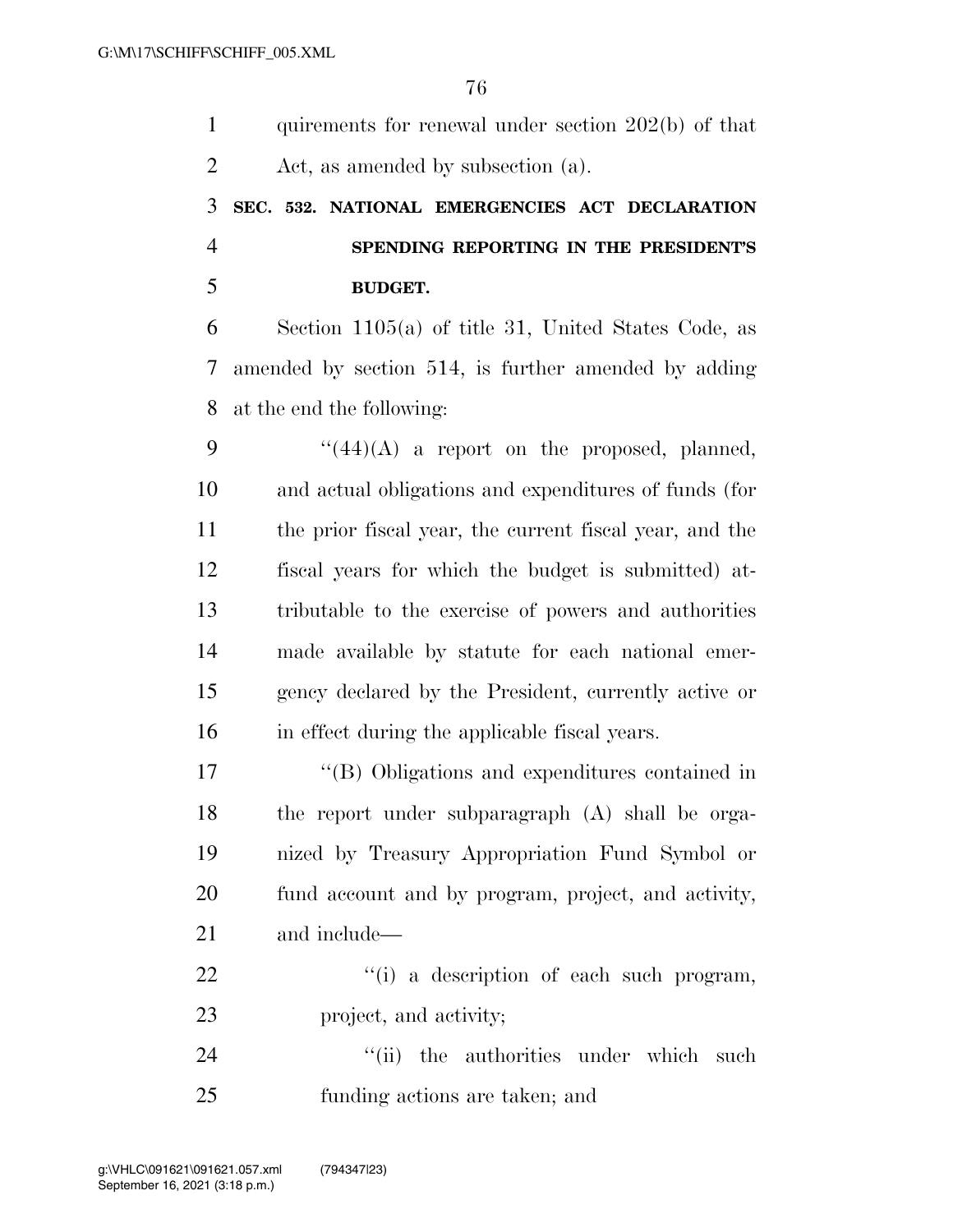| $\mathbf{1}$   | "(iii) the purpose and progress of such ob-                |
|----------------|------------------------------------------------------------|
| $\overline{2}$ | ligations and expenditures toward addressing               |
| 3              | the applicable national emergency.                         |
| $\overline{4}$ | "(C) Such report shall include, with respect to            |
| 5              | any transfer, reprogramming, or repurposing of             |
| 6              | funds to address the applicable national emer-             |
| 7              | gency-                                                     |
| 8              | "(i) the amount of such transfer, re-                      |
| 9              | programming, or repurposing;                               |
| 10             | "(ii) the authority authorizing each such                  |
| 11             | transfer, reprogramming, or repurposing; and               |
| 12             | "(iii) a description of programs, projects,                |
| 13             | and activities affected by such transfer, re-              |
| 14             | programming, or repurposing, including by a                |
| 15             | reduction in funding.".                                    |
| 16             | SEC. 533. DISCLOSURE TO CONGRESS OF PRESIDENTIAL           |
| 17             | <b>EMERGENCY ACTION DOCUMENTS.</b>                         |
| 18             | (a) IN GENERAL.—Not later than 30 days after the           |
| 19             | conclusion of the process for approval, adoption, or revi- |
| 20             | sion of any presidential emergency action document, the    |
| 21             | President shall submit that document to the appropriate    |
| 22             | congressional committees.                                  |
| 23             | (b) DOCUMENTS IN EXISTENCE BEFORE DATE OF                  |
| 24             | ENACTMENT.—Not later than 15 days after the date of        |
| 25             | the enactment of this Act, the President shall submit to   |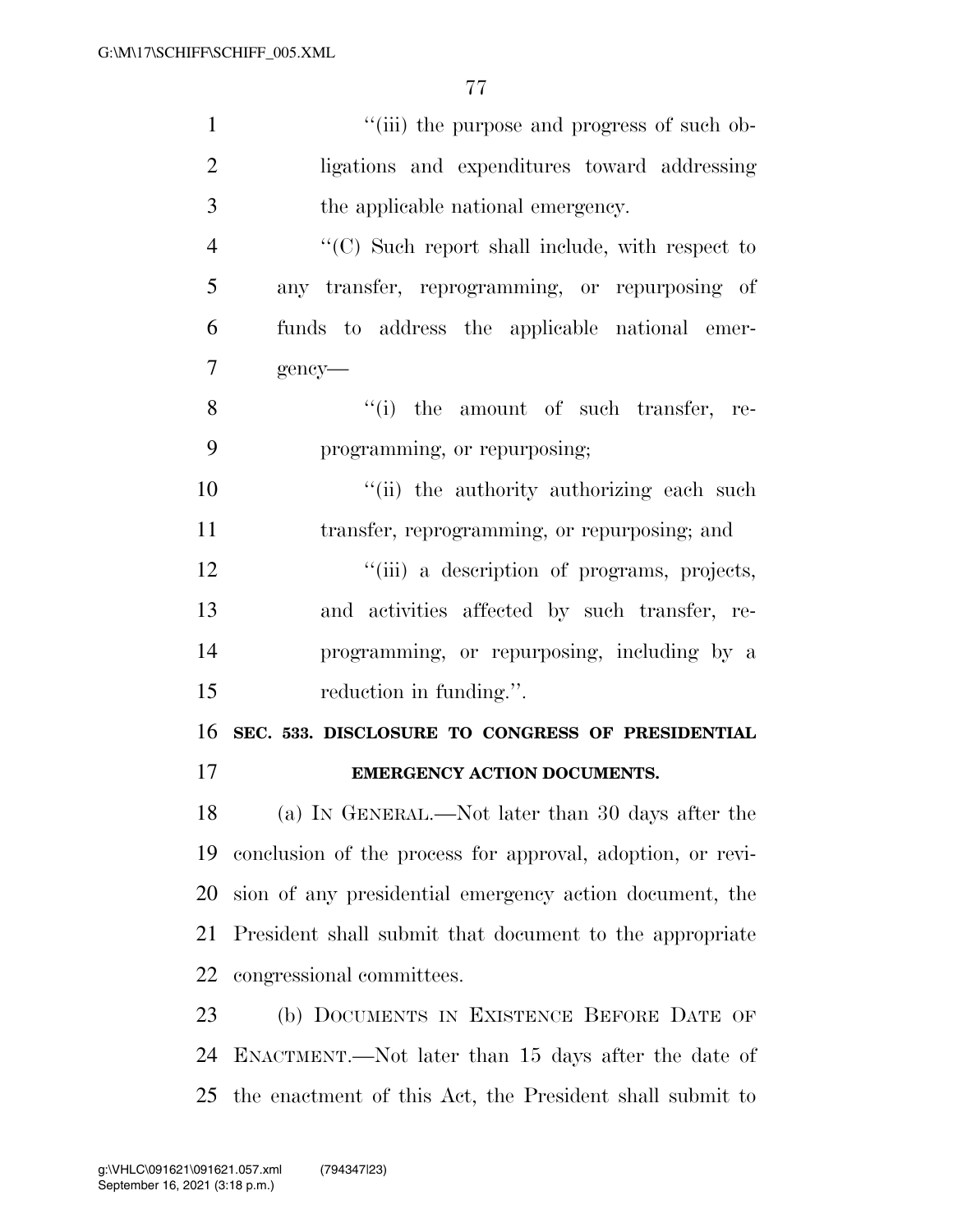the appropriate congressional committees all presidential emergency action documents in existence before such date of enactment. (c) DEFINITIONS.—In this section: (1) APPROPRIATE CONGRESSIONAL COMMIT-

 TEES.—The term ''appropriate congressional com- mittees'', with respect to a presidential emergency action document submitted under subsection (a) or (b), means—

 (A) the Committee on Homeland Security and Governmental Affairs, the Committee on the Judiciary, and the Select Committee on In-telligence of the Senate;

 (B) the Committee on Oversight and Re- form, the Committee on the Judiciary, and the Permanent Select Committee on Intelligence of the House of Representatives; and

 (C) any other committee of the Senate or the House of Representatives with jurisdiction over the subject matter addressed in the presi-dential emergency action document.

 (2) PRESIDENTIAL EMERGENCY ACTION DOCU- MENT.—The term ''presidential emergency action document'' refers to—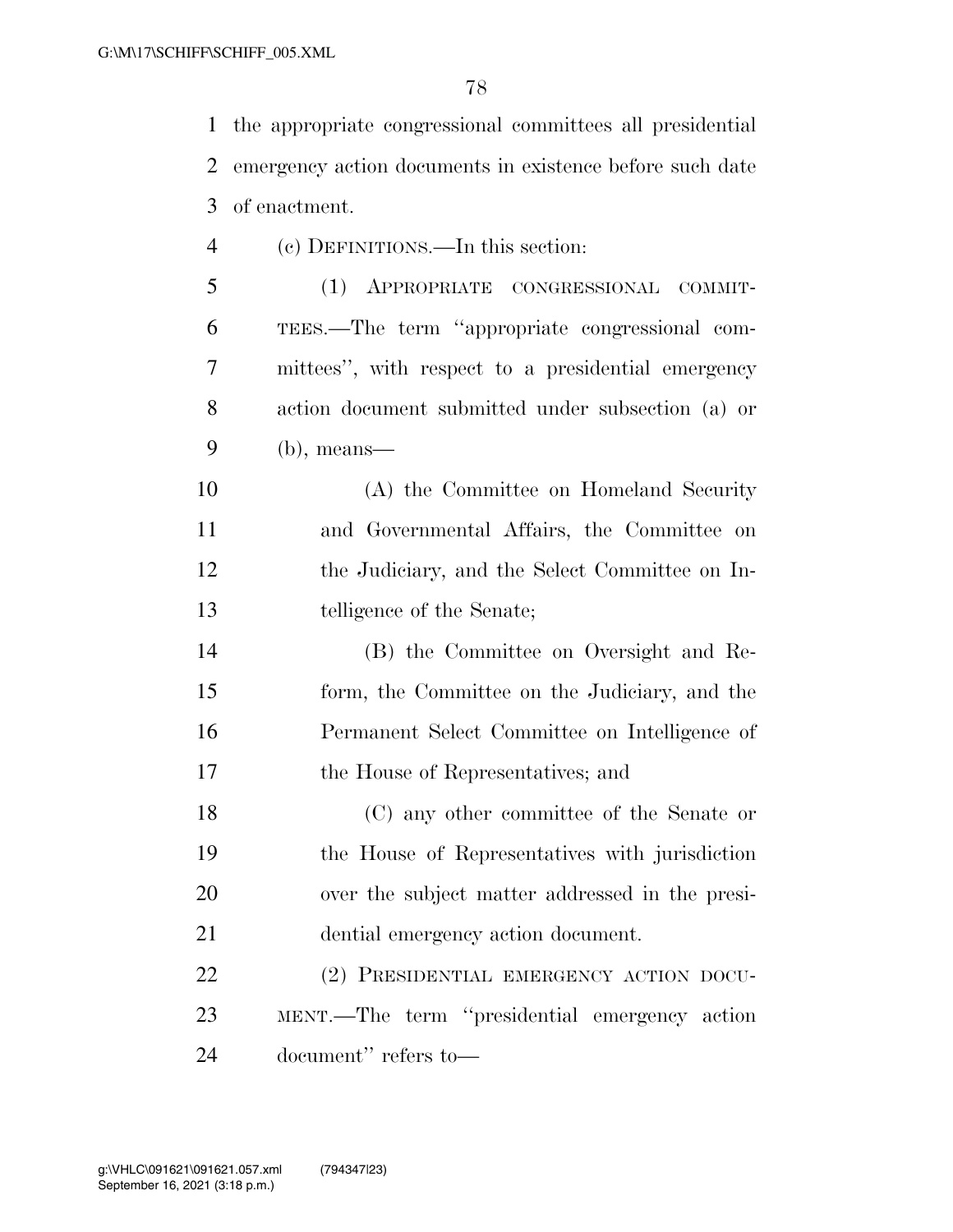| $\mathbf{1}$   | (A) each of the approximately 56 docu-               |
|----------------|------------------------------------------------------|
| $\overline{2}$ | ments described as presidential emergency ac-        |
| 3              | tion documents in the budget justification mate-     |
| $\overline{4}$ | rials for the Office of Legal Counsel of the De-     |
| 5              | partment of Justice submitted to Congress in         |
| 6              | support of the budget of the President for fiscal    |
| 7              | year $2018$ ; and                                    |
| 8              | (B) any other pre-coordinated legal docu-            |
| 9              | ment in existence before, on, or after the date      |
| 10             | of the enactment of this Act, that—                  |
| 11             | (i) is designated as a presidential                  |
| 12             | emergency action document; or                        |
| 13             | (ii) is designed to implement a presi-               |
| 14             | dential decision or transmit a presidential          |
| 15             | request when an emergency disrupts nor-              |
| 16             | mal governmental or legislative processes.           |
| 17             | SEC. 534. EMERGENCY AND OVERSEAS CONTINGENCY OP-     |
| 18             | ERATIONS DESIGNATIONS BY CONGRESS IN                 |
| 19             | <b>STATUTE.</b>                                      |
| 20             | Section $251(b)(2)(A)$ of the Balanced Budget and    |
| 21             | Emergency Deficit Control Act of 1985 (2 U.S.C.      |
| 22             | $901(b)(2)(A)$ is amended—                           |
| 23             | $(1)$ in clause (i), by striking "and the President" |
| 24             | subsequently so designates"; and                     |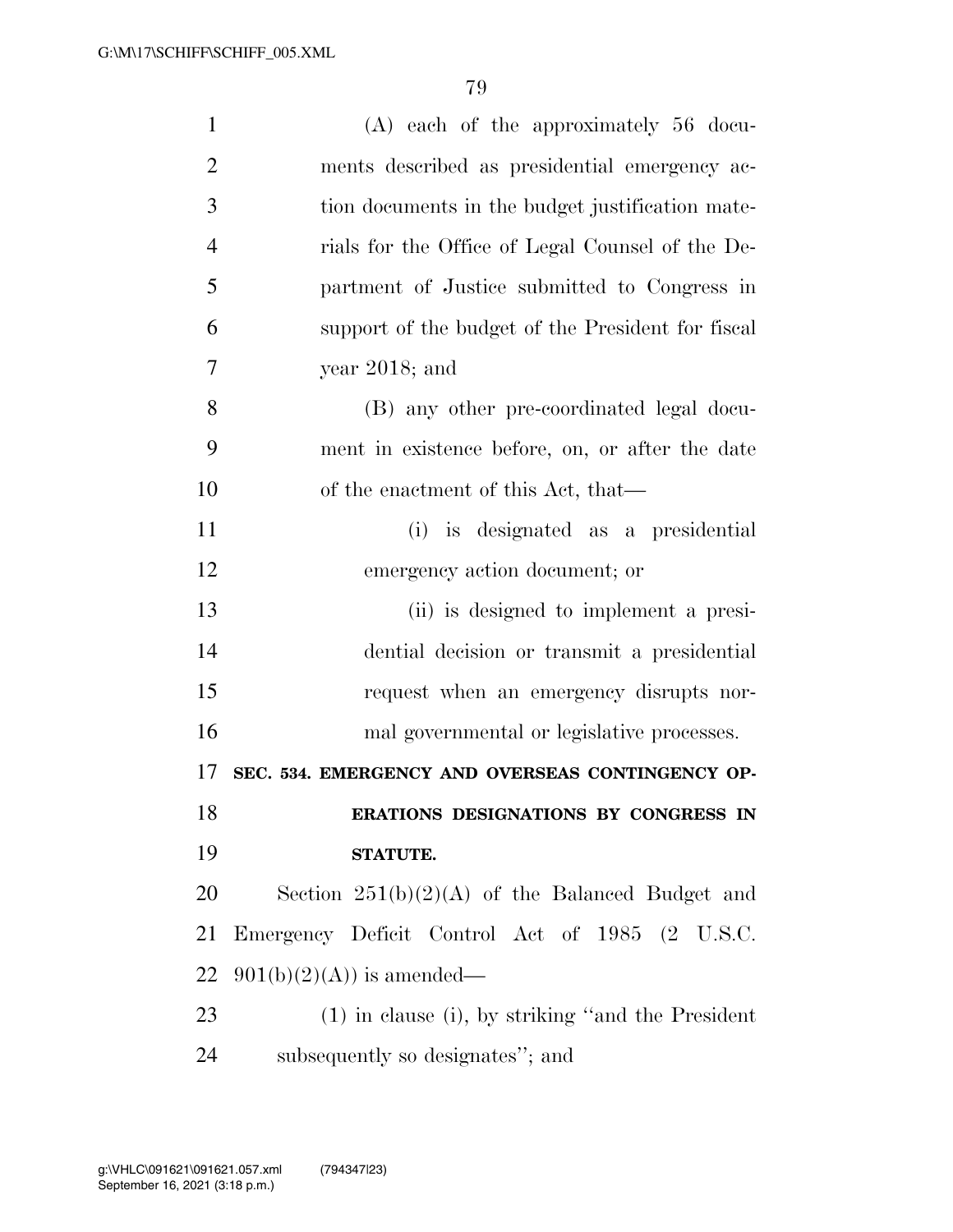| $\mathbf{1}$   | $(2)$ in clause (ii), by striking "and the President"   |
|----------------|---------------------------------------------------------|
| $\overline{2}$ | subsequently so designates".                            |
| 3              | TITLE VI—SECURITY FROM PO-                              |
| $\overline{4}$ | LITICAL INTERFERENCE<br>IN                              |
| 5              | <b>JUSTICE</b>                                          |
| 6              | SEC. 601. SHORT TITLE.                                  |
| 7              | This title may be cited as the "Security from Political |
| 8              | Interference in Justice Act of 2020".                   |
| 9              | SEC. 602. DEFINITIONS.                                  |
| 10             | In this title:                                          |
| 11             | (1) COMMUNICATIONS LOG.—The term "com-                  |
| 12             | munications log" means the log required to be main-     |
| 13             | tained under section $603(a)$ .                         |
| 14             | (2) COVERED COMMUNICATION.—                             |
| 15             | (A) IN GENERAL.—The term "covered                       |
| 16             | communication" means any communication re-              |
| 17             | lating to any contemplated or ongoing investiga-        |
| 18             | tion or litigation conducted by the Department          |
| 19             | of Justice in any civil or criminal matter (re-         |
| 20             | gardless of whether a civil action or criminal in-      |
| 21             | dictment or information has been filed); and            |
| 22             | (B) EXCEPTIONS.—The term does not in-                   |
| 23             | clude a communication that is any of the fol-           |
| 24             | lowing:                                                 |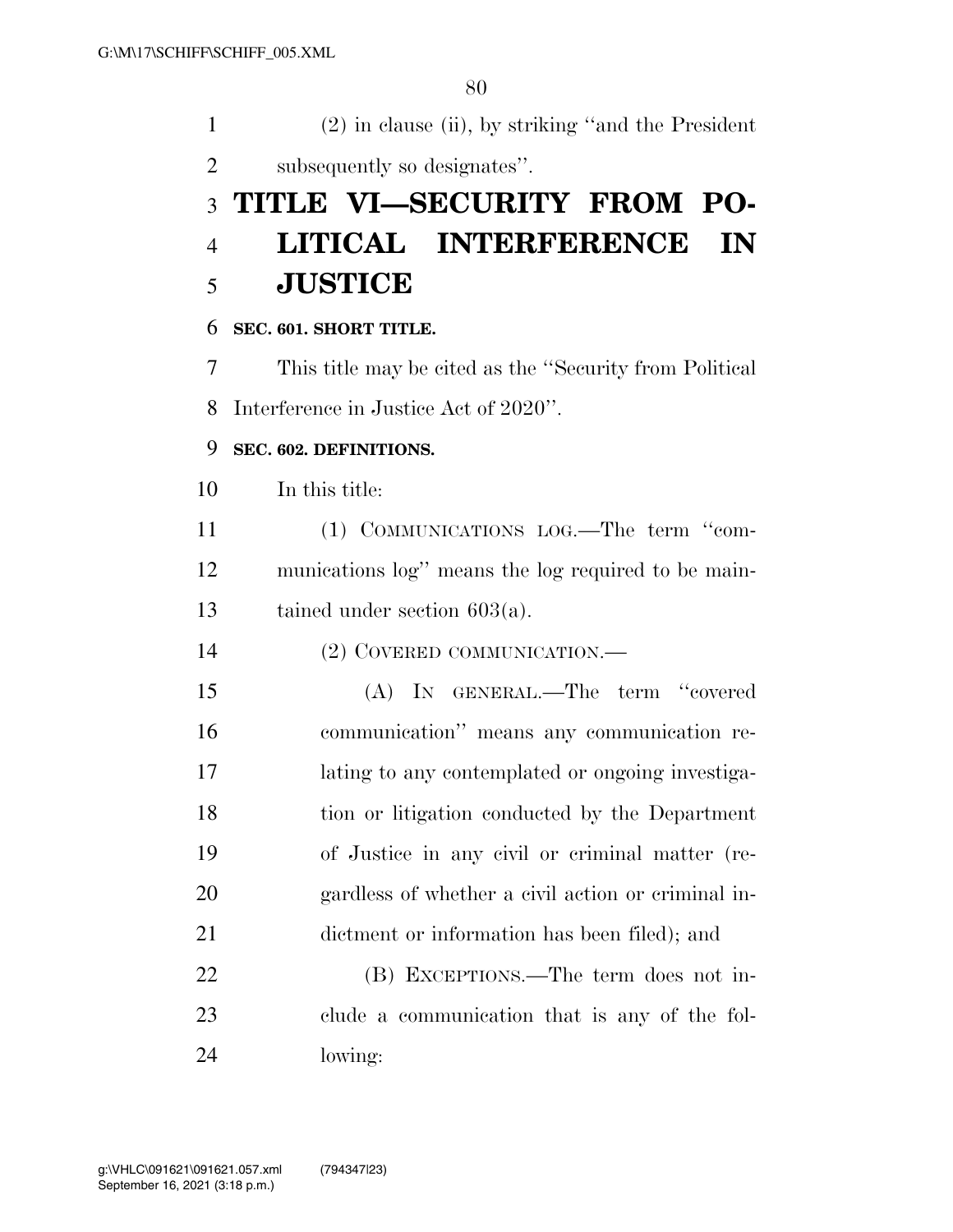| $\mathbf{1}$   | (i) A communication that involves             |
|----------------|-----------------------------------------------|
| $\overline{2}$ | contact between the President, the Vice       |
| 3              | President, the Counsel to the President, or   |
| $\overline{4}$ | the Principal Deputy Counsel to the Presi-    |
| 5              | dent, and the Attorney General, the Dep-      |
| 6              | uty Attorney General, or the Associate At-    |
| 7              | torney General, except to the extent that     |
| 8              | communication<br>the<br>concerns<br>con-<br>a |
| 9              | templated or ongoing investigation or liti-   |
| 10             | gation in which a target or subject is one    |
| 11             | of the following:                             |
| 12             | (I) The President, the Vice Presi-            |
| 13             | dent, or a member of the immediate            |
| 14             | family of the President or Vice Presi-        |
| 15             | dent.                                         |
| 16             | (II) Any individual working in                |
| 17             | the Executive Office of the President         |
| 18             | who is compensated at a rate of pay           |
| 19             | at or above level II of the Executive         |
| 20             | Schedule under section 5313 of title          |
| 21             | 5, United States Code.                        |
| 22             | (III) The current or former chair             |
| 23             | or treasurer of any national campaign         |
| 24             | committee that sought the election or         |
| 25             | seeks the reelection of the President,        |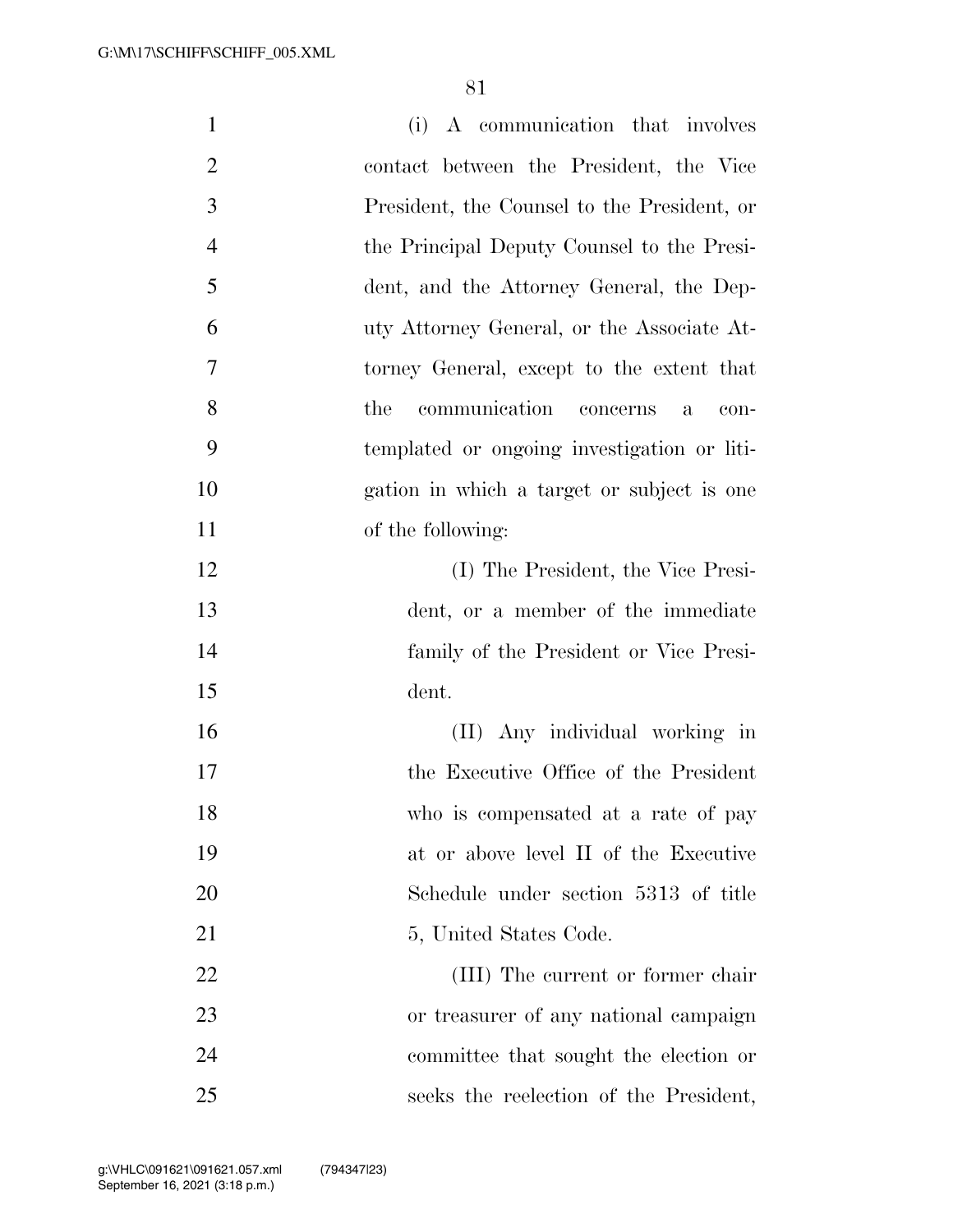or any officer of such a committee ex- ercising authority at the national level, during the tenure in office of the President.

 (ii) A communication that involves contact between an officer or employee of the Department of Justice and an officer or employee of the Executive Office of the President on a particular matter, if any of the President, the Vice President, the Counsel to the President, or the Principal Deputy Counsel to the President, and if any of the Attorney General, the Deputy Attorney General, or the Associate Attor- ney General have designated a subordinate to carry on such contact, and the person so designating monitors all subsequent com- munications and the person designated keeps the designating person informed of each such communication, except to the ex-21 tent that the communication concerns a contemplated or ongoing investigation or litigation in which a target or subject is one of the following: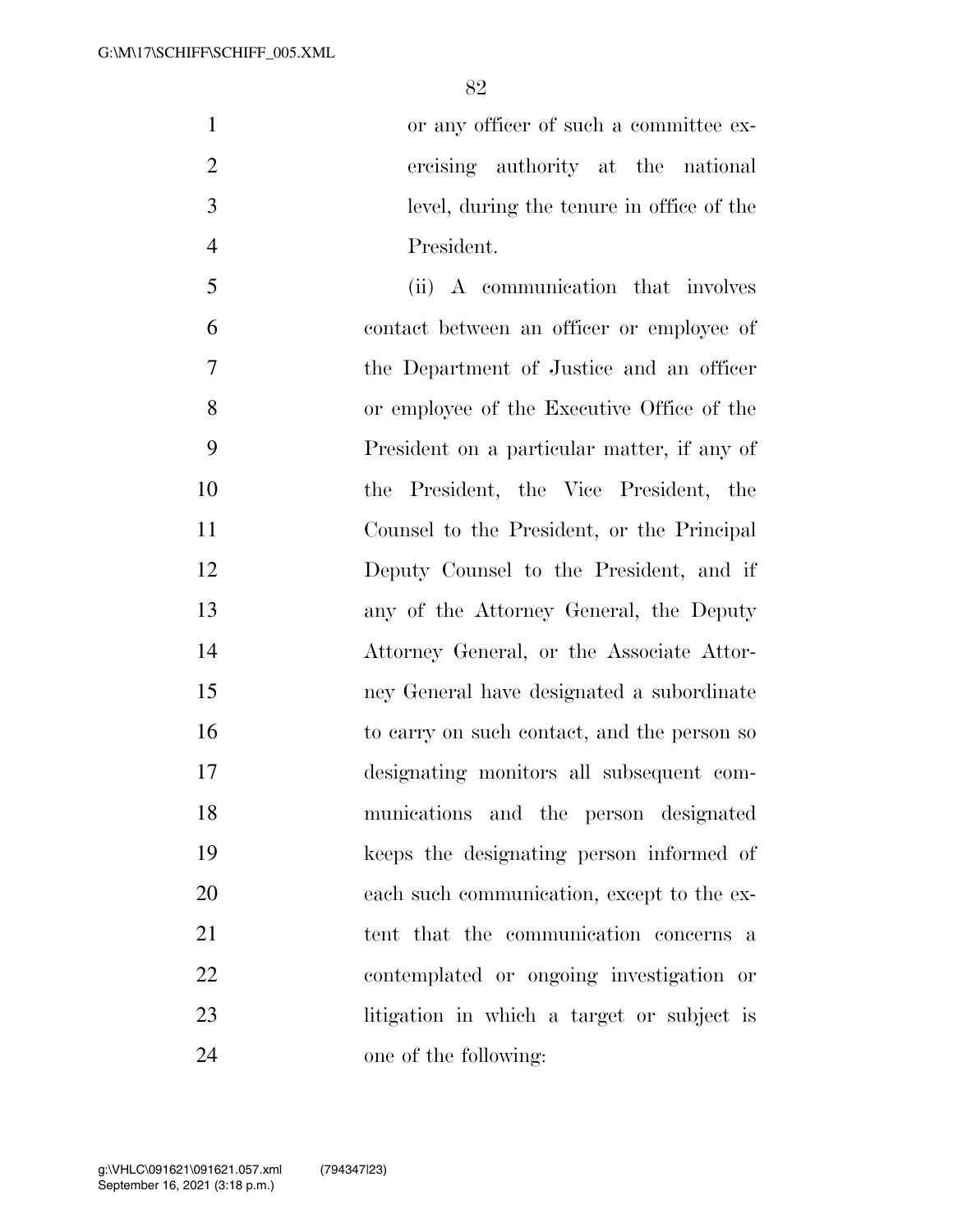(I) The President, the Vice Presi- dent, or a member of the immediate family of the President or Vice Presi- dent. (II) Any individual working in

 the Executive Office of the President who is compensated at a rate of pay at or above level II of the Executive Schedule under section 5313 of title

- 10 5, United States Code. 11 (III) The current or former chair
- or treasurer of any national campaign committee that sought the election or
- seeks the reelection of the President, or any officer of such a committee ex-
- ercising authority at the national level, during the tenure in office of the
- President.

 (iii) A communication that involves contact from or to the Deputy Counsel to the President for National Security Af- fairs, the staff of the National Security Council, and the staff of the Homeland Se- curity Council that relates to a national se-curity matter, except to the extent that the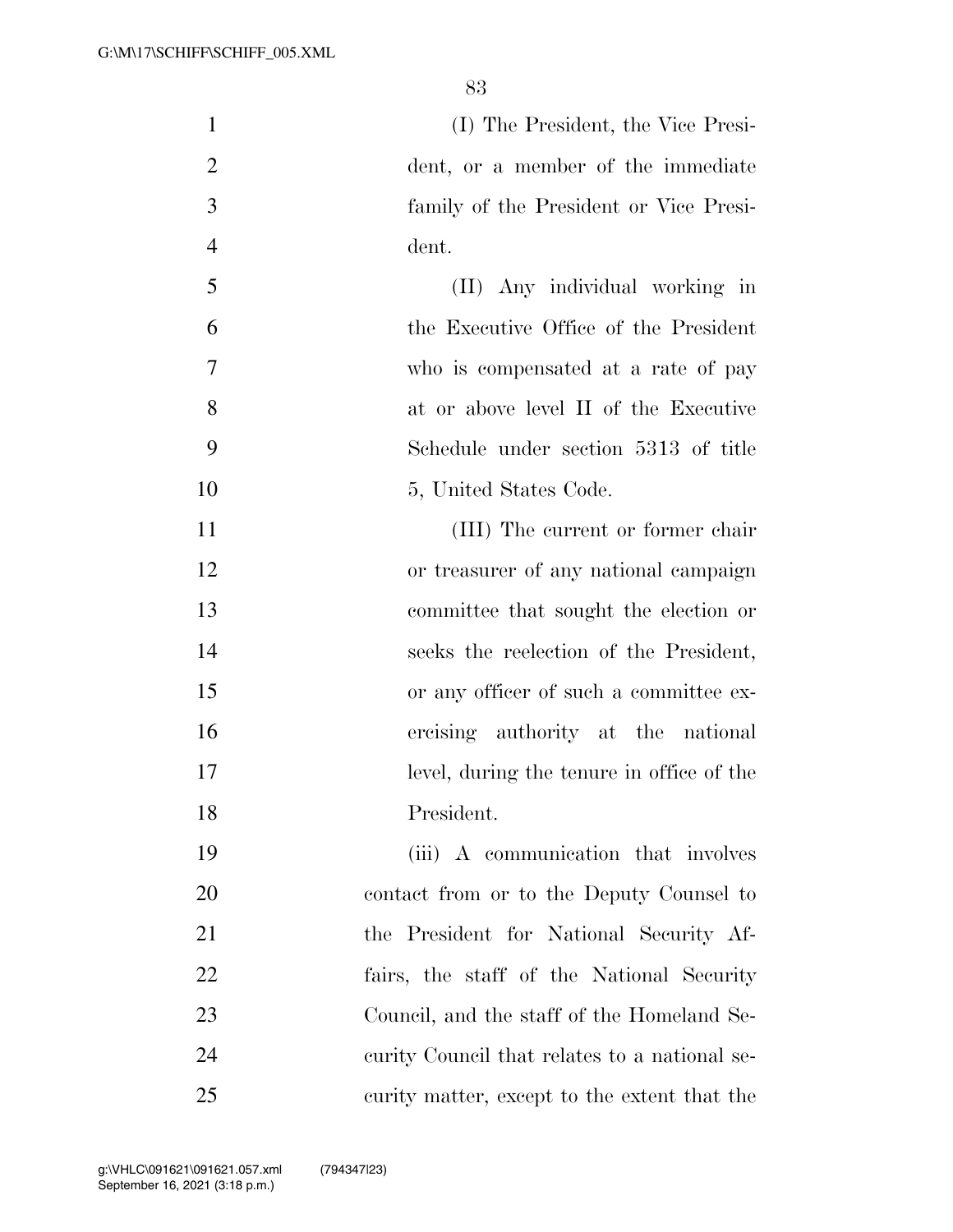| $\mathbf{1}$   | communication concerns a pending adver-            |
|----------------|----------------------------------------------------|
| $\overline{2}$ | sary case in litigation that may have na-          |
| 3              | tional security implications.                      |
| $\overline{4}$ | (iv) A communication that involves                 |
| 5              | contact between the Office of the Pardon           |
| 6              | Attorney of the Department of Justice and          |
| 7              | the Counsel to the President or the Deputy         |
| 8              | Counsels to the President relating to par-         |
| 9              | don matters.                                       |
| 10             | (v) A communication that relates sole-             |
| 11             | ly to policy, appointments, legislation, rule-     |
| 12             | making, budgets, public relations or af-           |
| 13             | fairs, programmatic matters, intergovern-          |
| 14             | mental relations, administrative or per-           |
| 15             | sonnel matters, appellate litigation, or re-       |
| 16             | quests for legal advice.                           |
| 17             | (3) IMMEDIATE FAMILY.—The term "immediate          |
| 18             | family of the President or Vice President" means   |
| 19             | those persons to whom the President or Vice Presi- |
| 20             | $d$ ent—                                           |
| 21             | $(A)$ is related by blood, marriage, or adop-      |
| 22             | tion; or                                           |
| 23             | (B) stands in loco parentis.                       |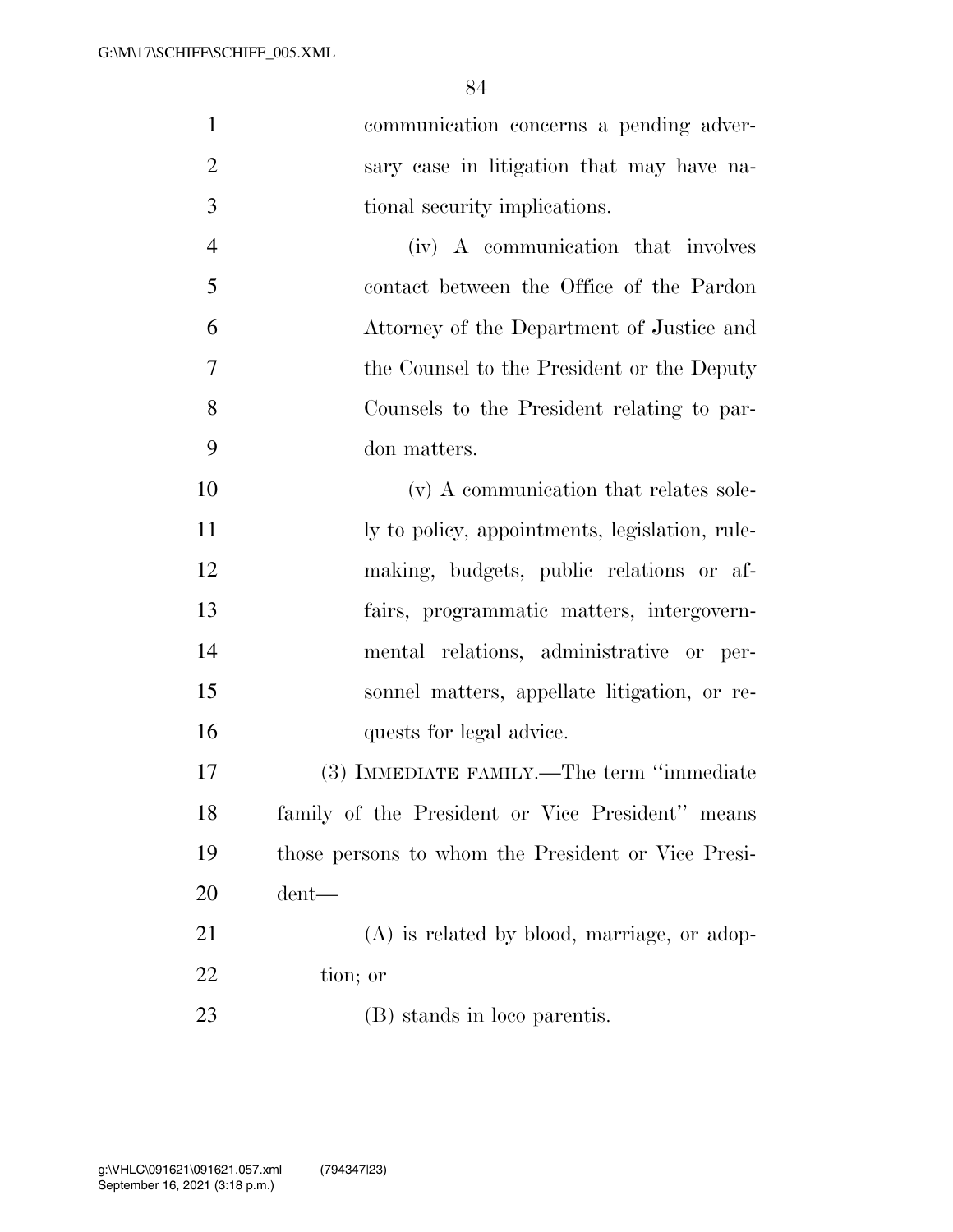#### **SEC. 603. COMMUNICATIONS LOGS.**

 (a) IN GENERAL.—The Attorney General shall main-tain a log of covered communications.

 (b) CONTENTS.—A communications log shall include, with respect to a covered communication—

 (1) the name and title of each officer or em- ployee of the Department of Justice or the Executive Office of the President who participated in the cov-ered communication;

 (2) the topic of the covered communication; and (3) a statement describing the purpose and ne-cessity of the covered communication.

(c) OVERSIGHT.—

 (1) PERIODIC DISCLOSURE OF LOGS.—Not later than January 30 and July 30 of each year, the At- torney General shall submit to the Office of the In- spector General of the Department of Justice a re- port containing the communications log for the 6- month period preceding that January or July.

 (2) NOTICE OF INAPPROPRIATE OR IMPROPER COMMUNICATIONS.—The Office of the Inspector General of the Department of Justice shall—

 (A) review each communications log re-24 ceived under paragraph  $(1)(A)$ ; and

 (B) notify the Committee on the Judiciary of the House of Representatives and the Com-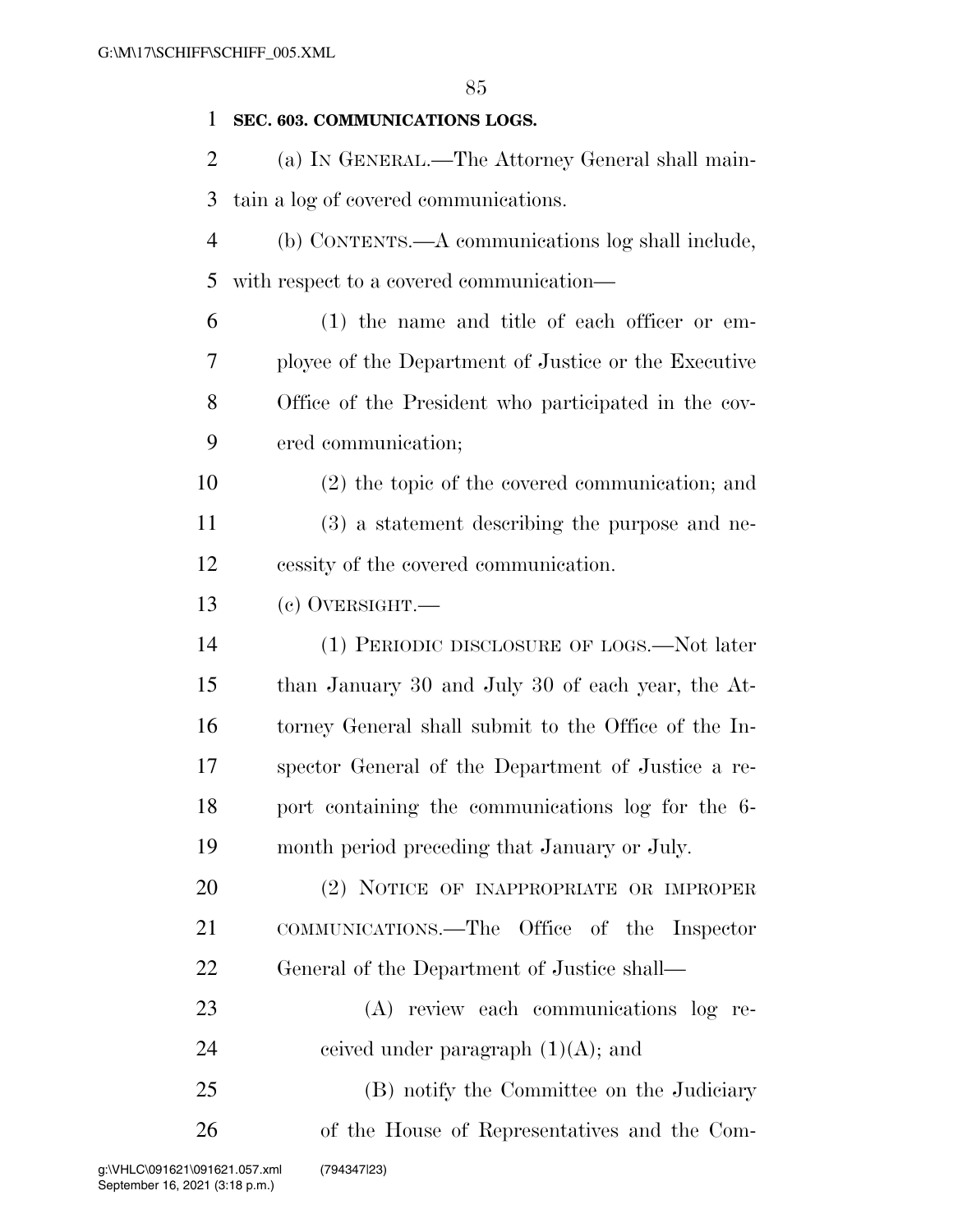| $\mathbf{1}$        | mittee on the Judiciary of the Senate if the In-                              |
|---------------------|-------------------------------------------------------------------------------|
| $\overline{2}$      | spector General determines that a covered com-                                |
| 3                   | munication described in the communications                                    |
| $\overline{4}$      | $log-$                                                                        |
| 5                   | (i) is inappropriate from a law en-                                           |
| 6                   | forcement perspective; or                                                     |
| $\overline{7}$      | (ii) raises concerns about improper                                           |
| 8                   | political interference.                                                       |
| 9                   | (d) RULE OF CONSTRUCTION.—Nothing in this sec-                                |
| 10                  | tion may be construed to limit the valid written assertion                    |
| 11                  | by the President of presidential communications privilege                     |
| 12                  | with regard to any material required to be submitted                          |
| 13                  | under this section.                                                           |
| 14                  | SEC. 604. RULE OF CONSTRUCTION.                                               |
| 15                  | Nothing in this title may be construed to affect any                          |
| 16                  | requirement to report pursuant to title I of this Act, or                     |
| 17                  | the amendments made by that title.                                            |
|                     | 18 TITLE VII—PROTECTING<br>IN-                                                |
| 19                  | SPECTOR GENERAL INDE-                                                         |
| 20                  | <b>PENDENCE</b>                                                               |
|                     | 21 Subtitle A—Requiring Cause for                                             |
| 22                  | Removal                                                                       |
|                     | 23 SEC. 701. SHORT TITLE.                                                     |
| $\bigcap$ $\bigcap$ | $\mathbf{m}$ is selected to see the site d see the $\mathcal{C}_{\mathbf{m}}$ |

 This subtitle may be cited as the ''Inspector General Independence Act''.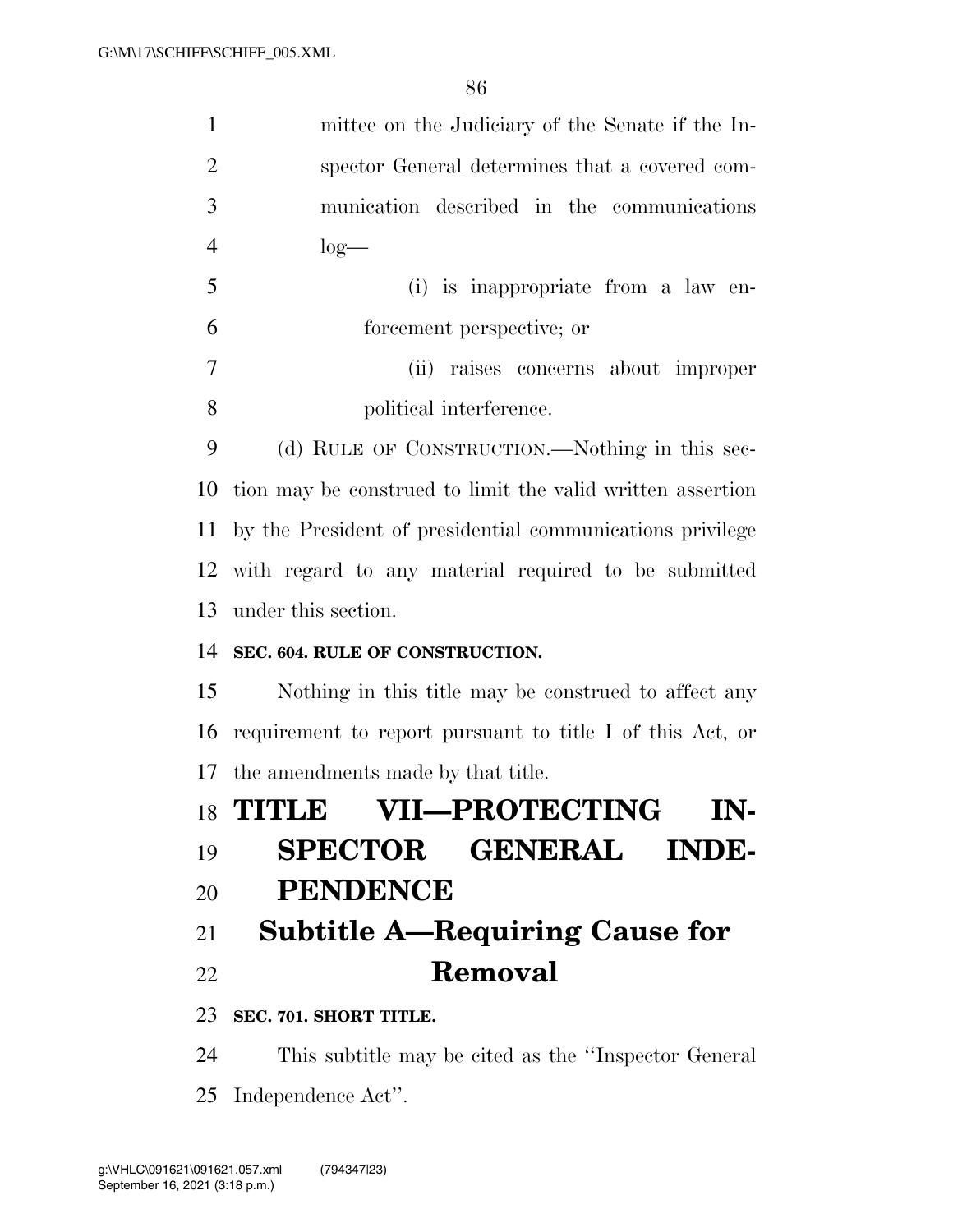#### **SEC. 702. AMENDMENT.**

| 2              | The Inspector General Act of 1978 (5 U.S.C. App.)         |
|----------------|-----------------------------------------------------------|
| 3              | is amended—                                               |
| $\overline{4}$ | $(1)$ in section 3(b)—                                    |
| 5              | (A) by striking "An Inspector General"                    |
| 6              | and inserting $"(1)$ An Inspector General";               |
| 7              | (B) by inserting after "by the President"                 |
| 8              | the following: "in accordance with paragraph              |
| 9              | $(2)$ "; and                                              |
| 10             | (C) by inserting at the end the following                 |
| 11             | new paragraph:                                            |
| 12             | " $(2)$ The President may remove an Inspector General     |
| 13             | only for any of the following grounds (and the documenta- |
| 14             | tion of any such ground shall be included in the commu-   |
| 15             | incation required pursuant to paragraph $(1)$ :           |
| 16             | "(A) Documented permanent incapacity.                     |
| 17             | "(B) Documented neglect of duty.                          |
| 18             | $\lq\lq C)$ Documented malfe<br>asance.                   |
| 19             | "(D) Documented conviction of a felony or con-            |
| 20             | duct involving moral turpitude.                           |
| 21             | "(E) Documented knowing violation of a law or             |
| 22             | regulation.                                               |
| 23             | $\lq\lq(F)$ Documented gross mismanagement.               |
| 24             | $\lq\lq(G)$ Documented gross waste of funds.              |
| 25             | "(H) Documented abuse of authority.                       |
| 26             | "(I) Documented inefficiency."; and                       |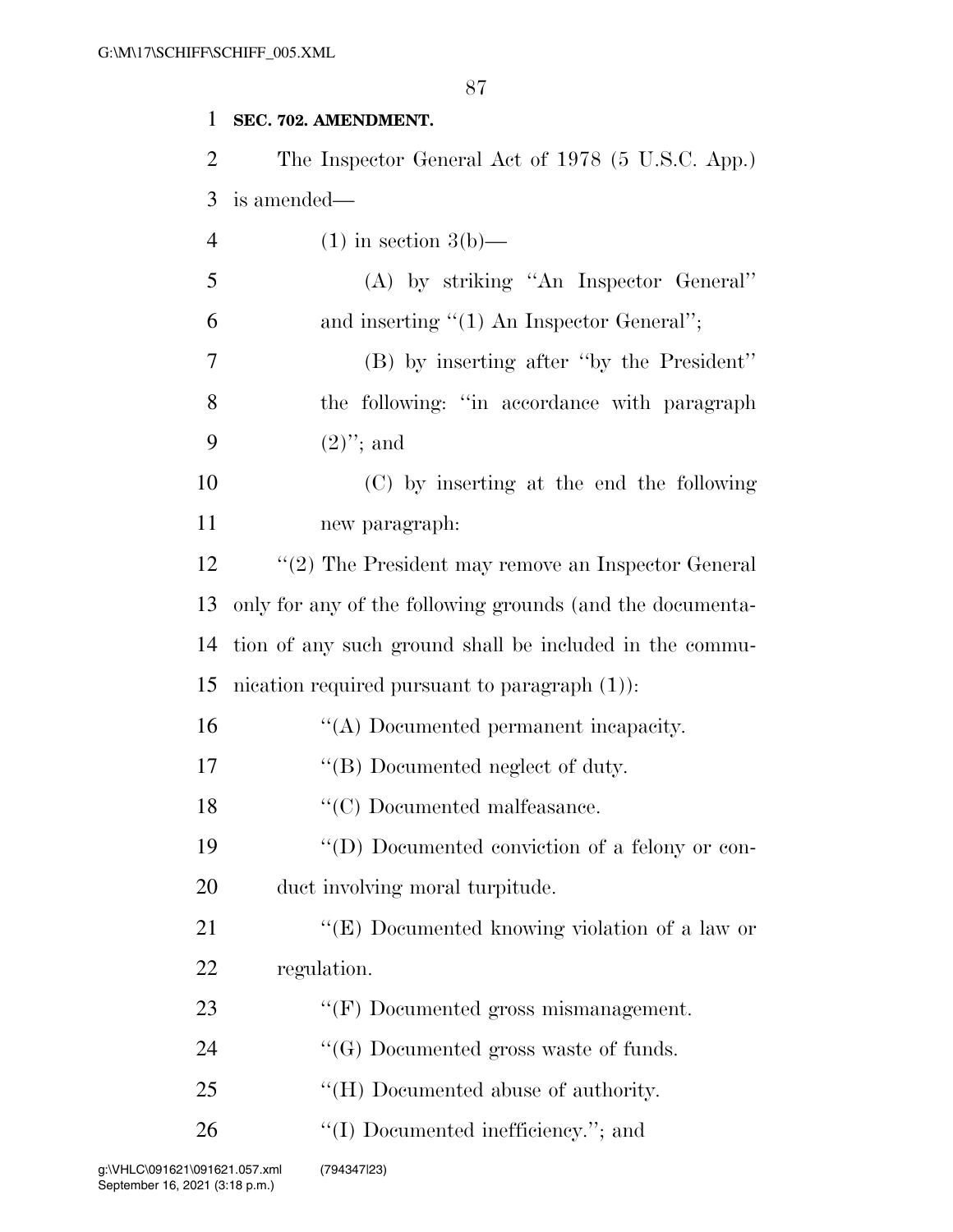| $\mathbf{1}$   | $(2)$ in section $8G(e)(2)$ , by adding at the end         |
|----------------|------------------------------------------------------------|
| $\overline{2}$ | the following new sentence: "An Inspector General          |
| 3              | may be removed only for any of the following               |
| $\overline{4}$ | grounds (and the documentation of any such ground          |
| 5              | shall be included in the communication required pur-       |
| 6              | suant to this paragraph):                                  |
| 7              | "(A) Documented permanent incapacity.                      |
| 8              | "(B) Documented neglect of duty.                           |
| 9              | $\lq\lq$ <sup>c</sup> (C) Documented malfeasance.          |
| 10             | "(D) Documented conviction of a felony or con-             |
| 11             | duct involving moral turpitude.                            |
| 12             | "(E) Documented knowing violation of a law or              |
| 13             | regulation.                                                |
| 14             | $\lq\lq(F)$ Documented gross mismanagement.                |
| 15             | $\lq\lq(G)$ Documented gross waste of funds.               |
| 16             | "(H) Documented abuse of authority.                        |
| 17             | "(I) Documented inefficiency.".                            |
|                | 18 SEC. 703. REMOVAL OR TRANSFER REQUIREMENTS.             |
| 19             | (a) REASONS FOR REMOVAL OR TRANSFER.-Section               |
| 20             | 3(b) of the Inspector General Act of 1978 (5 U.S.C. App.), |
| 21             | as amended by section 702, is further amended—             |
| 22             | $(1)$ in paragraph $(1)$ , by striking "reasons" and       |
| 23             | inserting "substantive rationale, including detailed       |
| 24             | and case-specific reasons,"; and                           |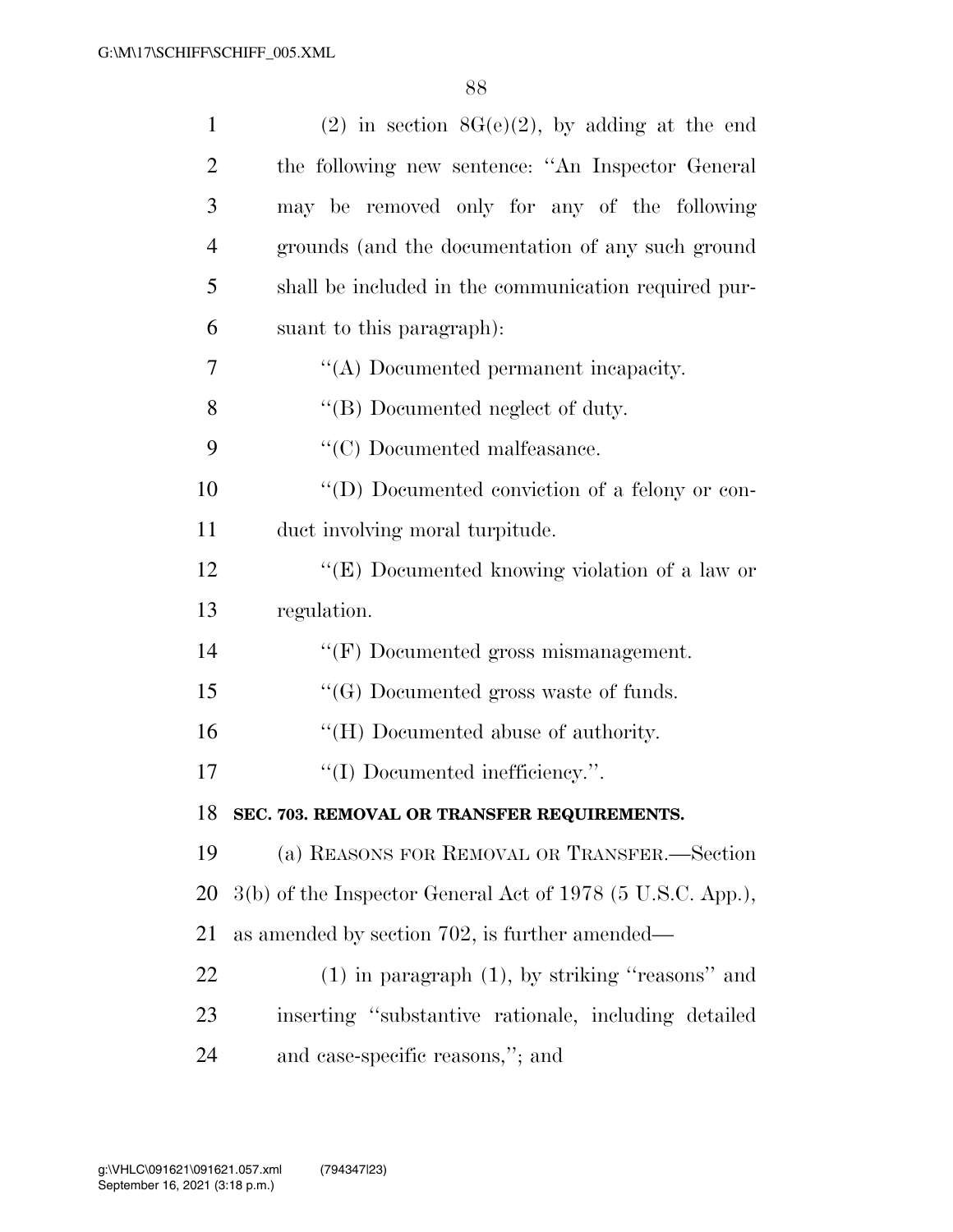(2) by inserting at the end the following new paragraph: 3 "(3) If there is an open or completed inquiry into an Inspector General that relates to the removal or transfer of the Inspector General under para-graph (1), the written communication required

8  $"({\bf A})$  identify each entity that is con-ducting, or that conducted, the inquiry; and

under that paragraph shall—

 $\text{``(B)}$  in the case of a completed inquiry, contain the findings made during the inquiry.''. (b) REASONS FOR REMOVAL OR TRANSFER FOR DES- IGNATED FEDERAL ENTITIES.—Section 8G(e) of the In- spector General Act of 1978 (5 U.S.C. App.) is amend-ed—

 (1) in paragraph (2), by striking ''reasons'' and inserting ''substantive rationale, including detailed and case-specific reasons,''; and

 (2) by inserting at the end the following new paragraph:

 $\frac{1}{2}$  (3) If there is an open or completed inquiry into an Inspector General that relates to the removal or transfer of the Inspector General under para- graph (2), the written communication required under that paragraph shall—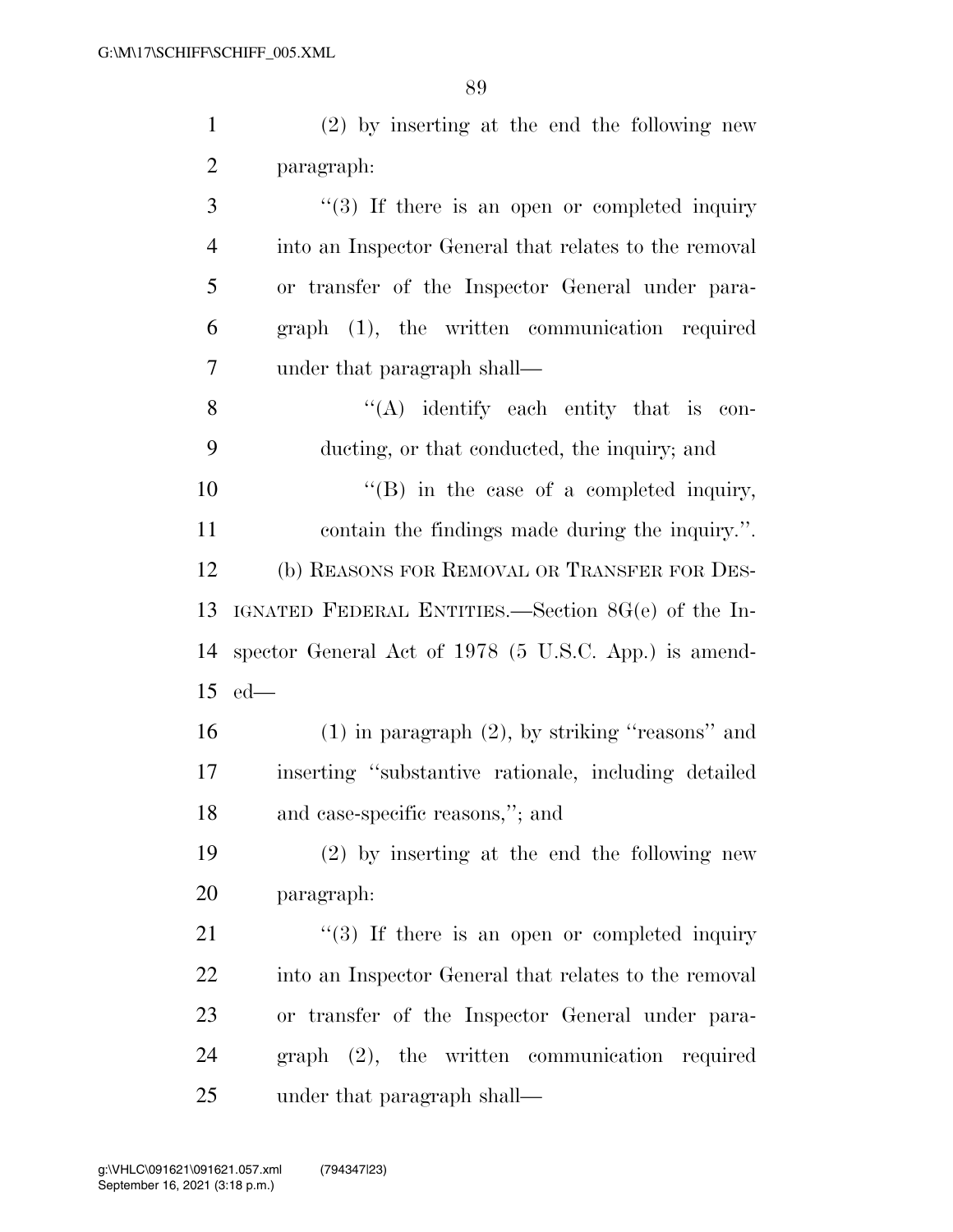| 1                    | $\lq\lq$ identify each entity that is con-               |
|----------------------|----------------------------------------------------------|
| $\overline{2}$       | ducting, or that conducted, the inquiry; and             |
| 3                    | $\lq\lq (B)$ in the case of a completed inquiry,         |
| $\overline{4}$       | contain the findings made during the inquiry.".          |
| 5                    | <b>Subtitle B—Inspectors General of</b>                  |
| 6                    | <b>Intelligence Community</b>                            |
| 7                    | SEC. 711. INDEPENDENCE OF INSPECTORS GENERAL OF          |
| 8                    | THE INTELLIGENCE COMMUNITY.                              |
| 9                    | (a) IN GENERAL.—The National Security Act of             |
| 10                   | 1947 (50 U.S.C. 3001 et seq.) is amended by adding at    |
| 11                   | the end the following new title:                         |
| 12                   | "TITLE XII—MATTERS REGARD-                               |
|                      |                                                          |
| 13                   | ING INSPECTORS GENERAL                                   |
| 14                   | OF ELEMENTS OF THE INTEL-                                |
|                      | <b>LIGENCE COMMUNITY</b>                                 |
|                      | "Subtitle A—Inspectors General                           |
|                      | "SEC. 1201. INDEPENDENCE OF INSPECTORS GENERAL.          |
| 15<br>16<br>17<br>18 | "(a) REMOVAL.—A covered Inspector General may be         |
| 19                   | removed from office only by the head official. The head  |
| 20                   | official may remove a covered Inspector General only for |
| 21                   | any of the following grounds:                            |
| 22                   | $\lq(1)$ Documented permanent incapacity.                |
| 23                   | $"(2)$ Documented neglect of duty.                       |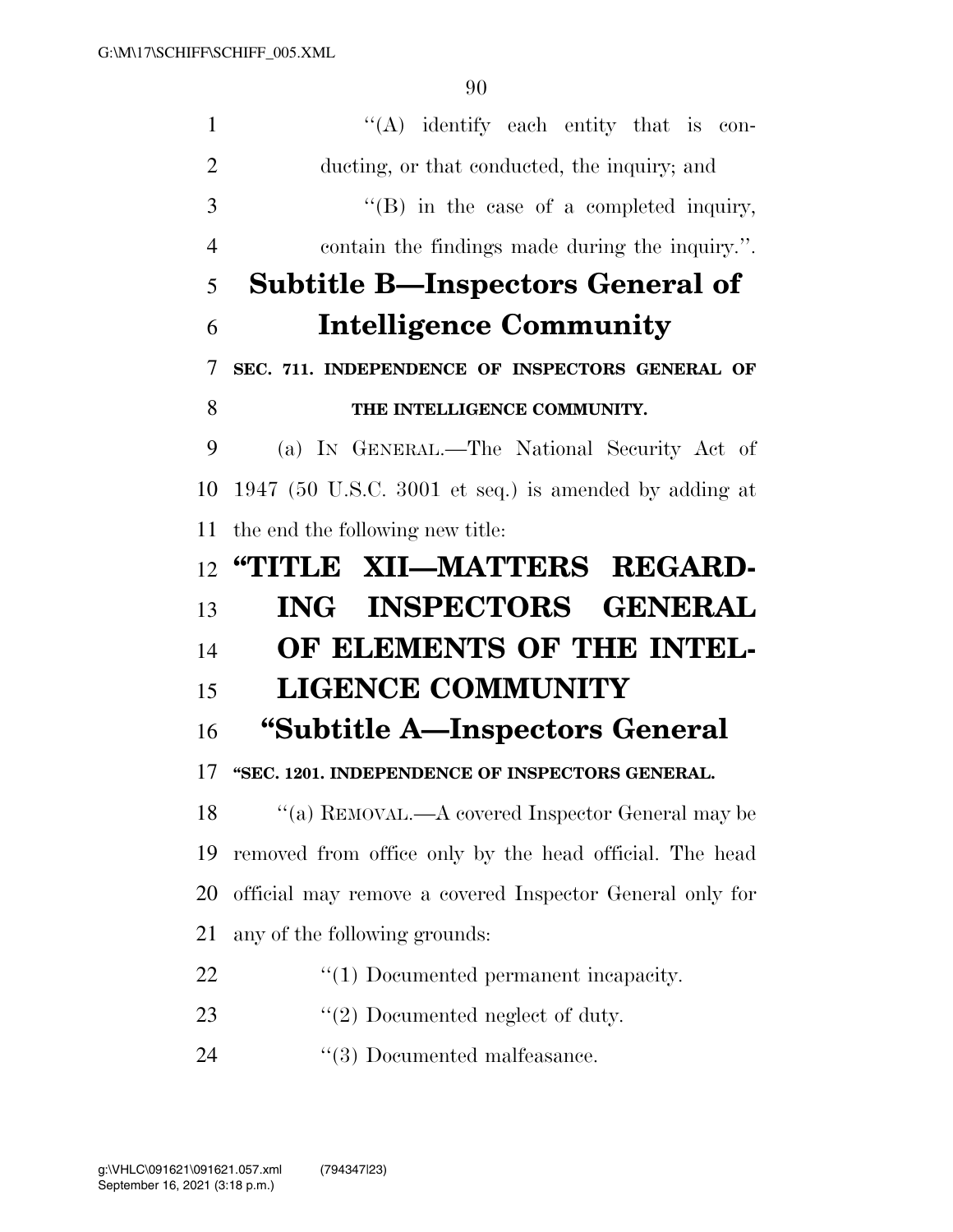| $\mathbf{1}$   | "(4) Documented conviction of a felony or con-               |
|----------------|--------------------------------------------------------------|
| $\overline{2}$ | duct involving moral turpitude.                              |
| 3              | "(5) Documented knowing violation of a law or                |
| $\overline{4}$ | regulation.                                                  |
| 5              | $"(6)$ Documented gross mismanagement.                       |
| 6              | $\lq(7)$ Documented gross waste of funds.                    |
| 7              | $\lq(8)$ Documented abuse of authority.                      |
| 8              | $\lq(9)$ Documented Inefficiency.                            |
| 9              | "(b) ADMINISTRATIVE LEAVE.—A covered Inspector               |
| 10             | General may be placed on administrative leave only by the    |
| 11             | head official. The head official may place a covered Inspec- |
| 12             | tor General on administrative leave only for any of the      |
| 13             | grounds specified in subsection (a).                         |
| 14             | "(c) NOTIFICATION.—The head official may not re-             |
| 15             | move a covered Inspector General under subsection (a) or     |
| 16             | place a covered Inspector General on administrative leave    |
| 17             | under subsection (b) unless—                                 |
| 18             | $f'(1)$ the head official transmits in writing to            |
| 19             | the appropriate congressional committees a notifica-         |
| 20             | tion of such removal or placement, including an ex-          |
| 21             | planation of the documented grounds specified in             |
| 22             | subsection (a) for such removal or placement; and            |
| 23             | $\lq(2)$ with respect to the removal of a covered            |
| 24             | Inspector General, a period of 30 days elapses fol-          |
| 25             | lowing the date of such transmittal.                         |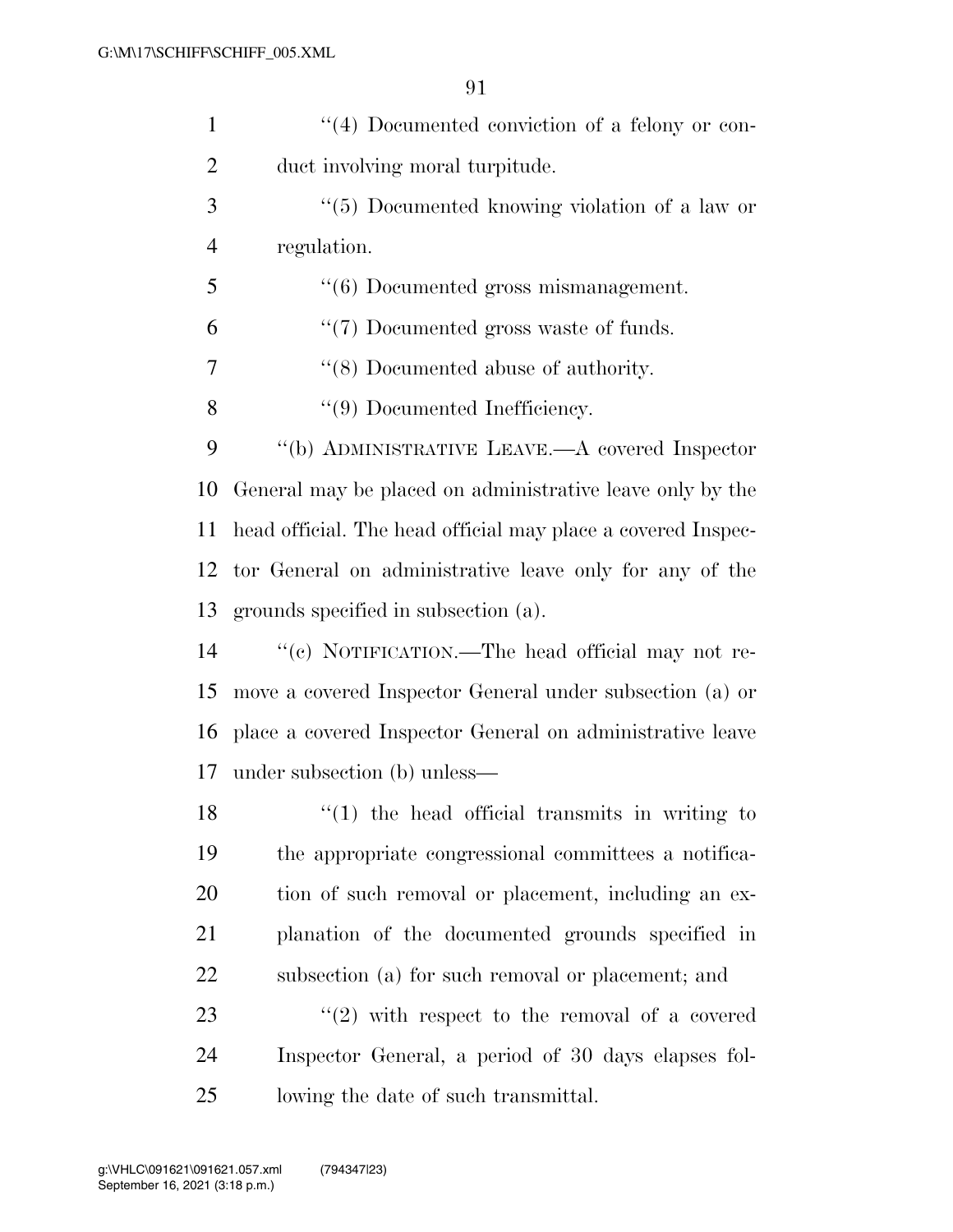''(d) REPORT.—Not later than 30 days after the date on which the head official notifies a covered Inspector General of being removed under subsection (a) or placed on administrative leave under subsection (b), the office of that Inspector General shall submit to the appropriate congressional committees a report containing—

 $\frac{1}{1}$  a description of the facts and cir- cumstances of any pending complaint, investigation, inspection, audit, or other review or inquiry, includ- ing any information, allegation, or complaint re- ported to the Attorney General in accordance with section 535 of title 28, United States Code, that the Inspector General was working on as of the date of such removal or placement; and

 ''(2) any other significant matter that the office of the Inspector General determines appropriate.

17 "(e) RULE OF CONSTRUCTION.—Nothing in this sec- tion shall be construed to prohibit a personnel action of a covered Inspector General otherwise authorized by law, other than transfer or removal.

21 ""(f) DEFINITIONS.—In this section:

22 "(1) ADMINISTRATIVE LEAVE.—The term 'ad- ministrative leave' includes any other type of paid or unpaid non-duty status.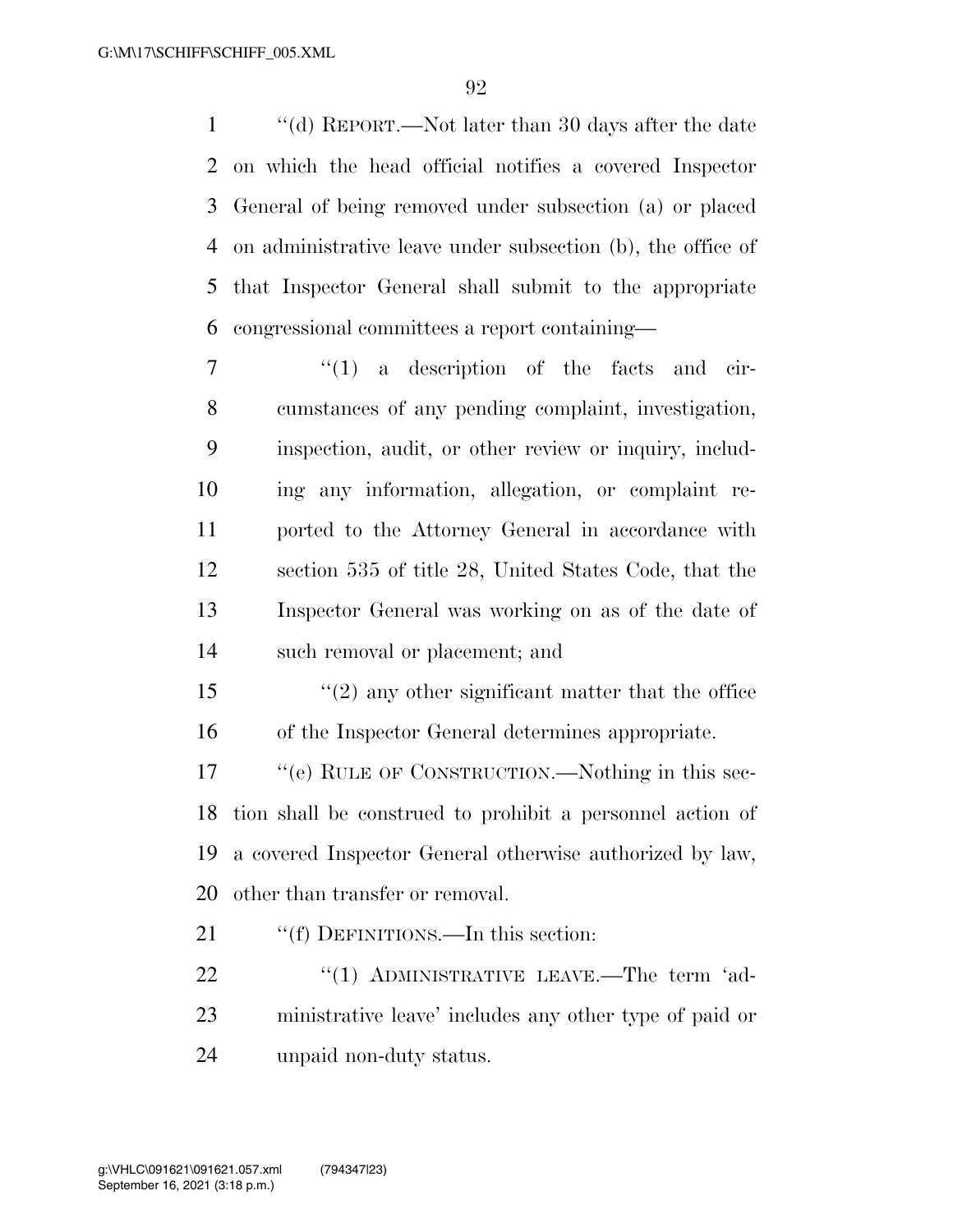| $\mathbf{1}$   | "(2) APPROPRIATE CONGRESSIONAL COMMIT-                      |
|----------------|-------------------------------------------------------------|
| $\overline{2}$ | TEES.—The term 'appropriate congressional com-              |
| 3              | mittees' means—                                             |
| $\overline{4}$ | $\lq\lq$ the congressional intelligence commit-             |
| 5              | tees; and                                                   |
| 6              | "(B) the Committee on Oversight and Re-                     |
| 7              | form of the House of Representatives and the                |
| 8              | Committee on Homeland Security and Govern-                  |
| 9              | mental Affairs of the Senate.                               |
| 10             | "(3) HEAD OFFICIAL.—The term 'head official'                |
| 11             | means-                                                      |
| 12             | "(A) with respect to the position of a cov-                 |
| 13             | ered Inspector General that requires appoint-               |
| 14             | ment by the President, by and with the advice               |
| 15             | and consent of the Senate, the President; and               |
| 16             | $\lq\lq (B)$ with respect to the position of a cov-         |
| 17             | ered Inspector General that requires appoint-               |
| 18             | ment by a head of a department or agency of                 |
| 19             | the Federal Government, the head of such de-                |
| 20             | partment or agency.".                                       |
| 21             | (b) DEFINITION.—Section 3 of such Act $(50 \text{ U.S.C.})$ |
| 22             | 3003) is amended by adding at the end the following new     |
| 23             | paragraph:                                                  |
| 24             | $\lq(8)$ The term 'covered Inspector General'               |
| 25             | means each of the following:                                |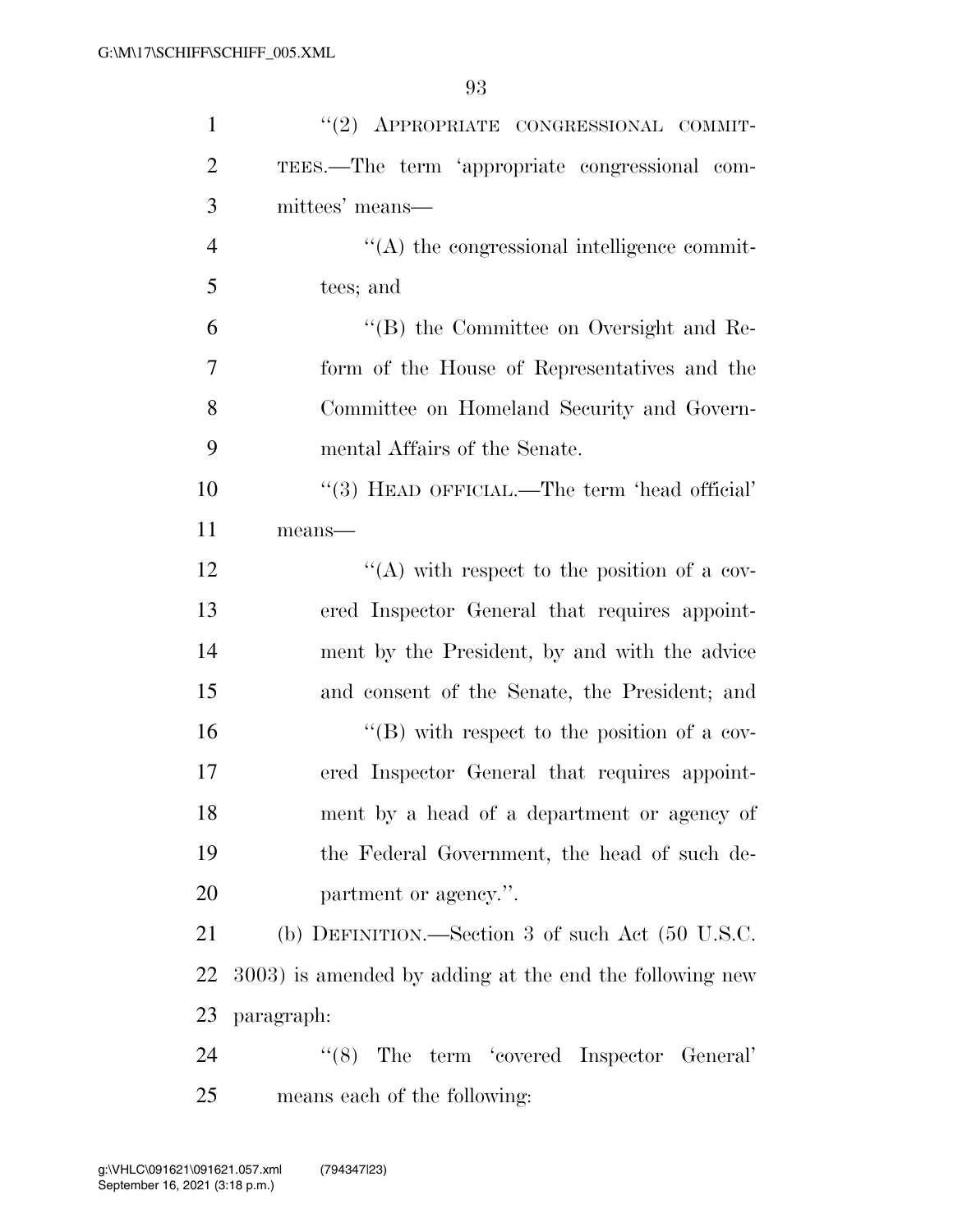| $\mathbf{1}$   | "(A) The Inspector General of the Intel-                                                     |
|----------------|----------------------------------------------------------------------------------------------|
| $\overline{2}$ | ligence Community.                                                                           |
| 3              | "(B) The Inspector General of the Central                                                    |
| $\overline{4}$ | Intelligence Agency.                                                                         |
| 5              | $\lq\lq$ (C) The Inspector General of the Defense                                            |
| 6              | Intelligence Agency.                                                                         |
| $\overline{7}$ | "(D) The Inspector General of the Na-                                                        |
| 8              | tional Reconnaissance Office.                                                                |
| 9              | " $(E)$ The Inspector General of the Na-                                                     |
| 10             | tional Geospatial-Intelligence Agency.                                                       |
| 11             | " $(F)$ The Inspector General of the Na-                                                     |
| 12             | tional Security Agency.".                                                                    |
| 13             | (c) CLERICAL AMENDMENTS.—The table of sections                                               |
| 14             | at the beginning of the National Security Act of 1947 is                                     |
| 15             | amended by adding after the items relating to title XI the                                   |
| 16             | end the following new items:                                                                 |
|                | "TITLE XII—MATTERS REGARDING INSPECTORS GENERAL OF<br>ELEMENTS OF THE INTELLIGENCE COMMUNITY |
|                | "SUBTITLE A-INSPECTORS GENERAL                                                               |
|                | "Sec. 1201. Independence of Inspectors General.".                                            |
| 17             | SEC. 712. AUTHORITY OF INSPECTORS GENERAL OF THE                                             |
| 18             | INTELLIGENCE COMMUNITY TO DETERMINE                                                          |
| 19             | MATTERS OF URGENT CONCERN.                                                                   |
| 20             | (a) DETERMINATION.—                                                                          |
| 21             |                                                                                              |
|                | (1) IN GENERAL.—Title XII of the National Se-                                                |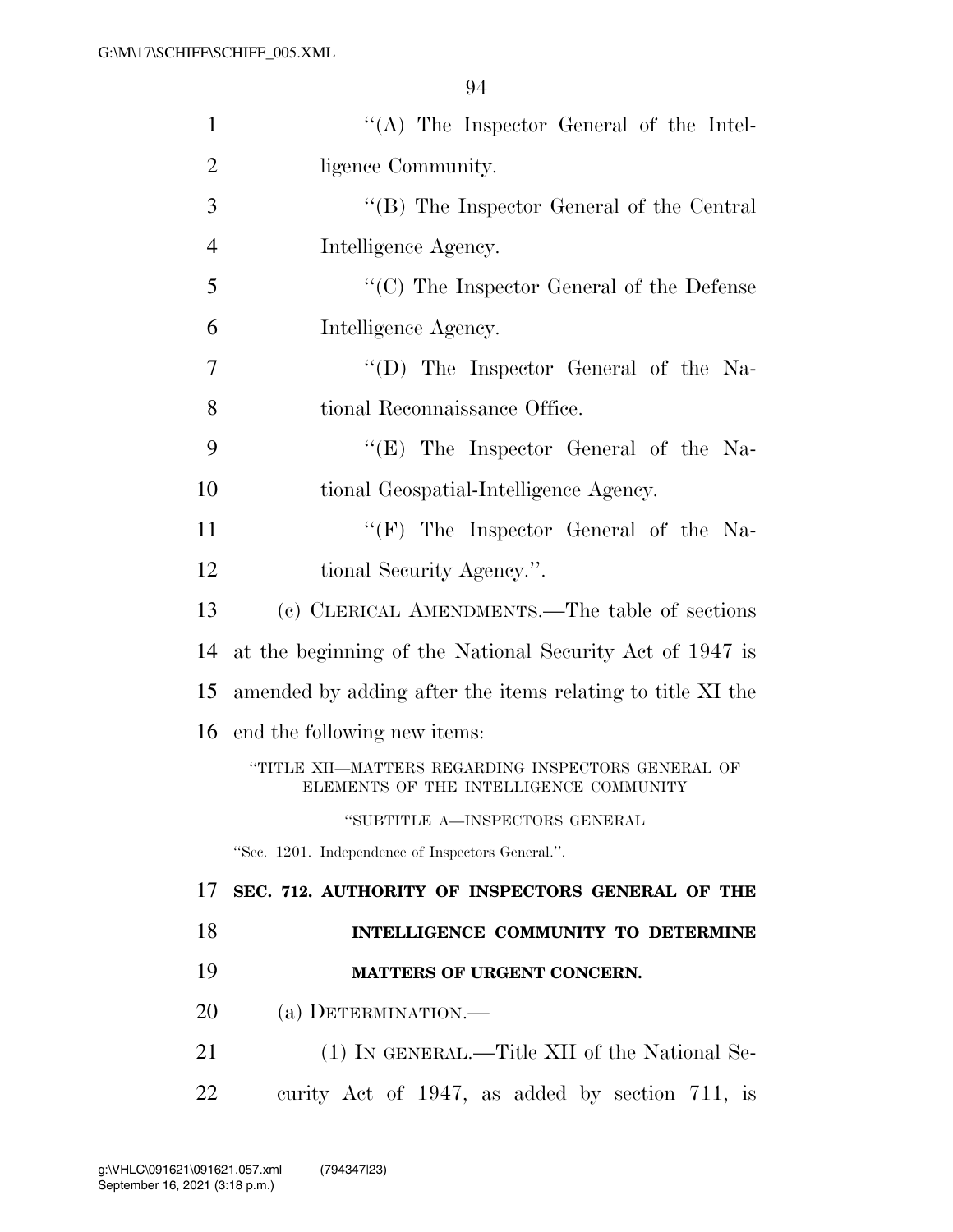amended by inserting after section 1201 the fol-lowing new section:

## **''SEC. 1203. DETERMINATION OF MATTERS OF URGENT CONCERN.**

 ''(a) DETERMINATION.—Each covered Inspector General shall have sole authority to determine whether any complaint or information reported to the Inspector Gen- eral is a matter of urgent concern. Such determination is final and conclusive.

 ''(b) FOREIGN INTERFERENCE IN ELECTIONS.—In addition to any other matter which is considered an urgent 12 concern pursuant to section  $103H(k)(5)(G)$ , section 17(d)(5)(G) of the Central Intelligence Agency Act of 14 1949 (50 U.S.C.  $3517(d)(5)(G)$ ), or other applicable pro- vision of law, the term 'urgent concern' includes a serious or flagrant problem, abuse, violation of law or Executive order, or deficiency relating to foreign interference in elec-tions in the United States.''.

 (2) CLERICAL AMENDMENT.—The table of sec- tions at the beginning of the National Security Act of 1947 is amended by inserting after the item relat- ing to section 1201, as added by section 711, the following new item:

''Sec. 1203. Determination of matters of urgent concern.''.

(b) CONFORMING AMENDMENTS.—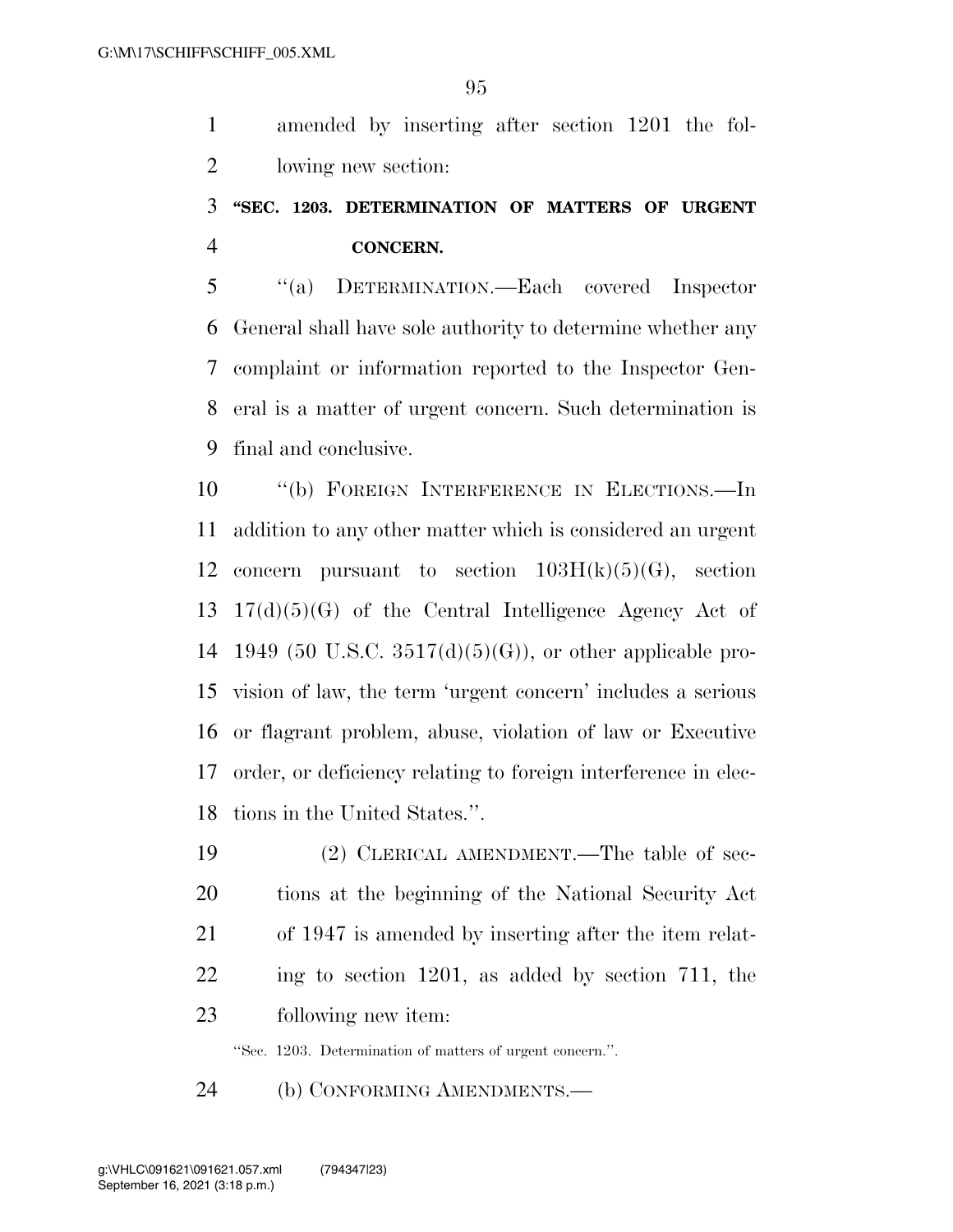(1) INTELLIGENCE COMMUNITY.—Section 2 103H(k)(5)(G) of the National Security Act of 1947 3 (50 U.S.C.  $3033(k)(5)(G)$ ) is amended by striking ''In this paragraph'' and inserting ''In accordance with section 1203, in this paragraph''.

 (2) CENTRAL INTELLIGENCE AGENCY.—Section 17(d)(5)(G) of the Central Intelligence Agency Act 8 of 1949 (50 U.S.C.  $3517(d)(5)(G)$ ) is amended by striking ''In this paragraph'' and inserting ''In ac- cordance with section 1203 of the National Security Act of 1947, in this paragraph''.

 (c) REPORTS ON UNRESOLVED DIFFERENCES.— Paragraph (3) of section 103H(k) of the National Security Act of 1947 (50 U.S.C. 3033(k)) is amended by adding at the end the following new subparagraph:

 ''(C) With respect to each report submitted pursuant 17 to subparagraph  $(A)(i)$ , the Inspector General shall in-clude in the report, at a minimum—

 ''(i) a general description of the unresolved dif- ferences, the particular duties or responsibilities of the Inspector General involved, and, if such dif- ferences relate to a complaint or information under paragraph (5), a description of the complaint or in- formation and the entities or individuals identified in the complaint or information; and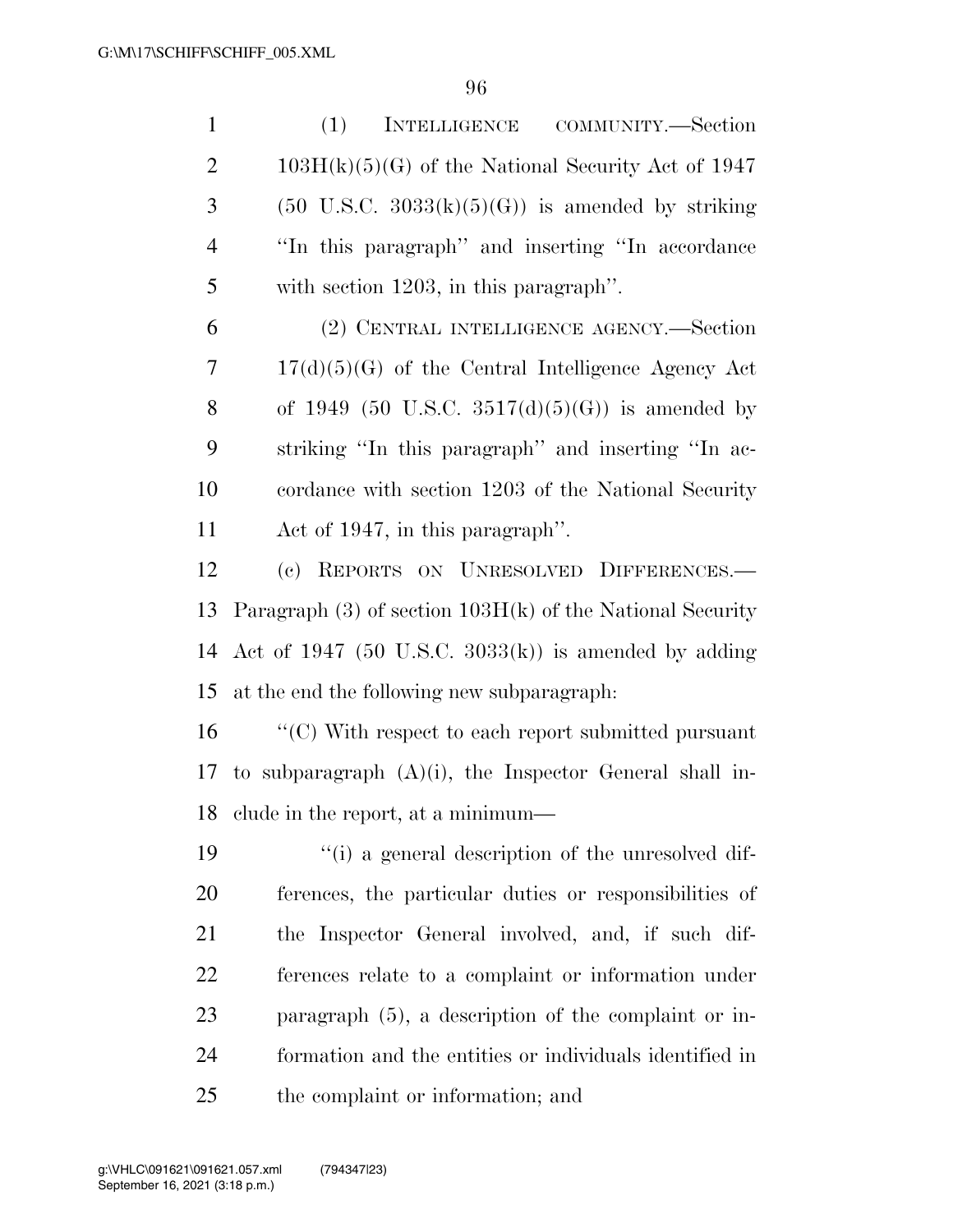| $\mathbf{1}$   | "(ii) to the extent such differences can be at-            |
|----------------|------------------------------------------------------------|
| $\overline{2}$ | tributed not only to the Director but also to any          |
| 3              | other official, department, agency, or office within       |
| $\overline{4}$ | the executive branch, or a component thereof, the ti-      |
| 5              | tles of such official, department, agency, or office.".    |
| 6              | (d) CLARIFICATION OF ROLE OF DIRECTOR OF NA-               |
| 7              | TIONAL INTELLIGENCE.—Section $102A(f)(1)$ of such Act      |
| 8              | $(50 \text{ U.S.C. } 3024(f)(1))$ is amended—              |
| 9              | $(1)$ by redesignating subparagraph $(B)$ as sub-          |
| 10             | paragraph $(C)$ ; and                                      |
| 11             | $(2)$ by inserting after subparagraph $(A)$ the fol-       |
| 12             | lowing new subparagraph:                                   |
| 13             | "(B) The authority of the Director of National             |
| 14             | Intelligence under subparagraph (A) includes coordi-       |
| 15             | nating and supervising activities undertaken by ele-       |
| 16             | ments of the intelligence community for the purpose        |
| 17             | of protecting the United States from any foreign in-       |
| 18             | terference in elections in the United States.".            |
| 19             | SEC. 713. CONFORMING AMENDMENTS AND COORDINATION           |
| 20             | WITH OTHER PROVISIONS OF LAW.                              |
| 21             | (a) INTELLIGENCE COMMUNITY.—Paragraph (4) of               |
| 22             | section $103H(c)$ of the National Security Act of 1947 (50 |
| 23             | U.S.C. $3033(e)$ is amended to read as follows:            |
| 24             | "(4) The provisions of title XII shall apply to the In-    |
| 25             | spector General with respect to the removal of the Inspec- |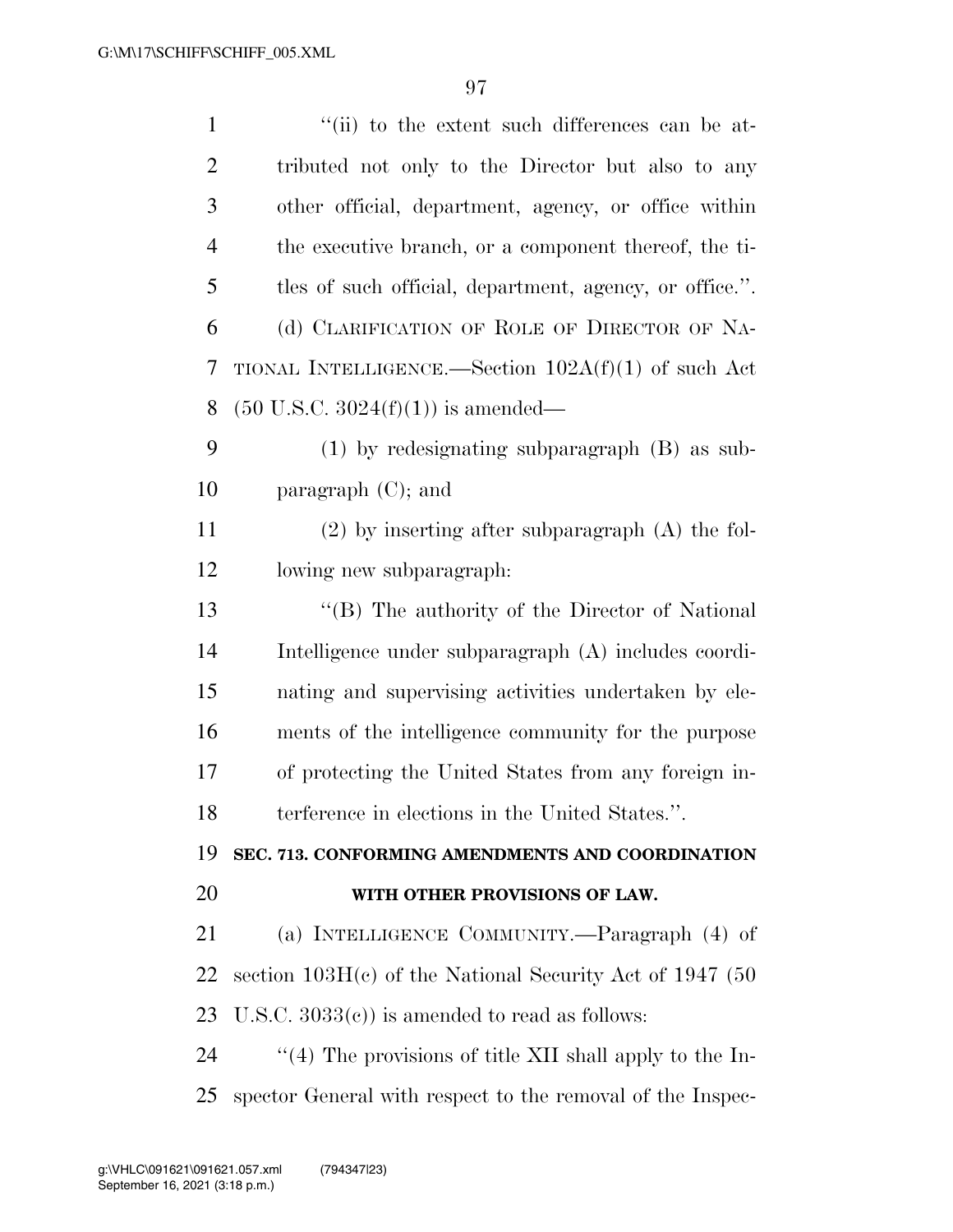tor General and any other matter relating to the Inspector General as specifically provided for in such title.''.

 (b) CENTRAL INTELLIGENCE AGENCY.—Paragraph (6) of section 17(b) of the Central Intelligence Agency Act of 1949 (50 U.S.C. 3517(b)) is amended to read as fol-lows:

 ''(6) The provisions of title XII of the National Secu- rity Act of 1947 shall apply to the Inspector General with respect to the removal of the Inspector General and any other matter relating to the Inspector General as specifi-cally provided for in such title.''.

(c) OTHER ELEMENTS.—

 (1) IN GENERAL.—Title XII of the National Se- curity Act of 1947, as added by section 711, is fur- ther amended by inserting after section 1203, as 16 added by section  $712(a)$ , the following new section: **''SEC. 1205. COORDINATION WITH OTHER PROVISIONS OF LAW.** 

 ''No provision of law that is inconsistent with any provision of this title shall be considered to supersede, re- peal, or otherwise modify a provision of this title unless such other provision of law specifically cites a provision of this title in order to supersede, repeal, or otherwise modify that provision of this title.''.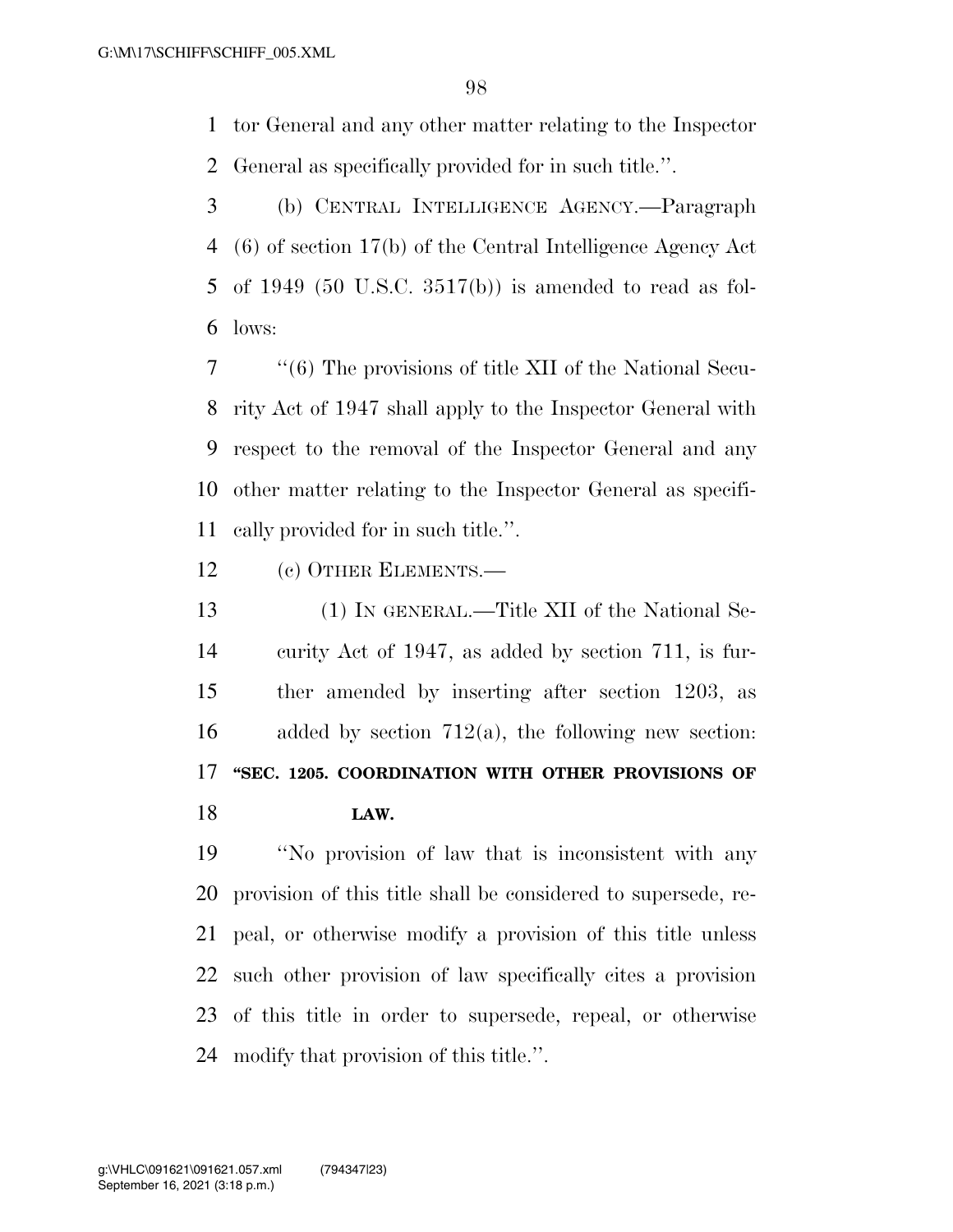(2) CLERICAL AMENDMENT.—The table of sec- tions at the beginning of the National Security Act of 1947 is amended by inserting after the item relat- ing to section 1203, as added by section 713, the following new item: ''Sec. 1205. Coordination with other provisions of law.''. **Subtitle C—Congressional Notification SEC. 721. SHORT TITLE.**  This subtitle may be cited as the ''Inspector General Protection Act''. **SEC. 722. CHANGE IN STATUS OF INSPECTOR GENERAL OF- FICES.**  (a) CHANGE IN STATUS OF INSPECTOR GENERAL OF OFFICE.—Paragraph (1) of section 3(b) of the Inspector General Act of 1978 (5 U.S.C. App.) is amended— (1) by inserting '', is placed on paid or unpaid 17 non-duty status," after "is removed from office"; (2) by inserting '', change in status,'' after 19 "any such removal"; and 20 (3) by inserting ", change in status," after "be- fore the removal''. 22 (b) CHANGE IN STATUS OF INSPECTOR GENERAL OF DESIGNATED FEDERAL ENTITY.—Section 8G(e)(2) of the Inspector General Act of 1978 (5 U.S.C. App.) is amend-ed—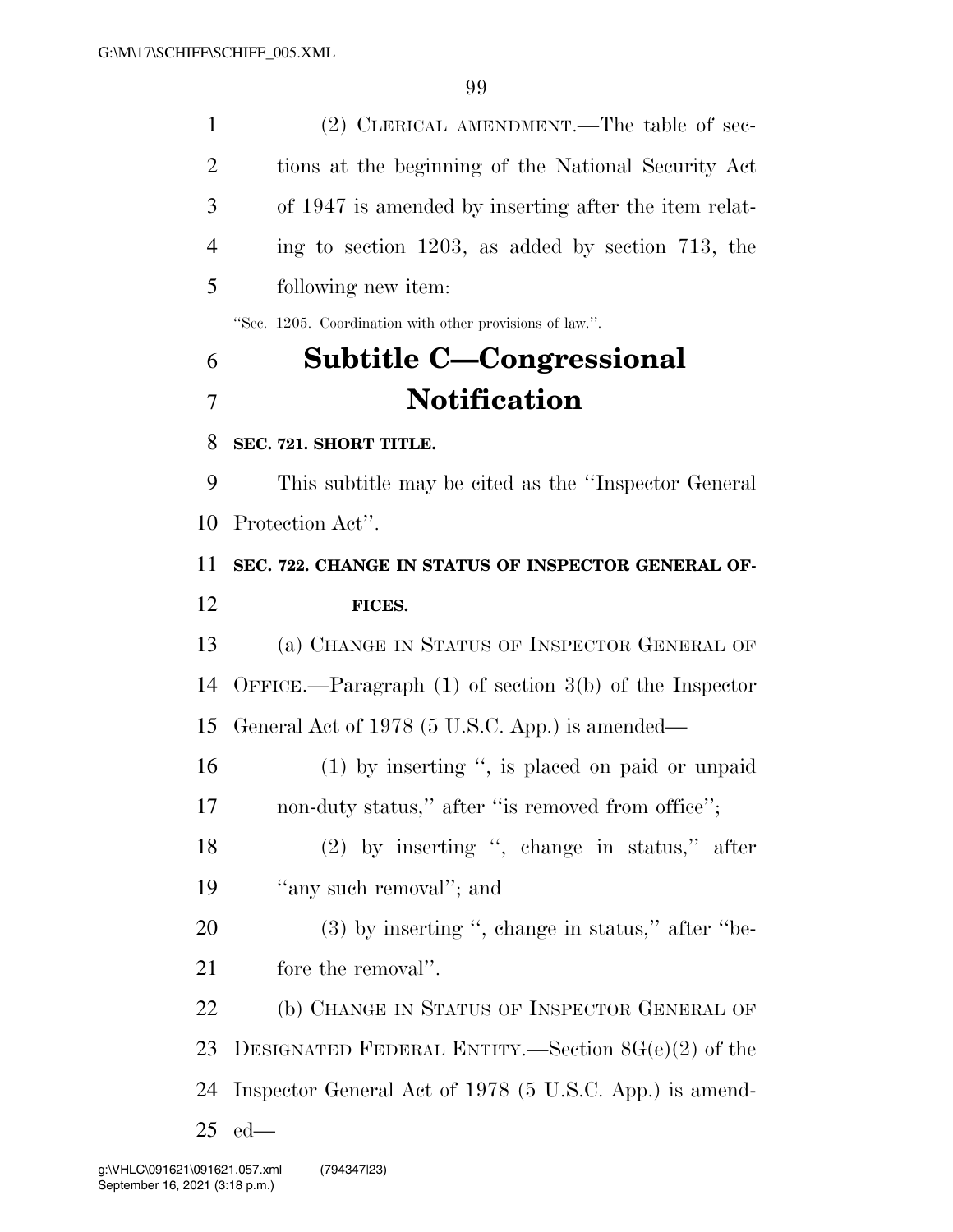| $\mathbf{1}$   | $(1)$ by inserting ", is placed on paid or unpaid      |
|----------------|--------------------------------------------------------|
| $\overline{2}$ | non-duty status," after "office";                      |
| 3              | $(2)$ by inserting ", change in status," after         |
| 4              | "any such removal"; and                                |
| 5              | $(3)$ by inserting ", change in status," after "be-    |
| 6              | fore the removal".                                     |
| 7              | (c) EXCEPTION TO REQUIREMENT TO SUBMIT COM-            |
| 8              | MUNICATION RELATING TO CERTAIN CHANGES IN STA-         |
| 9              | $TUS$ .                                                |
| 10             | (1) COMMUNICATION RELATING TO CHANGE IN                |
| 11             | STATUS OF INSPECTOR GENERAL OF OFFICE.-Sec-            |
| 12             | tion $3(b)$ of the Inspector General Act of 1978 (5    |
| 13             | U.S.C. App.), as amended by section $702(1)$ , is fur- |
| 14             | ther amended—                                          |
| 15             | $(A)$ in paragraph $(1)$ , by striking "If" and        |
| 16             | inserting "Except as provided in paragraph (4),        |
| 17             | $if''$ ; and                                           |
| 18             | (B) by adding at the end the following:                |
| 19             | $\lq(4)$ If an Inspector General is placed on paid     |
| 20             | or unpaid non-duty status, the President may sub-      |
| 21             | mit the communication described in paragraph (1)       |
| 22             | to Congress later than 30 days before the Inspector    |
| 23             | General is placed on paid or unpaid non-duty status,   |
| 24             | but in any case not later than the date on which the   |
| 25             | placement takes effect, if—                            |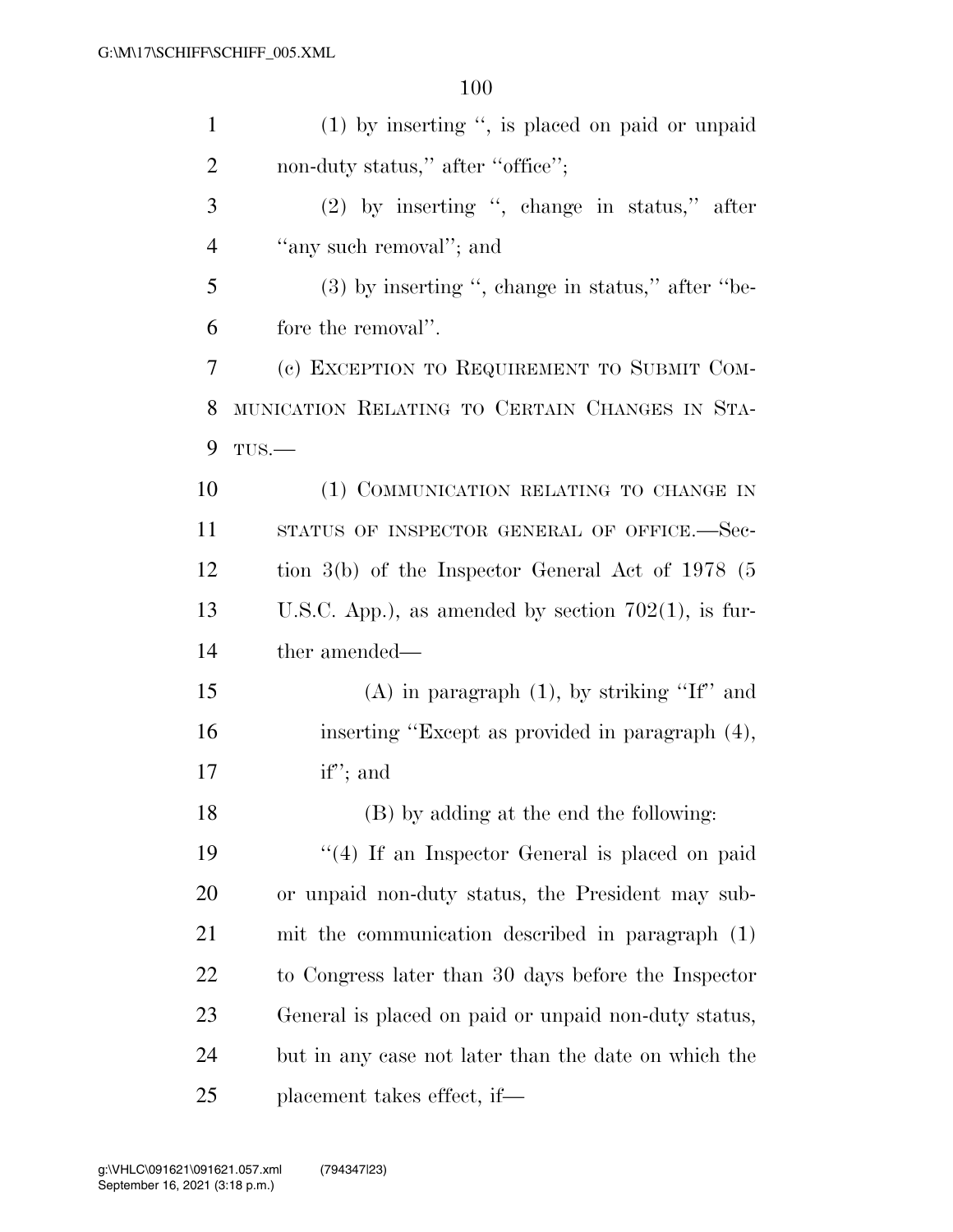| $\mathbf{1}$   | $\lq\lq$ the President determines that a delay   |
|----------------|--------------------------------------------------|
| $\overline{2}$ | in placing the Inspector General on paid or un-  |
| 3              | paid non-duty status would—                      |
| $\overline{4}$ | $``(i)$ pose a threat to the Inspector           |
| 5              | General or others;                               |
| 6              | "(ii) result in the destruction of evi-          |
| $\overline{7}$ | dence relevant to an investigation; or           |
| 8              | "(iii) result in loss of or damage to            |
| 9              | Government property;                             |
| 10             | $\lq\lq (B)$ in the communication, the President |
| 11             | includes—                                        |
| 12             | $``(i)$ a specification of which clause the      |
| 13             | President relied on to make the determina-       |
| 14             | tion under subparagraph $(A)$ ;                  |
| 15             | "(ii) the substantive rationale, includ-         |
| 16             | ing detailed and case-specific reasons, for      |
| 17             | such determination;                              |
| 18             | "(iii) if the President relied on an in-         |
| 19             | quiry to make such determination, an iden-       |
| 20             | tification of each entity that is conducting,    |
| 21             | or that conducted, such inquiry; and             |
| 22             | "(iv) if an inquiry described in clause          |
| 23             | (iii) is completed, the findings of that in-     |
| 24             | quiry.                                           |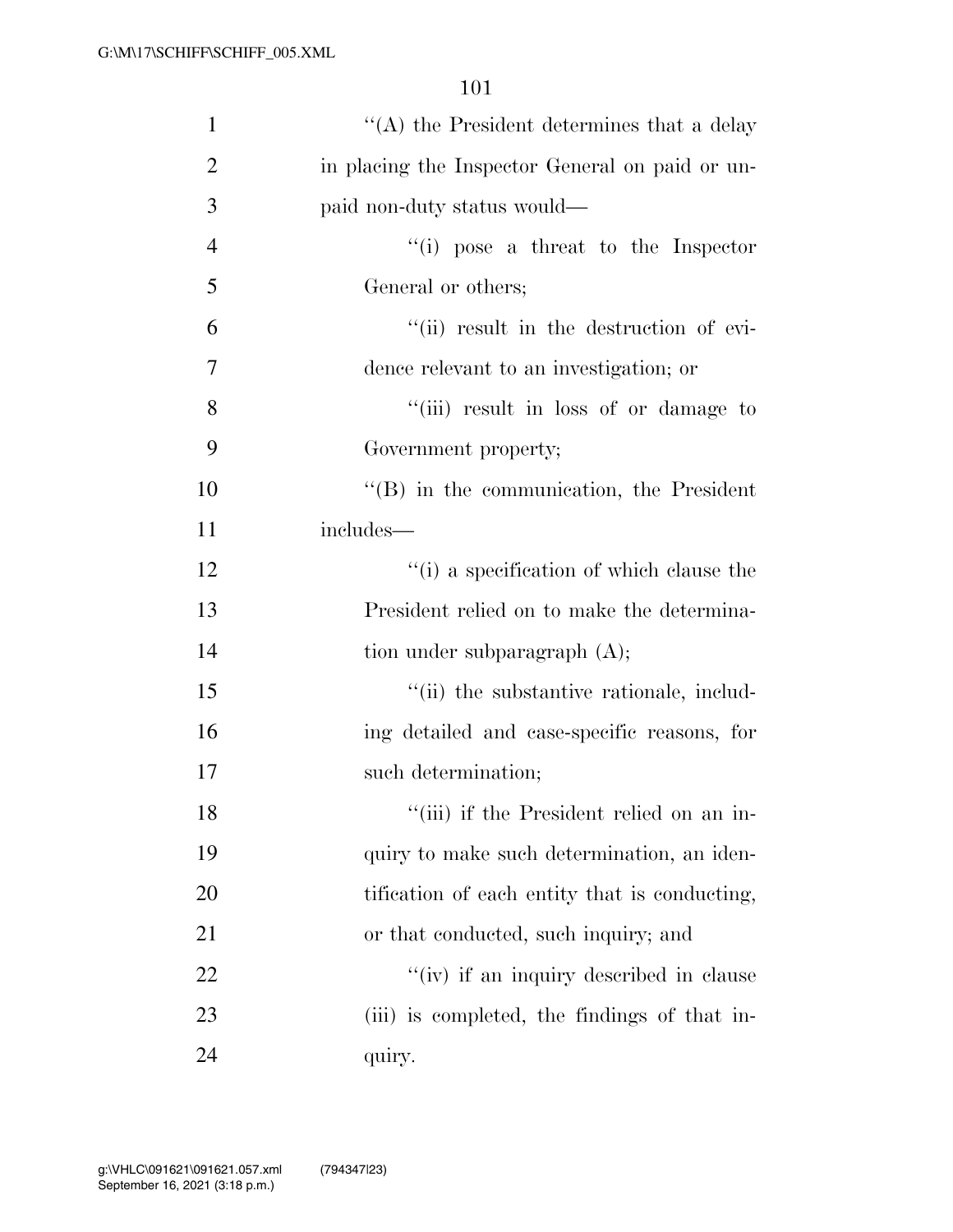| $\mathbf{1}$   | $\lq(5)$ The President may not place an Inspector |
|----------------|---------------------------------------------------|
| $\overline{2}$ | General on paid or unpaid non-duty status during  |
| 3              | the 30-day period preceding the date on which the |
| $\overline{4}$ | Inspector General is removed or transferred under |
| 5              | paragraph (1) unless the President—               |
| 6              | "(A) determines that not placing the In-          |
| 7              | spector General on paid or unpaid non-duty sta-   |
| 8              | tus would-                                        |
| 9              | $f'(i)$ pose a threat to the Inspector            |
| 10             | General or others;                                |
| 11             | "(ii) result in the destruction of evi-           |
| 12             | dence relevant to an investigation; or            |
| 13             | "(iii) result in loss of or damage to             |
| 14             | Government property; and                          |
| 15             | $\lq\lq (B)$ on or before the date on which the   |
| 16             | placement takes effect, submits to the Com-       |
| 17             | mittee in the House of Representatives and the    |
| 18             | Committee in the Senate that has jurisdiction     |
| 19             | over the Inspector General involved, the Com-     |
| 20             | mittee on Oversight and Reform of the House       |
| 21             | of Representatives, and the Committee<br>on       |
| 22             | Homeland Security and Governmental Affairs        |
| 23             | of the Senate, a written communication that       |
| 24             | contains the following information—               |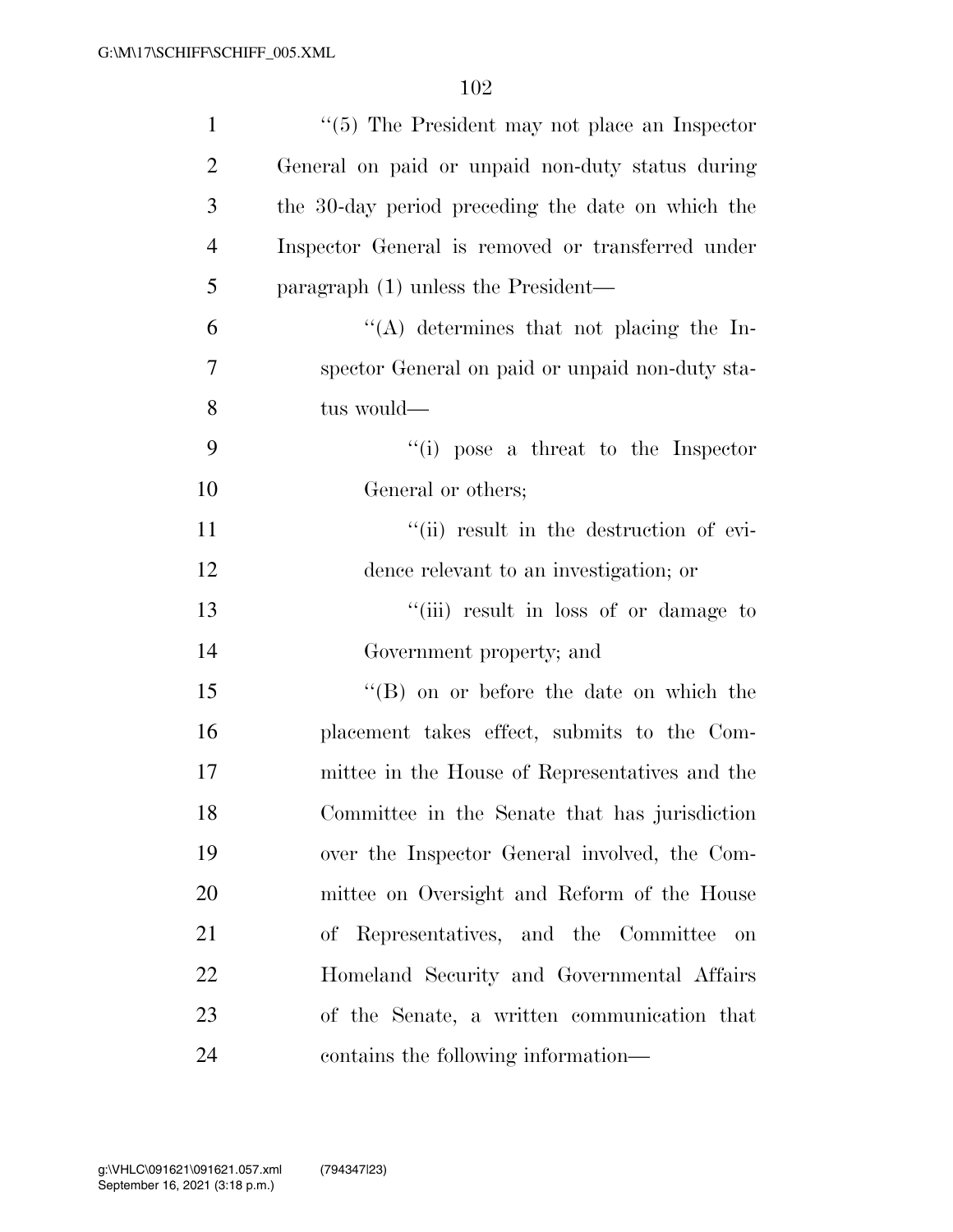| $\mathbf{1}$   | "(i) a specification of which clause                   |
|----------------|--------------------------------------------------------|
| $\overline{2}$ | under subparagraph $(A)$ the President re-             |
| 3              | lied on to make the determination under                |
| $\overline{4}$ | such subparagraph;                                     |
| 5              | "(ii) the substantive rationale, includ-               |
| 6              | ing detailed and case-specific reasons, for            |
| 7              | such determination;                                    |
| 8              | "(iii) if the President relied on an in-               |
| 9              | quiry to make such determination, an iden-             |
| 10             | tification of each entity that is conducting,          |
| 11             | or that conducted, such inquiry; and                   |
| 12             | "(iv) if an inquiry described in clause                |
| 13             | (iii) is completed, the findings of that in-           |
| 14             | quiry.".                                               |
| 15             | (2) COMMUNICATION RELATING TO CHANGE IN                |
| 16             | STATUS OF INSPECTOR GENERAL OF DESIGNATED              |
| 17             | FEDERAL ENTITY.—Section $8G(e)$ of the Inspector       |
| 18             | General Act Inspector General Act of 1978 (5           |
| 19             | U.S.C. App.), as amended by section $702(2)$ , is fur- |
| 20             | ther amended—                                          |
| 21             | (A) in paragraph $(2)$ , by striking "If" and          |
| 22             | inserting "Except as provided in paragraph (4),        |
| 23             | $if''$ ; and                                           |
| 24             | (B) by adding at the end the following:                |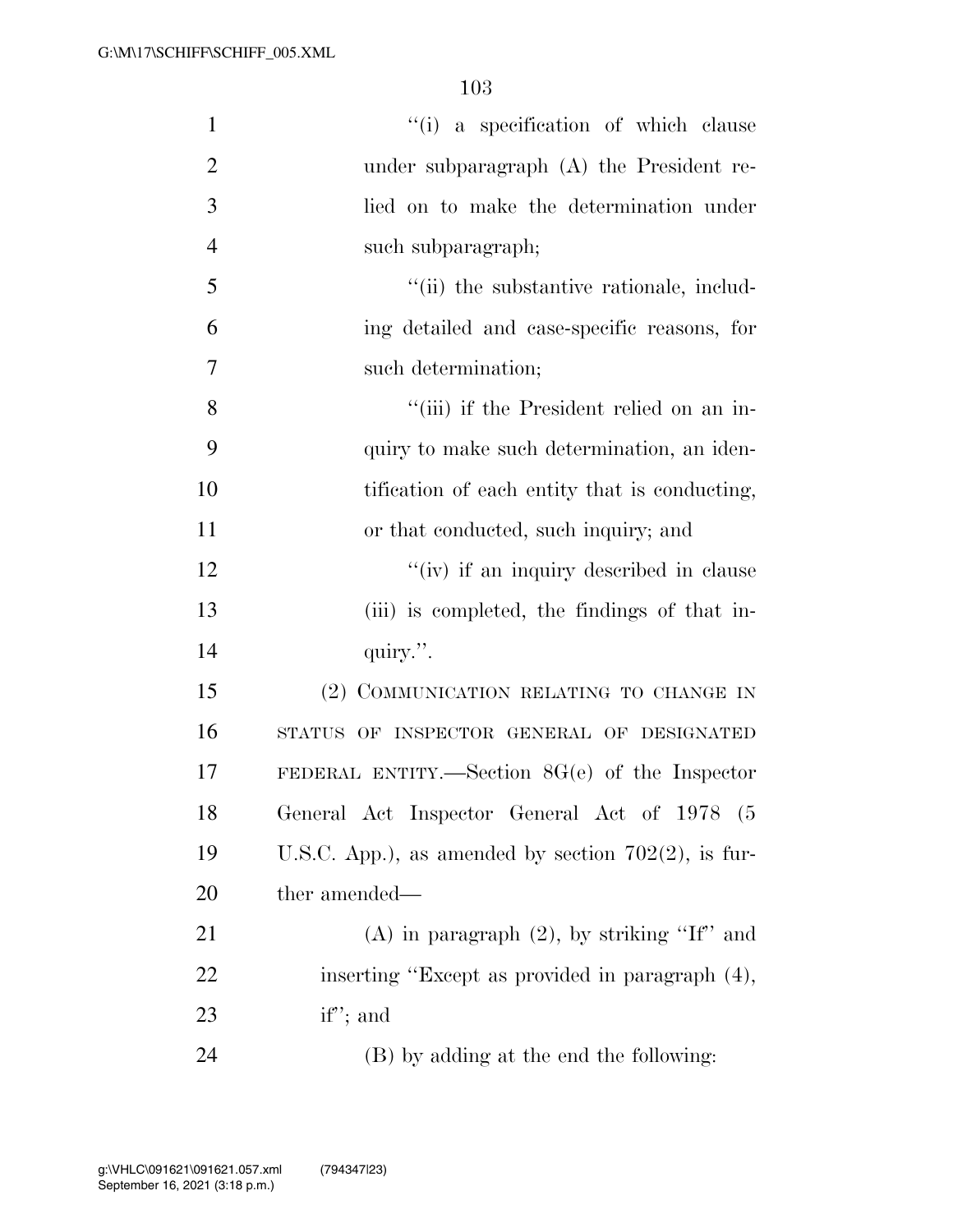| $\mathbf{1}$   | $\lq(4)$ If an Inspector General is placed on paid   |
|----------------|------------------------------------------------------|
| $\overline{2}$ | or unpaid non-duty status, the head of a designated  |
| 3              | Federal entity may submit the communication de-      |
| $\overline{4}$ | scribed in paragraph $(2)$ to Congress later than 30 |
| 5              | days before the Inspector General is placed on paid  |
| 6              | or unpaid non-duty status, but in any case not later |
| 7              | than the date on which the placement takes effect,   |
| 8              | $if$ —                                               |
| 9              | $\lq\lq$ the head determines that a delay in         |
| 10             | placing the Inspector General on paid or unpaid      |
| 11             | non-duty status would—                               |
| 12             | $\lq\lq$ (i) pose a threat to the Inspector          |
| 13             | General or others;                                   |
| 14             | "(ii) result in the destruction of evi-              |
| 15             | dence relevant to an investigation; or               |
| 16             | "(iii) result in loss of or damage to                |
| 17             | Government property;                                 |
| 18             | $\lq\lq (B)$ in the communication, the head in-      |
| 19             | cludes—                                              |
| 20             | "(i) a specification of which clause                 |
| 21             | under subparagraph $(A)$ the head relied on          |
| 22             | to make the determination under such sub-            |
| 23             | paragraph;                                           |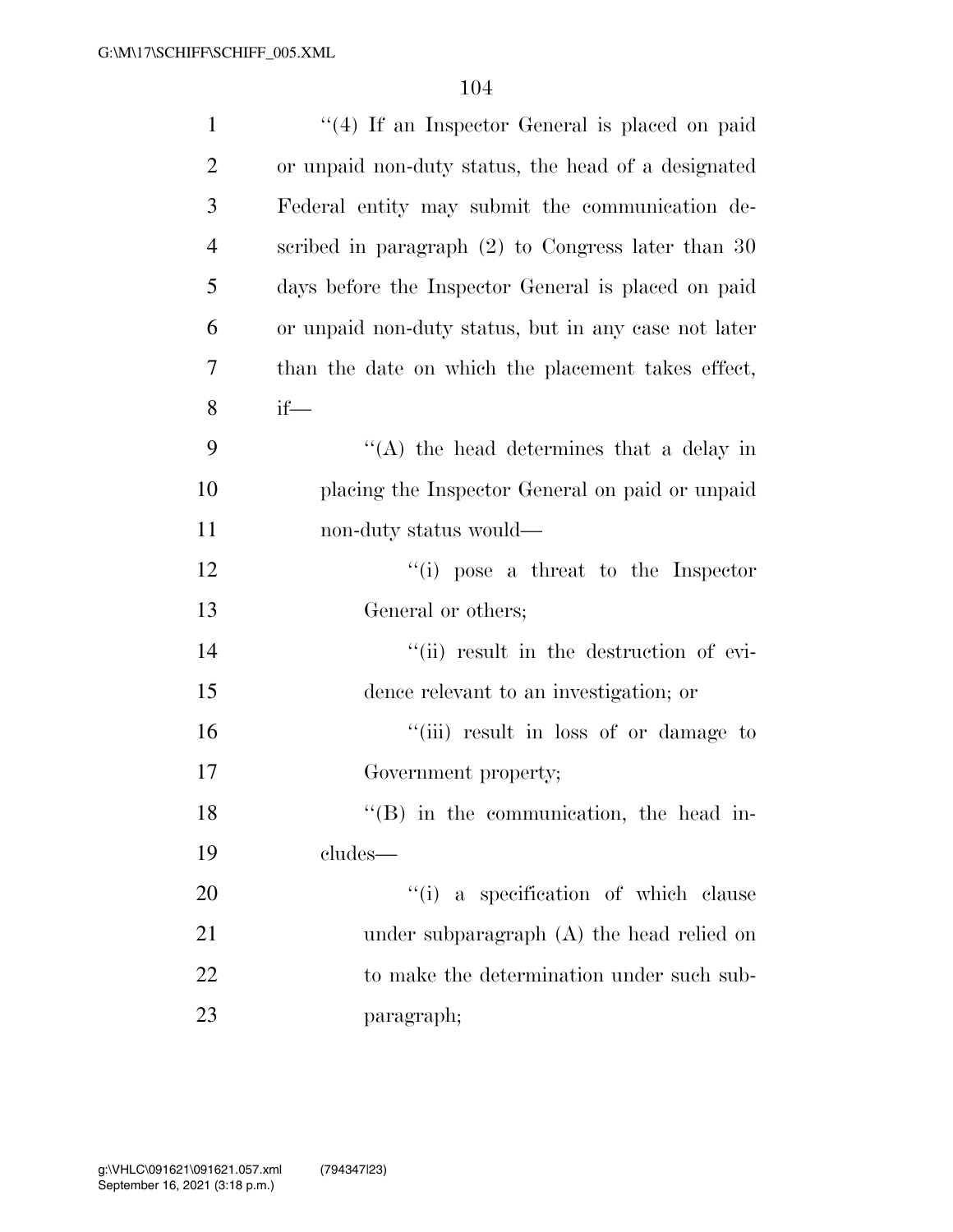| $\mathbf{1}$   | "(ii) the substantive rationale, includ-             |
|----------------|------------------------------------------------------|
| $\overline{2}$ | ing detailed and case-specific reasons, for          |
| 3              | such determination;                                  |
| $\overline{4}$ | "(iii) if the head relied on an inquiry              |
| 5              | to make such determination, an identifica-           |
| 6              | tion of each entity that is conducting, or           |
| 7              | that conducted, such inquiry; and                    |
| 8              | "(iv) if an inquiry described in clause              |
| 9              | (iii) is completed, the findings of that in-         |
| 10             | quiry.                                               |
| 11             | $\lq\lq(5)$ The head may not place an Inspector Gen- |
| 12             | eral on paid or unpaid non-duty status during the    |
| 13             | 30-day period preceding the date on which the In-    |
| 14             | spector General is removed or transferred under      |
| 15             | paragraph $(2)$ unless the head—                     |
| 16             | "(A) determines that not placing the In-             |
| 17             | spector General on paid or unpaid non-duty sta-      |
| 18             | tus would-                                           |
| 19             | $``(i)$ pose a threat to the Inspector               |
| 20             | General or others;                                   |
| 21             | "(ii) result in the destruction of evi-              |
| 22             | dence relevant to an investigation; or               |
| 23             | "(iii) result in loss of or damage to                |
| 24             | Government property; and                             |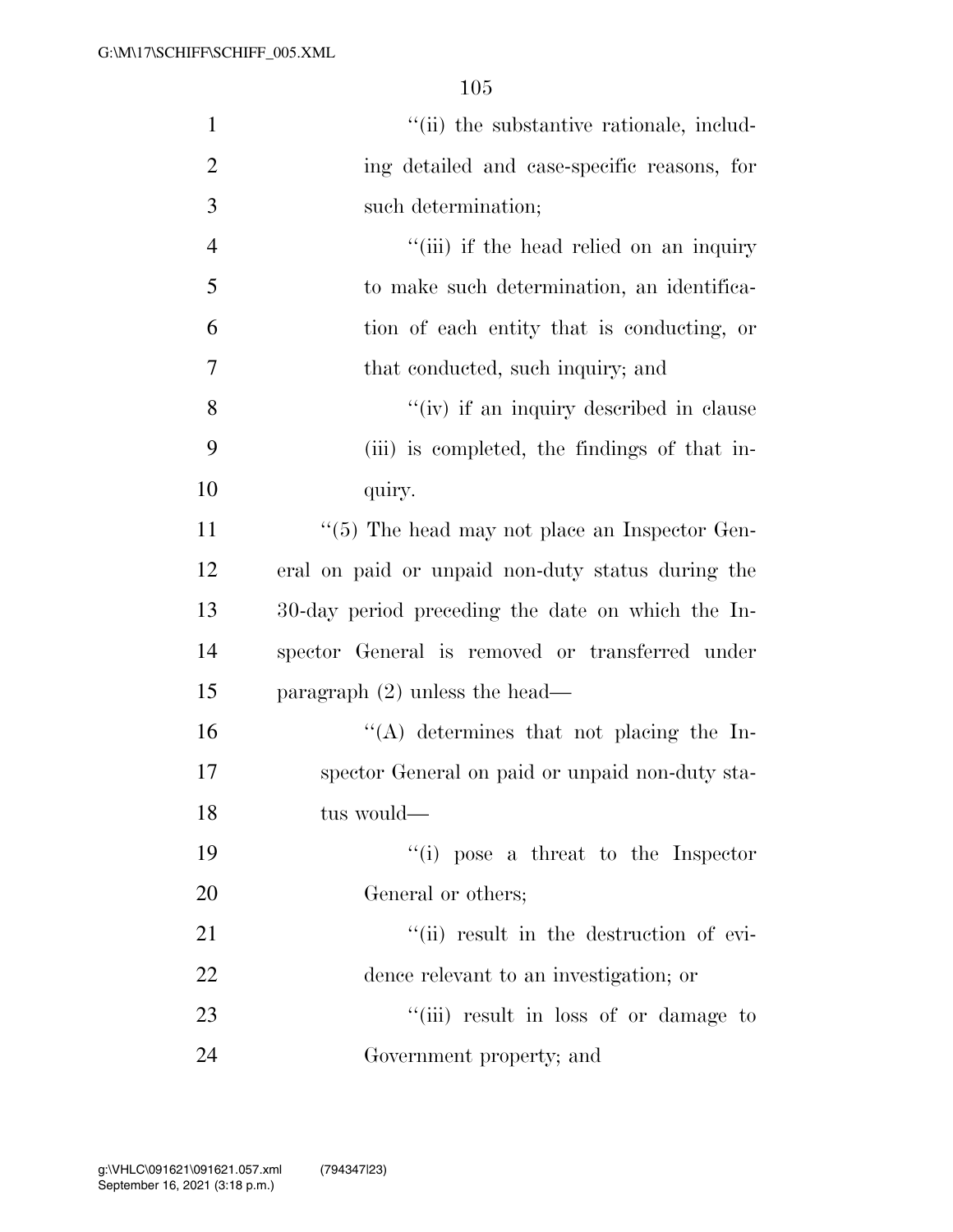| $\mathbf{1}$   | $\lq\lq (B)$ on or before the date on which the |
|----------------|-------------------------------------------------|
| $\overline{2}$ | placement takes effect, submits to the Com-     |
| 3              | mittee in the House of Representatives and the  |
| $\overline{4}$ | Committee in the Senate that has jurisdiction   |
| 5              | over the Inspector General involved, the Com-   |
| 6              | mittee on Oversight and Reform of the House     |
| 7              | of Representatives, and the Committee<br>on     |
| 8              | Homeland Security and Governmental Affairs      |
| 9              | of the Senate, a written communication that     |
| 10             | contains the following information—             |
| 11             | "(i) a specification of which clause            |
| 12             | under subparagraph $(A)$ the head relied on     |
| 13             | to make the determination under such sub-       |
| 14             | paragraph;                                      |
| 15             | "(ii) the substantive rationale, includ-        |
| 16             | ing detailed and case-specific reasons, for     |
| 17             | such determination;                             |
| 18             | "(iii) if the head relied on an inquiry         |
| 19             | to make such determination, an identifica-      |
| 20             | tion of each entity that is conducting, or      |
| 21             | that conducted, such inquiry; and               |
| 22             | "(iv) if an inquiry described in clause         |
| 23             | (iii) is completed, the findings of that in-    |
| 24             | quiry.".                                        |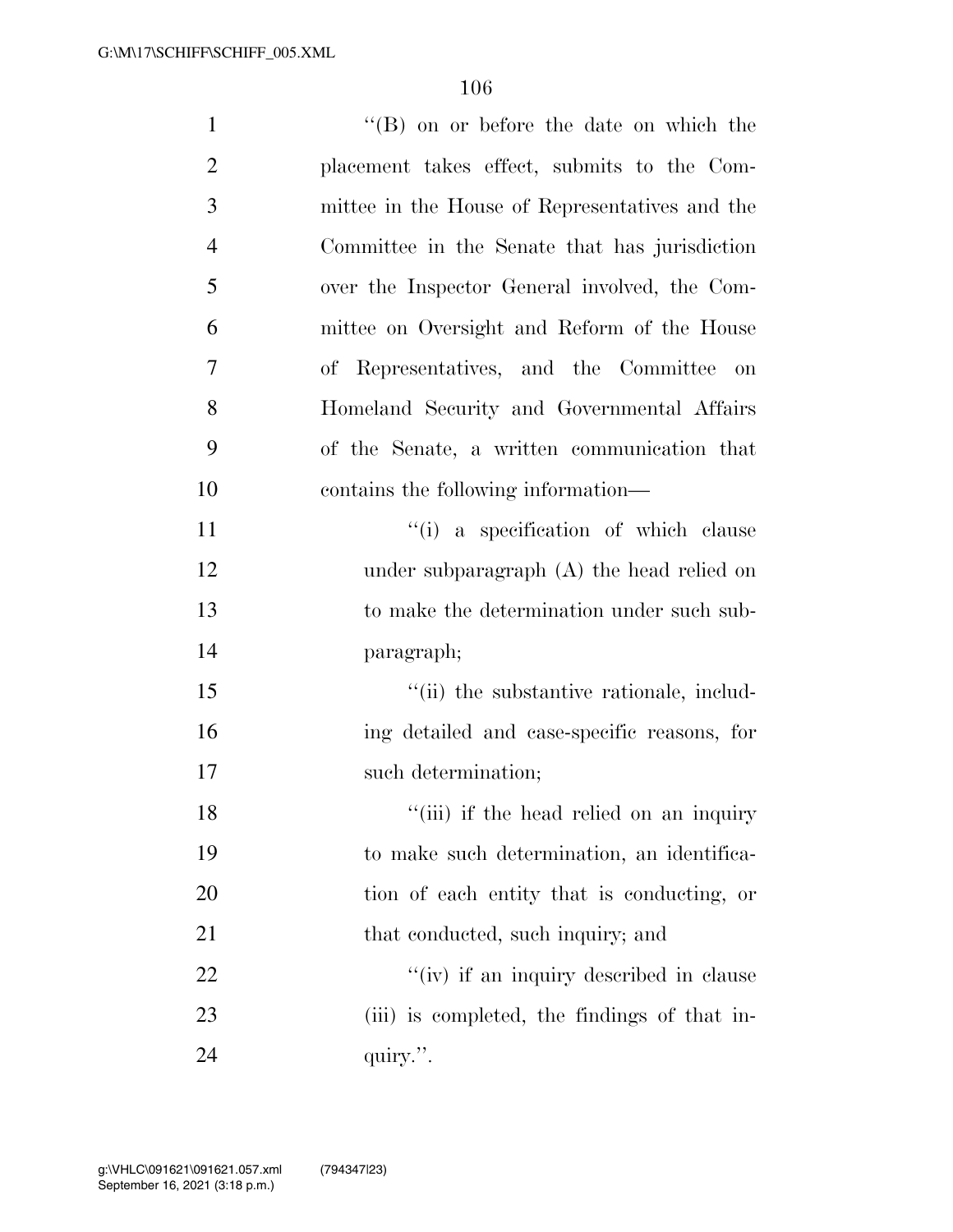(d) APPLICATION.—The amendments made by this section shall apply with respect to removals, transfers, and changes of status occurring on or after the date that is 30 days after the date of the enactment of this Act.

### **SEC. 723. PRESIDENTIAL EXPLANATION OF FAILURE TO NOMINATE AN INSPECTOR GENERAL.**

 (a) IN GENERAL.—Subchapter III of chapter 33 of title 5, United States Code, is amended by inserting after section 3349d the following new section:

# **''§ 3349e. Presidential explanation of failure to nomi-nate an Inspector General**

 ''If the President fails to make a formal nomination for a vacant Inspector General position that requires a for- mal nomination by the President to be filled within the period beginning on the date on which the vacancy oc- curred and ending on the day that is 210 days after that date, the President shall communicate, within 30 days after the end of such period, to Congress in writing—

 ''(1) the reasons why the President has not yet made a formal nomination; and

21  $\frac{1}{2}$  a target date for making a formal nomina-tion.''.

 (b) CLERICAL AMENDMENT.—The table of sections for chapter 33 of title 5, United States Code, is amended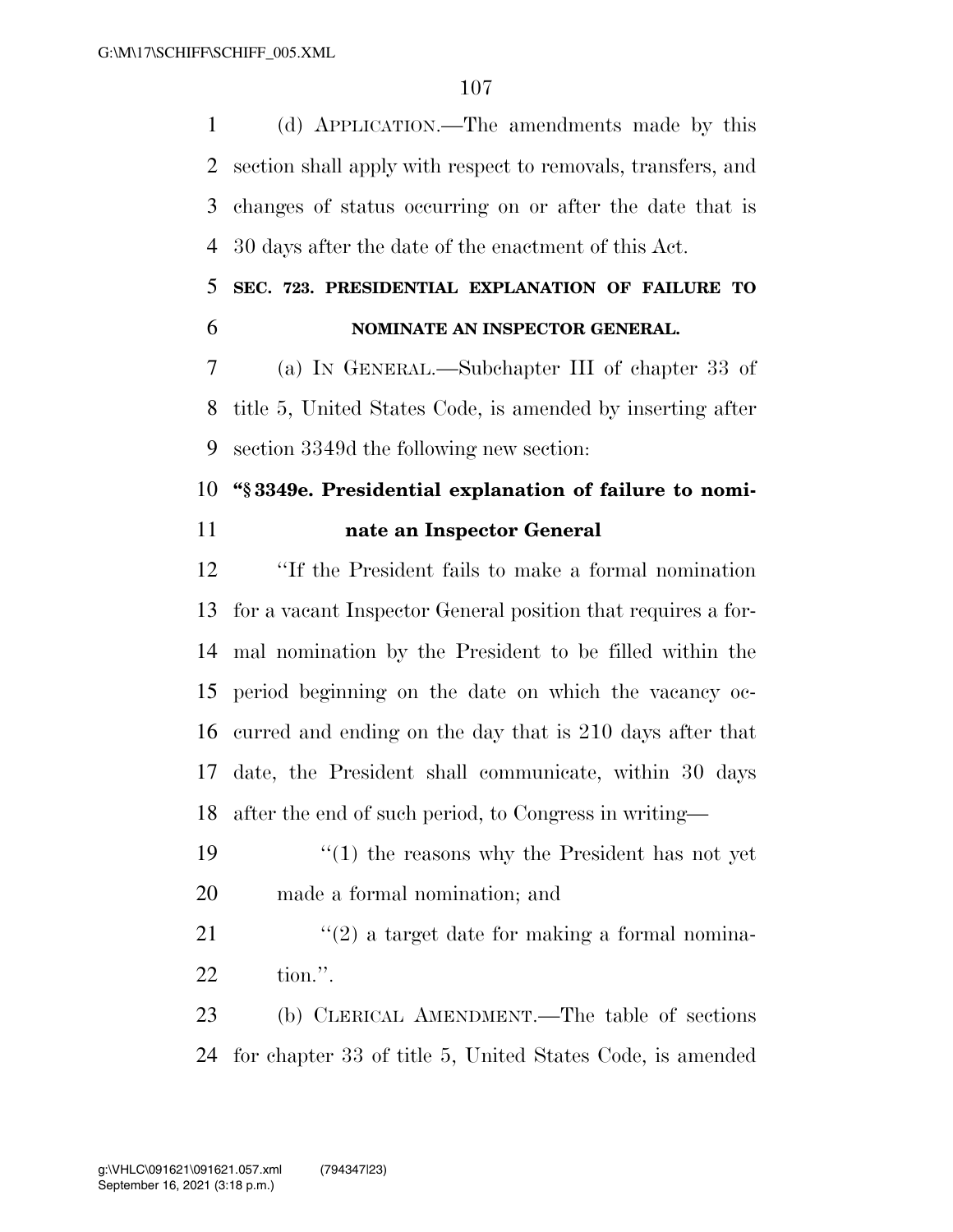by inserting after the item relating to 3349d the following

new item:

''3349e. Presidential explanation of failure to nominate an Inspector General.''.

 (c) EFFECTIVE DATE.—The amendment made by subsection (a) shall take effect on the date of the enact- ment of this Act and shall apply to any vacancy first oc-curring on or after that date.

|              | <b>TITLE VIII-PROTECTING</b>    |
|--------------|---------------------------------|
| <sup>8</sup> | <b>WHISTLEBLOWERS</b>           |
|              | <b>Subtitle A-Whistleblower</b> |
| 10           | <b>Protection Improvement</b>   |
|              |                                 |

#### **SEC. 801. SHORT TITLE.**

This title may be cited as the ''Whistleblower Protec-

tion Improvement Act of 2021''.

**SEC. 802. ADDITIONAL WHISTLEBLOWER PROTECTIONS.** 

(a) INVESTIGATIONS AS PERSONNEL ACTIONS.—

16 (1) IN GENERAL.—Section  $2302(a)(2)(A)$  of

title 5, United States Code, is amended—

18 (A) in clause (xi), by striking "and" at the end;

 (B) by redesignating clause (xii) as clause (xiii); and

 (C) by inserting after the clause (xi) the following:

24  $''(\text{xii})$  for purposes of subsection (b)(8)—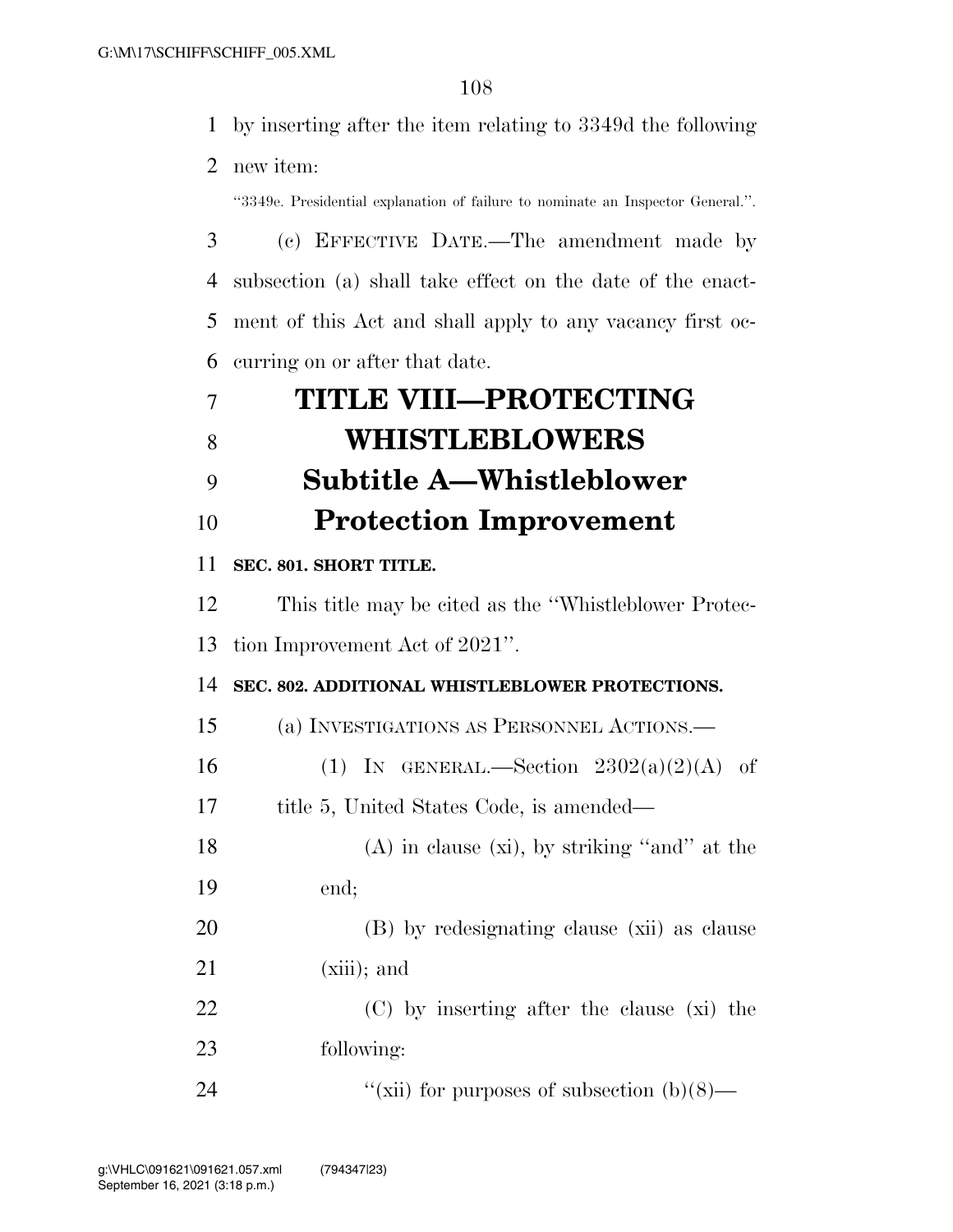| $\mathbf{1}$   | $\lq\lq$ the commencement, expansion, or            |
|----------------|-----------------------------------------------------|
| $\overline{2}$ | extension of an investigation, but not in-          |
| 3              | eluding any investigation that is ministerial       |
| $\overline{4}$ | or nondiscretionary (including a ministerial        |
| 5              | or nondiscretionary investigation described         |
| 6              | in section 1213) or any investigation that          |
| 7              | is conducted by an Inspector General of an          |
| 8              | entity of the Government of an employee             |
| 9              | not employed by the office of that Inspec-          |
| 10             | tor General; and                                    |
| 11             | "(II) a referral to an Inspector Gen-               |
| 12             | eral of an entity of the Government, except         |
| 13             | for a referral that is ministerial or nondis-       |
| 14             | cretionary; and".                                   |
| 15             | (2) APPLICATION.—The amendment made by              |
| 16             | paragraph (1) shall apply to any investigation      |
| 17             | opened, or referral made, as described under clause |
| 18             | (xii) of section $2302(a)(2)(A)$ of title 5, United |
| 19             | States Code, as added by such paragraph, on or      |
| 20             | after the date of enactment of this Act.            |
| 21             | (b) RIGHT TO PETITION CONGRESS.—                    |
| 22             | (1) IN GENERAL.—Section $2302(b)(9)$ of title       |
| 23             | 5, United States Code, is amended—                  |
| 24             | (A) in subparagraph $(C)$ , by striking "or"        |
| 25             | at the end;                                         |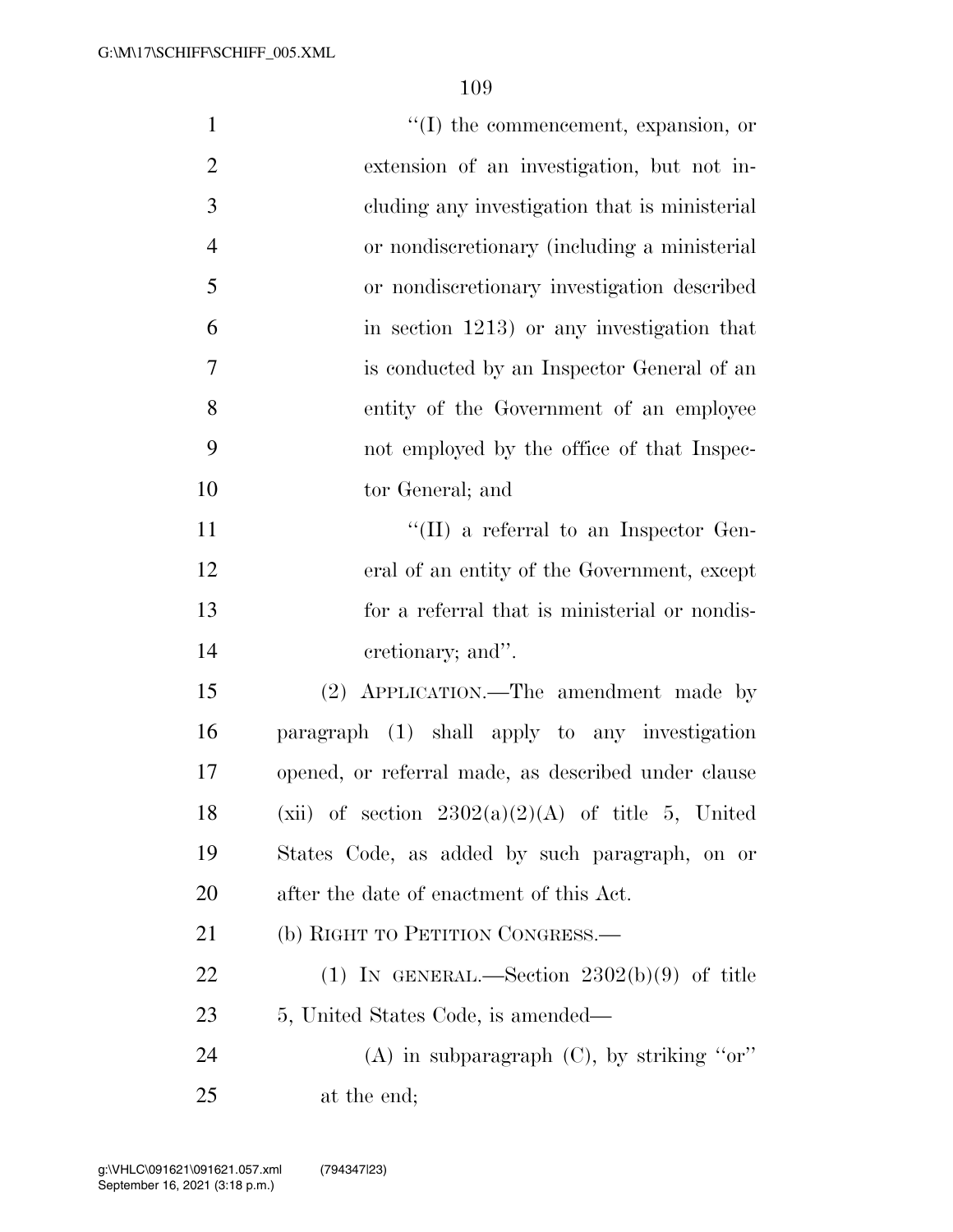| $\mathbf{1}$   | (B) in subparagraph (D), by adding "or"                    |
|----------------|------------------------------------------------------------|
| $\overline{2}$ | after the semicolon at the end; and                        |
| 3              | (C) by adding at the end the following:                    |
| $\overline{4}$ | $\lq\lq(E)$ the exercise of any right protected            |
| 5              | under section $7211$ ;".                                   |
| 6              | (2) APPLICATION.—The amendment made by                     |
| $\tau$         | paragraph (1) shall apply to the exercise of any           |
| 8              | right described in section $2302(b)(9)(E)$ of title 5,     |
| 9              | United States Code, as added by paragraph (1), oc-         |
| 10             | curring on or after the date of enactment of this          |
| 11             | Act.                                                       |
| 12             | (c) PROHIBITION ON DISCLOSURE OF WHISTLE-                  |
| 13             | <b>BLOWER IDENTITY.—</b>                                   |
| 14             | (1) IN GENERAL.—Section 2302 of title 5,                   |
| 15             | United States Code, is amended by adding at the            |
| 16             | end the following:                                         |
| 17             | " $(g)(1)$ No employee of an agency may willfully com-     |
| 18             | municate or transmit to any individual who is not an offi- |
| 19             | cer or employee of the Government the identity of, or per- |
| 20             | sonally identifiable information about, any other employee |
| 21             | because that other employee has made, or is suspected to   |
| 22             | have made, a disclosure protected by subsection $(b)(8)$ , |
| 23             | unless—                                                    |
| 24             | $\cdot$ (A) the other employee provides express writ-      |

ten consent prior to the communication or trans-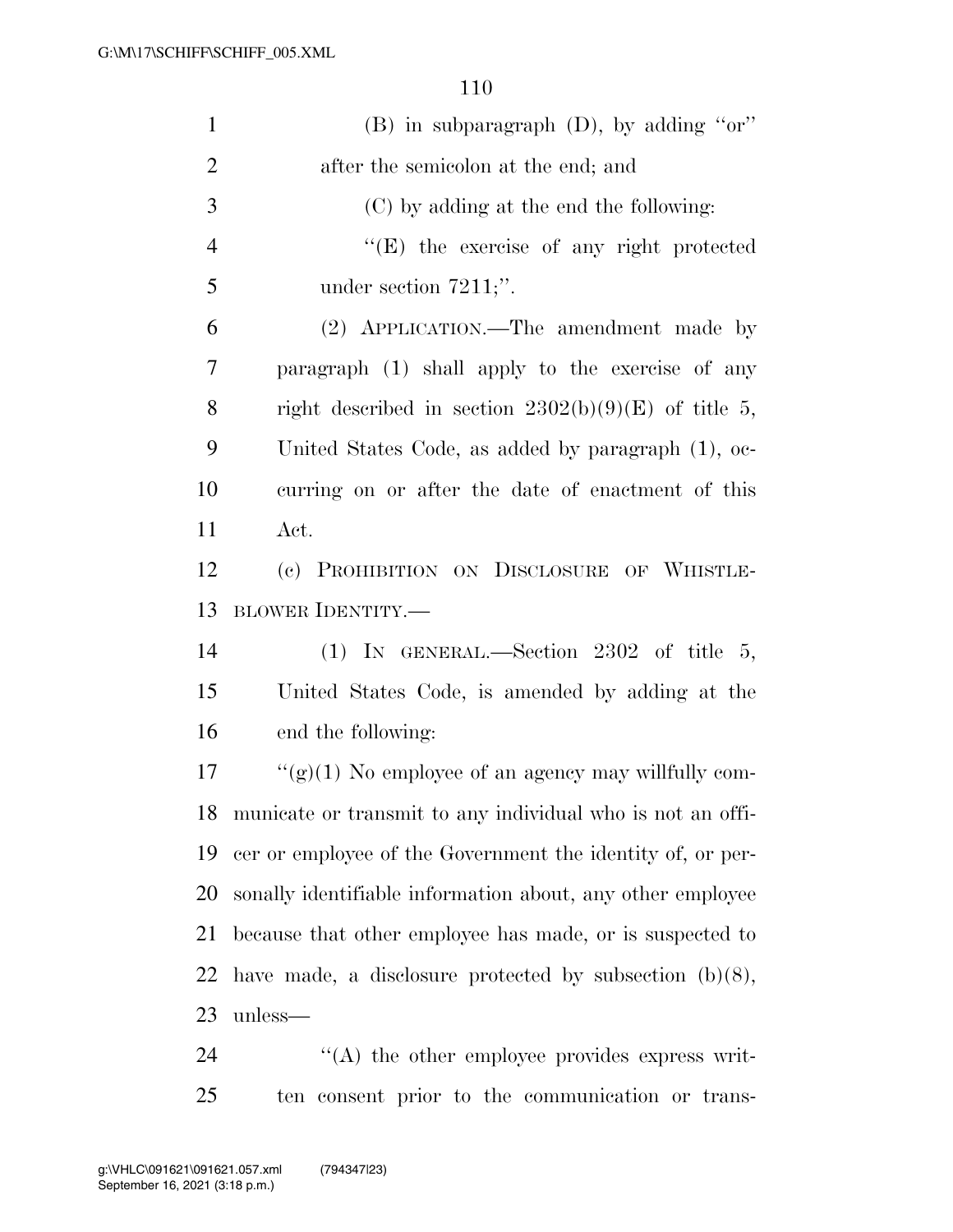| $\mathbf{1}$   | mission of their identity or personally identifiable in-   |
|----------------|------------------------------------------------------------|
| $\overline{2}$ | formation;                                                 |
| 3              | $\lq\lq$ the communication or transmission is              |
| $\overline{4}$ | made in accordance with the provisions of section          |
| 5              | 552a;                                                      |
| 6              | $\cdot$ (C) the communication or transmission is           |
| $\overline{7}$ | made to a lawyer for the sole purpose of providing         |
| 8              | legal advice to an employee accused of whistleblower       |
| 9              | retaliation; or                                            |
| 10             | $\lq\lq$ the communication or transmission is re-          |
| 11             | quired or permitted by any other provision of law.         |
| 12             | $\lq(2)$ In this subsection, the term 'officer or employee |
| 13             | of the Government' means—                                  |
| 14             | $\lq\lq$ the President;                                    |
| 15             | $\lq\lq (B)$ a Member of Congress;                         |
| 16             |                                                            |
|                | $\lq\lq$ (C) a member of the uniformed services;           |
| 17             | $\lq\lq$ (D) an employee as that term is defined in        |
| 18             | section 2105, including an employee of the United          |
| 19             | States Postal Service, the Postal Regulatory Com-          |
| 20             | mission, or the Department of Veterans Affairs (in-        |
| 21             | cluding any employee appointed pursuant to chapter         |
| 22             | 73 or 74 of title $38$ ); and                              |
| 23             | "(E) any other officer or employee in any                  |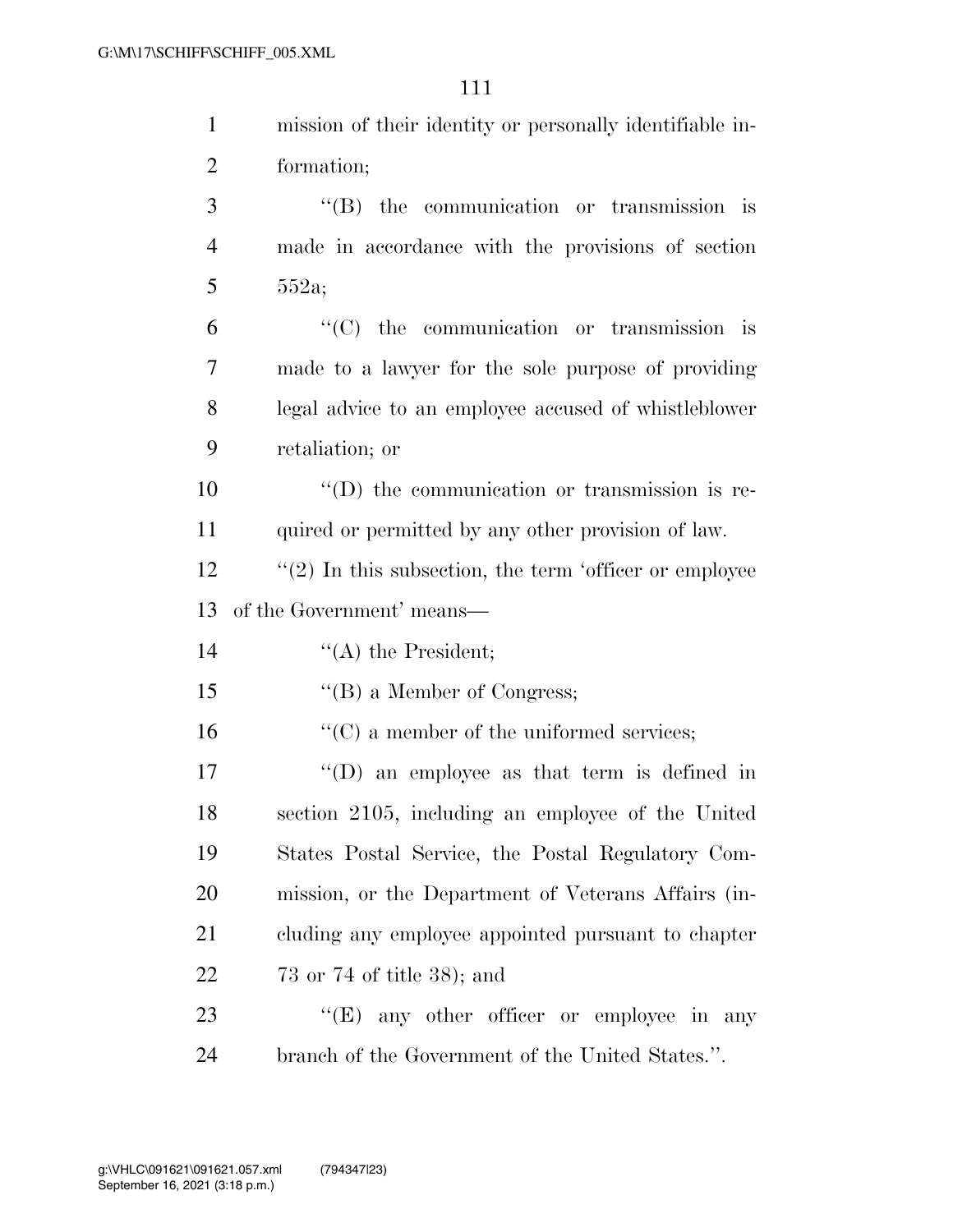| $\mathbf{1}$   | (2) APPLICATION.—The amendment made by                  |
|----------------|---------------------------------------------------------|
| $\overline{2}$ | paragraph (1) shall apply to any transmission or        |
| 3              | communication described in subsection (g) of section    |
| $\overline{4}$ | 2302 of title 5, United States Code, as added by        |
| 5              | paragraph (1), made on or after the date of enact-      |
| 6              | ment of this Act.                                       |
| 7              | (d) RIGHT TO PETITION CONGRESS.—                        |
| 8              | (1) IN GENERAL.—Section 7211 of title 5,                |
| 9              | United States Code, is amended to read as follows:      |
| 10             | "§7211. Employees' right to petition or furnish infor-  |
| 11             | mation or respond to Congress                           |
| 12             | "(a) IN GENERAL.—Each officer or employee of the        |
|                |                                                         |
| 13             | Federal Government, individually or collectively, has a |
| 14             | right to $-$                                            |
| 15             | $\lq(1)$ petition Congress or a Member of Con-          |
| 16             | gress;                                                  |
| 17             | $(2)$ furnish information, documents, or testi-         |
| 18             | mony to either House of Congress, any Member of         |
| 19             | Congress, or any committee or subcommittee of the       |
| 20             | Congress; or                                            |
| 21             | $\lq(3)$ respond to any request for information,        |
| 22             | documents, or testimony from either House of Con-       |
| 23             | gress or any Committee or subcommittee of Con-          |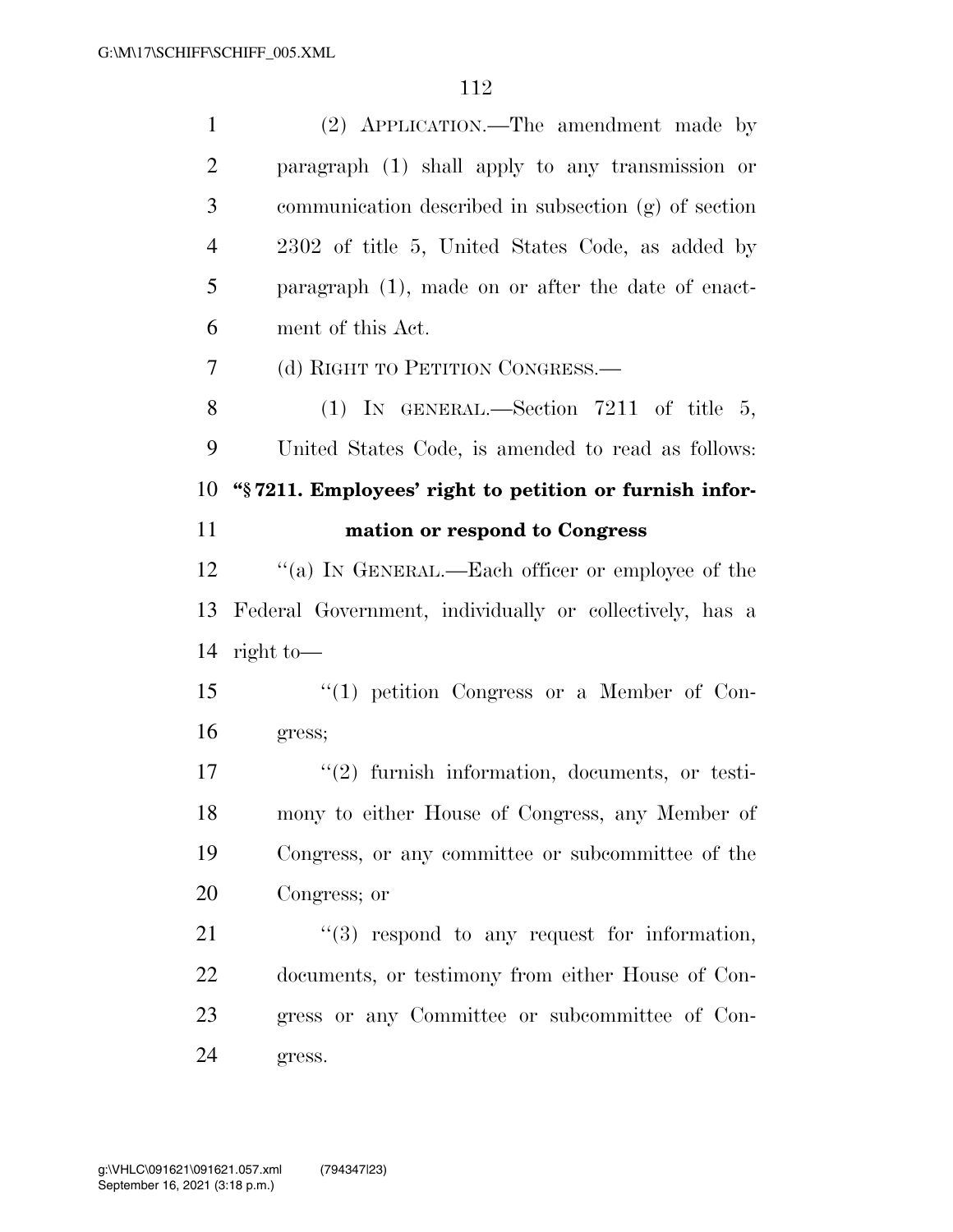''(b) PROHIBITED ACTIONS.—No officer or employee of the Federal Government may interfere with or deny the right set forth in subsection (a), including by—

 $\frac{4}{1}$  prohibiting or preventing, or attempting or threatening to prohibit or prevent, any other officer or employee of the Federal Government from engag-ing in activity protected in subsection (a); or

 ''(2) removing, suspending from duty without pay, demoting, reducing in rank, seniority, status, pay, or performance or efficiency rating, denying promotion to, relocating, reassigning, transferring, disciplining, or discriminating in regard to any em- ployment right, entitlement, or benefit, or any term or condition of employment of, any other officer or employee of the Federal Government or attempting or threatening to commit any of the foregoing ac-tions protected in subsection (a).

 ''(c) APPLICATION.—This section shall not be con-strued to authorize disclosure of any information that is—

20  $\frac{4}{1}$  specifically prohibited from disclosure by any other provision of Federal law; or

 $\frac{22}{22}$  ''(2) specifically required by Executive order to be kept secret in the interest of national defense or the conduct of foreign affairs, unless disclosure is otherwise authorized by law.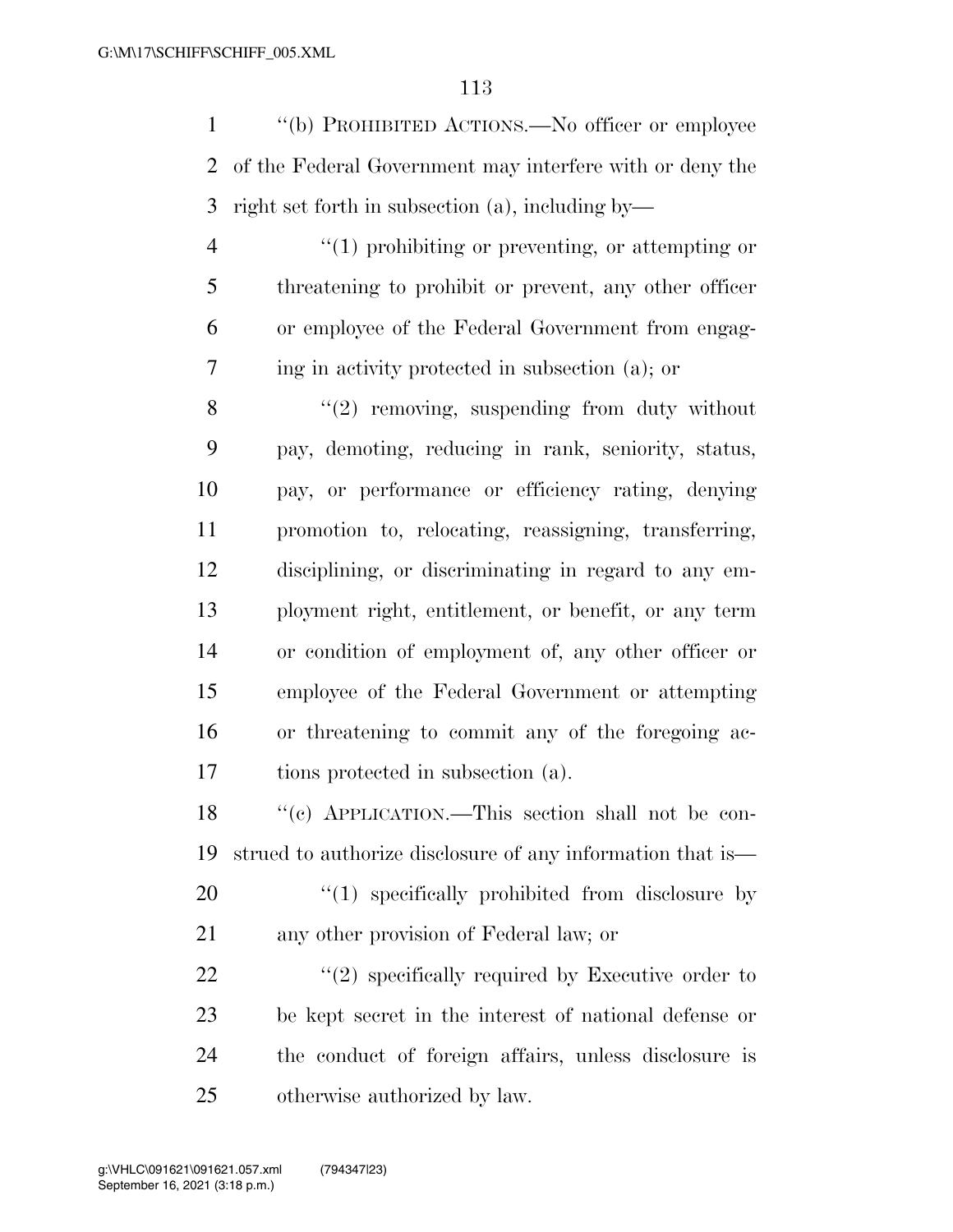| $\mathbf{1}$   | "(d) DEFINITION OF OFFICER OR EMPLOYEE OF                                                 |
|----------------|-------------------------------------------------------------------------------------------|
| $\overline{2}$ | THE FEDERAL GOVERNMENT.—For purposes of this sec-                                         |
| 3              | tion, the term 'officer or employee of the Federal Govern-                                |
| $\overline{4}$ | ment' includes—                                                                           |
| 5              | $\lq(1)$ the President;                                                                   |
| 6              | $f'(2)$ a Member of Congress;                                                             |
| 7              | $\cdot\cdot(3)$ a member of the uniformed services;                                       |
| 8              | $\lq(4)$ an employee (as that term is defined in                                          |
| 9              | section $2105$ ;                                                                          |
| 10             | $\cdot\cdot$ (5) an employee of the United States Postal                                  |
| 11             | Service or the Postal Regulatory Commission; and                                          |
| 12             | $\cdot\cdot$ (6) an employee appointed under chapter 73                                   |
| 13             | or $74$ of title $38$ .".                                                                 |
| 14             | (2) CLERICAL AMENDMENT.—The table of sec-                                                 |
| 15             | tions for subchapter II of chapter $72$ of title 5,                                       |
| 16             | United States Code, is amended by striking the item                                       |
| 17             | related to section 7211 and inserting the following:                                      |
|                | "7211. Employees' right to petition or furnish information or respond to Con-<br>gress.". |
| 18             | SEC. 803. ENHANCEMENT OF WHISTLEBLOWER PROTEC-                                            |
| 19             | TIONS.                                                                                    |
| 20             | (a) DISCLOSURES RELATING TO OFFICERS OR EM-                                               |
| 21             | PLOYEES OF AN OFFICE OF INSPECTOR GENERAL.-Sec-                                           |
| 22             | tion $1213(e)$ of title 5, United States Code, is amended                                 |
| 23             | by adding at the end the following:                                                       |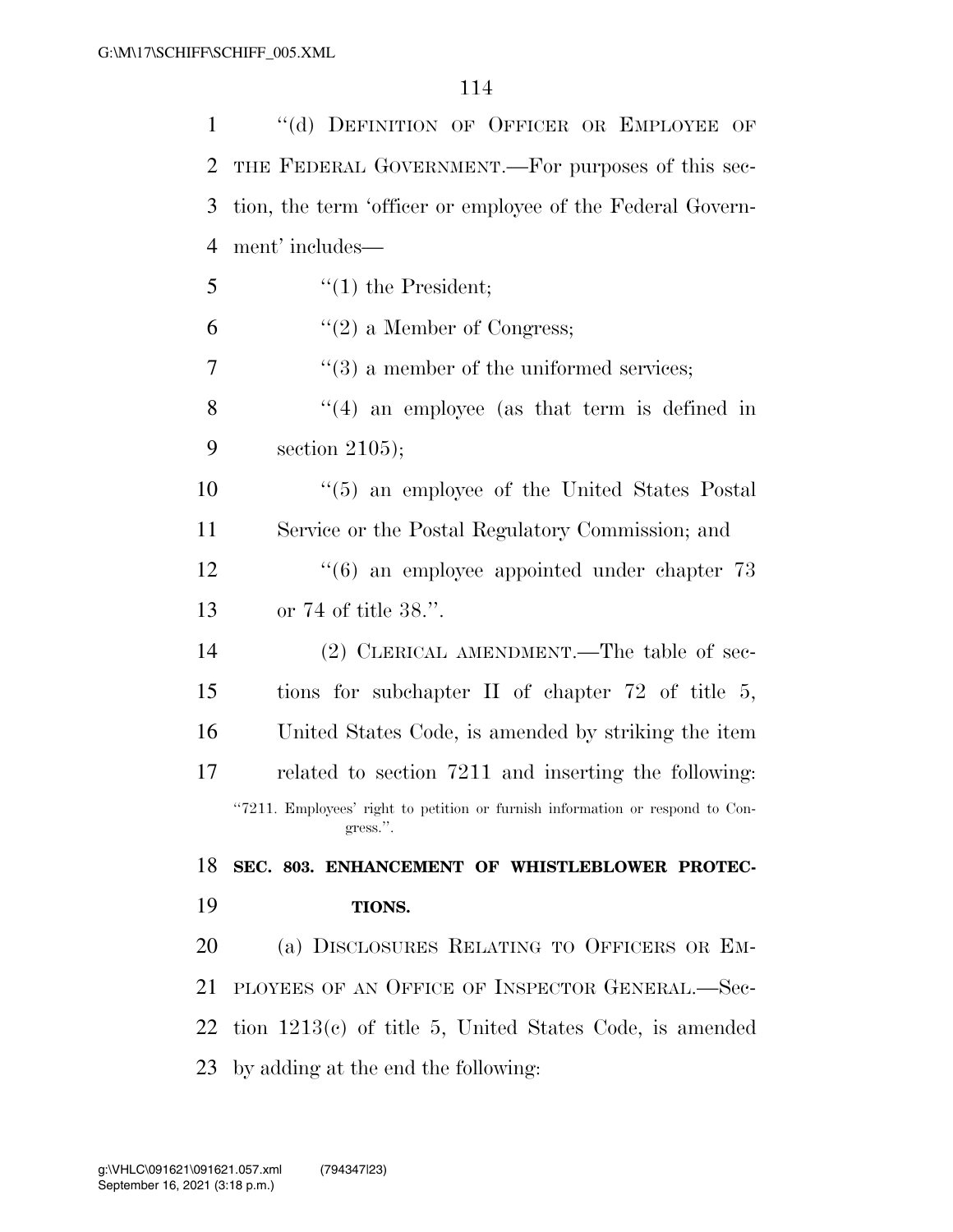1 ''(3) If the information transmitted under this sub- section disclosed a violation of law, rule, or regulation, or gross waste, gross mismanagement, abuse of authority, or a substantial and specific danger to public health or safe- ty, by any officer or employee of an Office of Inspector General, the Special Counsel may refer the matter to the Council of the Inspectors General on Integrity and Effi- ciency, which shall comply with the standards and proce- dures applicable to investigations and reports under sub-section (c).''.

 (b) RETALIATORY REFERRALS TO INSPECTORS GEN- ERAL.—Section 1214(d) of title 5, United States Code, is amended by adding at the end the following:

14 ''(3) In any case in which the Special Counsel deter- mines that a referral to an Inspector General of an entity of the Federal Government was in retaliation for a disclo- sure or protected activity described in section 2302(b)(8) or in retaliation for exercising a right described in section  $2302(b)(9)(A)(i)$ , the Special Counsel shall transmit that finding in writing to the Inspector General within seven days of making the finding. The Inspector General shall consider that finding and make a determination on wheth- er to initiate an investigation or continue an investigation based on the referral that the Special Counsel found to be retaliatory.''.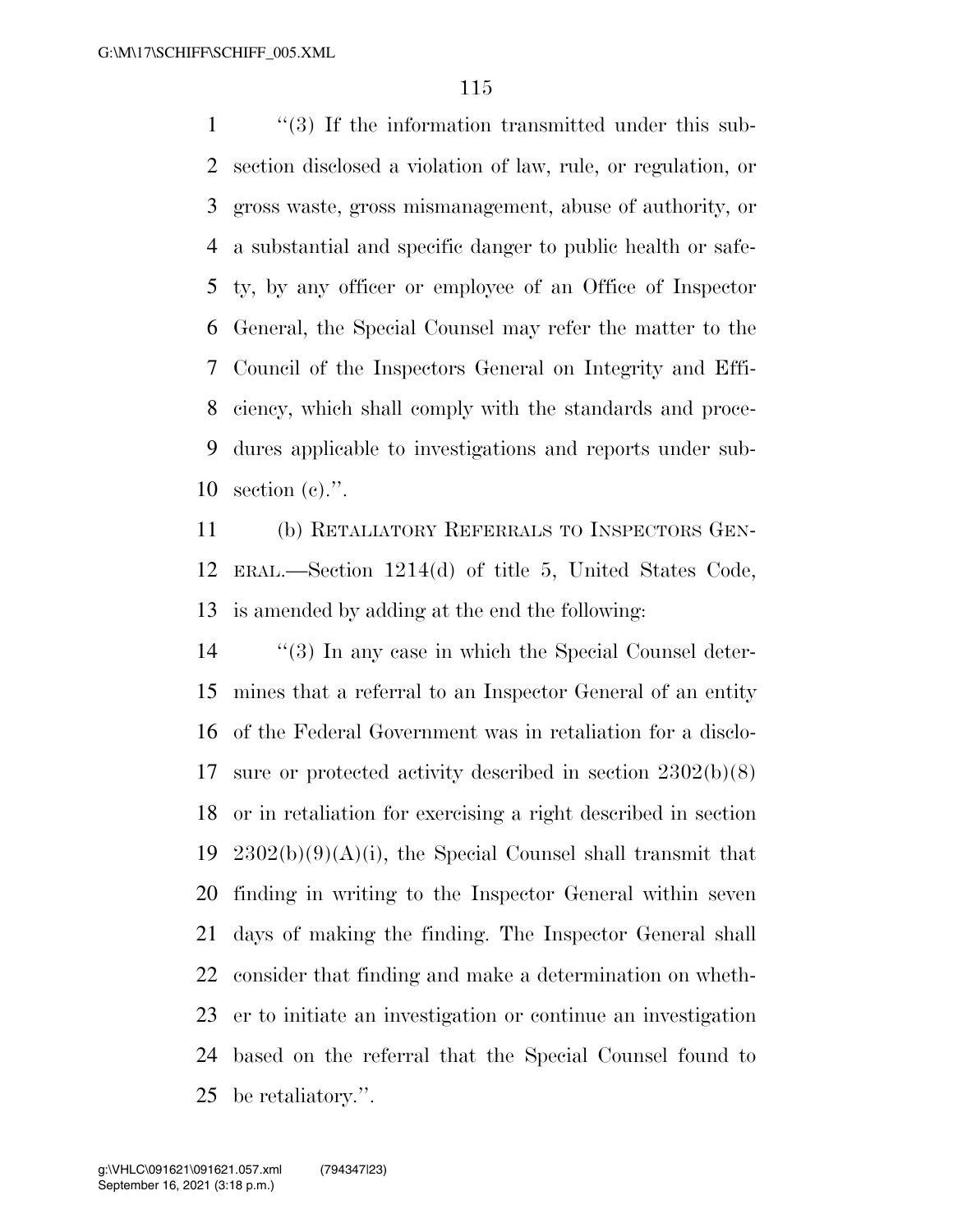| $\mathbf{1}$   | (c) ENSURING TIMELY RELIEF.—                              |
|----------------|-----------------------------------------------------------|
| $\overline{2}$ | (1) INDIVIDUAL RIGHT OF ACTION.—Section                   |
| 3              | 1221 of title 5, United States Code, is amended by        |
| $\overline{4}$ | striking "section $2302(b)(8)$ or<br>section              |
| 5              | $2302(b)(9)(A)(i)$ , (B), (C), or (D)," each place it ap- |
| 6              | pears and inserting "section $2302(b)(8)$ , section       |
| 7              | $2302(b)(9)(A)(i)$ , (B), (C), (D), or (E), section       |
| 8              | $2302(b)(13)$ , or section $2302(g)$ ,".                  |
| 9              | (2) STAYS.—Section $1221(e)(2)$ of title 5,               |
| 10             | United States Code, is amended to read as follows:        |
| 11             | $\lq(2)$ Any stay requested under paragraph (1) shall     |
| 12             | be granted within 10 calendar days (excluding Saturdays,  |
| 13             | Sundays, and legal holidays) after the date the request   |
| 14             | is made, if the Board determines—                         |
| 15             | $\lq (A)$ that there is a substantial likelihood that     |
| 16             | protected activity was a contributing factor to the       |
| 17             | personnel action involved; or                             |
| 18             | "(B) the Board otherwise determines that such             |
| 19             | a stay would be appropriate.".                            |
| 20             | (3) APPEAL OF STAY.—Section $1221(c)$ of title            |
| 21             | 5, United States Code, is amended by adding at the        |
| 22             | end the following:                                        |
| 23             | $\lq(4)$ If any stay requested under paragraph $(1)$      |
| 24             | is denied, the employee, former employee, or appli-       |
| 25             | cant may, within 7 days after receiving notice of the     |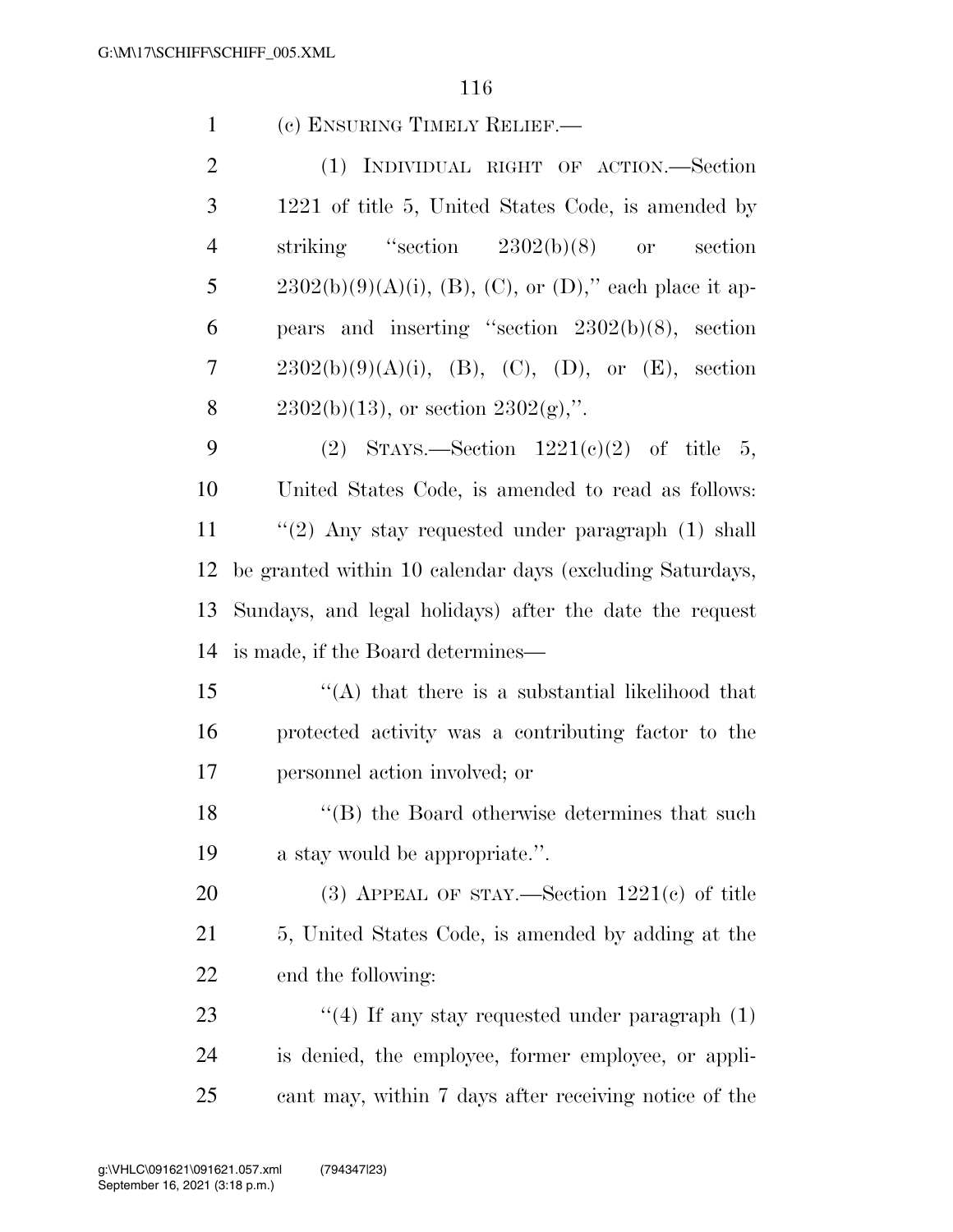| $\mathbf{1}$   | denial, file an appeal for expedited review by the           |
|----------------|--------------------------------------------------------------|
| $\overline{2}$ | Board. The agency shall have 7 days thereafter to            |
| 3              | respond. The Board shall provide a decision not              |
| $\overline{4}$ | later than 21 days after receiving the appeal. During        |
| 5              | the period of appeal, both parties may supplement            |
| 6              | the record with information unavailable to them at           |
| 7              | the time the stay was first requested.".                     |
| 8              | $(4)$ ACCESS<br>TO DISTRICT COURT;<br><b>JURY</b>            |
| 9              | TRIALS.                                                      |
| 10             | $(A)$ IN GENERAL.—Section 1221(i) of title                   |
| 11             | 5, United States Code, is amended—                           |
| 12             | (i) by striking "(i) Subsections" and                        |
| 13             | inserting $"(i)(1)$ Subsections"; and                        |
| 14             | (ii) by adding at the end the fol-                           |
| 15             | lowing:                                                      |
| 16             | " $(2)(A)$ If, in the case of an employee, former em-        |
|                | 17 ployee, or applicant for employment who seeks corrective  |
|                | 18 action from the Merit Systems Protection Board based on   |
| 19             | an alleged prohibited personnel practice described in sec-   |
| 20             | tion 2302(b)(8), section 2302(b)(9)(A)(i), (B), (C), (D),    |
| 21             | or (E), section 2302(b)(13), or section 2302(g), no final    |
| 22             | order or decision is issued by the Board within 180 days     |
| 23             | after the date on which a request for such corrective action |
| 24             | has been duly submitted to the Board, such employee,         |
| 25             | former employee, or applicant may, after providing written   |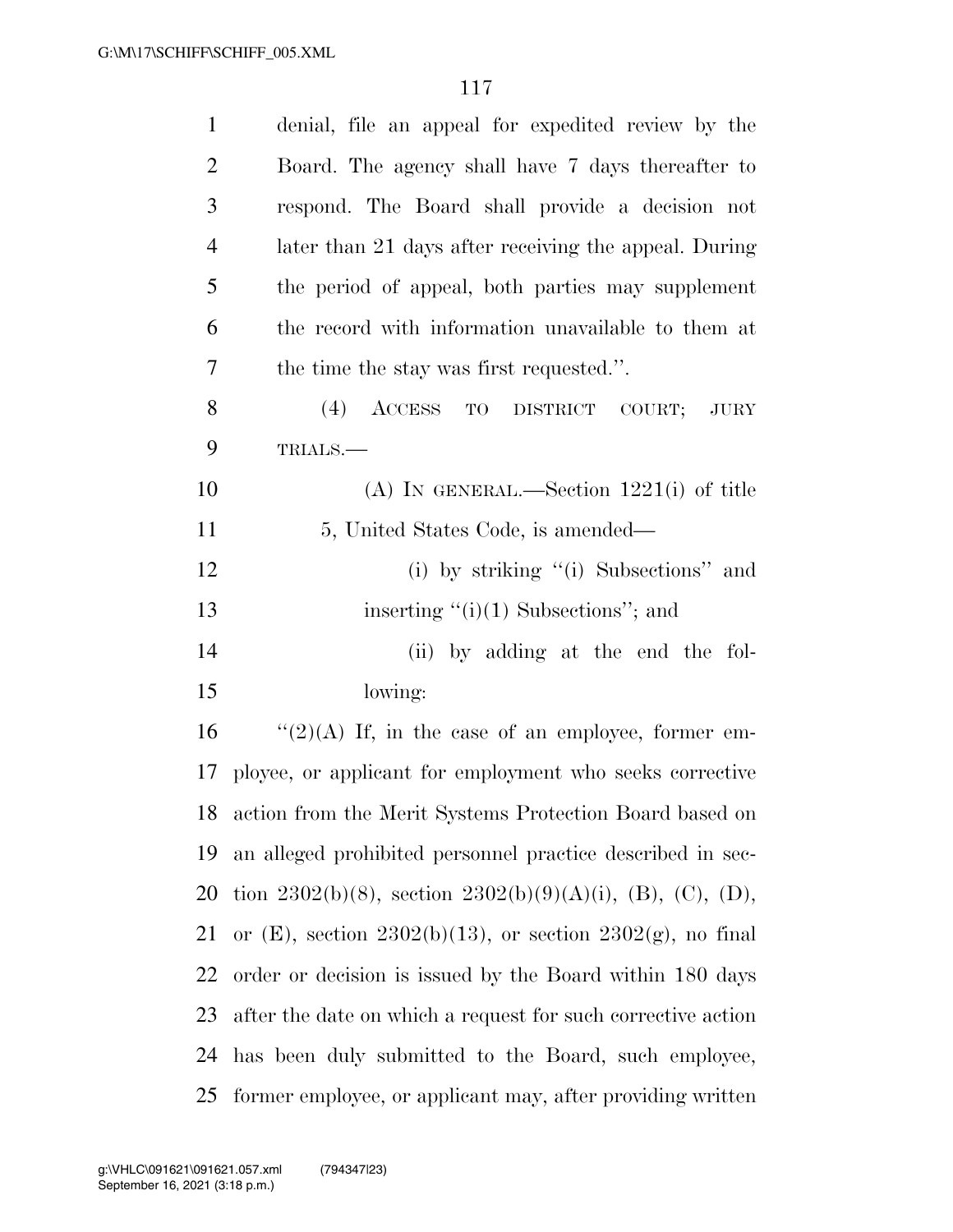notice to the Special Counsel and the Board and only with- in 20 days after providing such notice, bring an action for review de novo before the appropriate United States district court, and such action shall, at the request of ei- ther party to such action, be tried before a jury. Upon filing of an action with the appropriate United States dis- trict court, any proceedings before the Board shall cease and the employee, former employee, or applicant for em-ployment waives any right to refile with the Board.

 ''(B) If the Board certifies (in writing) to the parties of a case that the complexity of such case requires a longer period of review, subparagraph (A) shall be applied by substituting '240 days' for '180 days'.

 ''(C) In any such action brought before a United States district court under subparagraph (A), the court— 16 ''(i) shall apply the standards set forth in sub-section (e); and

18 ''(ii) may award any relief which the court con- siders appropriate, including any relief described in subsection (g).''.

21 (B) APPLICATION.—

 (i) The amendments made by sub- paragraph (A) shall apply to any corrective action duly submitted to the Merit Systems Protection Board, during the five-year pe-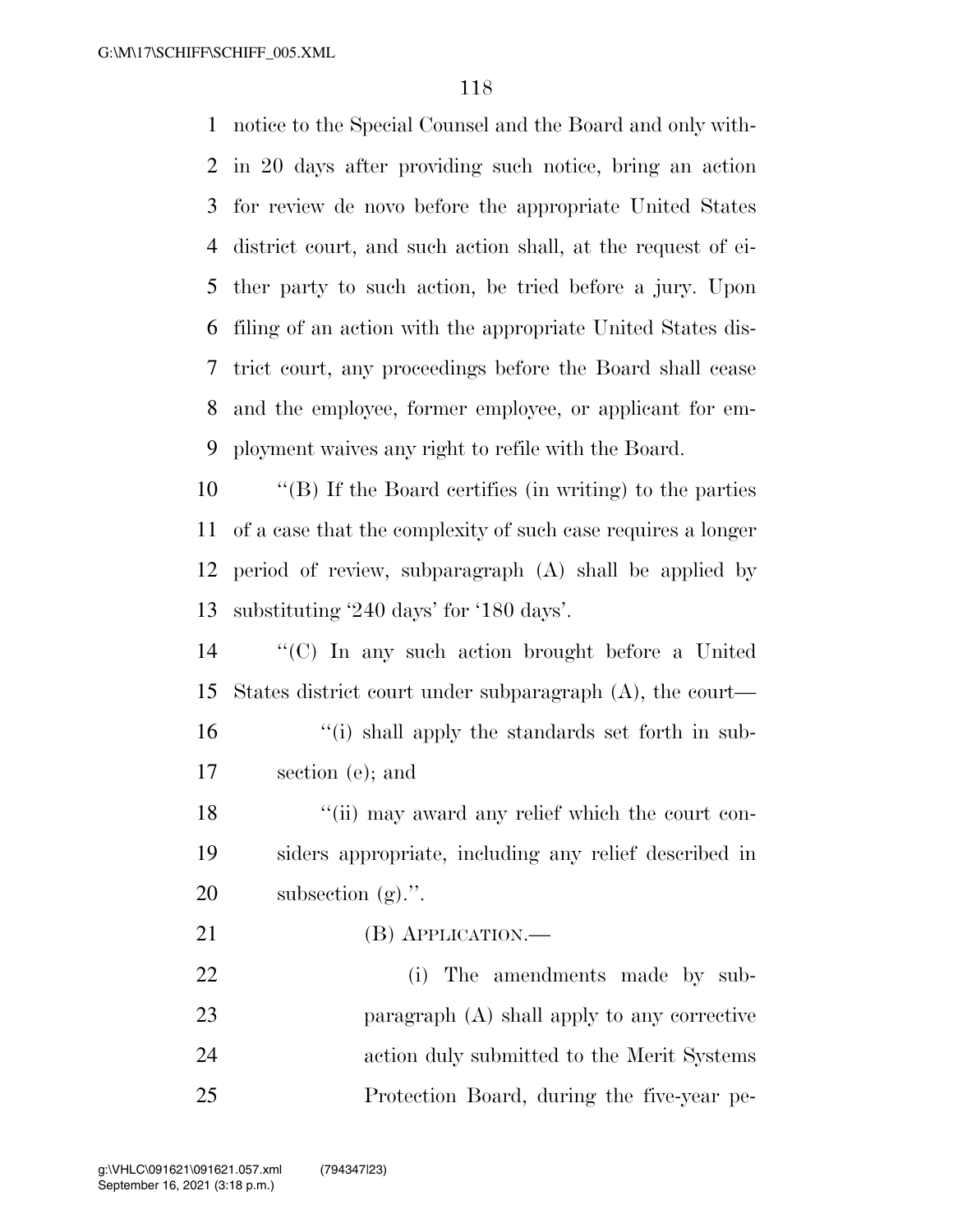| $\mathbf{1}$   | riod preceding the date of enactment of                  |
|----------------|----------------------------------------------------------|
| $\mathbf{2}$   | this Act, by an employee, former employee,               |
| $\mathfrak{Z}$ | or applicant for employment based on an                  |
| $\overline{4}$ | alleged prohibited personnel practice de-                |
| 5              | $\operatorname{in}$<br>section $2302(b)(8)$ ,<br>scribed |
| 6              | $2302(b)(9)(A)(i)$ , (B), (C), or (D), or                |
| $\overline{7}$ | $2302(b)(13)$ of title 5, United States Code,            |
| 8              | with respect to which no final order or de-              |
| 9              | cision has been issued by the Board.                     |
| 10             | (ii) In the case of an individual de-                    |
| 11             | scribed in clause (i) whose duly submitted               |
| 12             | claim to the Board was made not later                    |
| 13             | than 180 days before the date of enact-                  |
| 14             | ment of this Act, such individual may only               |
| 15             | bring an action before a United States dis-              |
| 16             | as described in<br>court<br>trict<br>section             |
| 17             | $1221(i)(2)$ of title 5, United States Code,             |
| 18             | (as added by subparagraph (A) if that in-                |
| 19             | dividual-                                                |
| 20             | (I) provides written notice to the                       |
| 21             | Office of Special Counsel and the                        |
| 22             | Merit Systems Protection Board not                       |
| 23             | later than 90 days after the date of                     |
| 24             | enactment of this Act; and                               |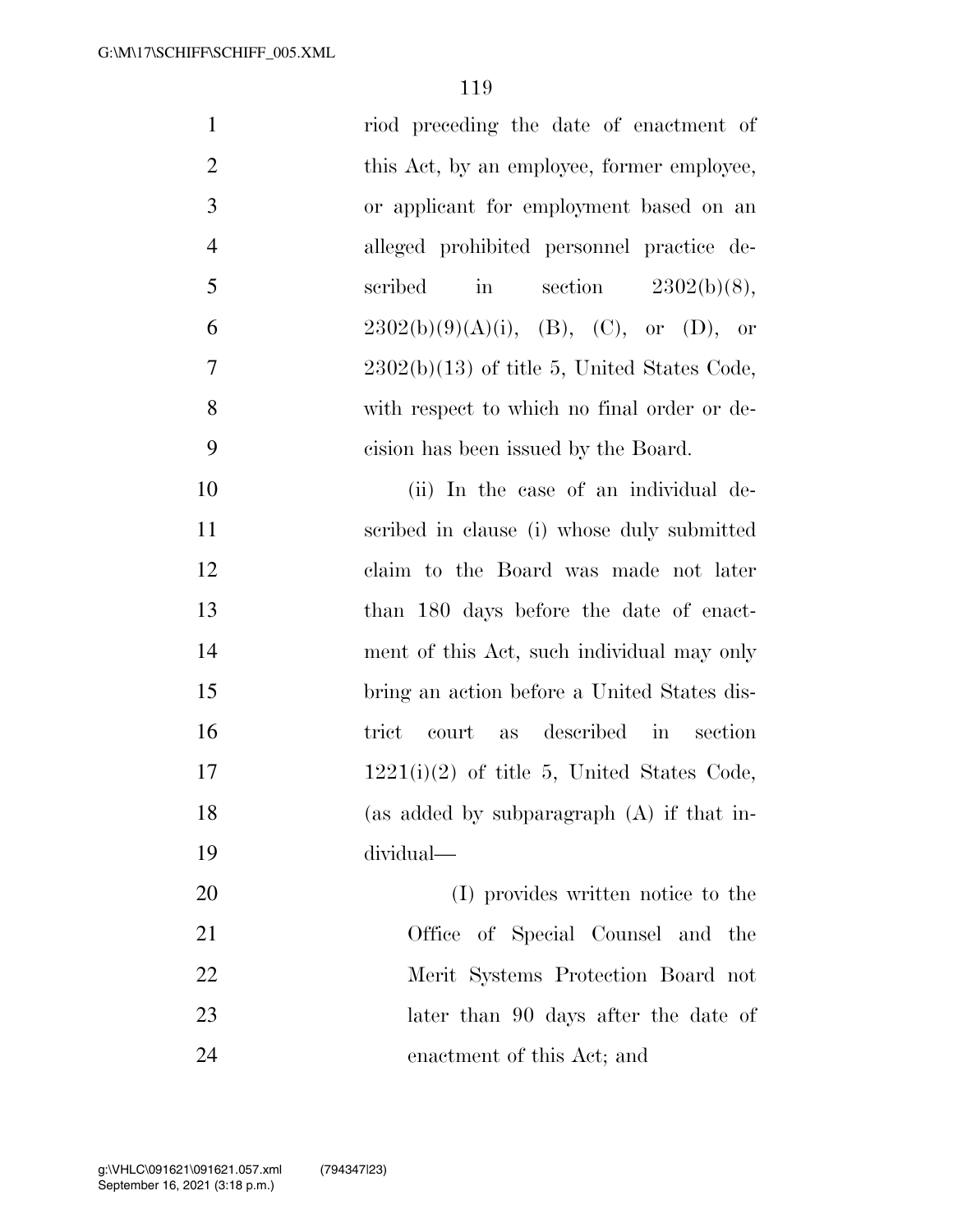(II) brings such action not later 2 than 20 days after providing such no-3 tice.

 (d) RECIPIENTS OF WHISTLEBLOWER DISCLO- SURES.—Section 2302(b)(8)(B) of title 5, United States Code, is amended by striking ''or to the Inspector General of an agency or another employee designated by the head of the agency to receive such disclosures'' and inserting ''the Inspector General of an agency, a supervisor in the employee's direct chain of command up to and including the head of the employing agency, or to an employee des- ignated by any of the aforementioned individuals for the purpose of receiving such disclosures''.

(e) ATTORNEY FEES.—

15 (1) IN GENERAL.—Section  $7703(a)$  of title 5, United States Code, is amended by adding at the end the following:

18 ''(3) If an employee, former employee, or appli- cant for employment is the prevailing party under a proceeding brought under this section, the employee, former employee, or applicant for employment shall be entitled to attorney fees for all representation carried out pursuant to this section. In such an ac-tion for attorney fees, the agency responsible for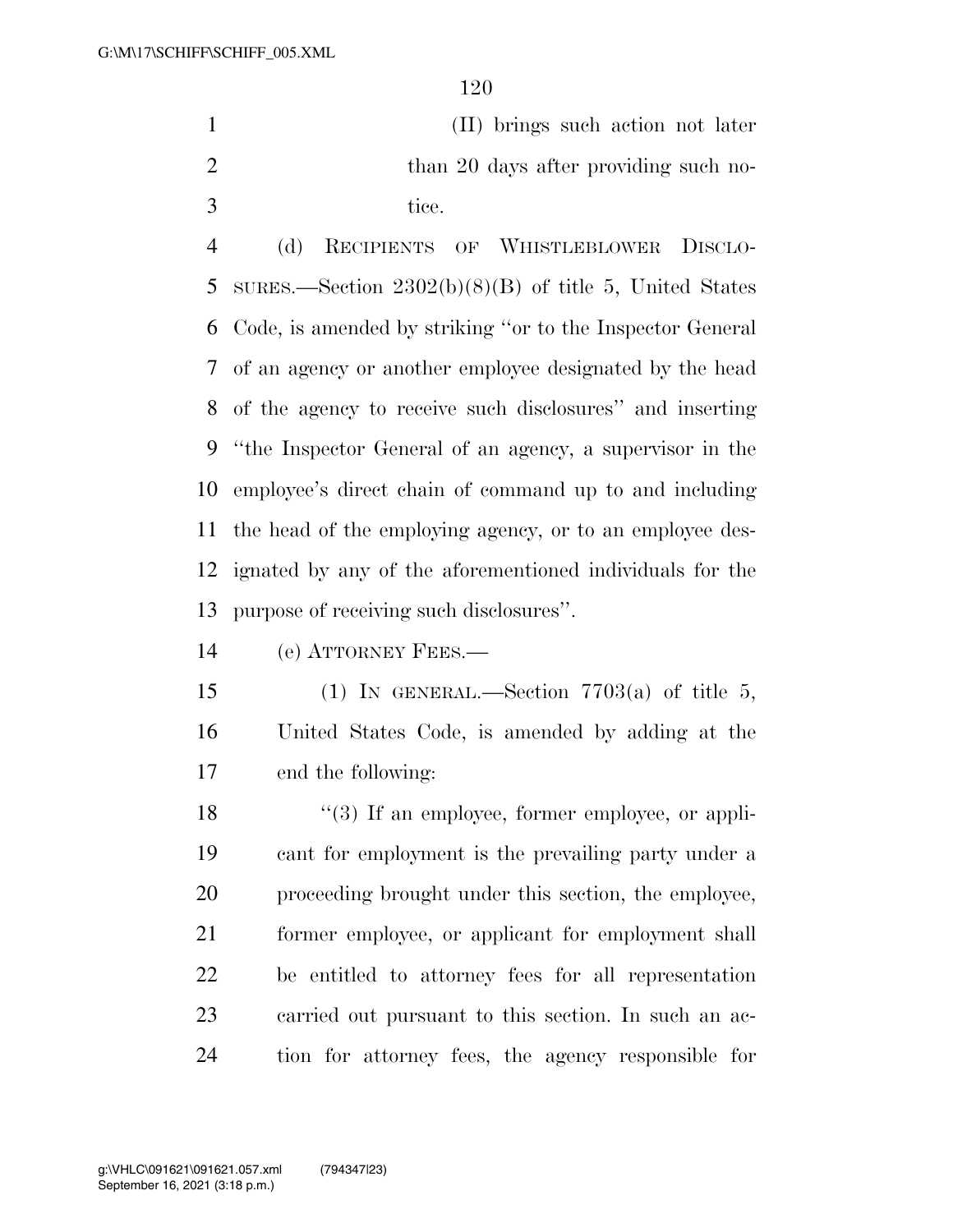| taking the personnel action shall be the respondent |
|-----------------------------------------------------|
| and shall be responsible for paying the fees.".     |

 (2) APPLICATION.—In addition to any pro- ceeding brought by an employee, former employee, or applicant for employment on or after the date of enactment of this Act to a Federal court under sec- tion 7703 of title 5, United States Code, the amend- ment made by paragraph (1) shall apply to any pro- ceeding brought by an employee, former employee, or applicant for employment under such section be- fore the date of enactment of this Act with respect to which the applicable Federal court has not issued a final decision.

 (f) EXTENDING WHISTLEBLOWER PROTECTION ACT TO CERTAIN EMPLOYEES.—

16 (1) IN GENERAL.—Section  $2302(a)(2)(A)$  of title 5, United States Code, is amended in the mat-18 ter following clause (xiii)—

19 (A) by inserting "subsection  $(b)(9)(A)(i)$ , 20 (B),  $(C)$ ,  $(D)$ , or  $(E)$ , subsection  $(b)(13)$ , or 21 subsection  $(g)$ ," after "subsection  $(b)(8)$ ,"; and 22 (B) by inserting after "title 31" the fol- lowing: '', a commissioned officer or applicant for employment in the Public Health Service, an officer or applicant for employment in the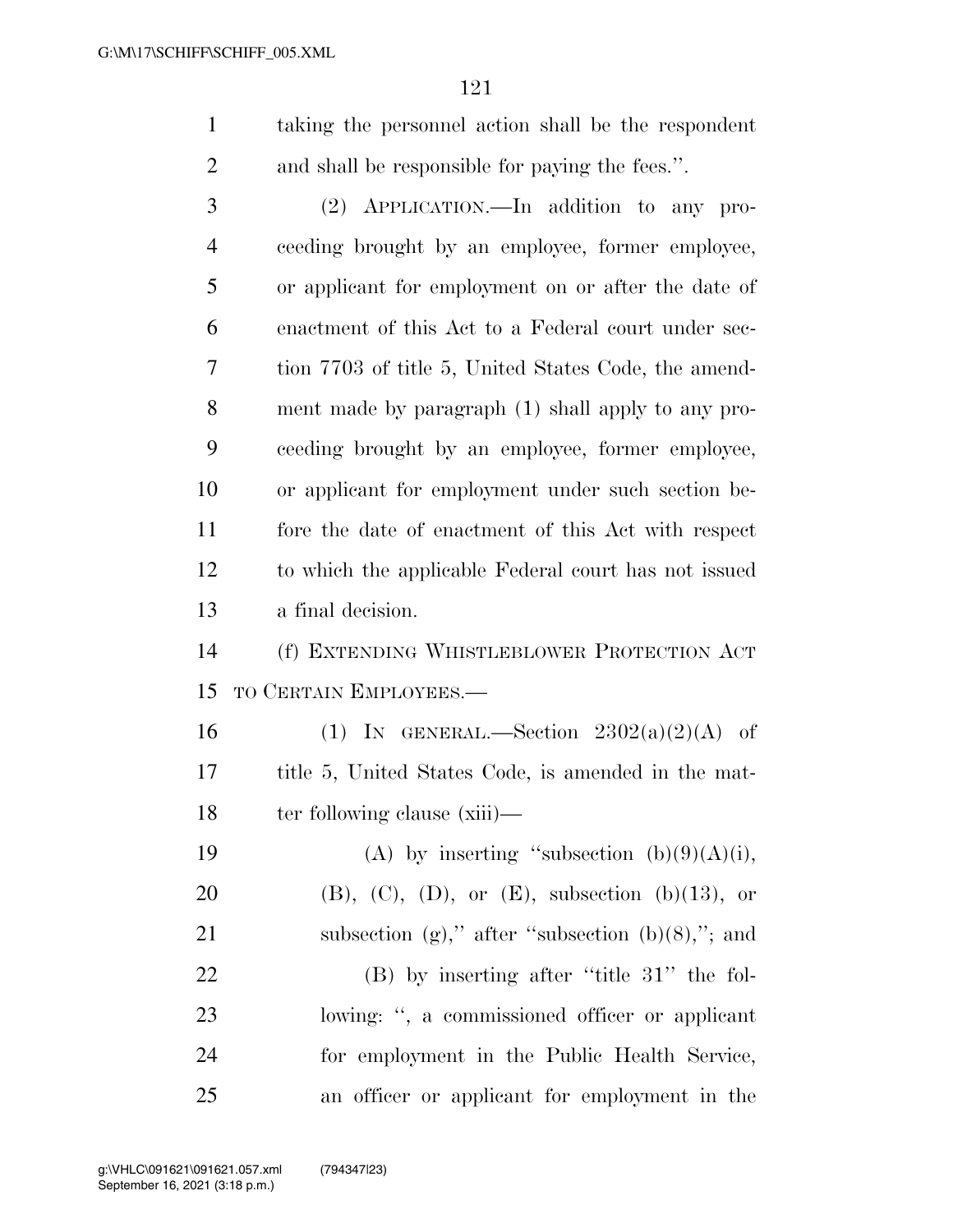| $\mathbf{1}$   | commissioned officer corps of the National Oce-     |
|----------------|-----------------------------------------------------|
| $\overline{2}$ | anic and Atmospheric Administration, and a          |
| 3              | noncareer appointee in the Senior Executive         |
| $\overline{4}$ | Service".                                           |
| 5              | (2) CONFORMING AMENDMENTS.—Section 261              |
| 6              | of the National Oceanic and Atmospheric Adminis-    |
| 7              | tration Commissioned Officer Corps Act of 2002 (33) |
| 8              | U.S.C. $3071$ ) is amended—                         |
| 9              | $(A)$ in subsection $(a)$ —                         |
| 10             | (i) by striking paragraph $(8)$ ; and               |
| 11             | (ii) by redesignating paragraphs (9)                |
| 12             | through $(26)$ as paragraphs $(8)$ through          |
| 13             | $(25)$ , respectively; and                          |
| 14             | (B) in subsection (b), by striking the sec-         |
| 15             | ond sentence.                                       |
| 16             | $(3)$ APPLICATION.—                                 |
| 17             | $(A)$ In GENERAL.—With respect to an offi-          |
| 18             | cer or applicant for employment in the commis-      |
| 19             | sioned officer corps of the National Oceanic and    |
| 20             | Atmospheric Administration, the amendments          |
| 21             | made by paragraphs $(1)$ and $(2)$ shall apply to   |
| 22             | any personnel action taken against such officer     |
| 23             | or applicant on or after the date of enactment      |
| 24             | of the National Oceanic and Atmospheric Ad-         |
| 25             | Commissioned<br>Officer<br>ministration<br>Corps    |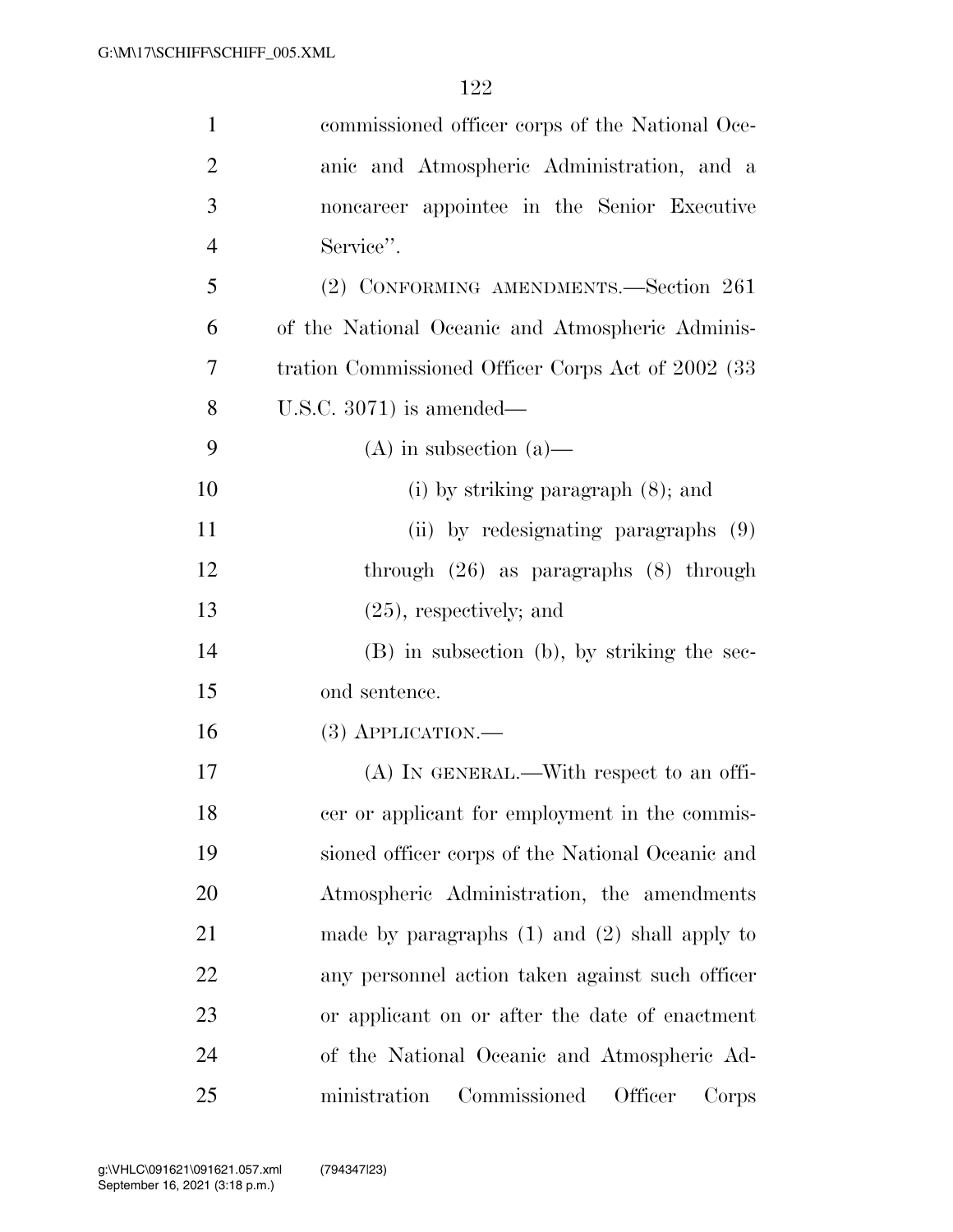| $\mathbf{1}$   | Amendments Act of 2020 (Public Law 116–               |
|----------------|-------------------------------------------------------|
| $\overline{2}$ | 259) for making any disclosure protected under        |
| 3              | section $2302(8)$ of title 5, United States Code.     |
| $\overline{4}$ | (B) EXCEPTION.—Subparagraph (A) shall                 |
| 5              | not apply to any personnel action with respect        |
| 6              | to which a complaint has been filed pursuant to       |
| 7              | section 1034 of title 10, United States Code,         |
| 8              | and a final decision has been rendered regard-        |
| 9              | ing such complaint.                                   |
| 10             | $(g)$ RELIEF.—                                        |
| 11             | (1) IN GENERAL.—Section $7701(b)(2)(A)$ of            |
| 12             | title 5, United States Code, is amended by striking   |
| 13             | "upon the making of the decision" and inserting       |
| 14             | "upon making of the decision, necessary to make the   |
| 15             | employee whole as if there had been no prohibited     |
| 16             | personnel practice, including training, seniority and |
| 17             | promotions consistent with the employee's prior       |
| 18             | record".                                              |
| 19             | (2) APPLICATION.—In addition to any appeal            |
| 20             | made on or after the date of enactment of this Act    |
| 21             | to the Merit Systems Protection Board under section   |
| 22             | 7701 of title 5, United States Code, the amendment    |
| 23             | made by paragraph (1) shall apply to any appeal       |
| 24             | made under such section before the date of enact-     |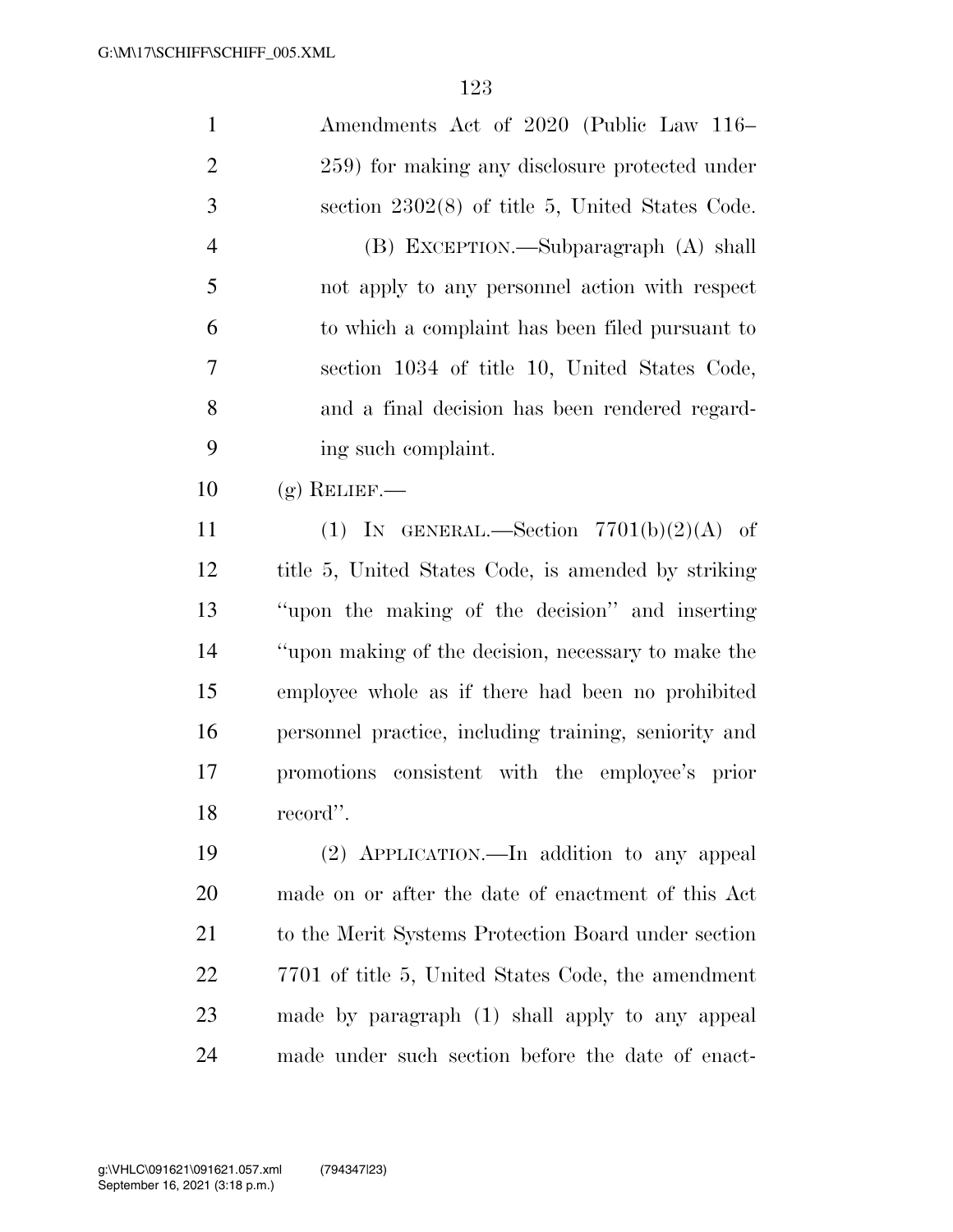| $\mathbf{1}$   | ment of this Act with respect to which the Board            |
|----------------|-------------------------------------------------------------|
| $\overline{2}$ | has not issued a final decision.                            |
| 3              | SEC. 804. CLASSIFYING CERTAIN FURLOUGHS AS ADVERSE          |
| $\overline{4}$ | PERSONNEL ACTIONS.                                          |
| 5              | (a) IN GENERAL.—Section $7512$ of title 5, United           |
| 6              | States Code, is amended—                                    |
| $\overline{7}$ | $(1)$ in paragraph $(4)$ , by striking "and" at the         |
| 8              | end; and                                                    |
| 9              | $(2)$ by striking paragraph $(5)$ and inserting the         |
| 10             | following:                                                  |
| 11             | $\cdot\cdot$ (5) a furlough of more than 14 days but less   |
| 12             | than 30 days; and                                           |
| 13             | $(6)$ a furlough of 13 days or less that is not             |
| 14             | due to a lapse in appropriations;".                         |
| 15             | (b) APPLICATION.—The amendment made by sub-                 |
| 16             | section (a) shall apply to any furlough covered by such     |
| 17             | section $7512(5)$ or (6) (as amended by such subsection)    |
| 18             | occurring on or after the date of enactment of this Act.    |
| 19             | SEC. 805. CODIFICATION OF PROTECTIONS FOR DISCLO-           |
| 20             | SURES OF CENSORSHIP RELATED TO RE-                          |
| 21             | SEARCH, ANALYSIS, OR TECHNICAL INFOR-                       |
| 22             | <b>MATION.</b>                                              |
| 23             | (a) IN GENERAL.—Section 2302 of title 5, United             |
| 24             | States Code, as amended by section $802(c)(1)$ , is further |
| 25             | amended by adding at the end the following:                 |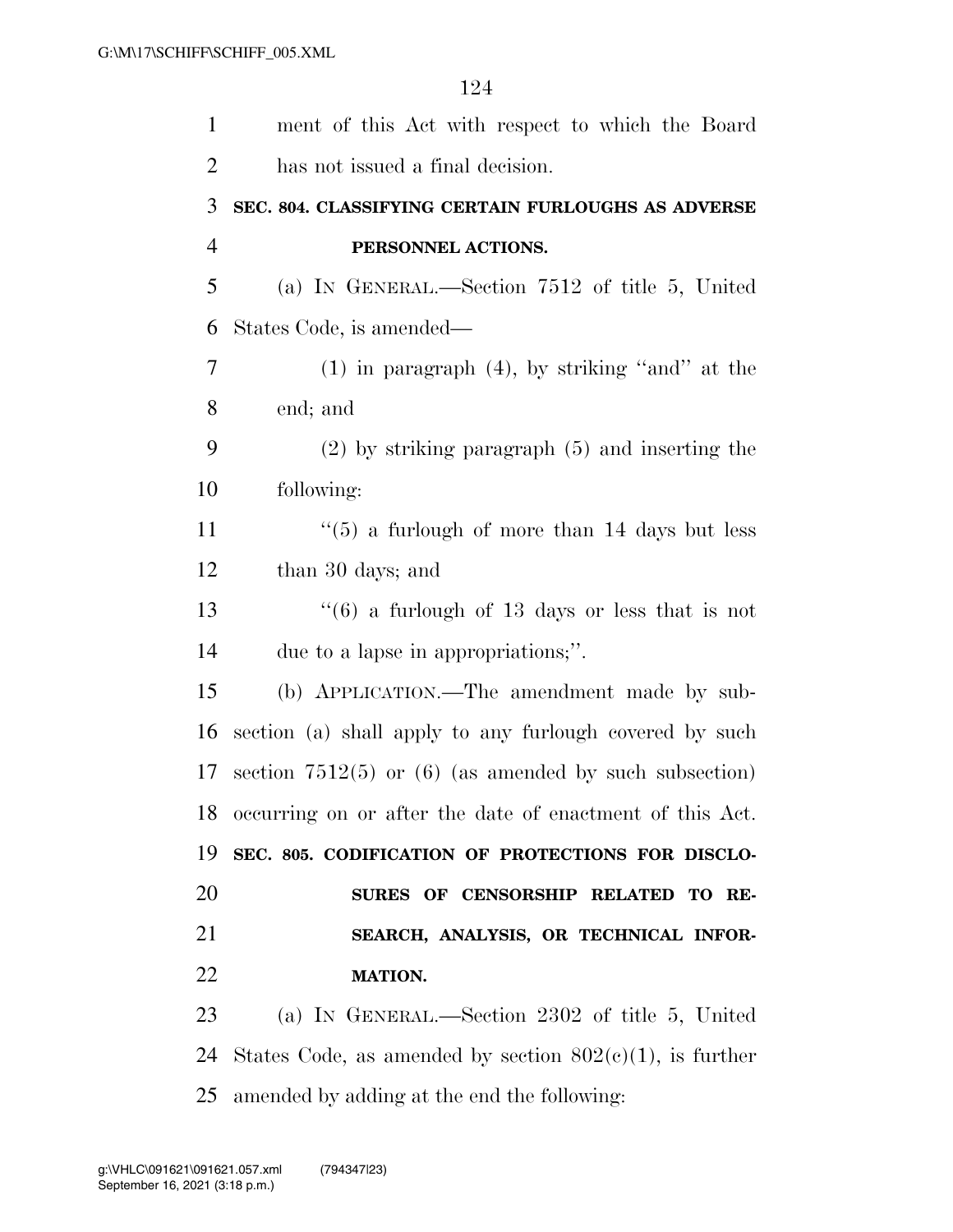| $\mathbf{1}$   | $\lq\lq(h)(1)$ In this subsection—                         |
|----------------|------------------------------------------------------------|
| $\overline{2}$ | "(A) the term 'applicant' means an applicant               |
| 3              | for a covered position;                                    |
| $\overline{4}$ | $\lq\lq$ the term 'censorship related to research,         |
| 5              | analysis, or technical information' means any effort       |
| 6              | to distort, misrepresent, or suppress research, anal-      |
| 7              | ysis, or technical information; and                        |
| 8              | "(C) the term 'employee' means an employee in              |
| 9              | a covered position in an agency.                           |
| 10             | $\lq(2)(A)$ Any disclosure of information by an employee   |
| 11             | or applicant for employment that the employee or appli-    |
| 12             | cant reasonably believes is evidence of censorship related |
| 13             | to research, analysis, or technical information—           |
| 14             | "(i) shall come within the protections of sub-             |
| 15             | section (b)(8)(A) if—                                      |
| 16             | "(I) the employee or applicant reasonably                  |
| 17             | believes that the censorship related to research,          |
| 18             | analysis, or technical information is or will              |
| 19             | cause-                                                     |
| 20             | "(aa) any violation of law, rule, or                       |
| 21             | regulation; or                                             |
| 22             | "(bb) gross mismanagement, a gross                         |
| 23             | waste of funds, an abuse of authority, or                  |
| 24             | a substantial and specific danger to public                |
| 25             | health or safety; and                                      |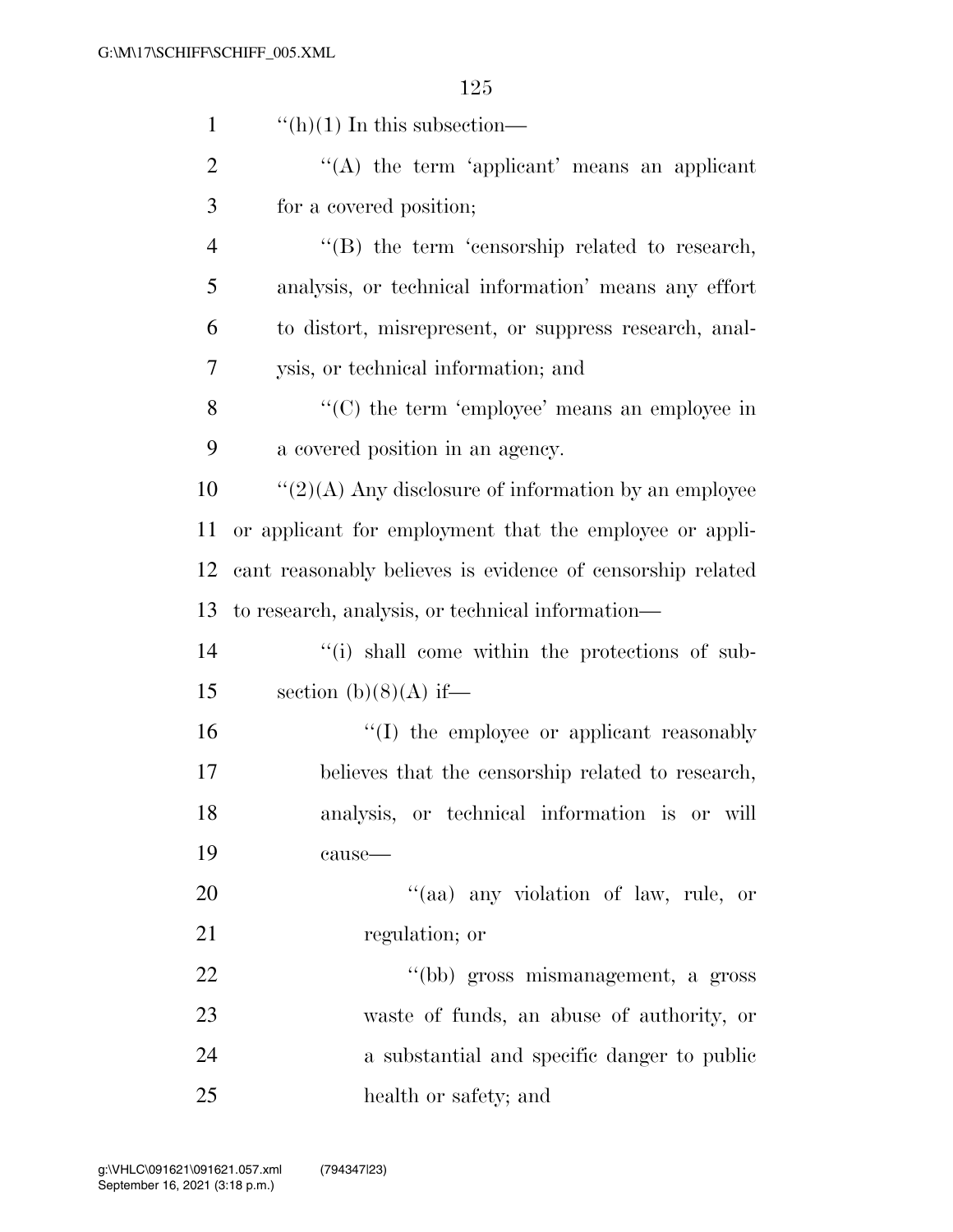| $\mathbf{1}$   | "(II) such disclosure is not specifically pro-    |
|----------------|---------------------------------------------------|
| $\overline{2}$ | hibited by law or such information is not spe-    |
| 3              | cifically required by Executive order to be kept  |
| $\overline{4}$ | classified in the interest of national defense or |
| 5              | the conduct of foreign affairs; and               |
| 6              | "(ii) shall come within the protections of sub-   |
| 7              | section $(b)(8)(B)$ if—                           |
| 8              | "(I) the employee or applicant reasonably         |
| 9              | believes that the censorship related to research, |
| 10             | analysis, or technical information is or will     |
| 11             | cause-                                            |
| 12             | "(aa) any violation of law, rule, or              |
| 13             | regulation; or                                    |
| 14             | "(bb) gross mismanagement, a gross                |
| 15             | waste of funds, an abuse of authority, or         |
| 16             | a substantial and specific danger to public       |
| 17             | health or safety; and                             |
| 18             | "(II) the disclosure is made to the Special       |
| 19             | Counsel, or to the Inspector General of an        |
| 20             | agency or another person designated by the        |
| 21             | head of the agency to receive such disclosures,   |
| 22             | consistent with the protection of sources and     |
| 23             | methods.                                          |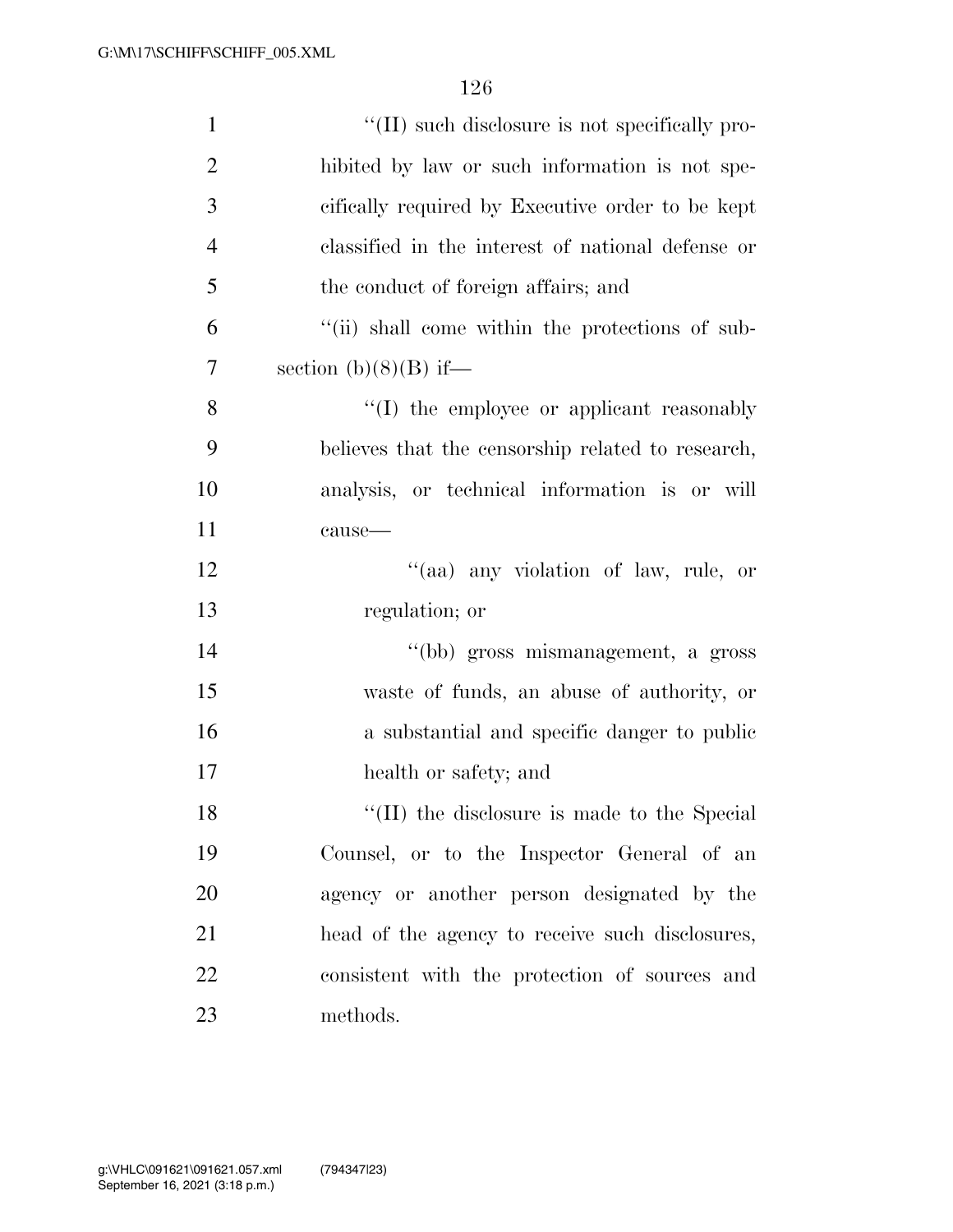''(3) A disclosure shall not be excluded from para-2 graph  $(2)$  for any reason described under subsection  $(f)(1)$ 3 or  $(2)$ .

 ''(4) Nothing in this subsection shall be construed to imply any limitation on the protections of employees and applicants afforded by any other provision of law, includ- ing protections with respect to any disclosure of informa- tion believed to be evidence of censorship related to re-search, analysis, or technical information.''.

(b) REPEAL.—

 (1) IN GENERAL.—Section 110 of the Whistle- blower Protection Enhancement Act of 2012 (Public Law 112–199) is hereby repealed.

 (2) RULE OF CONSTRUCTION.—Nothing in this section shall be construed to limit or otherwise affect any action under such section 110 commenced be- fore the date of enactment of this Act or any protec- tions afforded by such section with respect to such action.

**SEC. 806. TITLE 5 TECHNICAL AND CONFORMING AMEND-**

**MENTS.** 

Title 5, United States Code, is amended—

23 (1) in section 1212(h), by striking "or  $(9)$ " each place it appears and inserting '', (b)(9), 25 (b)(13), or  $(g)$ ";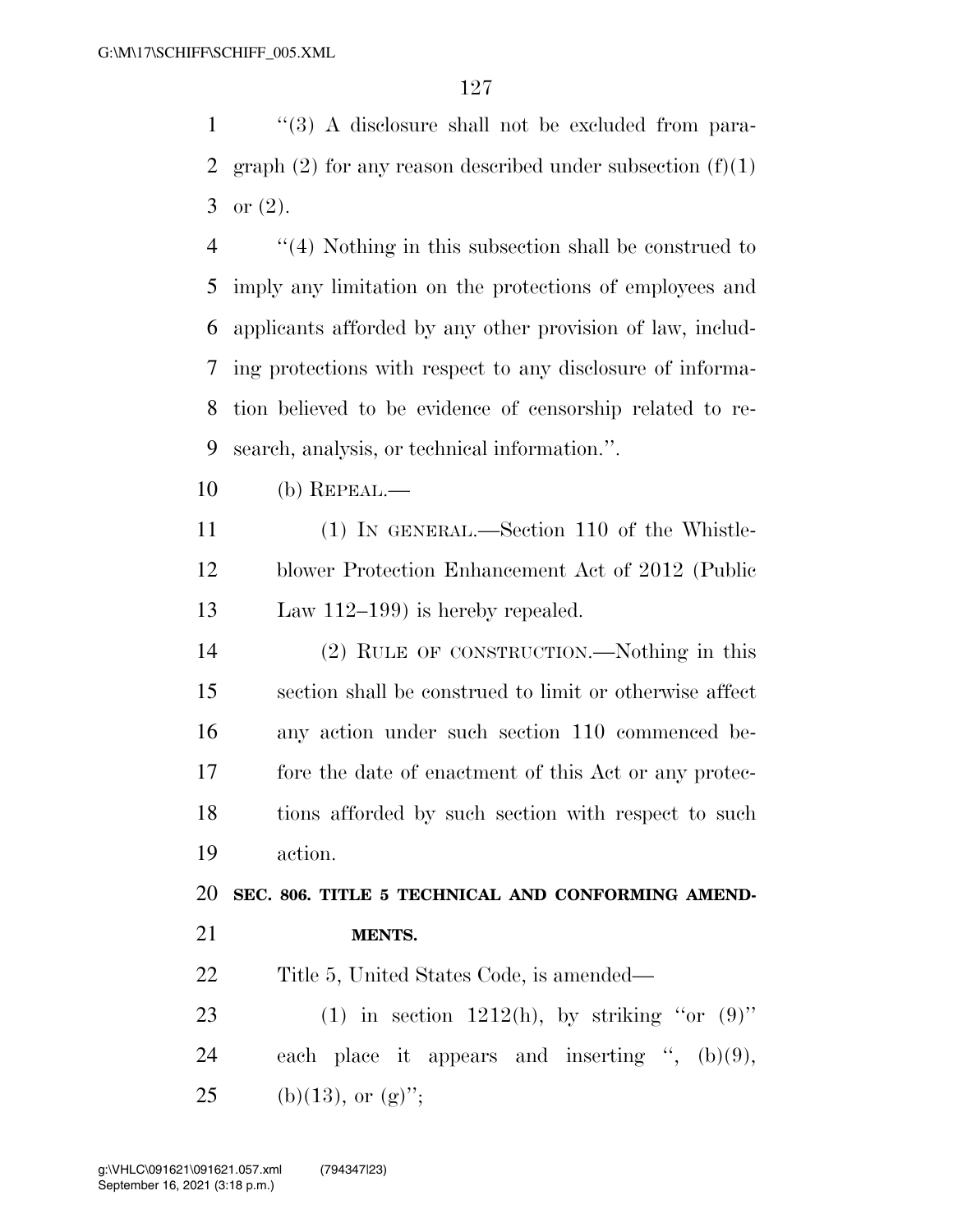| $\mathbf{1}$   | $(2)$ in section 1214—                                     |
|----------------|------------------------------------------------------------|
| $\overline{2}$ | $(A)$ in subsections $(a)$ and $(b)$ , by striking         |
| 3              | "section 2302(b)(8) or section 2302(b)(9)(A)(i),           |
| $\overline{4}$ | $(B)$ , $(C)$ , or $(D)$ " each place it appears and in-   |
| 5              | serting "section 2302(b)(8), section                       |
| 6              | $2302(b)(9)(A)(i)$ , (B), (C), (D), or (E), section        |
| 7              | $2302(b)(13)$ , or section $2302(g)$ "; and                |
| 8              | (B) in subsection (i), by striking "section                |
| 9              | $2302(b)(8)$ or subparagraph $(A)(i)$ , $(B)$ , $(C)$ , or |
| 10             | (D) of section $2302(b)(9)$ " and inserting "sec-          |
| 11             | tion 2302(b)(8), subparagraph (A)(i), (B), (C),            |
| 12             | (D), or $(E)$ of section $2302(b)(9)$ , section            |
| 13             | $2302(b)(13)$ , or section $2302(g)$ ";                    |
| 14             | (3) in section $1215(a)(3)(B)$ , by striking "sec-         |
| 15             | tion 2302(b)(8), or 2302(b)(9)(A)(i), (B), (C), or         |
| 16             | (D)" each place it appears and inserting "section          |
| 17             | $2302(b)(8)$ , section $2302(b)(9)(A)(i)$ , (B), (C), (D), |
| 18             | or (E), section 2302(b)(13), or section 2302(g)";          |
| 19             | $(4)$ in section 2302—                                     |
| 20             | $(A)$ in subsection $(a)$ —                                |
| 21             | (i) in paragraph $(1)$ , by inserting "or                  |
| 22             | $(g)$ " after "subsection (b)"; and                        |
| 23             | (ii) in paragraph $(2)(C)(i)$ , by striking                |
| 24             | "subsection"<br>(b)(8)<br>section<br><b>or</b>             |
| 25             | $2302(b)(9)(A)(i)$ , (B), (C), or (D)" and in-             |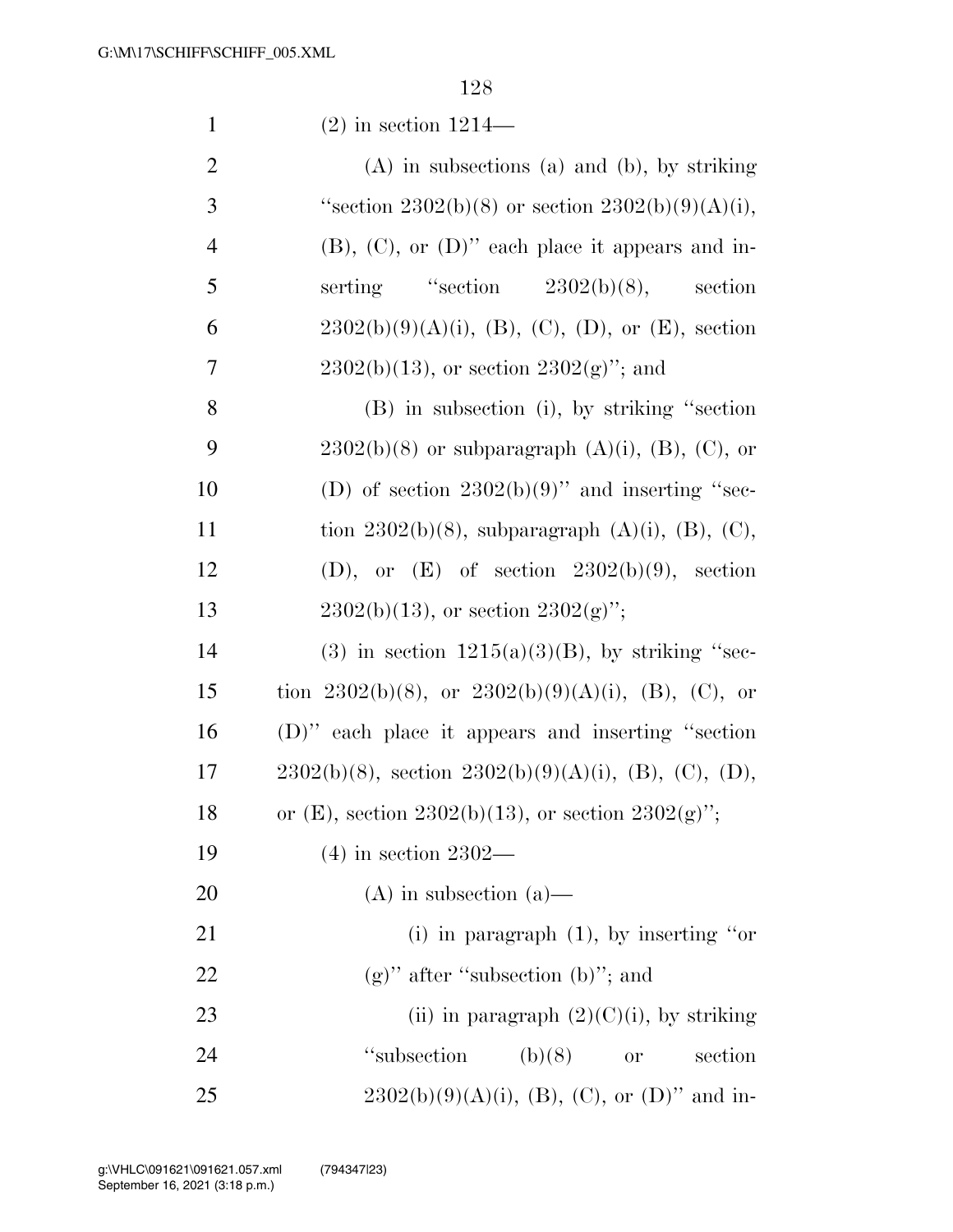| $\mathbf{1}$   | serting "section $2302(b)(8)$ , section                          |
|----------------|------------------------------------------------------------------|
| $\overline{2}$ | $2302(b)(9)(A)(i)$ , (B), (C), (D), or (E),                      |
| 3              | section 2302(b)(13), or section 2302(g)";                        |
| $\overline{4}$ | and                                                              |
| 5              | (B) in subsection (c)(1)(B), by striking                         |
| 6              | "paragraph $(8)$ or subparagraph $(A)(i)$ , $(B)$ ,              |
| $\tau$         | $(C)$ , or $(D)$ of paragraph $(9)$ of subsection $(b)$ "        |
| 8              | and inserting "paragraph (8), subparagraph                       |
| 9              | $(A)(i)$ , $(B)$ , $(C)$ , or $(D)$ of paragraph $(9)$ , or      |
| 10             | paragraph $(13)$ of subsection (b) or subsection                 |
| 11             | $(g)$ ";                                                         |
| 12             | $(5)$ in section $7515(a)(2)$ , by striking "para-               |
| 13             | graph $(8)$ , $(9)$ , or $(14)$ of section $2302(b)$ " and in-   |
| 14             | serting "paragraph $(8)$ , $(9)$ , $(13)$ , or $(14)$ of section |
| 15             | $2302(b)$ or section $2302(g)$ ";                                |
| 16             | (6) in section $7701(c)(2)(B)$ , by inserting "or                |
| 17             | section $2302(g)$ " after "section $2302(b)$ "; and              |
| 18             | $(7)$ in section $7703(b)(1)(B)$ , by striking "sec-             |
| 19             | tion 2302(b)(8), or 2302(b)(9)(A)(i), (B), (C), or               |
| 20             | (D)" and inserting "section $2302(b)(8)$ , section               |
| 21             | $2302(b)(9)(A)(i)$ , (B), (C), (D), or (E), section              |
| 22             | $2302(b)(13)$ , or section $2302(g)$ ".                          |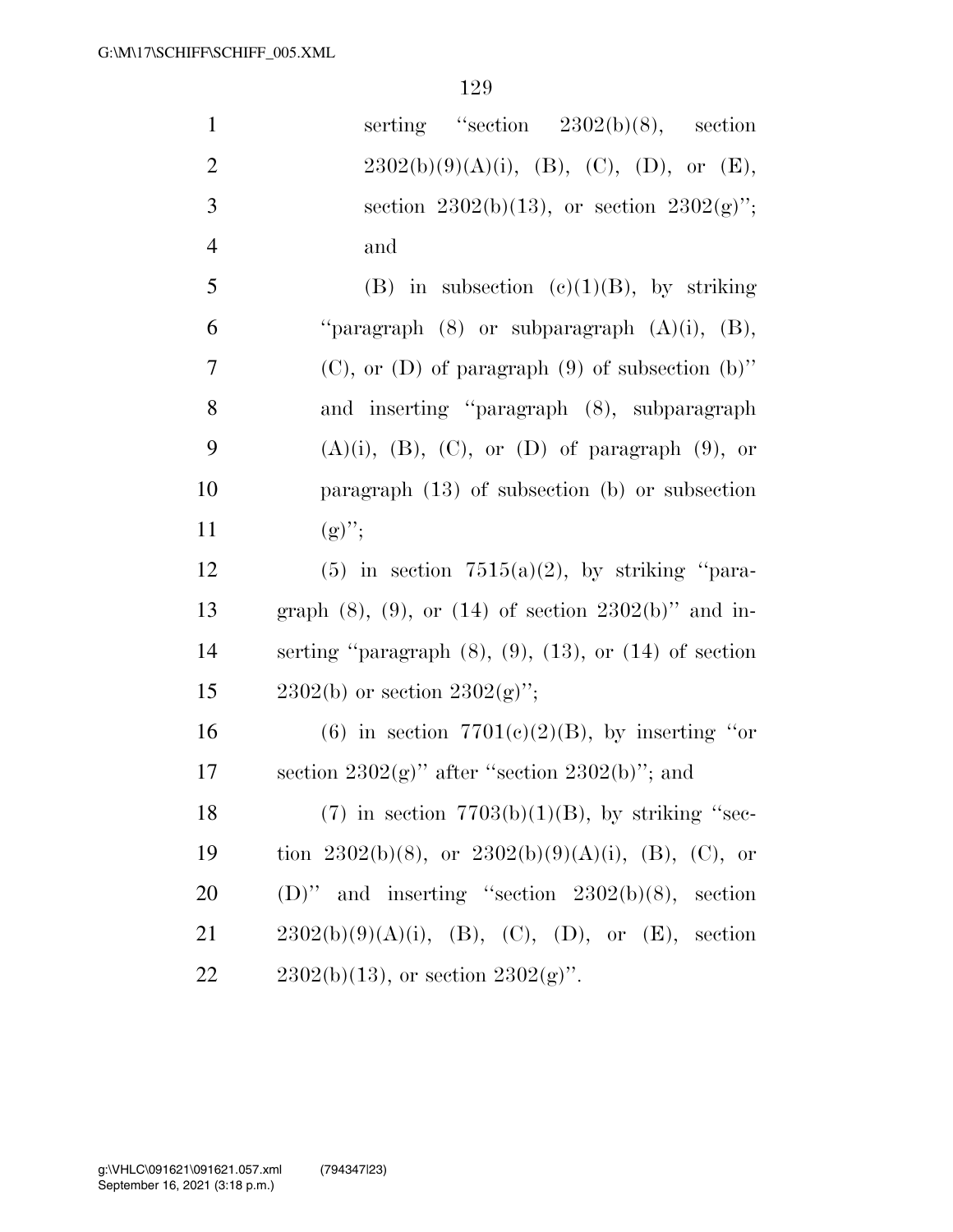## **Subtitle B—Whistleblowers of the Intelligence Community**

 **SEC. 811. LIMITATION ON SHARING OF INTELLIGENCE COMMUNITY WHISTLEBLOWER COMPLAINTS WITH PERSONS NAMED IN SUCH COM-PLAINTS.** 

 (a) IN GENERAL.—Title XII of the National Security Act of 1947, as added by section 711, is further amended by inserting after section 1205, as added by section 713(c), the following new subtitle:

## **''Subtitle B—Protections for Whistleblowers**

 **''SEC. 1223. LIMITATION ON SHARING OF INTELLIGENCE COMMUNITY WHISTLEBLOWER COMPLAINTS WITH PERSONS NAMED IN SUCH COM-PLAINTS.** 

17 ""(a) In GENERAL.—It shall be unlawful for any em- ployee or officer of the Federal Government to knowingly and willfully share any whistleblower disclosure informa- tion with any individual named as a subject of the whistle- blower disclosure and alleged in the disclosure to have en-gaged in misconduct, unless—

23  $\frac{1}{2}$  (1) the whistleblower consented, in writing, to such sharing before the sharing occurs;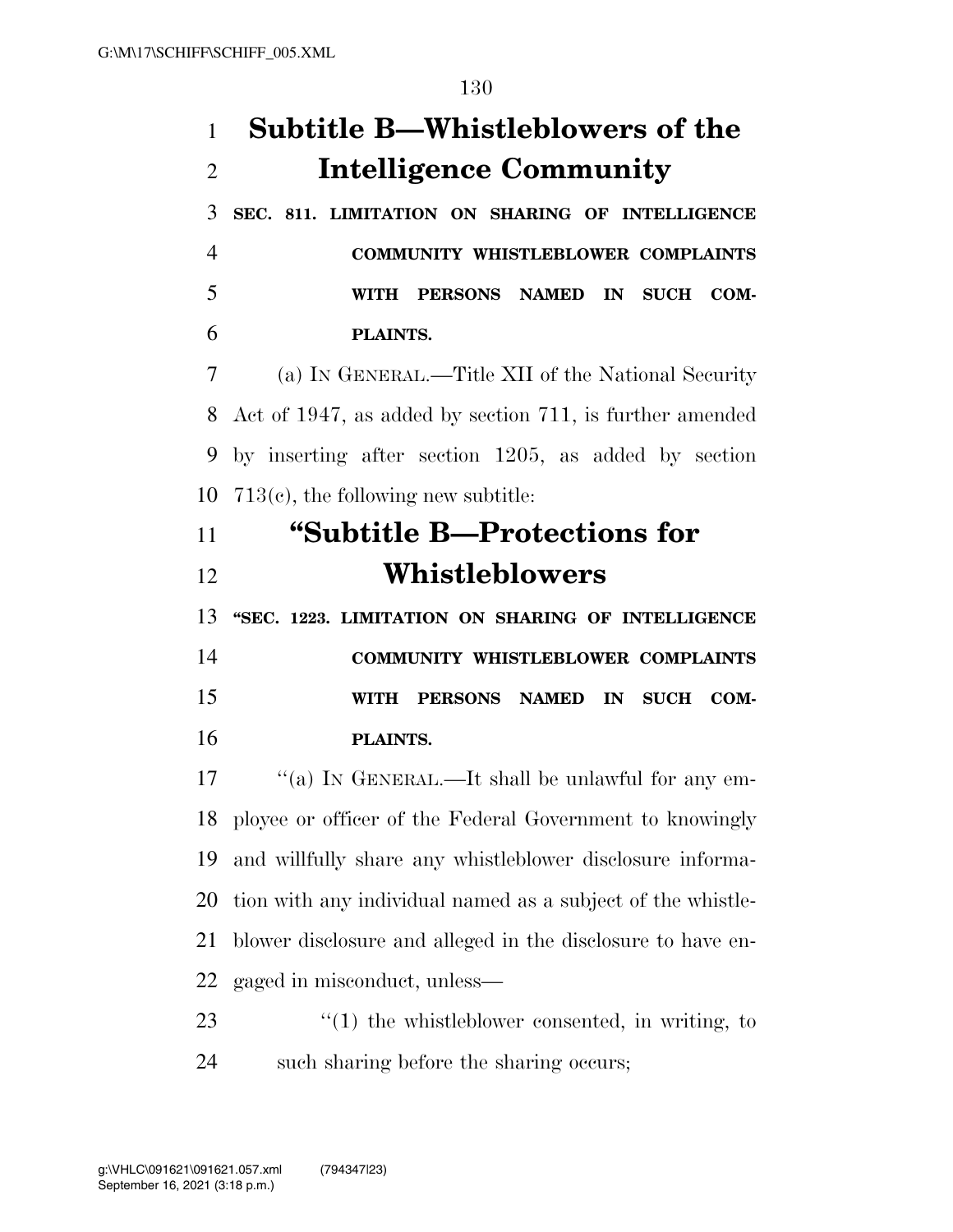| $\mathbf{1}$   | $\lq(2)$ a covered Inspector General to whom such         |
|----------------|-----------------------------------------------------------|
| $\overline{2}$ | disclosure is made—                                       |
| 3              | $\lq\lq$ determines that such sharing is nec-             |
| $\overline{4}$ | essary to advance an investigation, audit, in-            |
| 5              | spection, review, or evaluation by the Inspector          |
| 6              | General; and                                              |
| 7              | $\lq\lq$ notifies the whistleblower of such               |
| 8              | sharing before the sharing occurs; or                     |
| 9              | $\cdot\cdot$ (3) an attorney for the Government—          |
| 10             | "(A) determines that such sharing is nec-                 |
| 11             | essary to advance an investigation by the attor-          |
| 12             | ney; and                                                  |
| 13             | $\lq\lq$ notifies the whistleblower of such               |
| 14             | sharing before the sharing occurs.                        |
| 15             | "(b) WHISTLEBLOWER DISCLOSURE INFORMATION                 |
| 16             | DEFINED.—In this section, the term 'whistleblower disclo- |
| 17             | sure information' means, with respect to a whistleblower  |
|                | 18 disclosure-                                            |
| 19             | $\lq(1)$ the disclosure;                                  |
| <b>20</b>      | $(2)$ confirmation of the fact of the existence of        |
| 21             | the disclosure; or                                        |
| <u>22</u>      | $\cdot$ (3) the identity, or other identifying informa-   |
| 23             | tion, of the whistleblower who made the disclosure.".     |
| 24             | (b) TECHNICAL AND CLERICAL AMENDMENTS.—                   |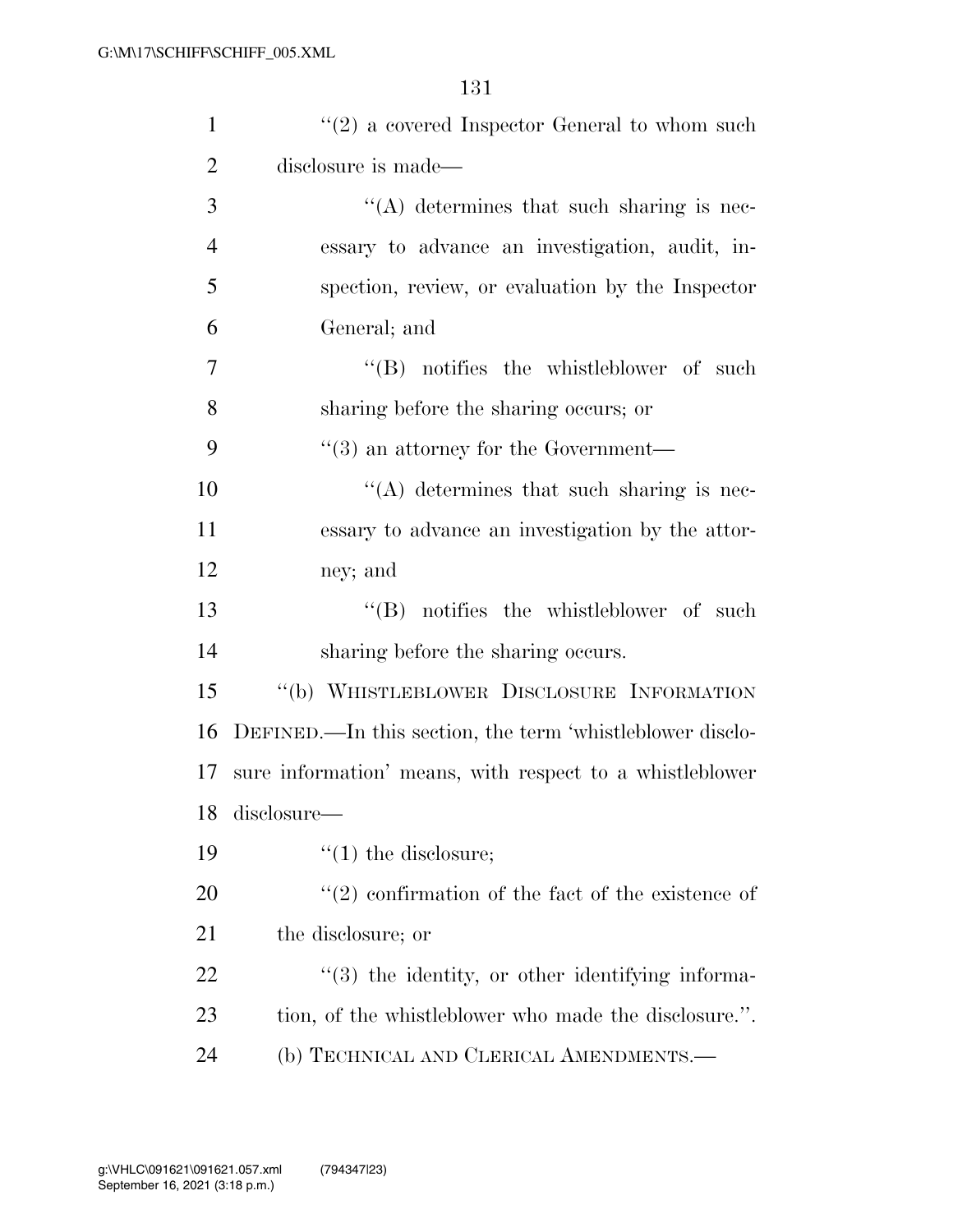| $\mathbf{1}$   | (1) TRANSFER.—The National Security Act of          |
|----------------|-----------------------------------------------------|
| $\overline{2}$ | 1947 (50 U.S.C. 3001 et seq.) is amended as fol-    |
| 3              | lows:                                               |
| 4              | $(A)$ Section 1104 is —                             |
| 5              | (i) transferred to title XII of such                |
| 6              | Act, as added by section 711;                       |
| 7              | (ii) inserted before section 1223 of                |
| 8              | such Act, as added by this section; and             |
| 9              | (iii) redesignated as section 1221.                 |
| 10             | $(B)$ Section 1106 is —                             |
| 11             | amended by striking "section"<br>(i)                |
| 12             | 1104" each place it appears and inserting           |
| 13             | "section $1221"$ ;                                  |
| 14             | (ii) transferred to title XII of such               |
| 15             | Act, as added by section 711;                       |
| 16             | (iii) inserted after section 1223 of                |
| 17             | such Act, as added by this section; and             |
| 18             | (iv) redesignated as section 1225.                  |
| 19             | (2) CLERICAL AMENDMENTS.—The table of sec-          |
| <b>20</b>      | tions at the beginning of the National Security Act |
| 21             | of $1947$ is amended—                               |
| 22             | (A) by striking the items relating to sec-          |
| 23             | tion $1104$ and section $1106$ ; and                |
| 24             | (B) by inserting after the item relating to         |
| 25             | section 1205 the following new items:               |
|                | "SUBTITLE B-PROTECTIONS FOR WHISTLEBLOWERS          |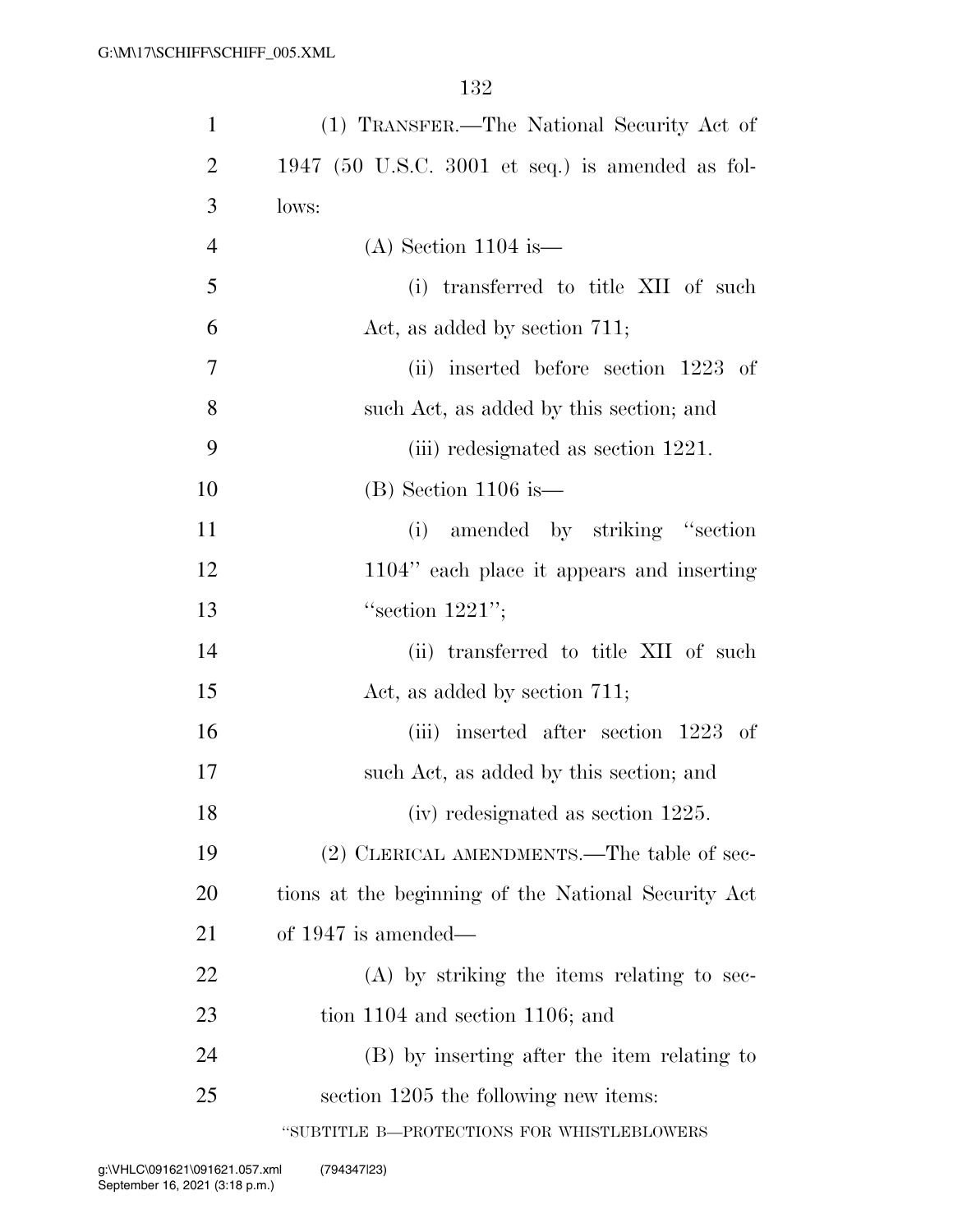''Sec. 1221. Prohibited personnel practices in the intelligence community. ''Sec. 1223. Limitation on sharing of intelligence community whistleblower complaints with persons named in such complaints. ''Sec. 1225. Inspector General external review panel.''. (c) DEFINITIONS.—Section 3 of such Act (50 U.S.C. 3003), as amended by section 711, is further amended by adding at the end the following new paragraphs: ''(9) The term 'whistleblower' means a person who makes a whistleblower disclosure. ''(10) The term 'whistleblower disclosure' means a disclosure that is protected under section 8 1221 of this Act or section  $3001(j)(1)$  of the Intel- ligence Reform and Terrorism Prevention Act of (50 U.S.C. 3341(j)).". (d) CONFORMING AMENDMENT.—Section 5331 of the Damon Paul Nelson and Matthew Young Pollard Intel- ligence Authorization Act for Fiscal Years 2018, 2019, and 2020 (division E of Public Law 116–92; 50 U.S.C. 3033 note) is amended by striking ''section 1104 of the National Security Act of 1947 (50 U.S.C. 3234)'' and in- serting ''section 1221 of the National Security Act of 1947''.

## **SEC. 812. DISCLOSURES TO CONGRESS.**

 (a) IN GENERAL.—Title XII of the National Security Act of 1947, as added by section 711, is further amended by inserting after section 1225, as designated by section 811(b), the following new section: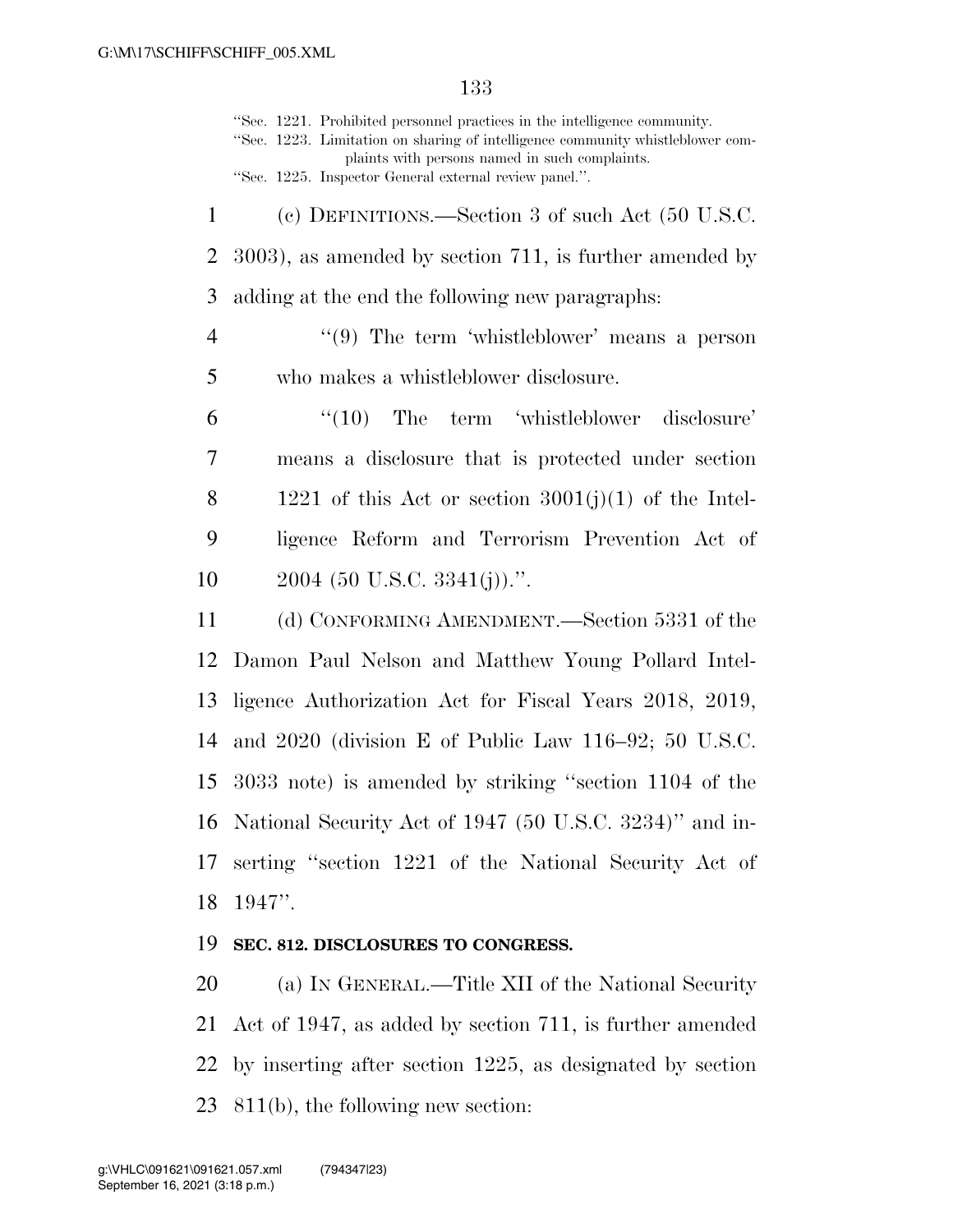## **''SEC. 1227. PROCEDURES REGARDING DISCLOSURES TO CONGRESS.**

"(a) GUIDANCE.—

 ''(1) OBLIGATION TO PROVIDE SECURITY DI- RECTION UPON REQUEST.—Upon the request of a whistleblower, the head of the relevant element of the intelligence community, acting through the cov- ered Inspector General for that element, shall fur- nish on a confidential basis to the whistleblower in- formation regarding how the whistleblower may di- rectly contact the congressional intelligence commit- tees, in accordance with appropriate security prac- tices, regarding a complaint or information of the 14 whistleblower pursuant to section  $103H(k)(5)(D)$  or other appropriate provision of law.

 ''(2) NONDISCLOSURE.—Unless a whistleblower who makes a request under paragraph (1) provides prior consent, a covered Inspector General may not disclose to the head of the relevant element of the intelligence community—

21 ''(A) the identity of the whistleblower; or  $\text{``(B)}$  the element at which such whistle- blower is employed, detailed, or assigned as a contractor employee.

 ''(b) OVERSIGHT OF OBLIGATION.—If a covered In-spector General determines that the head of an element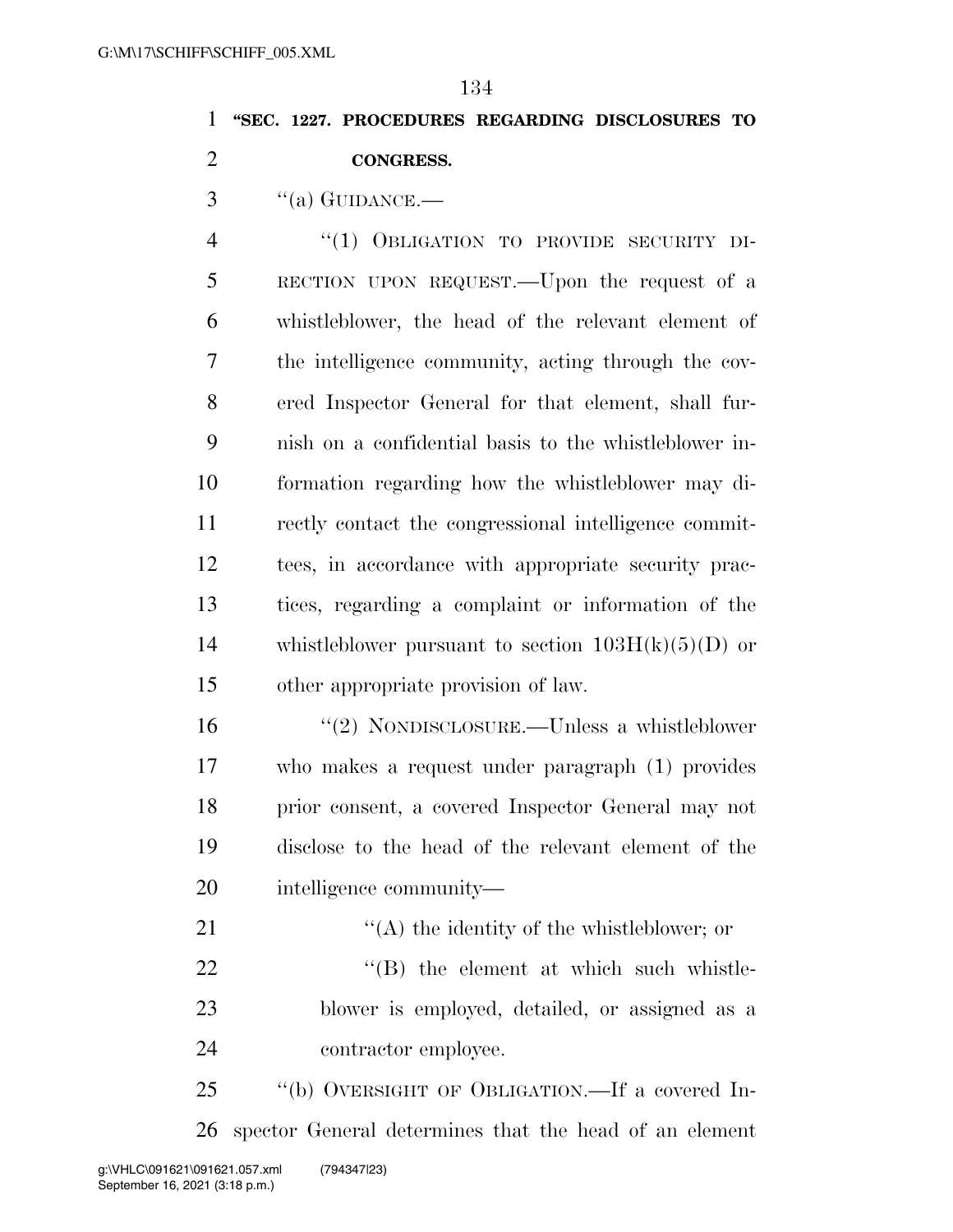of the intelligence community denied a request by a whis- tleblower under subsection (a), directed the whistleblower not to contact the congressional intelligence committees, or unreasonably delayed in providing information under such subsection, the covered Inspector General shall notify the congressional intelligence committees of such denial, direction, or unreasonable delay.

8 "(c) PERMANENT SECURITY OFFICER.—The head of each element of the intelligence community may designate a permanent security officer in the element to provide to whistleblowers the information under subsection (a).''.

 (b) CLERICAL AMENDMENT.—The table of sections at the beginning of the National Security Act of 1947 is amended by inserting after the item relating to section 1225, as added by section 811(b), the following new item: ''Sec. 1227. Procedures regarding disclosures to Congress.''.

 (c) CONFORMING AMENDMENT.—Section 17 103H $(k)(5)(D)(i)$  of the National Security Act of 1947 18 (50 U.S.C.  $3033(k)(5)(D)(i)$ ) is amended by adding at the end the following: ''The employee may request information pursuant to section 1227 with respect to contacting such committees.''.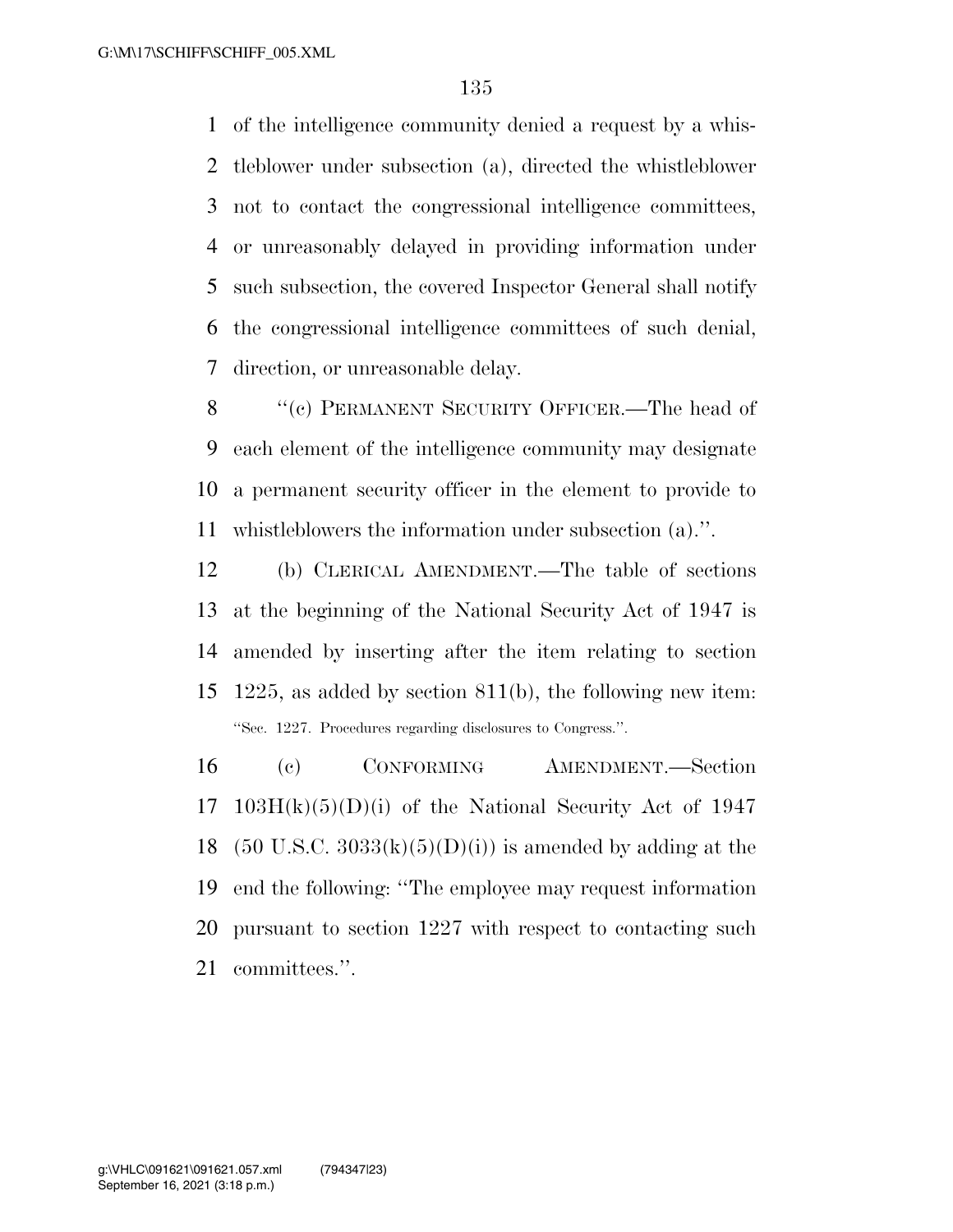| 1              | SEC. 813. PROHIBITION AGAINST DISCLOSURE OF WHIS-                   |
|----------------|---------------------------------------------------------------------|
| $\overline{2}$ | <b>TLEBLOWER</b><br><b>IDENTITY</b><br><b>AS</b><br><b>REPRISAL</b> |
| 3              | <b>AGAINST WHISTLEBLOWER DISCLOSURE BY</b>                          |
| $\overline{4}$ | EMPLOYEES AND CONTRACTORS IN INTEL-                                 |
| 5              | LIGENCE COMMUNITY.                                                  |
| 6              | (a) IN GENERAL.—Paragraph $(3)$ of subsection $(a)$                 |
| 7              | of section 1221 of the National Security Act of 1947, as            |
| 8              | designated by section $811(b)(1)(A)$ , is amended—                  |
| 9              | $(1)$ in subparagraph $(I)$ , by striking "; or" and                |
| 10             | inserting a semicolon;                                              |
| 11             | $(2)$ by redesignating subparagraph $(J)$ as sub-                   |
| 12             | paragraph $(K)$ ; and                                               |
| 13             | $(3)$ by inserting after subparagraph $(I)$ the fol-                |
| 14             | lowing:                                                             |
| 15             | "(J) a knowing and willful disclosure re-                           |
| 16             | vealing the identity or other personally identifi-                  |
| 17             | able information of such employee or such con-                      |
| 18             | tractor employee without the express written                        |
| 19             | consent of such employee or such contractor                         |
| 20             | employee or if the Inspector General determines                     |
| 21             | such disclosure is necessary for the exclusive                      |
| 22             | purpose of investigating a complaint or infor-                      |
| 23             | mation received under section 8H of the Inspec-                     |
| 24             | tor General Act of $1978$ (5 U.S.C. App. 8H);                       |
| 25             | $\mathbf{or}$ ".                                                    |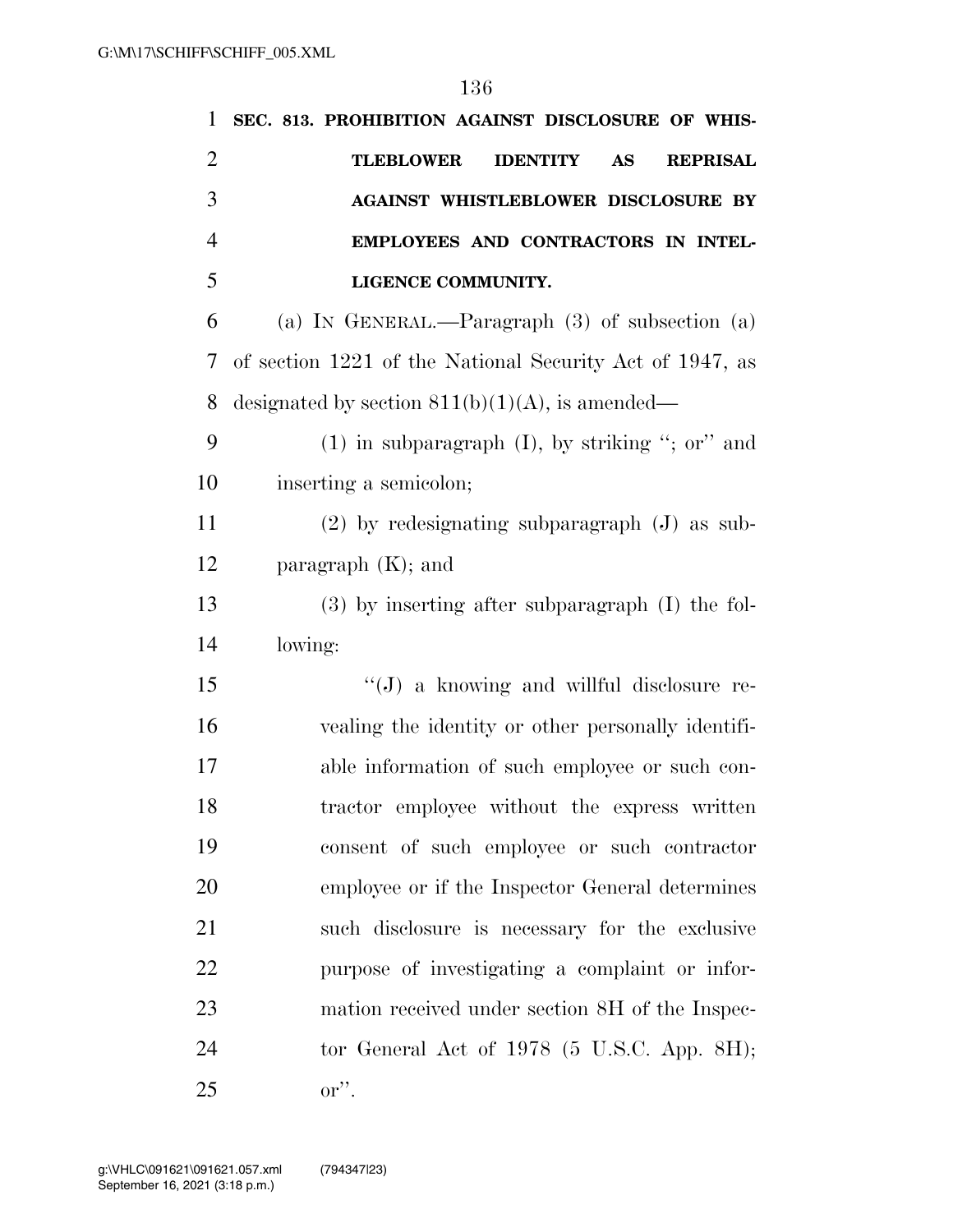(b) APPLICABILITY TO DETAILEES.—Such subsection is amended by adding at the end the following:

3 "(5) EMPLOYEE.—The term 'employee', with respect to an agency or a covered intelligence com- munity element, includes an individual who has been detailed to such agency or covered intelligence com-munity element.''.

 (c) PRIVATE RIGHT OF ACTION FOR UNLAWFUL DIS- CLOSURE OF WHISTLEBLOWER IDENTITY.—Subsection (d) of such section is amended to read as follows:

11 "(d) ENFORCEMENT.—

12 "(1) In GENERAL.—Except as otherwise pro- vided in this subsection, the President shall provide for the enforcement of this section.

15 "(2) PRIVATE RIGHT OF ACTION FOR UNLAW- FUL, WILLFUL DISCLOSURE OF WHISTLEBLOWER IDENTITY.—In a case in which an employee of an agency, or other employee or officer of the Federal Government, takes a personnel action described in 20 subsection  $(a)(3)(J)$  against an employee of a cov- ered intelligence community element as a reprisal in violation of subsection (b) or in a case in which a contractor employee takes a personnel action de- scribed in such subsection against another con-tractor employee as a reprisal in violation of sub-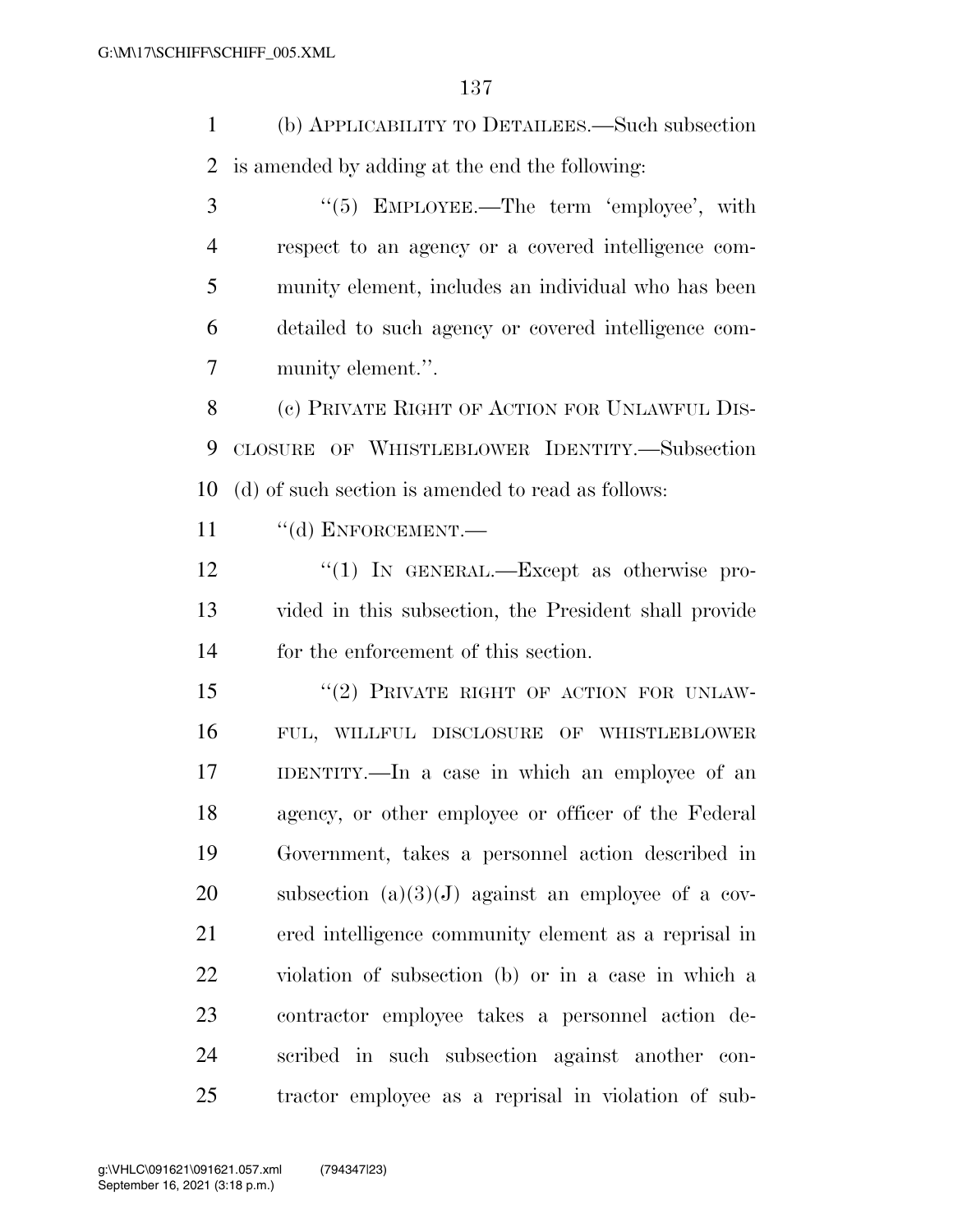| $\mathbf{1}$   | section (c), the employee or contractor employee        |
|----------------|---------------------------------------------------------|
| $\overline{2}$ | against whom the personnel action was taken may         |
| 3              | bring a private action for all appropriate remedies,    |
| $\overline{4}$ | including injunctive relief and compensatory and pu-    |
| 5              | nitive damages, against the employee or contractor      |
| 6              | employee who took the personnel action, in a Fed-       |
| 7              | eral district court of competent jurisdiction within    |
| 8              | 180 days of when the employee or contractor em-         |
| 9              | ployee first learned of or should have learned of the   |
| 10             | violation.".                                            |
| 11             | <b>TITLE IX-ACCOUNTABILITY</b>                          |
| 12             | <b>FOR ACTING OFFICIALS</b>                             |
| 13             | SEC. 901. SHORT TITLE.                                  |
|                |                                                         |
| 14             | This title may be cited as the "Accountability for Act- |
| 15             | ing Officials Act".                                     |
| 16             | SEC. 902. CLARIFICATION OF FEDERAL VACANCIES RE-        |
| 17             | FORM ACT OF 1998.                                       |
| 18             | (a) ELIGIBILITY REQUIREMENTS.—Section 3345 of           |
| 19             | title 5, United States Code, is amended as follows:     |
| 20             | $(1)$ In subsection $(a)$ —                             |
| 21             | $(A)$ in paragraph $(1)$ , by adding at the end         |
| 22             | before the semi-colon the following: ", but, and        |
| 23             | except as provided in subsection (e), only if the       |
| 24             | individual serving in the position of first assist-     |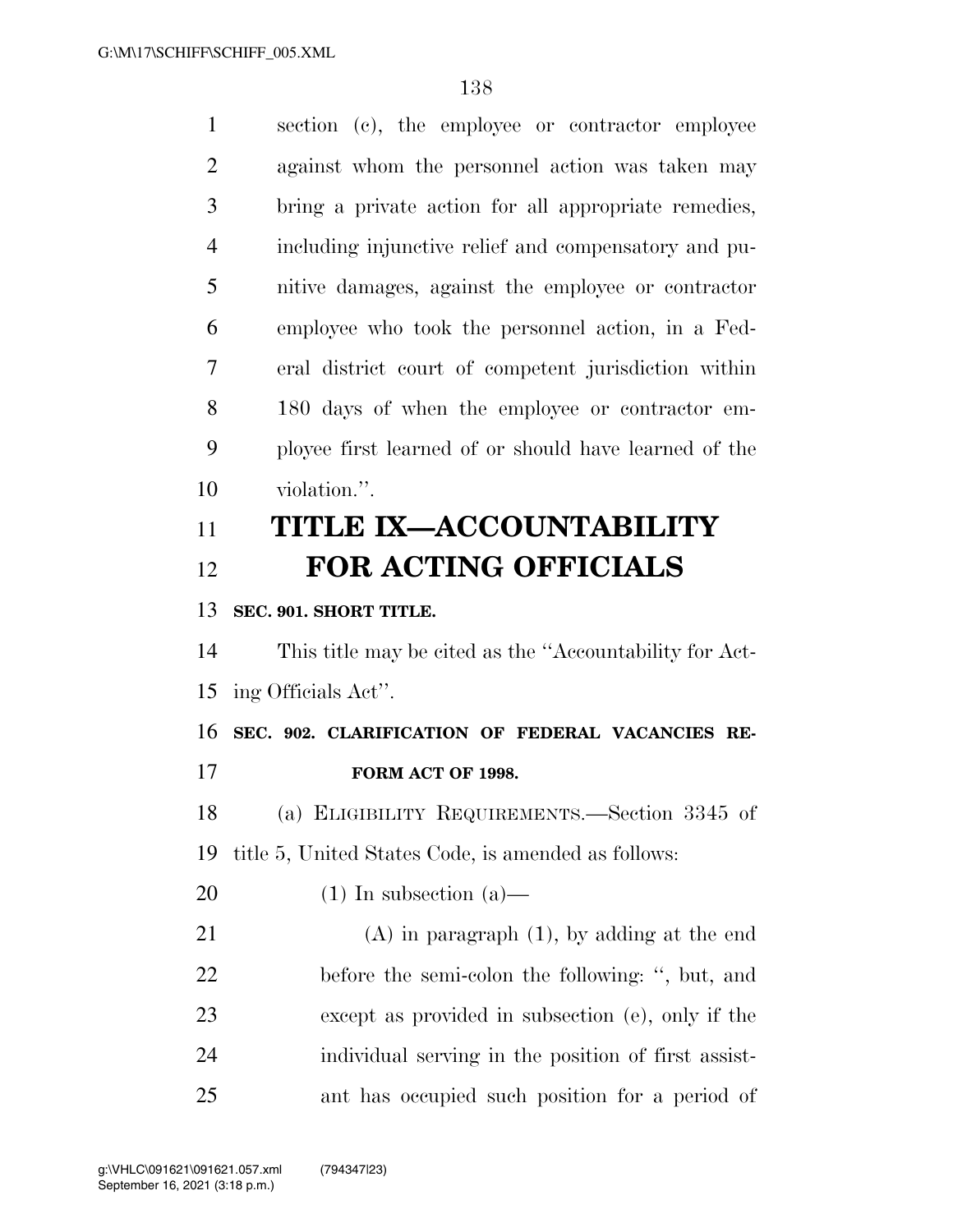| $\mathbf{1}$   | at least 30 days during the 365-day period pre-                    |
|----------------|--------------------------------------------------------------------|
| $\overline{2}$ | ceding the date of the death, resignation, or be-                  |
| 3              | ginning of inability to serve"; and                                |
| 4              | $(B)$ by striking subparagraph $(A)$ of para-                      |
| 5              | $graph(3)$ and inserting the following:                            |
| 6              | $\lq\lq$ the officer or employee served in a                       |
| 7              | position in such agency for a period of at least                   |
| 8              | 1 year preceding the date of death, resignation,                   |
| 9              | or beginning of inability to serve of the applica-                 |
| 10             | ble officer; and".                                                 |
| 11             | (2) By adding at the end the following:                            |
| 12             | "(d) For purposes of this section, a position shall be             |
| 13             | considered to be the first assistant to the office with re-        |
| 14             | spect to which a vacancy occurs only if such position has          |
| 15             | been designated, at least 30 days before the date of the           |
| 16             | vacancy, by law, rule, or regulation as the first assistant        |
| 17             | position. The previous sentence shall begin to apply on the        |
|                | 18 date that is 180 days after the date of enactment of the        |
| 19             | Accountability for Acting Officials Act.                           |
| 20             | "(e) The 30-day service requirement in subsection                  |
| 21             | $(a)(1)$ shall not apply to any individual who is a first as-      |
| 22             | sistant if-                                                        |
| 2 <sup>2</sup> | $\mathcal{L}(1)(\Lambda)$ the office of such first essistant is an |

 ''(1)(A) the office of such first assistant is an office for which appointment is required to be made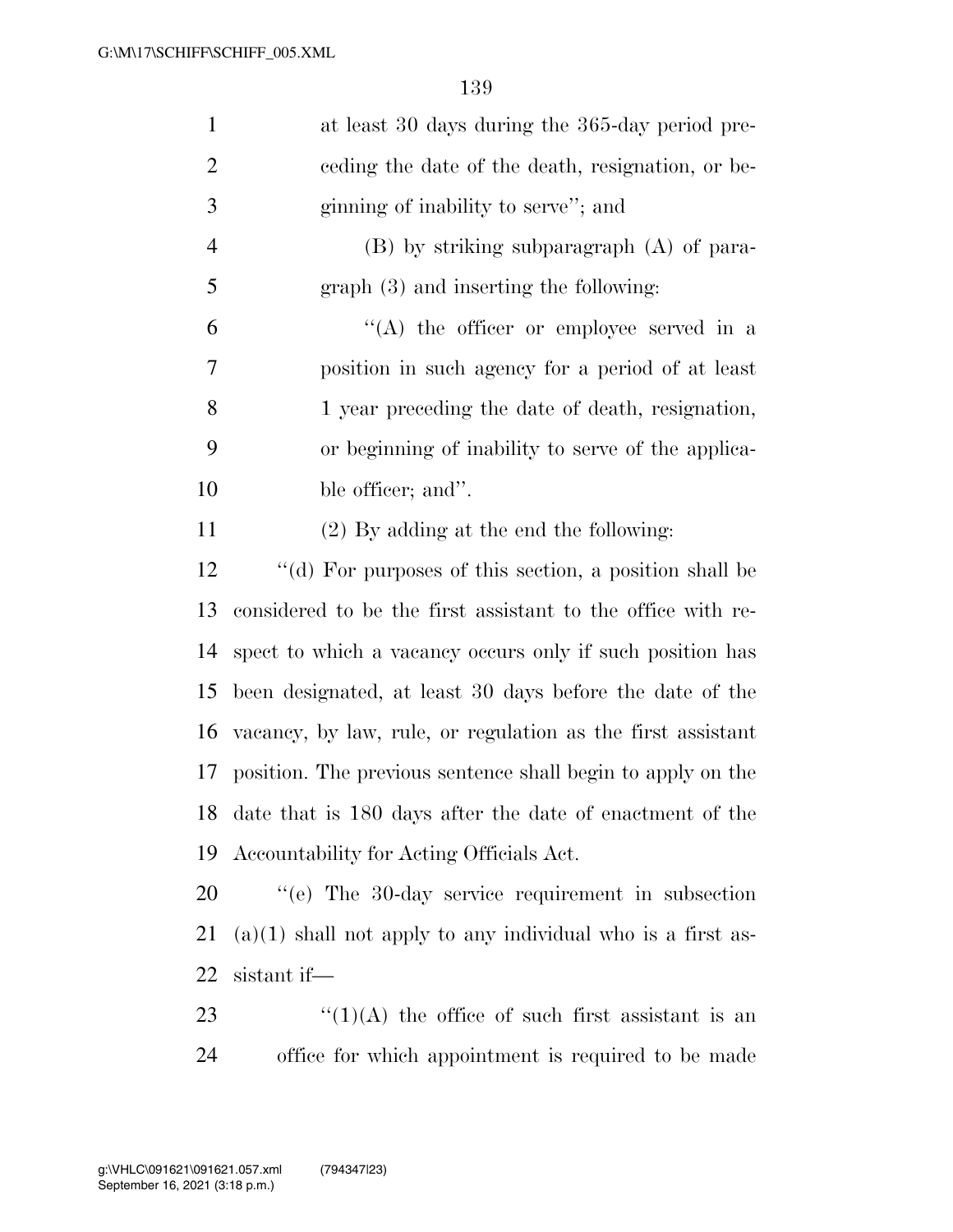| by the President, by and with the advice and consent |
|------------------------------------------------------|
| of the Senate; and                                   |

- ''(B) the Senate has approved the appointment of such individual to such office; or
- ''(2) the individual began serving in the position of first assistant during the 180-day period begin- ning on a transitional inauguration day (as that 8 term is defined in section  $3349a(a)$ .''.

 (b) QUALIFICATIONS.—Section 3345(b) of title 5, United States Code, is amended by adding at the end the following:

12 ''(3) Any individual directed to perform the functions and duties of the vacant office temporarily in an acting capacity under subsection (a)(2) or (f) shall possess the qualifications (if any) set forth in law, rule, or regulation that are otherwise applicable to an individual appointed by the President, by and with the advice and consent of the Senate, to occupy such office.''.

 (c) APPLICATION TO INDIVIDUALS REMOVED FROM 20 OFFICE.—Paragraph  $(2)$  of section  $3345(c)$  of title 5, United States Code, is amended by inserting after ''the expiration of a term of office'' the following: ''or removal (voluntarily or involuntarily) from office''.

(d) VACANCY OF INSPECTOR GENERAL POSITIONS.—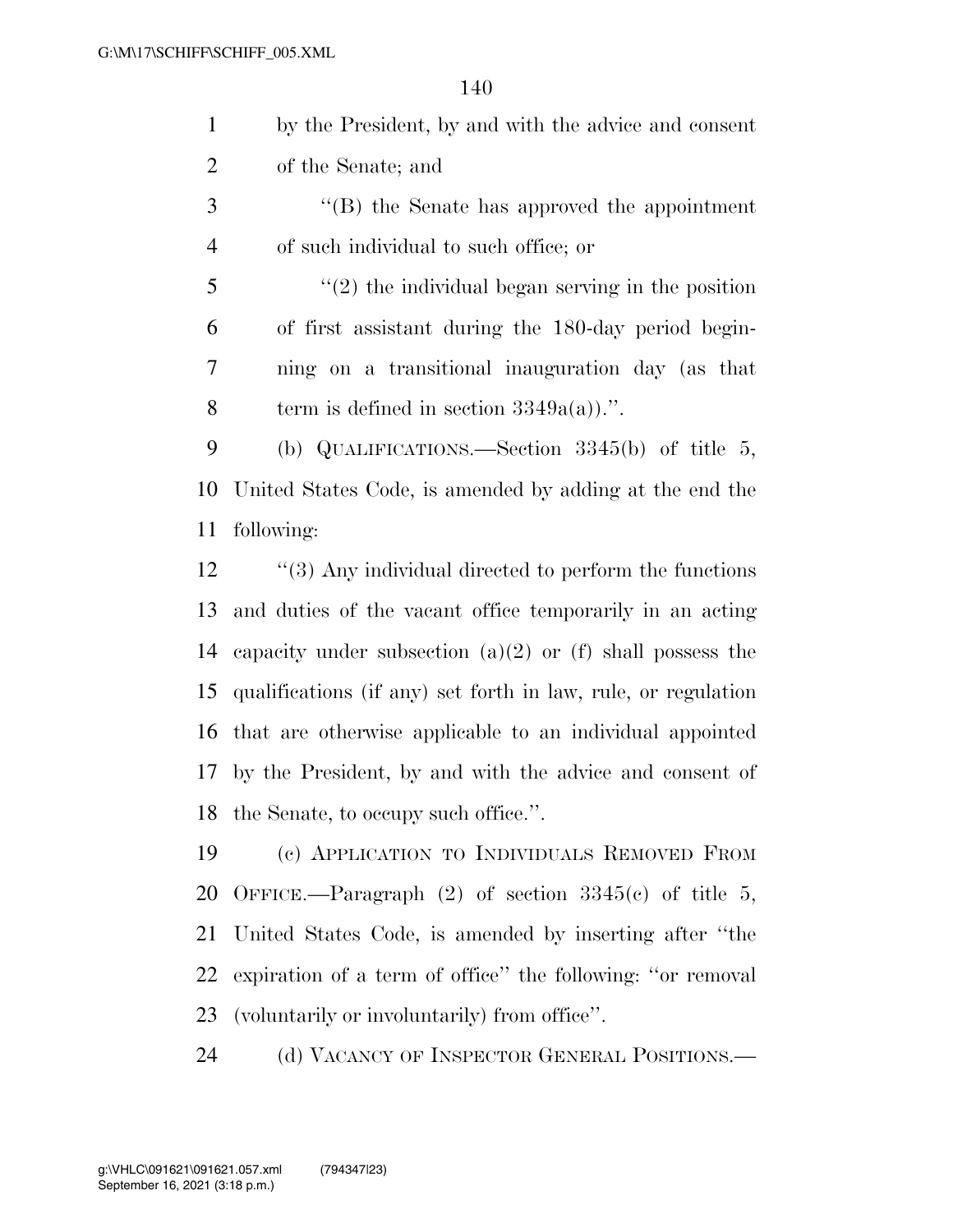(1) IN GENERAL.—Section 3345 of title 5, United States Code, as amended by subsection (a)(2), is further amended by adding at the end the following:

 ''(f)(1) Notwithstanding subsection (a), if an Inspec- tor General position that requires appointment by the President by and with the advice and consent of the Sen- ate to be filled is vacant, the first assistant of such posi- tion shall perform the functions and duties of the Inspec- tor General temporarily in an acting capacity subject to the time limitations of section 3346.

 ''(2) Notwithstanding subsection (a), if for purposes of carrying out paragraph (1) of this subsection, by reason of absence, disability, or vacancy, the first assistant to the position of Inspector General is not available to perform the functions and duties of the Inspector General, an act- ing Inspector General shall be appointed by the President from among individuals serving in an office of any Inspec-tor General, provided that—

 $\frac{1}{2}$  (A) during the 365-day period preceding the date of death, resignation, or beginning of inability to serve of the applicable Inspector General, the in- dividual served in a position in an office of any In-spector General for not less than 90 days; and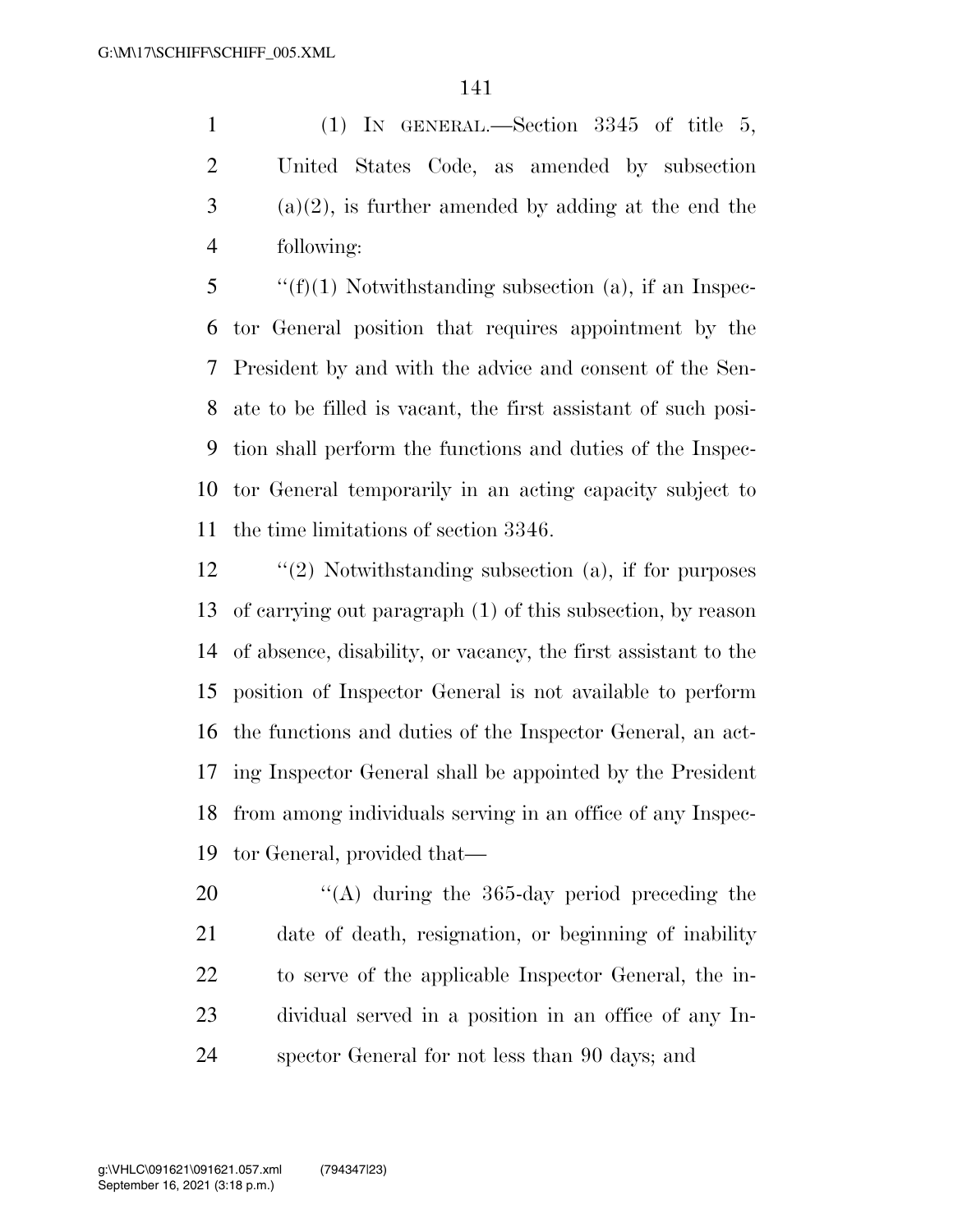''(B) the rate of pay for the position of such in- dividual is equal to or greater than the minimum rate of pay payable for a position at GS–15 of the General Schedule.''.

 (2) APPLICATION.—The amendment made by paragraph (1) shall apply to any vacancy first occur- ring with respect to an Inspector General position on or after the date of enactment of this Act.

 (e) TESTIMONY OF ACTING OFFICIALS BEFORE CON- GRESS.—Section 3345 of title 5, United States Code, as amended by subsection (d)(1), is further amended by add-ing at the end the following:

 $\frac{1}{2}$   $\frac{1}{2}$   $\frac{1}{2}$  Any individual serving as an acting officer due to a vacancy to which this section applies, or any indi- vidual who has served in such capacity and continues to perform the same or similar duties beyond the time limits described in section 3346, shall appear, at least once dur- ing any 60-day period that the individual is so serving, before the appropriate committees of jurisdiction of the House of Representatives and the Senate.

 ''(2) Paragraph (1) may be waived upon mutual agreement of the chairs and ranking members of such committees.''.

 (f) TIME LIMITATION FOR PRINCIPAL OFFICES.— Section 3346 of title 5, United States Code, is amended—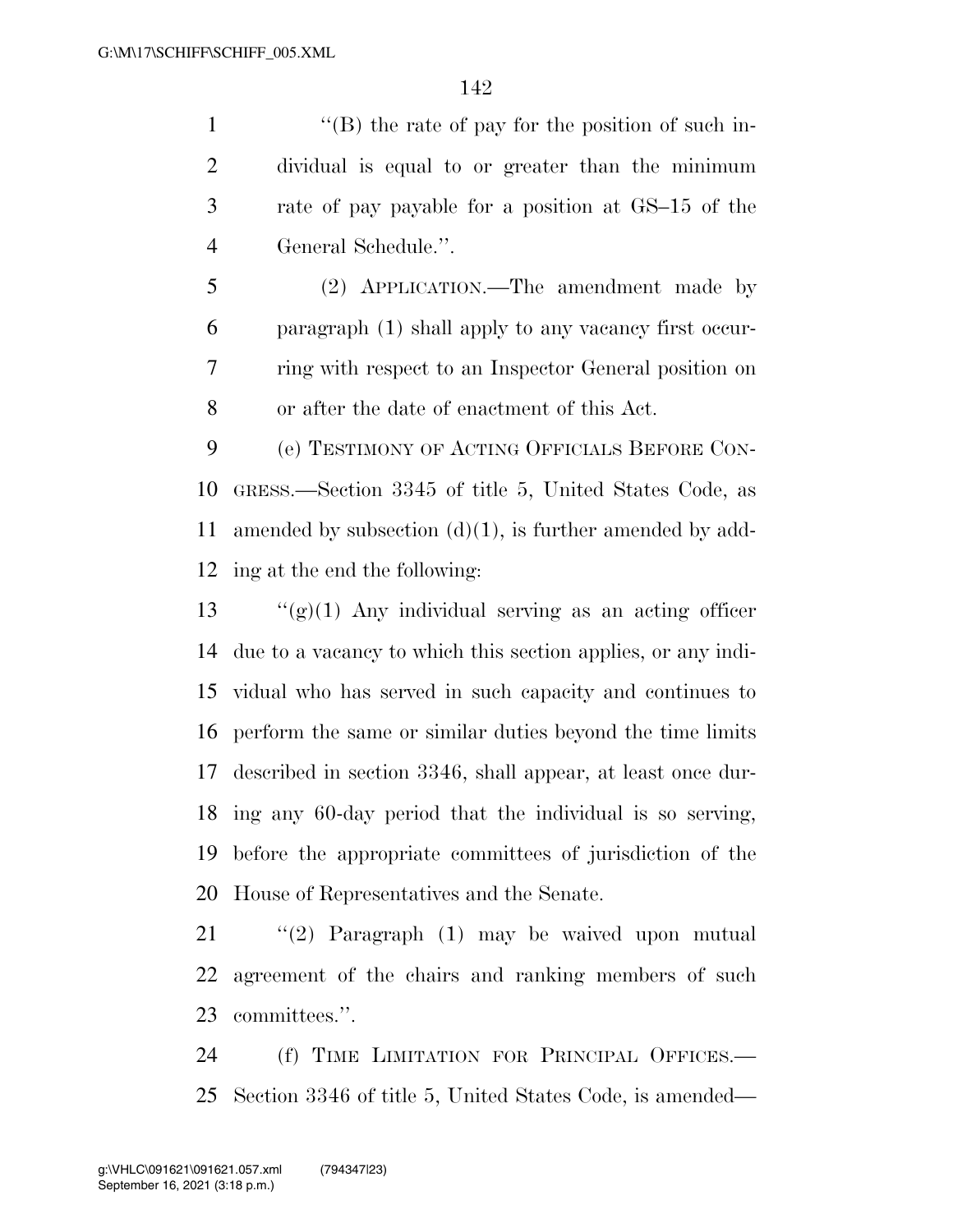| $\mathbf{1}$   | $(1)$ in subsection (a), by inserting "or as pro-               |
|----------------|-----------------------------------------------------------------|
| $\overline{2}$ | vided in subsection (d)" after "sickness"; and                  |
| 3              | $(2)$ by adding at the end the following:                       |
| $\overline{4}$ | "(d) With respect to the vacancy of the position of             |
| 5              | head of any agency listed in subsection (b) of section 901      |
| 6              | of title 31, or any other position that is within the Presi-    |
| 7              | dent's cabinet and to which this section applies, sub-          |
| 8              | sections (a) through (c) of this section and sections           |
| 9              | $3348(c)$ , $3349(b)$ , and $3349a(b)$ shall be applied by sub- |
| 10             | stituting '120' for '210' in each instance.".                   |
| 11             | (g) EXCLUSIVITY.—Section 3347 of title 5, United                |
| 12             | States Code, is amended—                                        |
| 13             | (1) by redesignating subsection (b) as sub-                     |
| 14             | section $(c)$ ; and                                             |
| 15             | $(2)$ by inserting after subsection $(a)$ the fol-              |
| 16             | lowing:                                                         |
| 17             | "(b) Notwithstanding subsection (a), any statutory              |
|                | 18 provision covered under paragraph (1) of such subsection     |
| 19             | that contains a non-discretionary order or directive to des-    |
| 20             | ignate an officer or employee to perform the functions and      |
| 21             | duties of a specified office temporarily in an acting capac-    |
| 22             | ity shall be the exclusive means for temporarily author-        |
| 23             | izing an acting official to perform the functions and duties    |
| 24             | of such office.".                                               |
| 25             | (h) REPORTING OF VACANCIES.—                                    |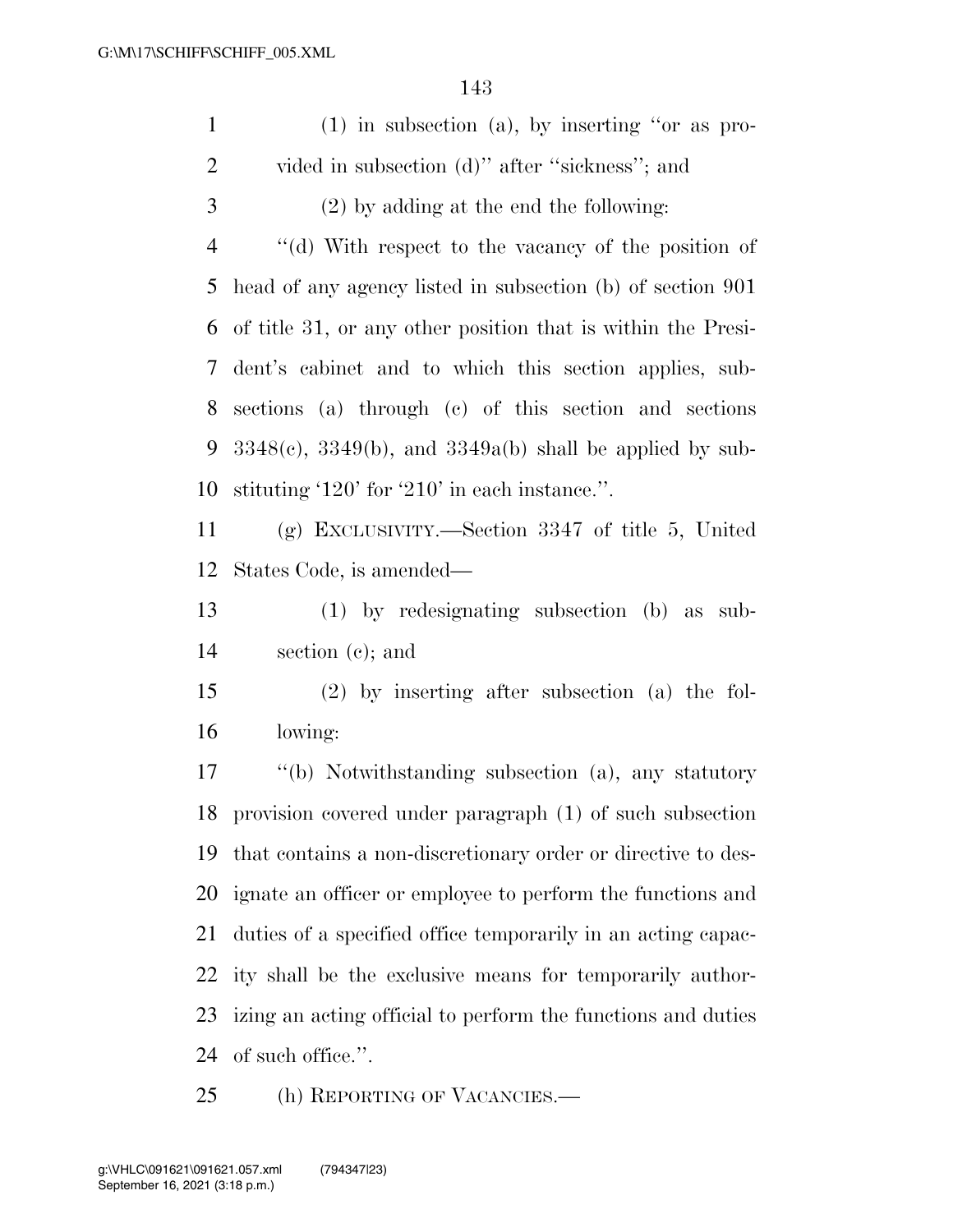| $\mathbf{1}$   | (1) IN GENERAL.—Section $3349$ of title 5,                    |
|----------------|---------------------------------------------------------------|
| $\overline{2}$ | United States Code, is amended—                               |
| 3              | $(A)$ in subsection $(a)$ —                                   |
| $\overline{4}$ | (i) by striking "immediately upon" in                         |
| 5              | each instance and inserting "not later than                   |
| 6              | 7 days after";                                                |
| 7              | $(ii)$ in paragraph $(3)$ , by striking                       |
| 8              | "and" at the end;                                             |
| 9              | (iii) in paragraph $(4)$ , by striking the                    |
| 10             | period at the end and inserting "; and";                      |
| 11             | and                                                           |
| 12             | (iv) by adding at the end the fol-                            |
| 13             | lowing:                                                       |
| 14             | $\cdot\cdot$ (5) notification of the end of the term of serv- |
| 15             | ice of any person serving in an acting capacity and           |
| 16             | the name of any subsequent person serving in an               |
| 17             | acting capacity and the date the service of such sub-         |
| 18             | sequent person began not later than 7 days after              |
| 19             | such date."; and                                              |
| 20             | $(B)$ in subsection $(b)$ , by striking "imme-                |
| 21             | diately" and inserting "not later than 14 days                |
| 22             | after the date of such determination".                        |
| 23             | TECHNICAL CORRECTIONS.-Paragraphs<br>(2)                      |
| 24             | $(1)$ and $(2)$ of subsection $(b)$ of such section 3349      |
| 25             | of such title are amended to read as follows:                 |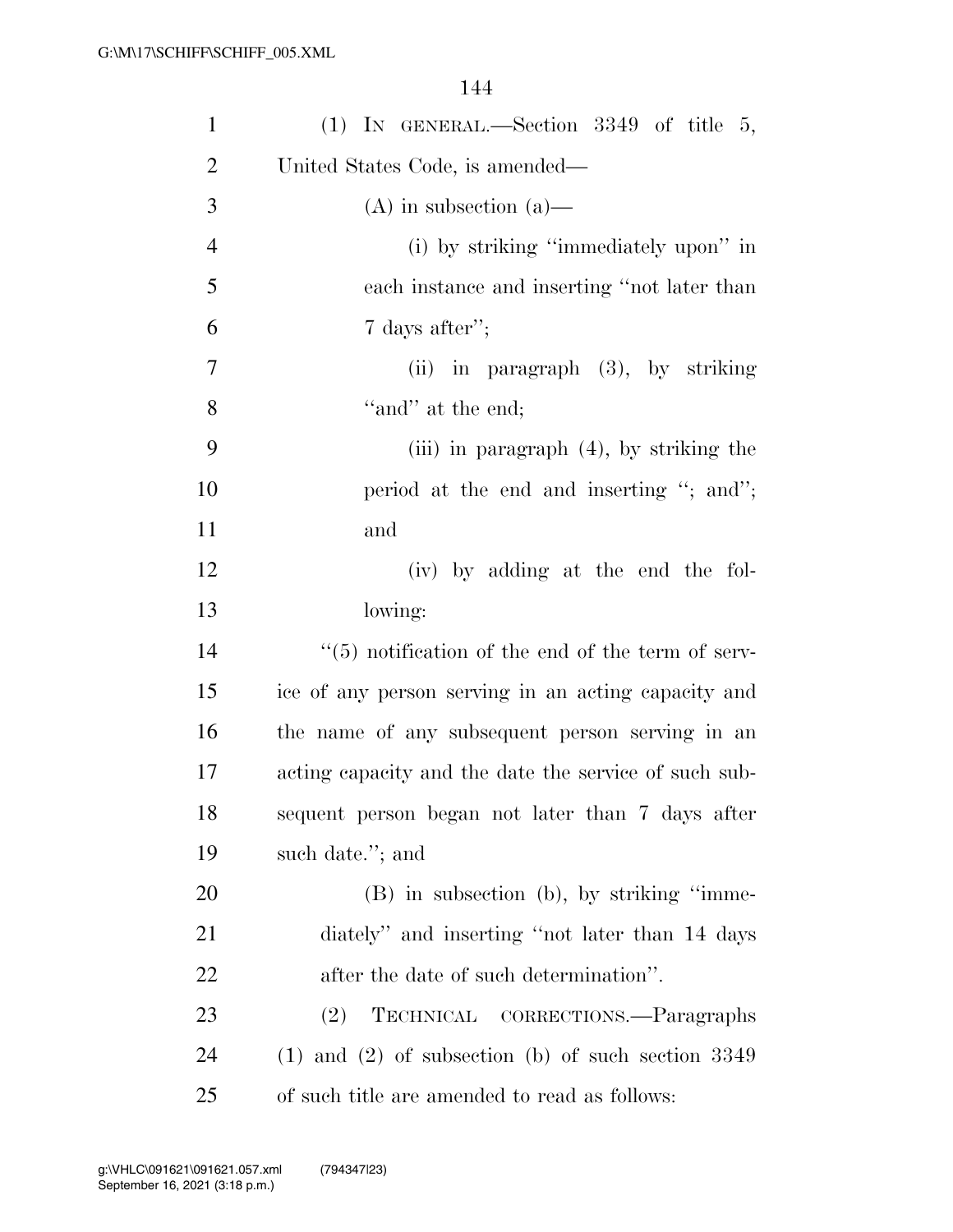| $\lq(1)$ the Committee on Homeland Security and |
|-------------------------------------------------|
| Governmental Affairs of the Senate;             |

 ''(2) the Committee on Oversight and Reform of the House of Representatives;''.

 (i) VACANCIES DURING PRESIDENTIAL INAUGURAL TRANSITIONS.—Subsection (b) of section 3349a of title 5, United States Code, is amended to read as follows:

 ''(b) Notwithstanding section 3346 (except as pro- vided in paragraph (2) of this subsection) or 3348(c), with respect to any vacancy that exists on a transitional inau- guration day, or that arises during the 60-day period be- ginning on such day, the person serving as an acting offi- cer as described under section 3345 may serve in the of-fice—

15 ''(1) for no longer than 300 days beginning on such day; or

 $\frac{17}{2}$  subject to subsection 3346(b), once a first or second nomination for the office is submitted to the Senate, from the date of such nomination for the period that the nomination is pending in the Sen-ate.''.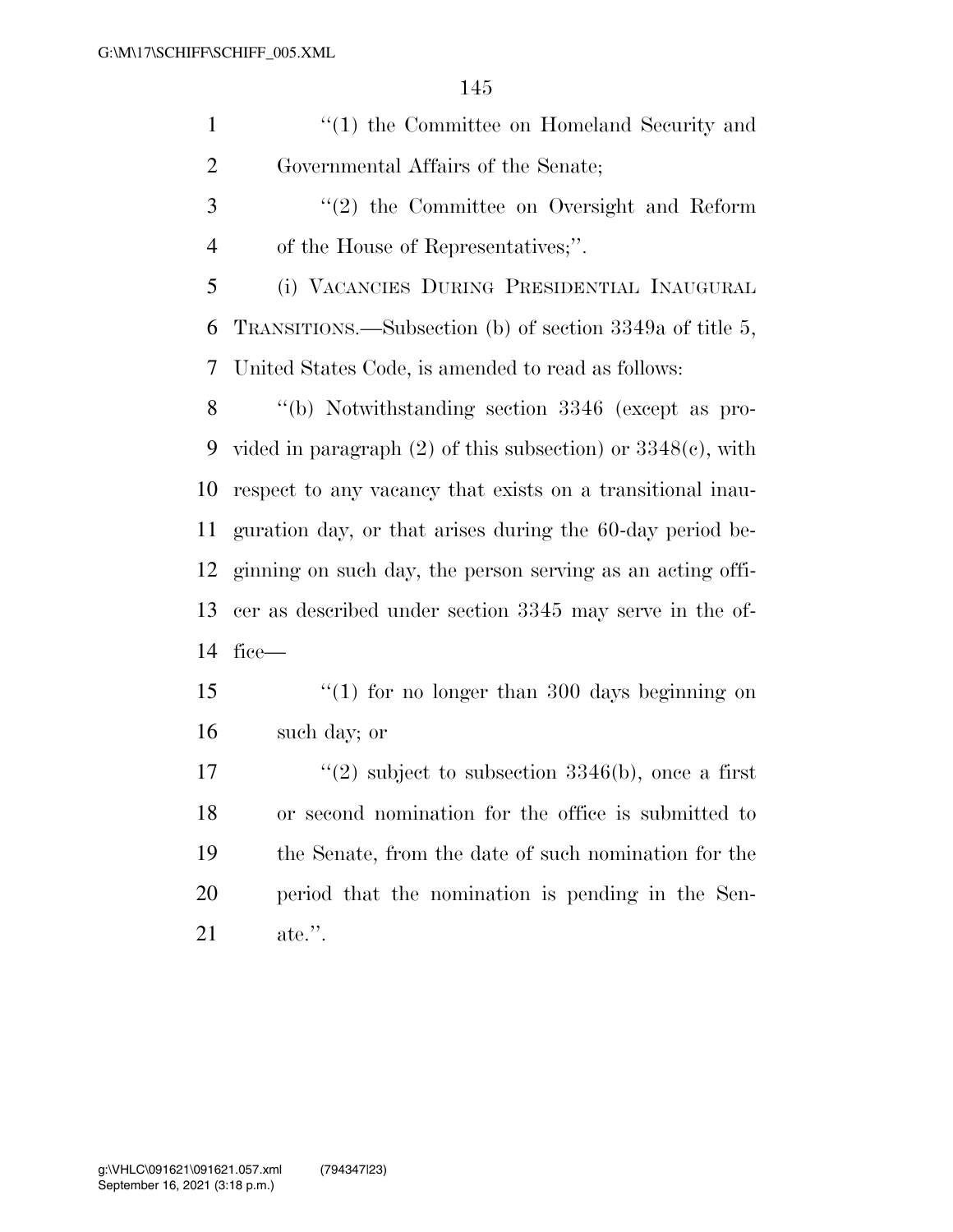# **TITLE X—STRENGTHENING**

## **HATCH ACT ENFORCEMENT AND PENALTIES**

#### **SEC. 1001. SHORT TITLE.**

 This title may be cited as the ''Hatch Act Account-ability Act''.

 **SEC. 1002. STRENGTHENING HATCH ACT ENFORCEMENT AND PENALTIES AGAINST POLITICAL AP-POINTEES.** 

 (a) INVESTIGATIONS BY OFFICE OF SPECIAL COUN- SEL.—Section 1216 of title 5, United States Code, as amended by section 307, is amended—

13 (1) in subsection (c), by striking  $(1)$ ,"; and

(2) by adding at the end the following:

 ''(e)(1) In addition to the authority otherwise pro-vided in this chapter, the Special Counsel—

 $\langle (A) \rangle$  shall conduct an investigation with respect to any allegation concerning political activity prohib- ited under subchapter III of chapter 73 (relating to political activities by Federal employees); and

21 "(B) may, regardless of whether the Special Counsel has received an allegation, conduct any in- vestigation as the Special Counsel considers nec- essary concerning political activity prohibited under such subchapter.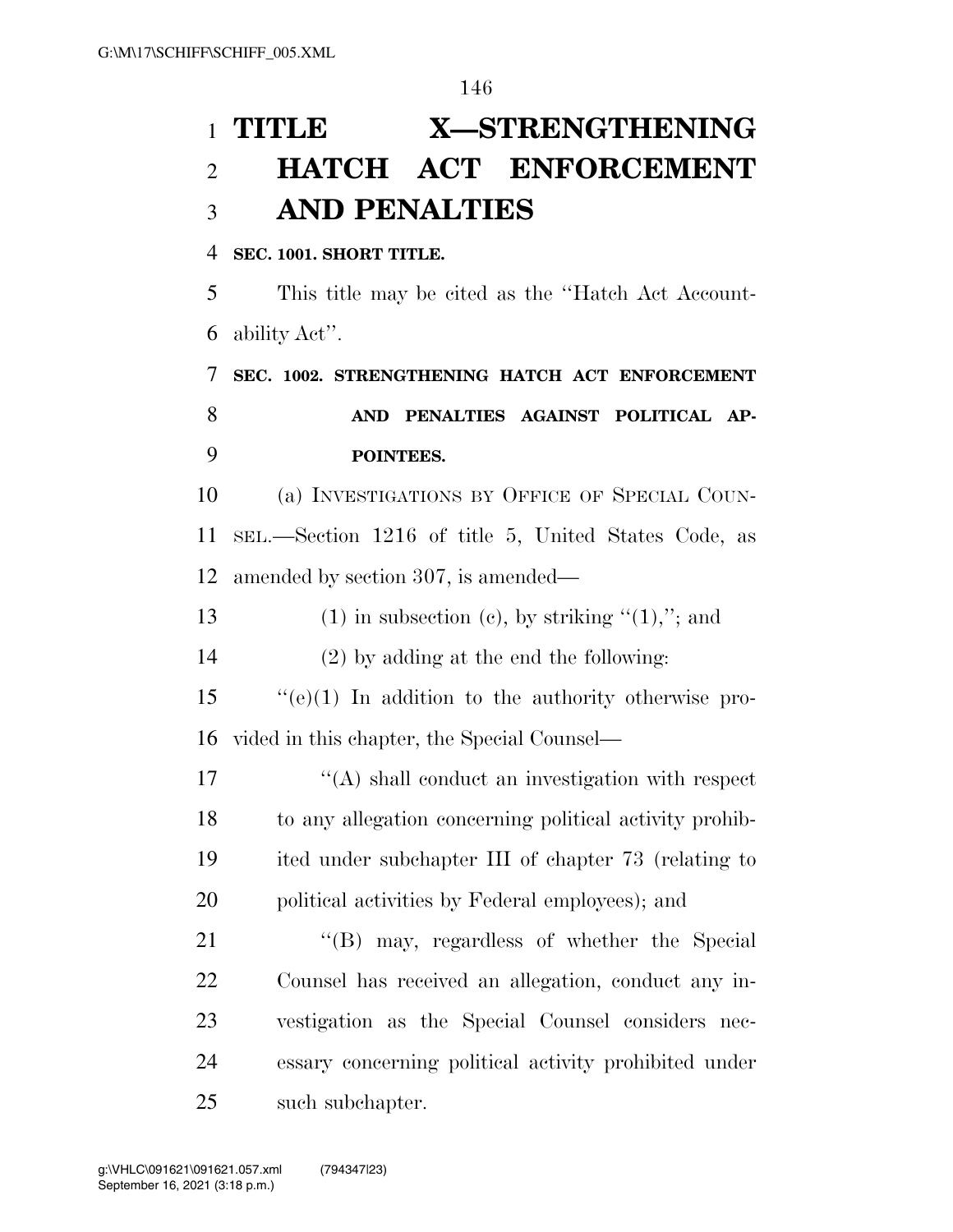1 ''(2) With respect to any investigation under para- graph (1) of this subsection, the Special Counsel may seek corrective action under section 1214 and disciplinary ac- tion under section 1215 in the same way as if a prohibited personnel practice were involved.

 ''(f)(1) Notwithstanding subsection (b) of section 1215, consistent with paragraph (3) of this subsection, if after an investigation under subsection (d)(1) the Special Counsel determines that a political appointee has violated section 7323 or 7324, the Special Counsel may present a complaint to the Merit Systems Protection Board under the process provided in section 1215, against such political appointee.

 ''(2) Notwithstanding section 7326, a final order of the Board on a complaint of a violation of section 7323 or 7324 by a political appointee may impose an assess-ment of a civil penalty not to exceed \$50,000.

 ''(3) The Special Counsel may not present a com-plaint under paragraph (1) of this subsection—

 $\langle A \rangle$  unless no disciplinary action or civil pen- alty has been taken or assessed, respectively, against 22 the political appointee pursuant to section 7326; and 23 ''(B) until on or after the date that is 90 days after the date that the complaint regarding the polit-ical appointee was presented to the President under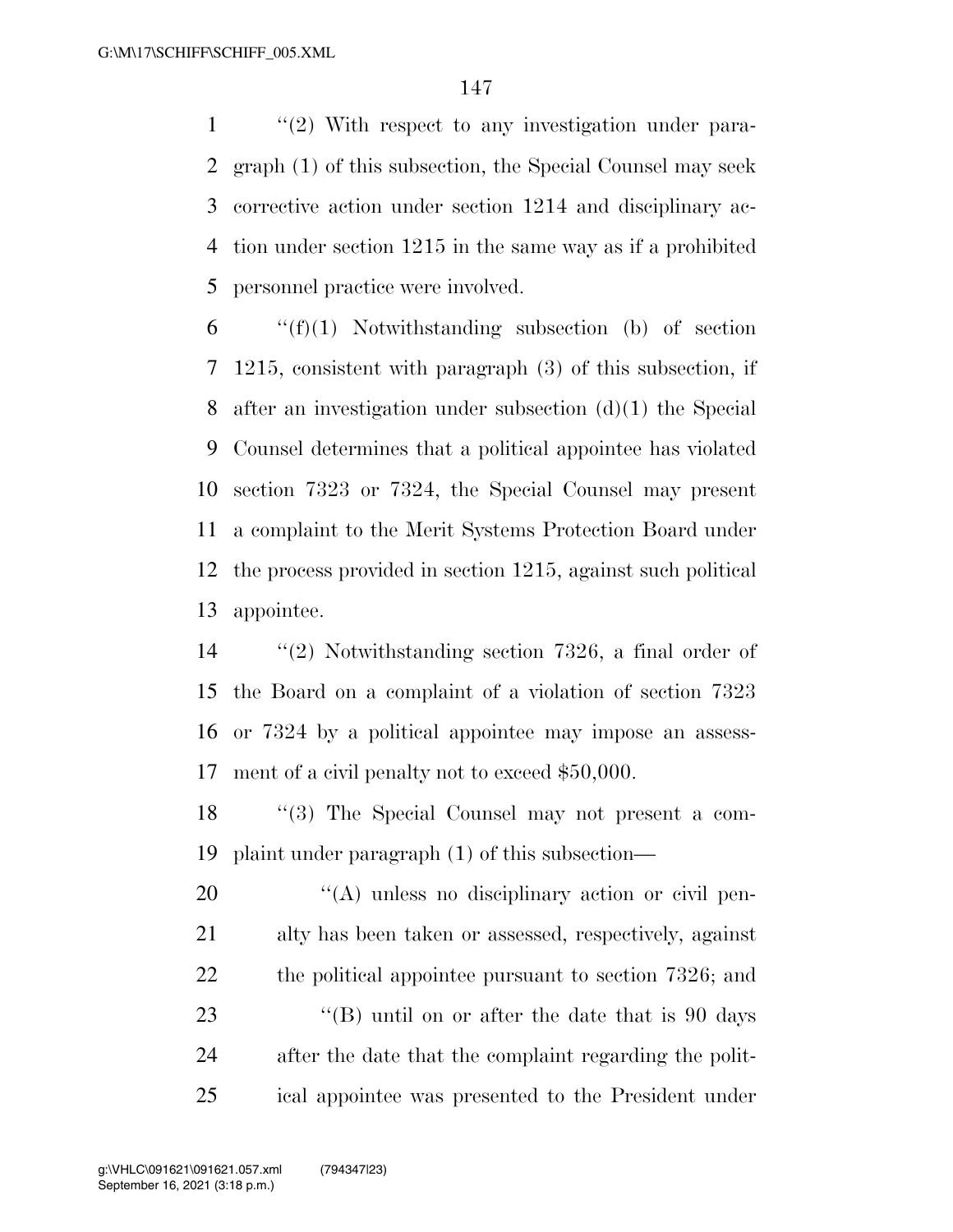section 1215(b), notwithstanding whether the Presi- dent submits a written statement pursuant to para-graph (4) of this subsection.

 ''(4)(A) Not later than 90 days after receiving from the Special Counsel a complaint recommending discipli- nary action under section 1215(b) with respect to a polit- ical appointee for a violation of section 7323 or 7324, the President shall provide a written statement to the Special Counsel on whether the President imposed the rec- ommended disciplinary action, imposed another form of disciplinary action and the nature of that disciplinary ac- tion, or took no disciplinary action against the political appointee.

 ''(B) Not later than 14 days after receiving a written statement under subparagraph (A) of this paragraph—

 ''(i) the Special Counsel shall submit the writ- ten statement to the Committee on Oversight and Reform of the House of Representatives and the Committee on Homeland Security and Governmental Affairs of the Senate; and

21 ''(ii) publish the written statement on the public website of the Office of Special Counsel.

 ''(5) Not later than 14 days after the date that the Special Counsel determines a political appointee has vio-lated section 7323 or 7324, the Special Counsel shall—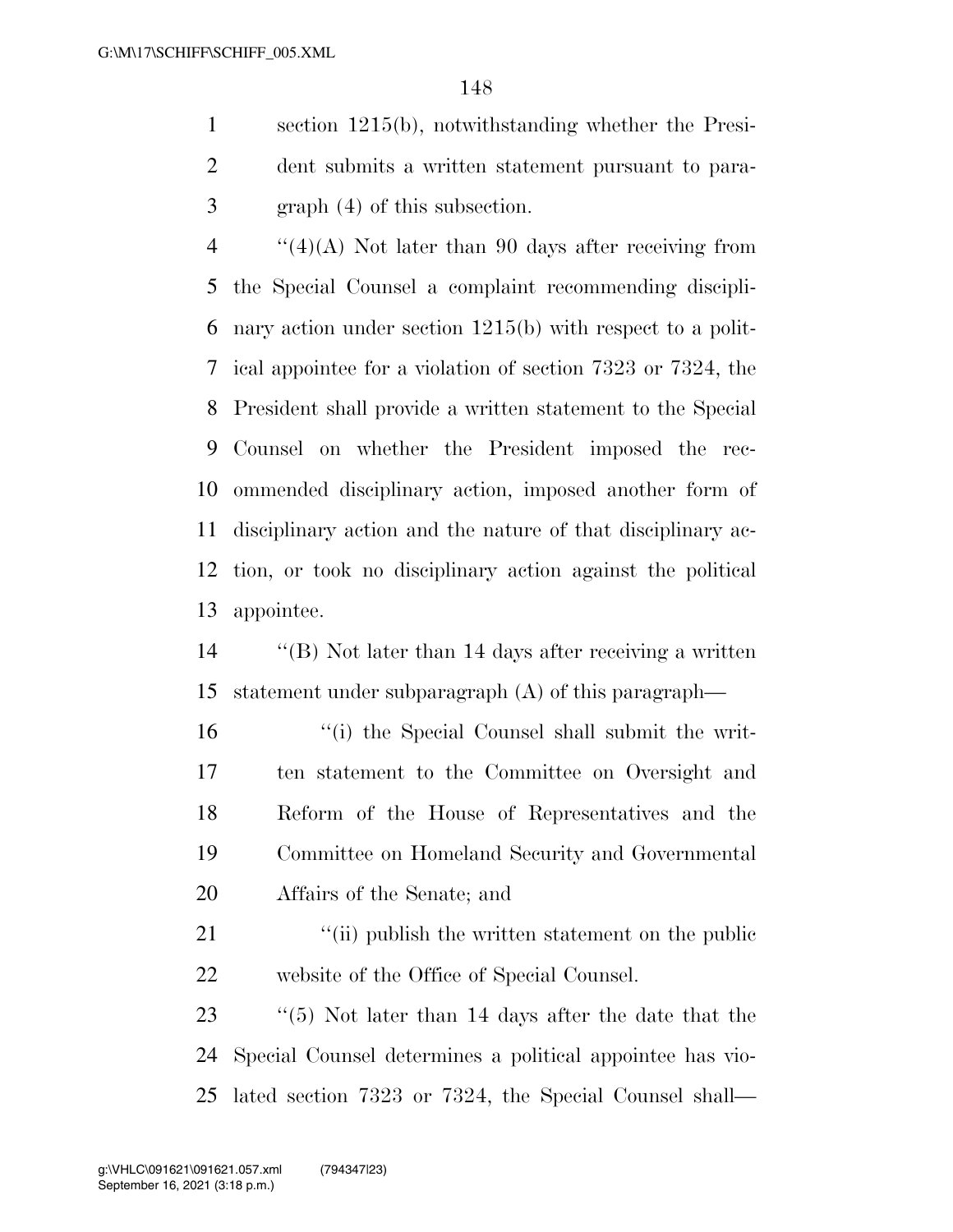| $\mathbf{1}$   | $\lq\lq$ submit a report on the investigation into                      |
|----------------|-------------------------------------------------------------------------|
| $\overline{2}$ | such political appointee, and any communications                        |
| 3              | sent from the Special Counsel to the President rec-                     |
| $\overline{4}$ | ommending discipline of such political appointee, to                    |
| 5              | the Committee on Oversight and Reform of the                            |
| 6              | House of Representatives and the Committee on                           |
| 7              | Homeland Security and Governmental Affairs of the                       |
| 8              | Senate; and                                                             |
| 9              | $\lq\lq$ (B) publish the report and such communica-                     |
| 10             | tions on the public website of the Office of Special                    |
| 11             | Counsel.                                                                |
| 12             | $\cdot\cdot\cdot(6)$ In this subsection, the term 'political appointee' |
| 13             | means any individual, other than the President and the                  |
| 14             | Vice-President, employed or holding office—                             |
| 15             | $\lq\lq$ in the Executive Office of the President,                      |
| 16             | the Office of the Vice President, and any other office                  |
| 17             | of the White House, but not including any career                        |
| 18             | employee; or                                                            |
| 19             | $\lq\lq (B)$ in a confidential, policy-making, policy-de-               |
| 20             | termining, or policy-advocating position appointed by                   |
| 21             | the President, by and with the advice and consent                       |
| 22             | of the Senate (other than an individual in the For-                     |
| 23             | eign Service of the United States).".                                   |
| 24             | (b) CLARIFICATION ON APPLICATION OF HATCH ACT                           |
| 25             | TO EOP AND OVP EMPLOYEES.—Section $7322(1)(A)$ of                       |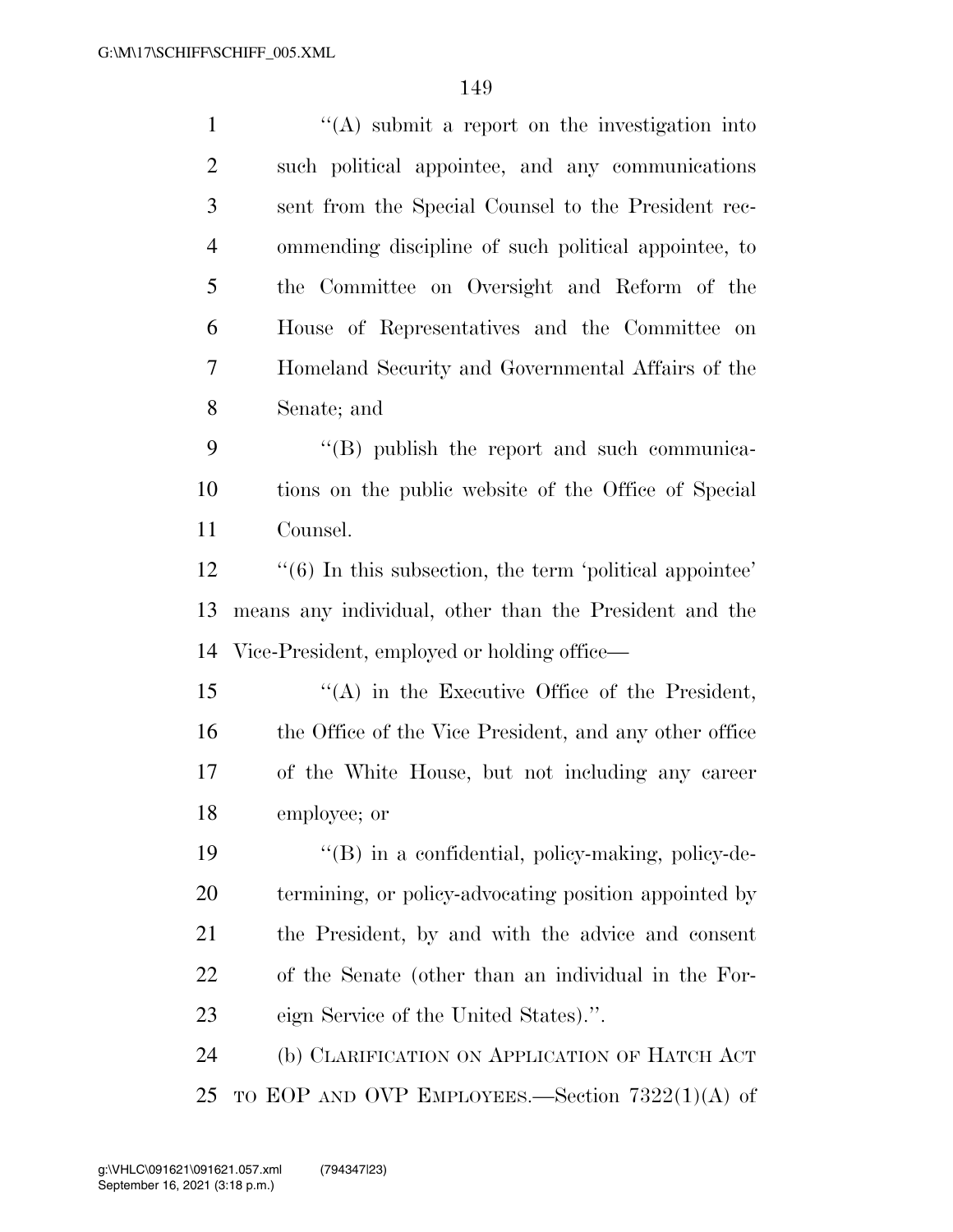title 5, United States Code, is amended by inserting after ''Executive agency'' the following: '', including the Execu- tive Office of the President, the Office of the Vice Presi- dent, and any other office of the White House,''. **TITLE XI—PROMOTING EFFI- CIENT PRESIDENTIAL TRAN- SITIONS SEC. 1101. SHORT TITLE.**  This title may be cited as the ''Efficient Transition Act of 2021''. **SEC. 1102. ASCERTAINMENT OF SUCCESSFUL CANDIDATES** 

## **IN GENERAL ELECTIONS FOR PURPOSES OF PRESIDENTIAL TRANSITION.**

 (a) IN GENERAL.—Section 3(c) of the Presidential Transition Act of 1963 (3 U.S.C. 102 note) is amended—

16 (1) by striking "The terms" and inserting  $(1)$ The terms''; and

(2) by adding at the end the following:

 ''(2) The Administrator shall make the ascertainment under paragraph (1) as soon as practicable after the gen-eral elections.

22 ''(3) If the Administrator does not make such ascer- tainment within 5 days after such elections, each eligible candidate for President and Vice President shall be treat-ed as if they are the apparent successful candidate for pur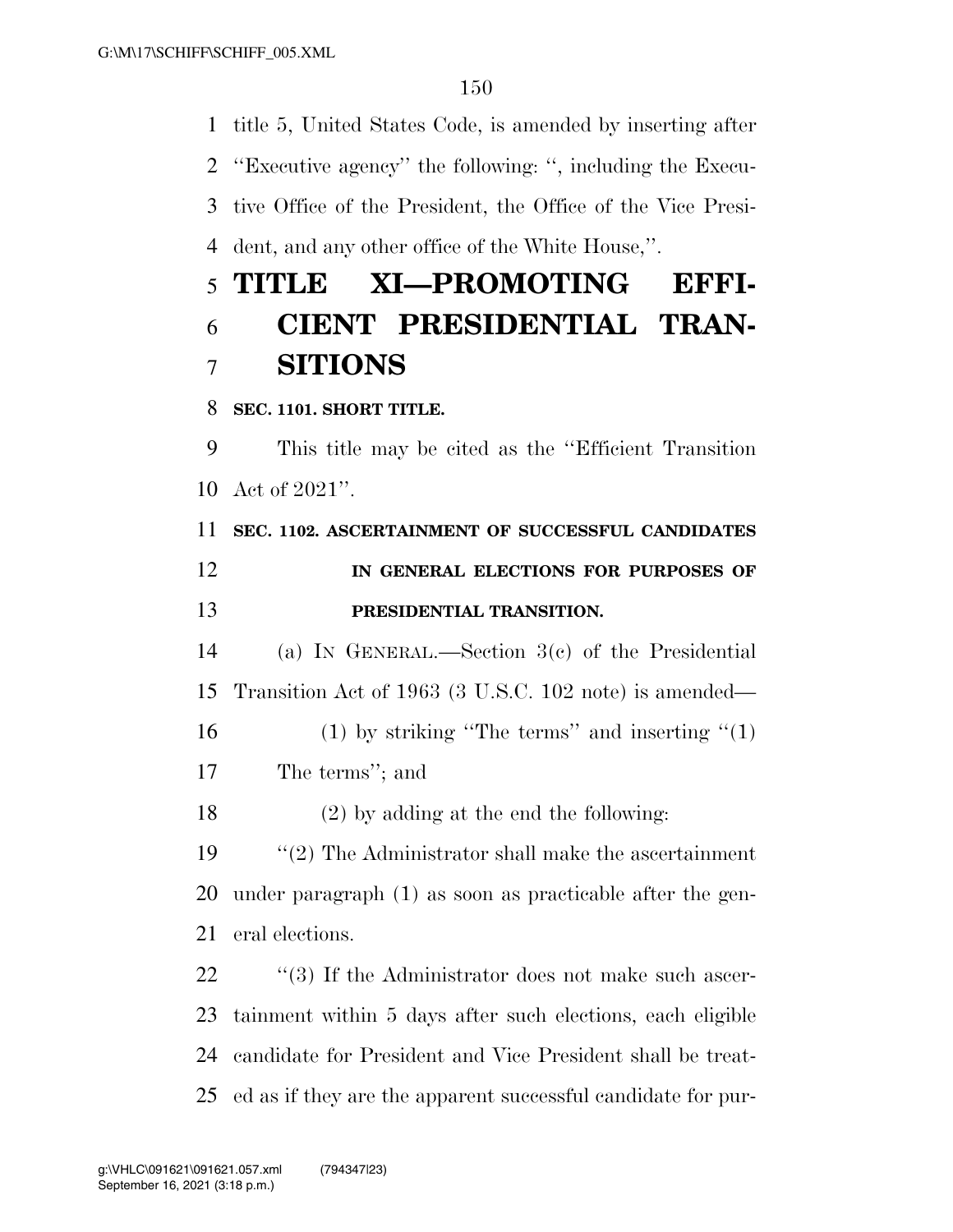poses of this Act until the Administrator makes the ascer- tainment or until the House of Representatives and the Senate certify the results of the elections, whichever occurs first.''.

 (b) REGULATIONS.—Not later than 270 days after the date of enactment of this Act, the Administrator of General Services shall promulgate regulations that estab- lish standards and procedures to be followed by the Ad- ministrator in making any future determination regarding ascertainment under section 3(c) of the Presidential Tran-sition Act of 1963, as amended by subsection (a).

## **TITLE XII—PRESIDENTIAL AND VICE PRESIDENTIAL TAX TRANSPARENCY**

Sec. 1201. Presidential and Vice Presidential tax transparency.

**SEC. 1201. PRESIDENTIAL AND VICE PRESIDENTIAL TAX** 

- **TRANSPARENCY.**
- (a) DEFINITIONS.—In this section—

18 (1) The term "covered candidate" means a can- didate of a major party in a general election for the office of President or Vice President.

 (2) The term ''major party'' has the meaning given the term in section 9002 of the Internal Rev-enue Code of 1986.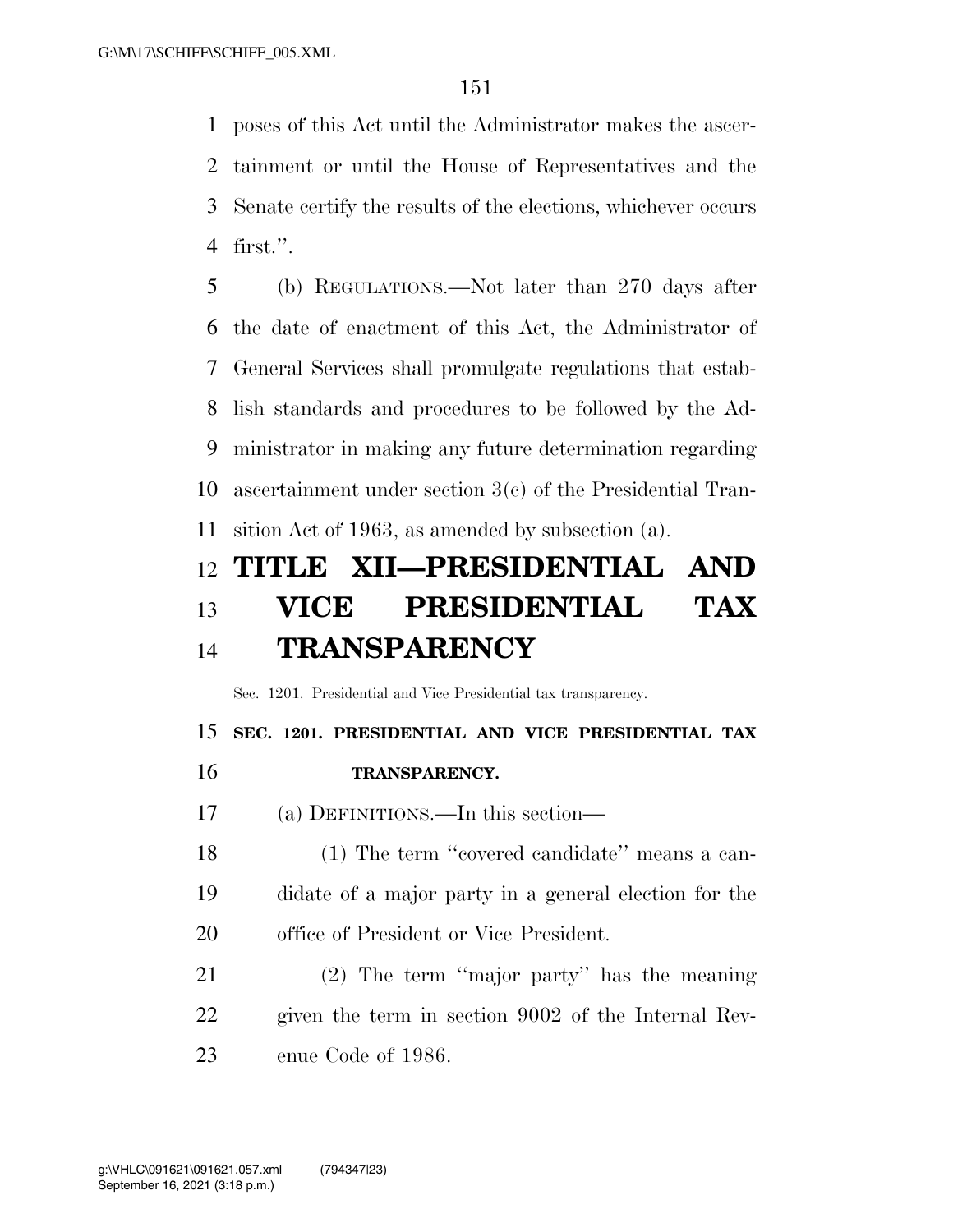| $\mathbf{1}$   | (3) The term "income tax return" means, with          |
|----------------|-------------------------------------------------------|
| $\overline{2}$ | respect to an individual, any return (as such term is |
| 3              | defined in section $6103(b)(1)$ of the Internal Rev-  |
| $\overline{4}$ | enue Code of 1986, except that such term shall not    |
| 5              | include declarations of estimated tax) of—            |
| 6              | (A) such individual, other than information           |
| $\overline{7}$ | returns issued to persons other than such indi-       |
| 8              | vidual; or                                            |
| 9              | (B) of any corporation, partnership, or               |
| 10             | trust in which such individual holds, directly or     |
| 11             | indirectly, a significant interest as the sole or     |
| 12             | principal owner or the sole or principal bene-        |
| 13             | ficial owner (as such terms are defined in regu-      |
| 14             | lations prescribed by the Secretary of the            |
| 15             | Treasury or his delegate).                            |
| 16             | (4) The term "Secretary" means the Secretary          |
| 17             | of the Treasury or the delegate of the Secretary.     |
| 18             | (b) DISCLOSURE.-                                      |
| 19             | $(1)$ In GENERAL.—                                    |
| 20             | (A) CANDIDATES FOR PRESIDENT AND                      |
| 21             | VICE PRESIDENT.—Not later than the date that          |
| 22             | is 15 days after the date on which an individual      |
| 23             | becomes a covered candidate, the individual           |
| 24             | shall submit to the Federal Election Commis-          |
| 25             | sion a copy of the individual's income tax re-        |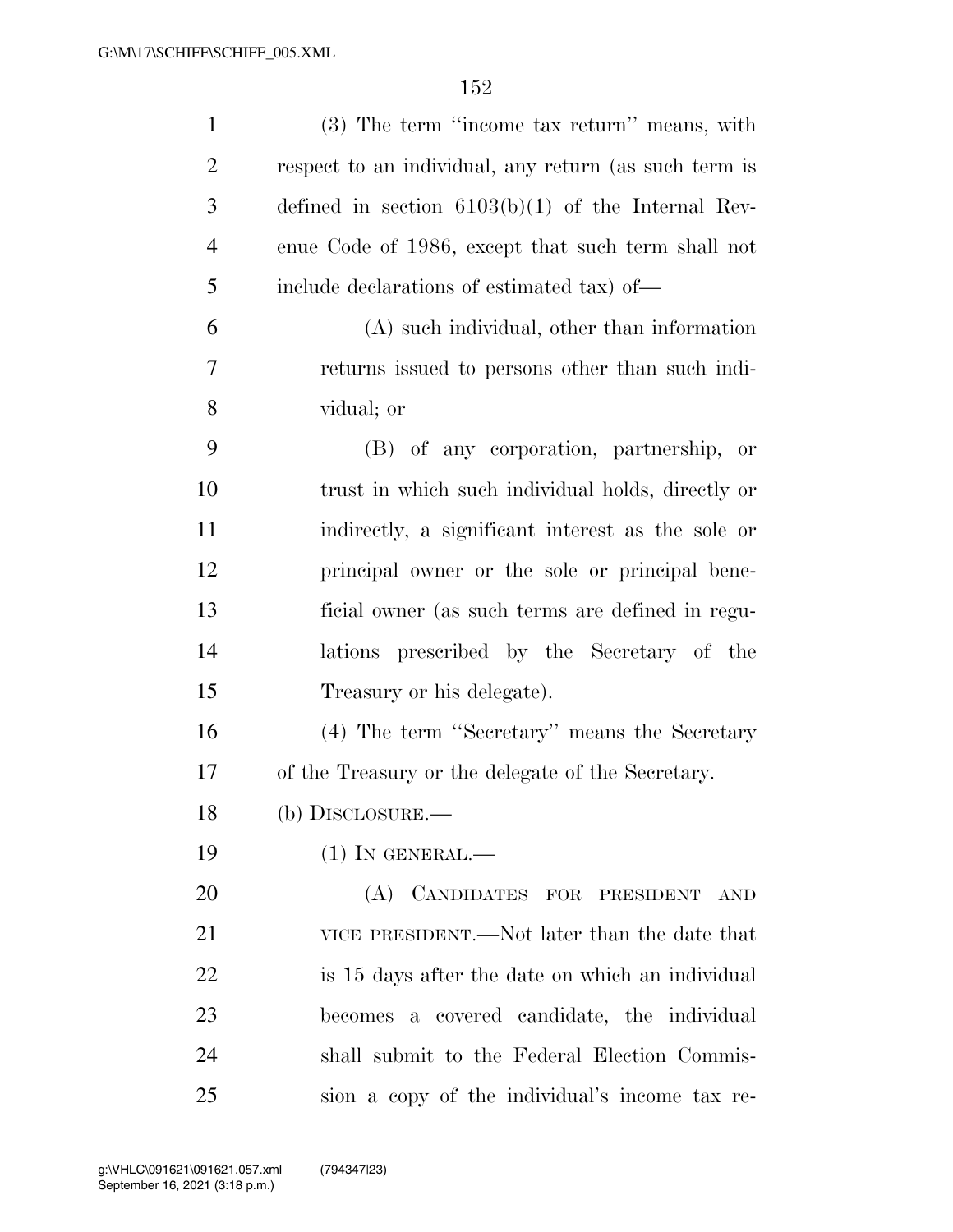turns for the 10 most recent taxable years for which a return has been filed with the Internal Revenue Service.

 (B) PRESIDENT AND VICE PRESIDENT.— With respect to an individual who is the Presi- dent or Vice President, not later than the due date for the return of tax for each taxable year, such individual shall submit to the Federal Election Commission a copy of the individual's income tax returns for the taxable year and for 11 the 9 preceding taxable years.

12 (C) TRANSITION RULE FOR SITTING PRESI-13 DENTS AND VICE PRESIDENTS.—Not later than 14 the date that is 30 days after the date of enact- ment of this section, an individual who is the President or Vice President on such date of en- actment shall submit to the Federal Election Commission a copy of the income tax returns for the 10 most recent taxable years for which a return has been filed with the Internal Rev-enue Service.

 (2) FAILURE TO DISCLOSE.—If any require- ment under paragraph (1) to submit an income tax return is not met, the chairman of the Federal Elec-tion Commission shall submit to the Secretary a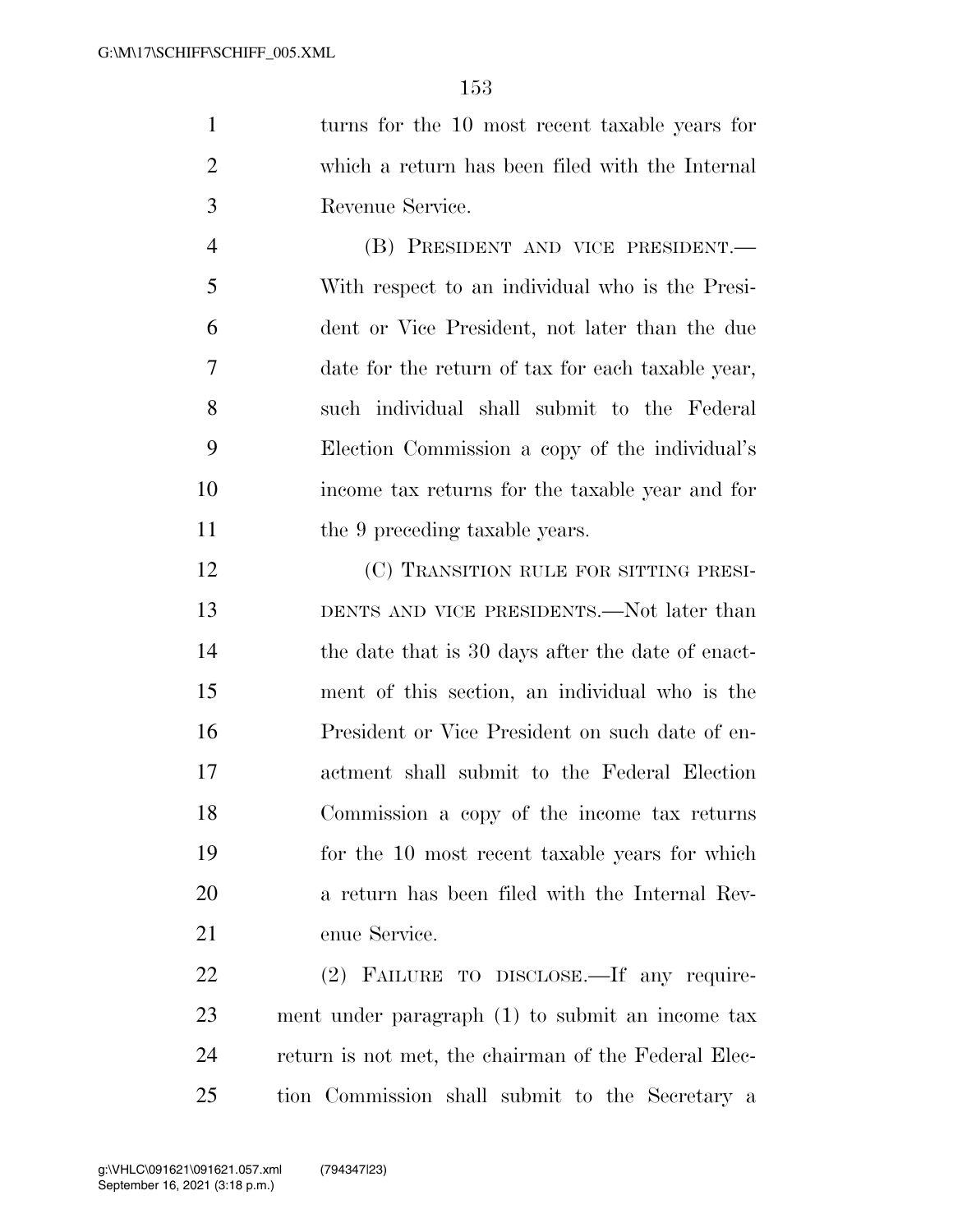written request that the Secretary provide the Fed- eral Election Commission with the income tax re-turn.

 (3) PUBLICLY AVAILABLE.—The chairman of the Federal Election Commission shall make publicly available each income tax return submitted under paragraph (1) in the same manner as a return pro- vided under section 6103(l)(23) of the Internal Rev-enue Code of 1986 (as added by this section).

 (4) TREATMENT AS A REPORT UNDER THE FEDERAL ELECTION CAMPAIGN ACT OF 1971.—For purposes of the Federal Election Campaign Act of 1971, any income tax return submitted under para- graph (1) or provided under section 6103(l)(23) of the Internal Revenue Code of 1986 (as added by this section) shall, after redaction under paragraph (3) or subparagraph (B)(ii) of such section, be treat- ed as a report filed under the Federal Election Cam-paign Act of 1971.

20 (c) DISCLOSURE OF RETURNS OF PRESIDENTS AND VICE PRESIDENTS AND CERTAIN CANDIDATES FOR PRESIDENT AND VICE PRESIDENT.—

23 (1) IN GENERAL.—Section 6103(l) of the Inter- nal Revenue Code of 1986 is amended by adding at the end the following new paragraph: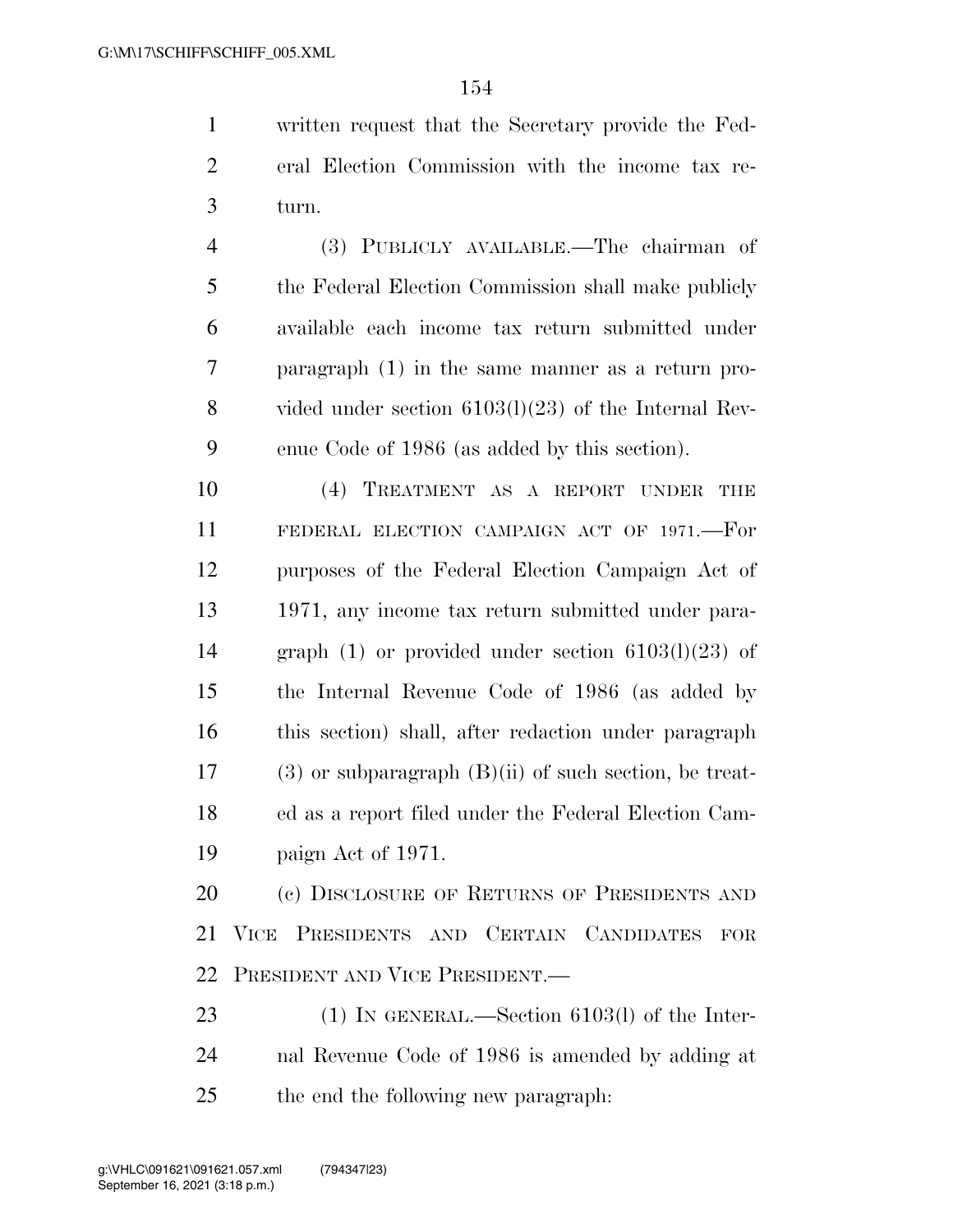1 "(23) DISCLOSURE OF RETURN INFORMATION OF PRESIDENTS AND VICE PRESIDENTS AND CER- TAIN CANDIDATES FOR PRESIDENT AND VICE PRESI-DENT.—

 ''(A) IN GENERAL.—Upon written request by the chairman of the Federal Election Com- mission under section 1201(b)(2) of the Pro- tecting Our Democracy Act, not later than the date that is 15 days after the date of such re- quest, the Secretary shall provide copies of any return which is so requested to officers and em- ployees of the Federal Election Commission whose official duties include disclosure or redac-tion of such return under this paragraph.

15 "(B) DISCLOSURE TO THE PUBLIC.— ''(i) IN GENERAL.—The chairman of the Federal Election Commission shall make publicly available any return which is provided under subparagraph (A).

20 "(ii) REDACTION OF CERTAIN INFOR- MATION.—Before making publicly available under clause (i) any return, the chairman of the Federal Election Commission shall redact such information as the Federal Election Commission and the Secretary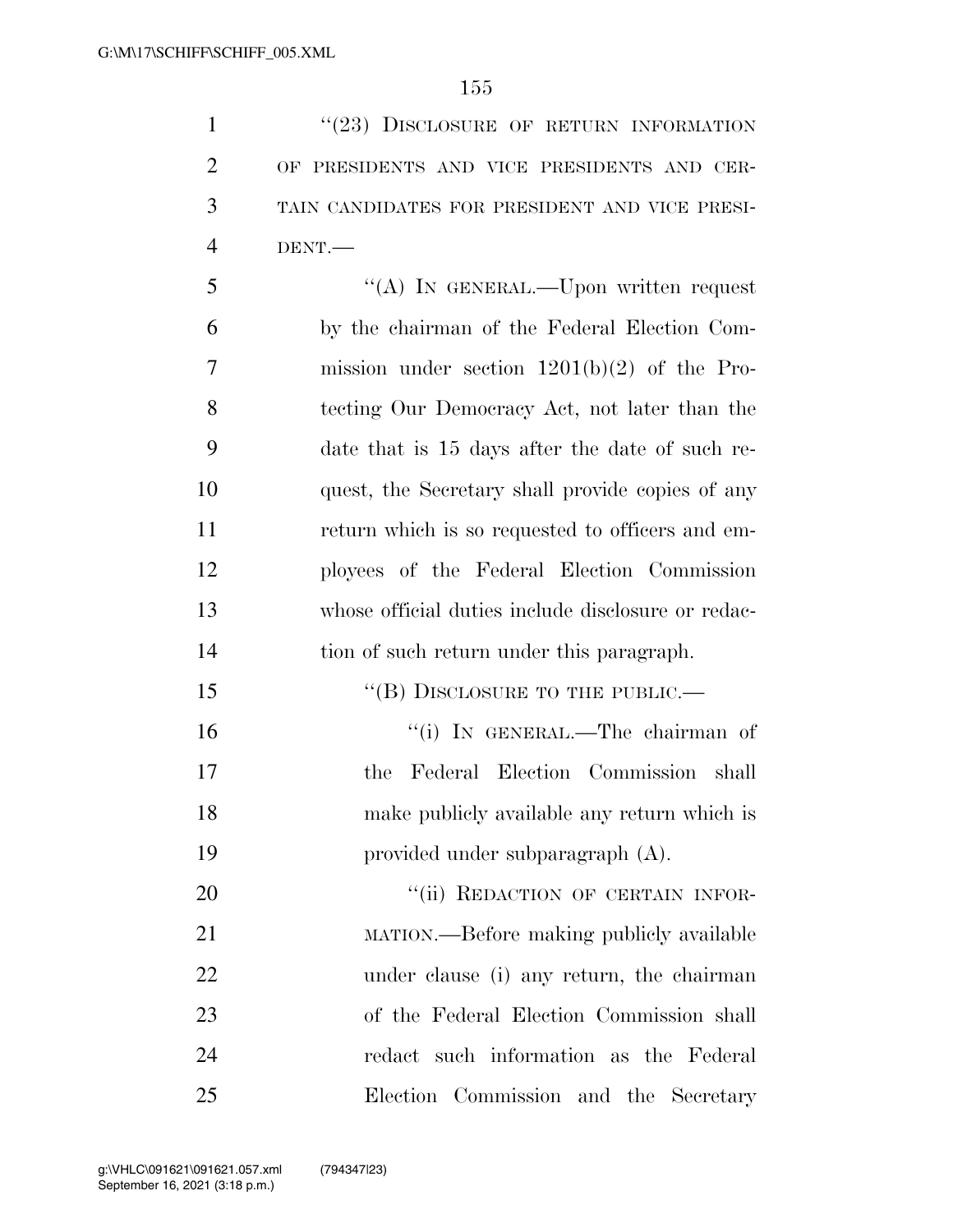| $\mathbf{1}$   | jointly determine is necessary for pro-               |
|----------------|-------------------------------------------------------|
| $\overline{2}$ | tecting against identity theft, such as so-           |
| 3              | cial security numbers.".                              |
| $\overline{4}$ | CONFORMING AMENDMENTS.—Section<br>(2)                 |
| 5              | $6103(p)(4)$ of such Code is amended—                 |
| 6              | (A) in the matter preceding subparagraph              |
| 7              | (A) by striking "or $(22)$ " and inserting " $(22)$ , |
| 8              | or $(23)$ "; and                                      |
| 9              | (B) in subparagraph $(F)(ii)$ by striking "or         |
| 10             | $(22)$ " and inserting " $(22)$ , or $(23)$ ".        |
| 11             | (3) EFFECTIVE DATE.—The amendments made               |
| 12             | by this subsection shall apply to disclosures made on |
| 13             | or after the date of enactment of this Act.           |
| 14             | DIVISION C-DEFENDING ELEC-                            |
| 15             | TIONS AGAINST FOREIGN IN-                             |
| 16             | <b>TERFERENCE</b>                                     |
| 17             | TITLE XIII—REPORTING<br><b>FOR-</b>                   |
| 18             | <b>INTERFERENCE</b><br><b>EIGN</b><br>${\bf IN}$      |
| 19             | <b>ELECTIONS</b>                                      |
| 20             | SEC. 1301. FEDERAL CAMPAIGN REPORTING OF FOREIGN      |
| 21             | <b>CONTACTS.</b>                                      |
| 22             | (a) INITIAL NOTICE.—                                  |
| 23             | (1) IN GENERAL.—Section 304 of the Federal            |
| 24             |                                                       |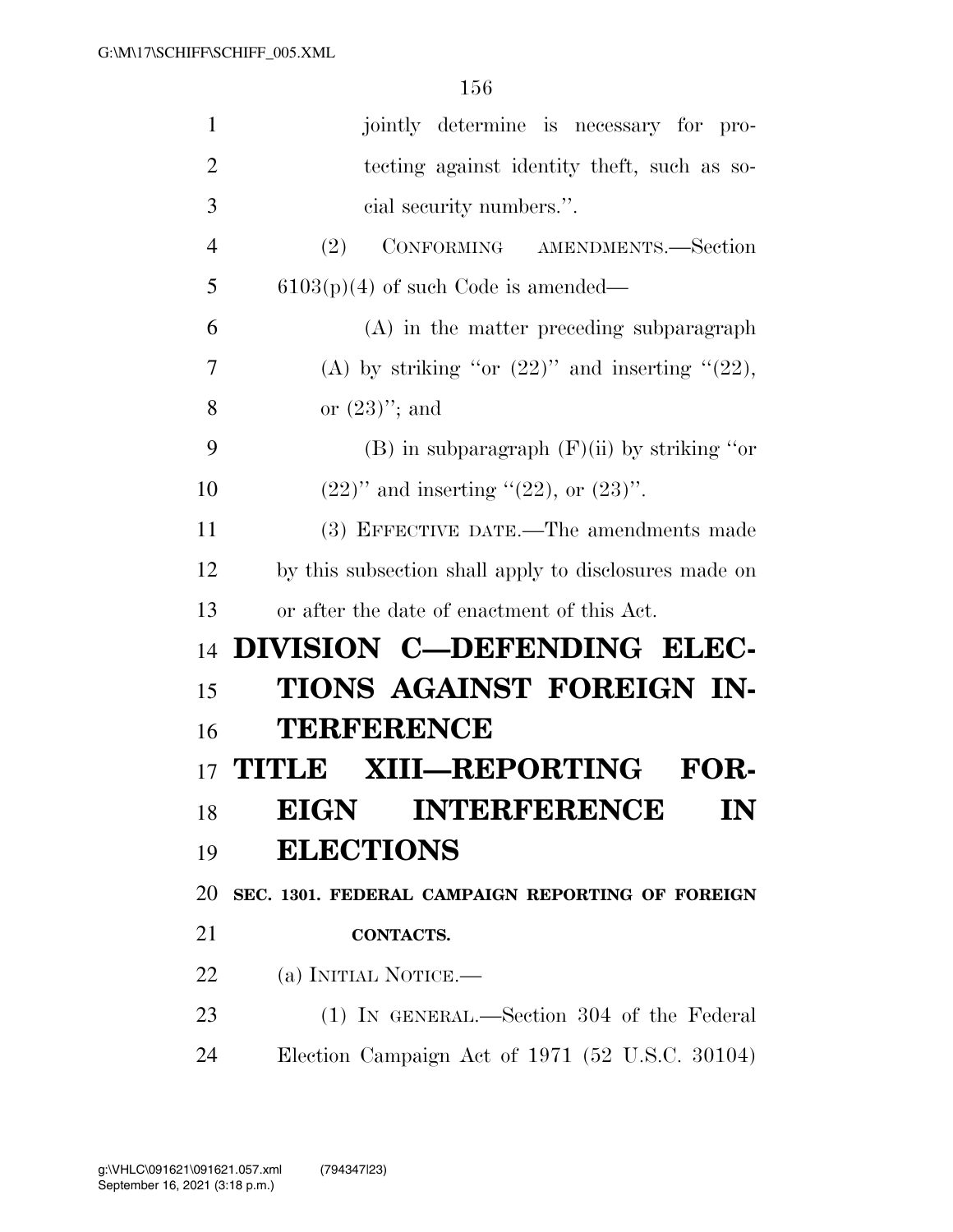is amended by adding at the end the following new subsection:

 ''(j) DISCLOSURE OF REPORTABLE FOREIGN CON-TACTS.—

5 "(1) COMMITTEE OBLIGATION TO NOTIFY.— Not later than 1 week after a reportable foreign con- tact, each political committee shall notify the Fed- eral Bureau of Investigation and the Commission of the reportable foreign contact and provide a sum- mary of the circumstances with respect to such re- portable foreign contact. The Federal Bureau of In- vestigation, not later than 1 week after receiving a notification from a political committee under this paragraph, shall submit to the political committee, the Permanent Select Committee on Intelligence of the House of Representatives, and the Select Com- mittee on Intelligence of the Senate written or elec-tronic confirmation of receipt of the notification.

19 "(2) INDIVIDUAL OBLIGATION TO NOTIFY.— Not later than 3 days after a reportable foreign con-tact—

 $\langle (A) \rangle$  each candidate and each immediate family member of a candidate shall notify the treasurer or other designated official of the principal campaign committee of such candidate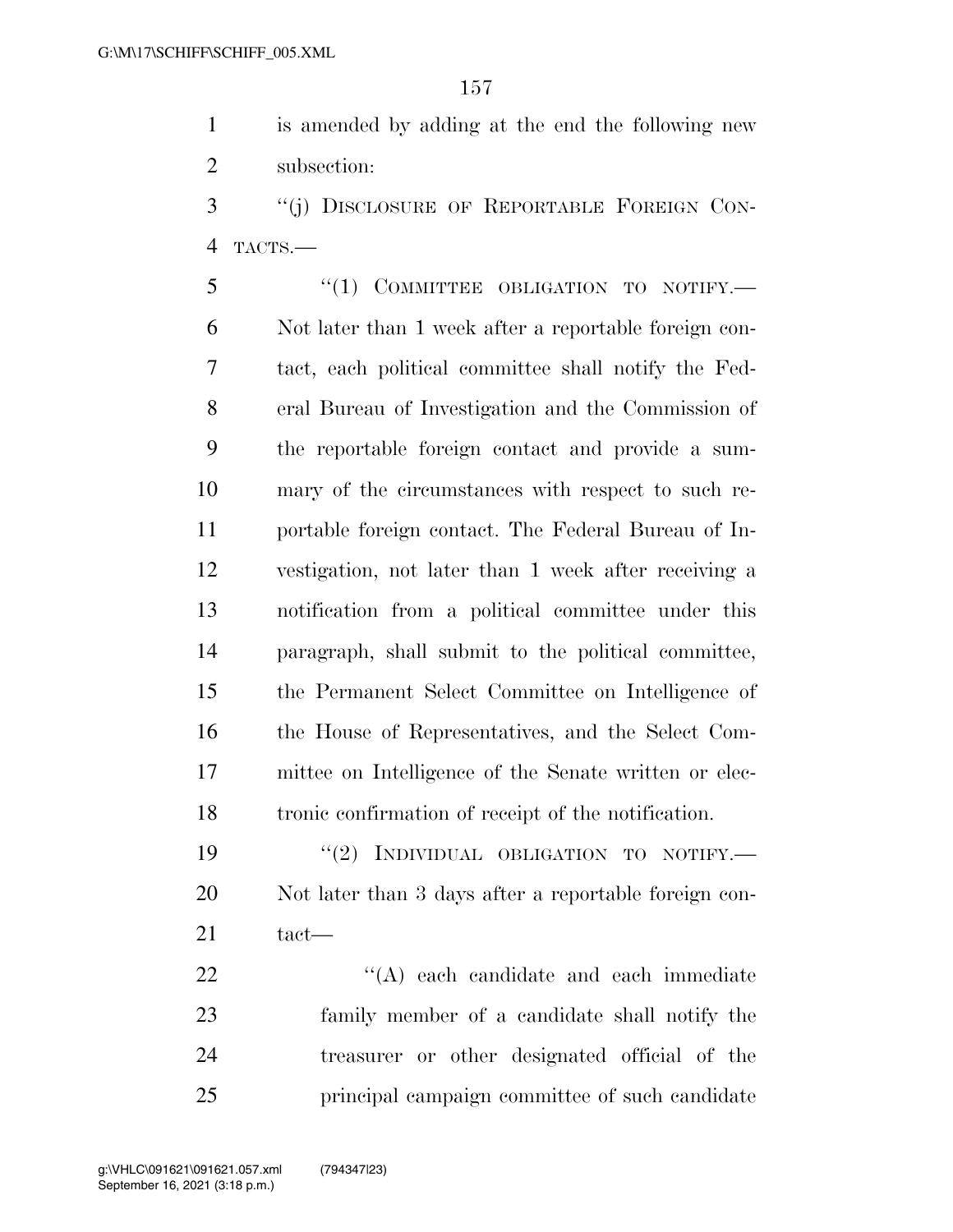| $\mathbf{1}$   | of the reportable foreign contact and provide a   |
|----------------|---------------------------------------------------|
| $\overline{2}$ | summary of the circumstances with respect to      |
| 3              | such reportable foreign contact; and              |
| $\overline{4}$ | "(B) each official, employee, or agent of a       |
| 5              | political committee shall notify the treasurer or |
| 6              | other designated official of the committee of the |
| $\overline{7}$ | reportable foreign contact and provide a sum-     |
| 8              | mary of the circumstances with respect to such    |
| 9              | reportable foreign contact.                       |
| 10             | "(3) REPORTABLE FOREIGN CONTACT.—In this          |
| 11             | subsection:                                       |
| 12             | "(A) IN GENERAL.—The term 'reportable             |
| 13             | foreign contact' means any direct or indirect     |
| 14             | contact or communication that—                    |
| 15             | $``(i)$ is between—                               |
| 16             | "(I) a candidate, an immediate                    |
| 17             | family member of the candidate, a po-             |
| 18             | litical committee, or any official, em-           |
| 19             | ployee, or agent of such committee;               |
| 20             | and                                               |
| 21             | "(II) an individual that the per-                 |
| 22             | son described in subclause (I) knows,             |
| 23             | has reason to know, or reasonably be-             |
| 24             | lieves is a covered foreign national;             |
| 25             | and                                               |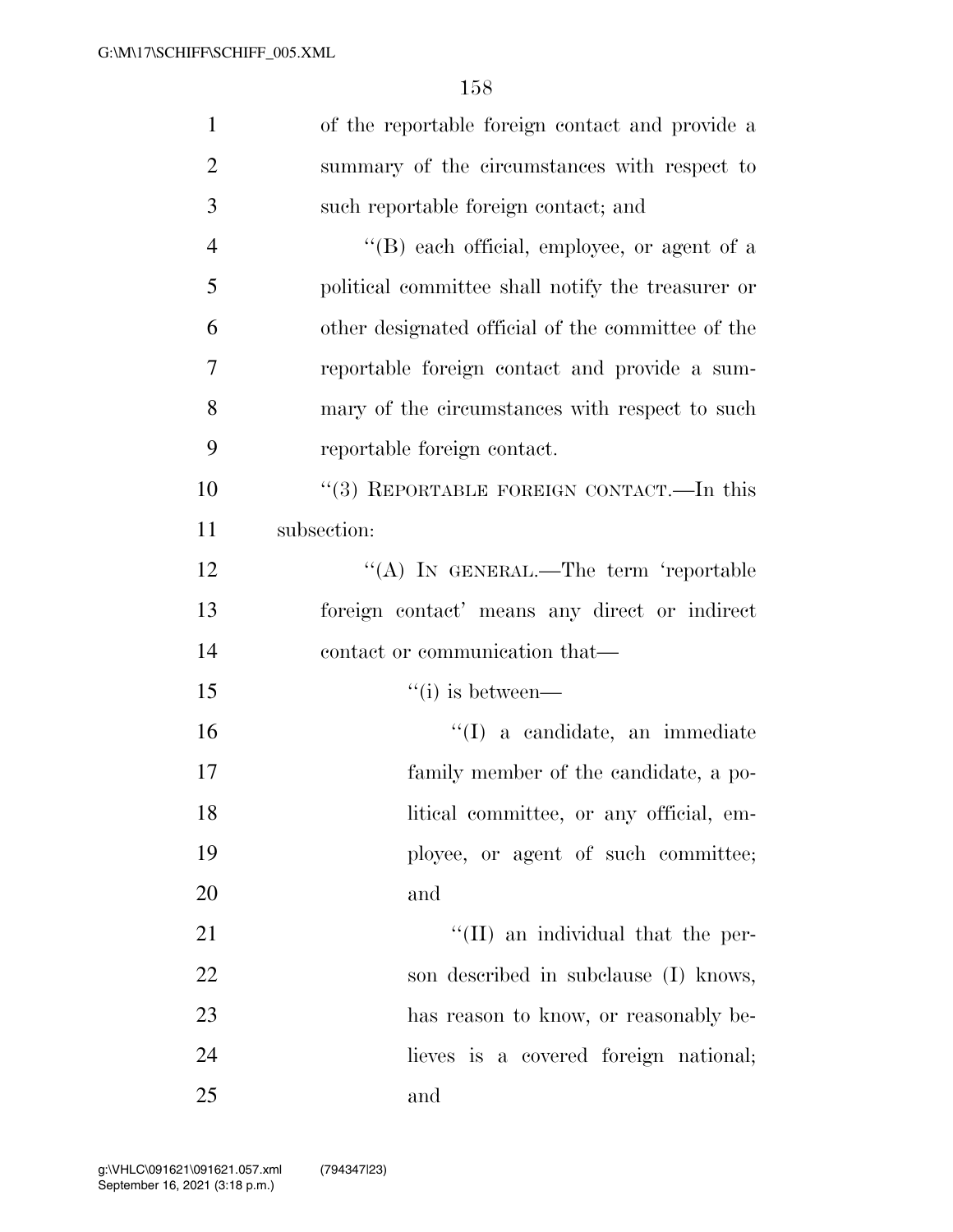| $\mathbf{1}$   | "(ii) the person described in clause                  |
|----------------|-------------------------------------------------------|
| $\overline{2}$ | $(i)(I)$ knows, has reason to know, or rea-           |
| 3              | sonably believes involves—                            |
| $\overline{4}$ | $\lq\lq$ an offer or other proposal                   |
| 5              | for a contribution, donation, expendi-                |
| 6              | ture, disbursement, or solicitation de-               |
| $\overline{7}$ | scribed in section 319; or                            |
| 8              | "(II) coordination or collabora-                      |
| 9              | tion with, an offer or provision of in-               |
| 10             | formation or services to or from, or                  |
| 11             | persistent and repeated contact with,                 |
| 12             | a covered foreign national in connec-                 |
| 13             | tion with an election.                                |
| 14             | $``$ (B) EXCEPTIONS.—                                 |
| 15             | "(i) CONTACTS IN OFFICIAL CAPACITY                    |
| 16             | AS ELECTED OFFICIAL.—The term 'report-                |
| 17             | able foreign contact' shall not include any           |
| 18             | contact or communication with a covered               |
| 19             | foreign national by an elected official or an         |
| 20             | employee of an elected official solely in an          |
| 21             | official capacity as such an official or em-          |
| 22             | ployee.                                               |
| 23             | CONTACTS FOR PURPOSES<br>``(ii)<br>OF                 |
| 24             | OBSERVATION OF<br><b>ENABLING</b><br><b>ELECTIONS</b> |
| 25             | OBSERVERS.—The<br><b>INTERNATIONAL</b><br>BY          |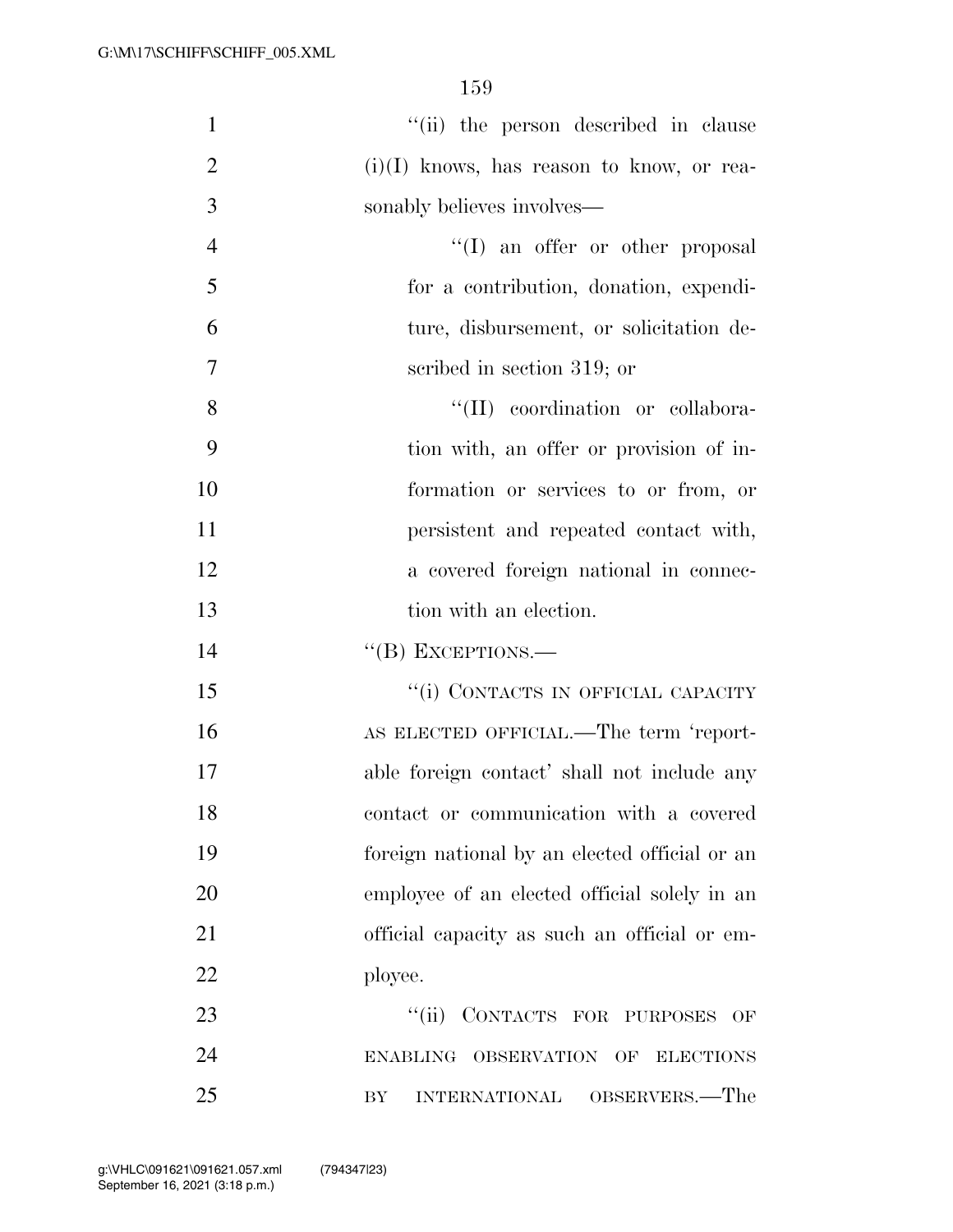| $\mathbf{1}$   | term 'reportable foreign contact' shall not                 |
|----------------|-------------------------------------------------------------|
| $\overline{2}$ | include any contact or communication with                   |
| 3              | a covered foreign national by any person                    |
| $\overline{4}$ | which is made for purposes of enabling the                  |
| 5              | observation of elections in the United                      |
| 6              | States by a foreign national or the obser-                  |
| $\tau$         | vation of elections outside of the United                   |
| 8              | States by a candidate, political committee,                 |
| 9              | or any official, employee, or agent of such                 |
| 10             | committee.                                                  |
| 11             | "(iii) EXCEPTIONS NOT APPLICABLE                            |
| 12             | CONTACTS OR COMMUNICATIONS IN-<br>IF                        |
| 13             | VOLVE PROHIBITED DISBURSEMENTS.—A                           |
| 14             | contact or communication by an elected of-                  |
| 15             | ficial or an employee of an elected official                |
| 16             | shall not be considered to be made solely                   |
| 17             | an official capacity for purposes of<br>$\operatorname{in}$ |
| 18             | clause (i), and a contact or communication                  |
| 19             | shall not be considered to be made for pur-                 |
| 20             | poses of enabling the observation of elec-                  |
| 21             | tions for purposes of clause (ii), if the con-              |
| 22             | tact or communication involves a contribu-                  |
| 23             | tion, donation, expenditure, disbursement,                  |
| 24             | or solicitation described in section 319.                   |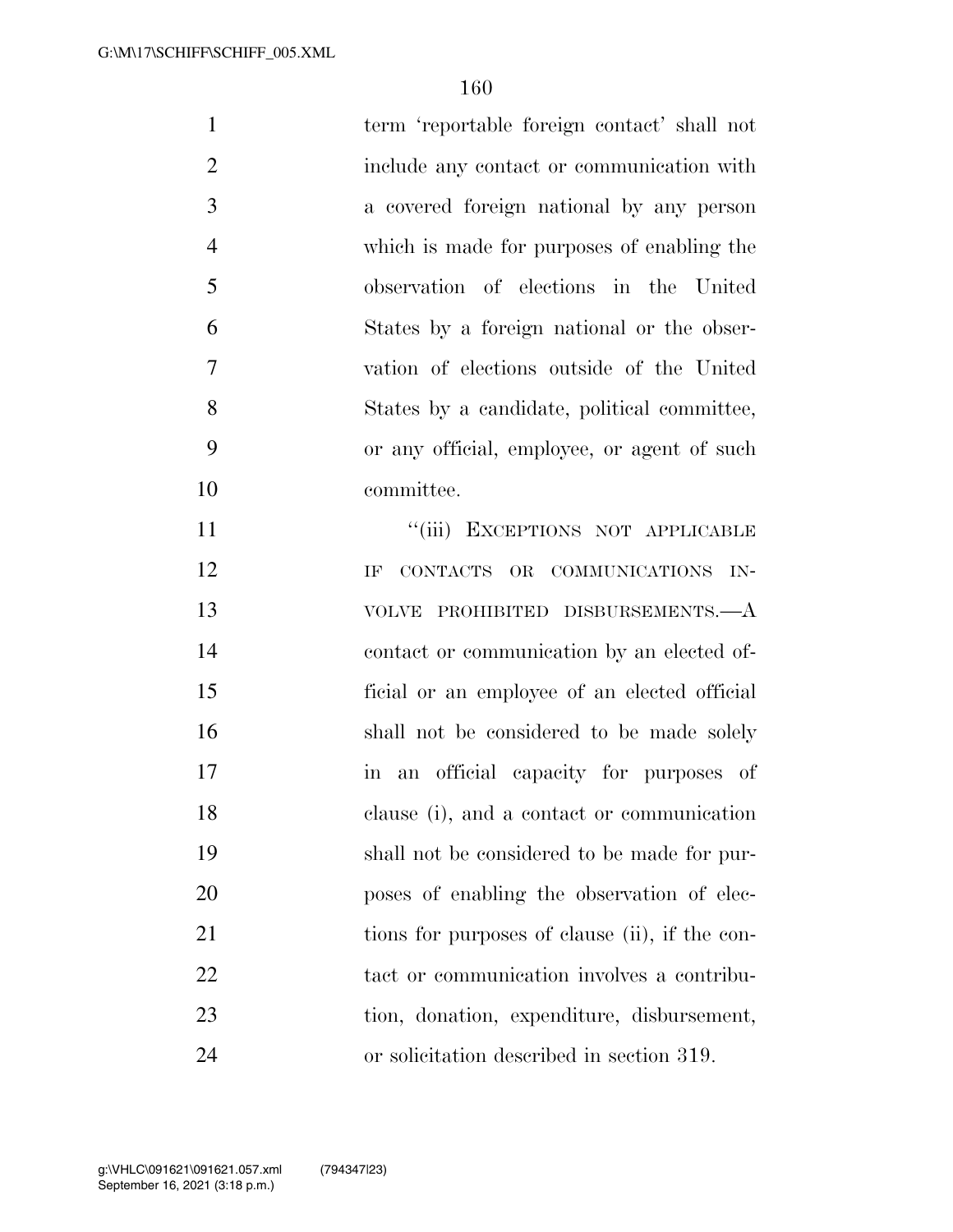| $\mathbf{1}$   | "(C) COVERED FOREIGN NATIONAL DE-         |
|----------------|-------------------------------------------|
| $\overline{2}$ | FINED.                                    |
| 3              | "(i) IN GENERAL.—In this paragraph,       |
| $\overline{4}$ | term 'covered foreign national'<br>the    |
| 5              | means-                                    |
| 6              | "(I) a foreign principal (as de-          |
| $\tau$         | fined in section 1(b) of the Foreign      |
| 8              | Agents Registration Act of 1938 (22)      |
| 9              | U.S.C. $611(b)$ that is a government      |
| 10             | of a foreign country or a foreign polit-  |
| 11             | ical party;                               |
| 12             | "(II) any person who acts as an           |
| 13             | agent, representative, employee, or       |
| 14             | servant, or any person who acts in        |
| 15             | any other capacity at the order, re-      |
| 16             | quest, or under the direction or con-     |
| 17             | trol, of a foreign principal described in |
| 18             | subclause (I) or of a person any of       |
| 19             | whose activities are directly or indi-    |
| 20             | rectly supervised, directed, controlled,  |
| 21             | financed, or subsidized in whole or in    |
| 22             | major part by a foreign principal de-     |
| 23             | scribed in subclause $(I)$ ; or           |
| 24             | "(III) any person included in the         |
| 25             | list of specially designated nationals    |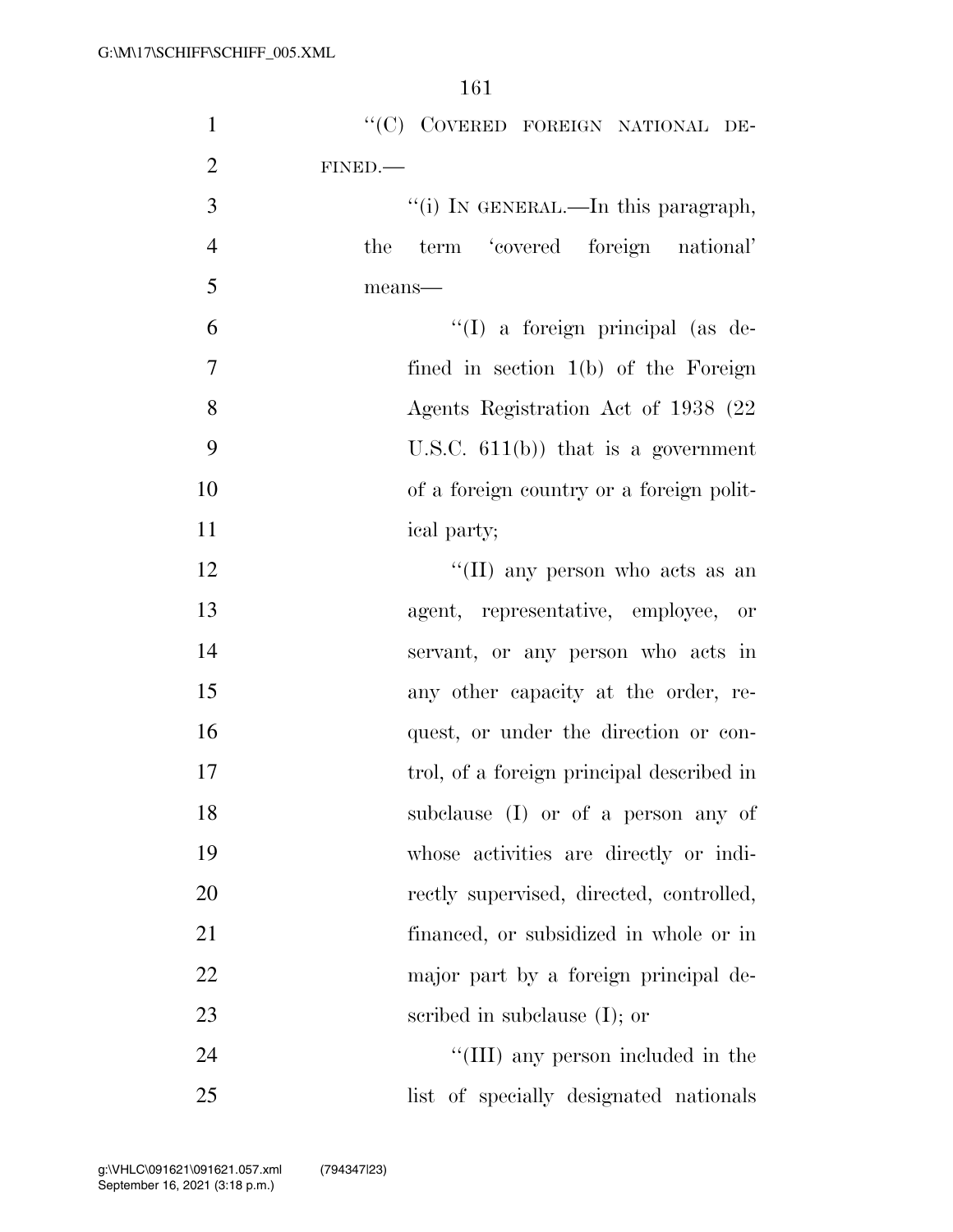| $\mathbf{1}$   | and blocked persons maintained by                     |
|----------------|-------------------------------------------------------|
| $\overline{2}$ | the Office of Foreign Assets Control                  |
| 3              | of the Department of the Treasury                     |
| $\overline{4}$ | pursuant to authorities relating to the               |
| 5              | imposition of sanctions relating to the               |
| 6              | conduct of a foreign principal de-                    |
| 7              | scribed in subclause $(I)$ .                          |
| 8              | "(ii) CLARIFICATION REGARDING AP-                     |
| 9              | PLICATION TO CITIZENS OF THE UNITED                   |
| 10             | STATES.—In the case of a citizen of the               |
| 11             | United States, subclause (II) of clause (i)           |
| 12             | applies only to the extent that the person            |
| 13             | involved acts within the scope of that per-           |
| 14             | son's status as the agent of a foreign prin-          |
| 15             | cipal described in subclause (I) of clause            |
| 16             | (i).                                                  |
| 17             | IMMEDIATE FAMILY MEMBER.-In this<br>(4)               |
| 18             | subsection, the term 'immediate family member'        |
| 19             | means, with respect to a candidate, a parent, parent- |
| 20             | in-law, spouse, adult child, or sibling.".            |
| 21             | (2) EFFECTIVE DATE.—The amendment made                |
| 22             | by paragraph (1) shall apply with respect to report-  |
| 23             | able foreign contacts which occur on or after the     |
| 24             | date of the enactment of this Act.                    |
| 25             | (b) INFORMATION INCLUDED ON REPORT.—                  |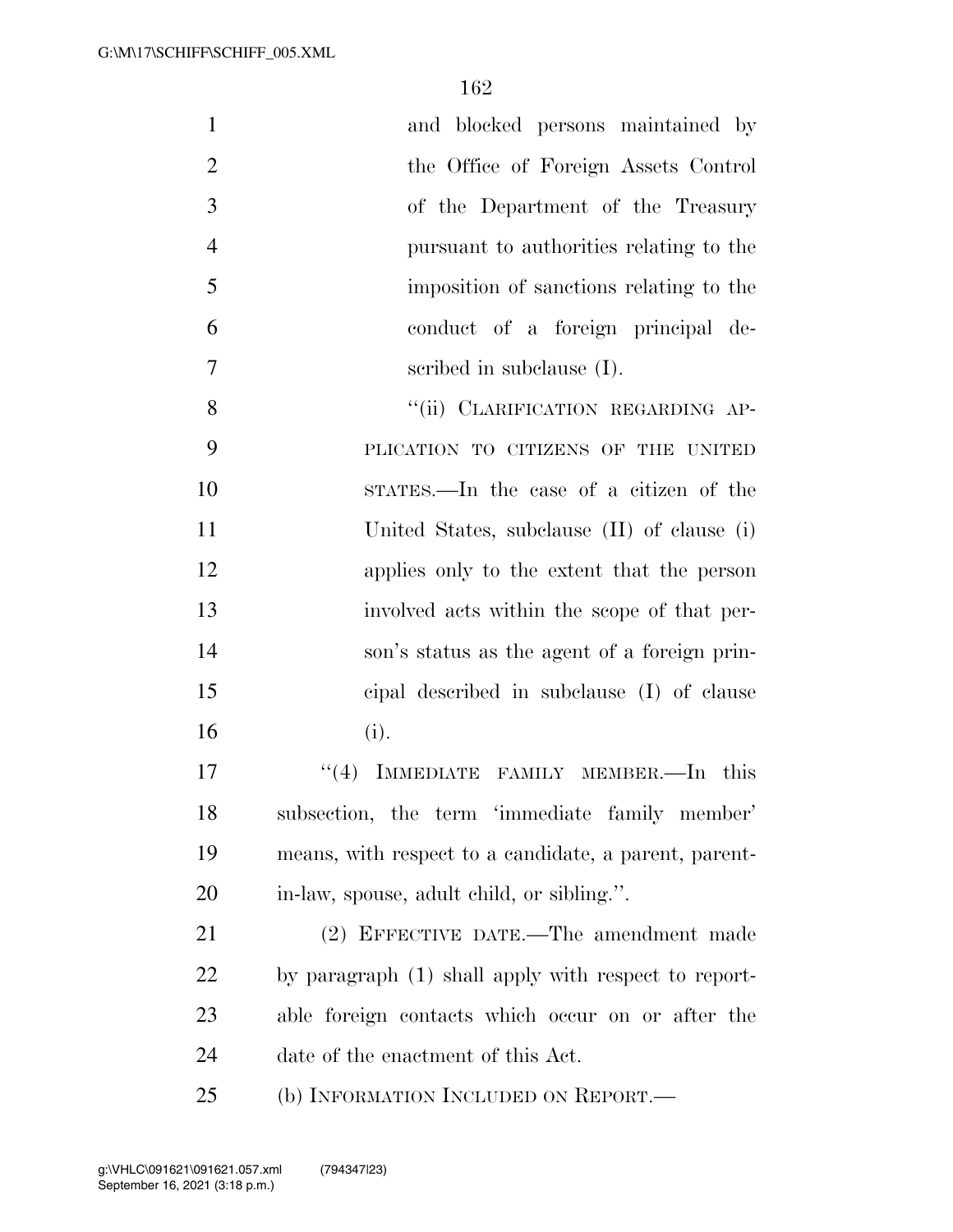| $\mathbf{1}$   | $(1)$ IN GENERAL.—Section 304(b) of such Act          |
|----------------|-------------------------------------------------------|
| $\overline{2}$ | $(52 \text{ U.S.C. } 30104(b))$ is amended—           |
| 3              | $(A)$ by striking "and" at the end of para-           |
| $\overline{4}$ | graph(7);                                             |
| 5              | (B) by striking the period at the end of              |
| 6              | paragraph $(8)$ and inserting "; and"; and            |
| 7              | (C) by adding at the end the following new            |
| 8              | paragraph:                                            |
| 9              | "(9) for any reportable foreign contact (as de-       |
| 10             | fined in subsection $(j)(3)$ —                        |
| 11             | $\lq\lq$ the date, time, and location of the          |
| 12             | contact;                                              |
| 13             | $\lq\lq$ the date and time of when a des-             |
| 14             | ignated official of the committee was notified of     |
| 15             | the contact;                                          |
| 16             | "(C) the identity of individuals involved;            |
| 17             | and                                                   |
| 18             | $\lq\lq$ (D) a description of the contact, including  |
| 19             | the nature of any contribution, donation, ex-         |
| 20             | penditure, disbursement, or solicitation involved     |
| 21             | and the nature of any activity described in sub-      |
| 22             | section $(j)(3)(A)(ii)(II)$ involved.".               |
| 23             | (2) EFFECTIVE DATE.—The amendment made                |
| 24             | by paragraph (1) shall apply with respect to reports  |
| 25             | filed on or after the expiration of the 60-day period |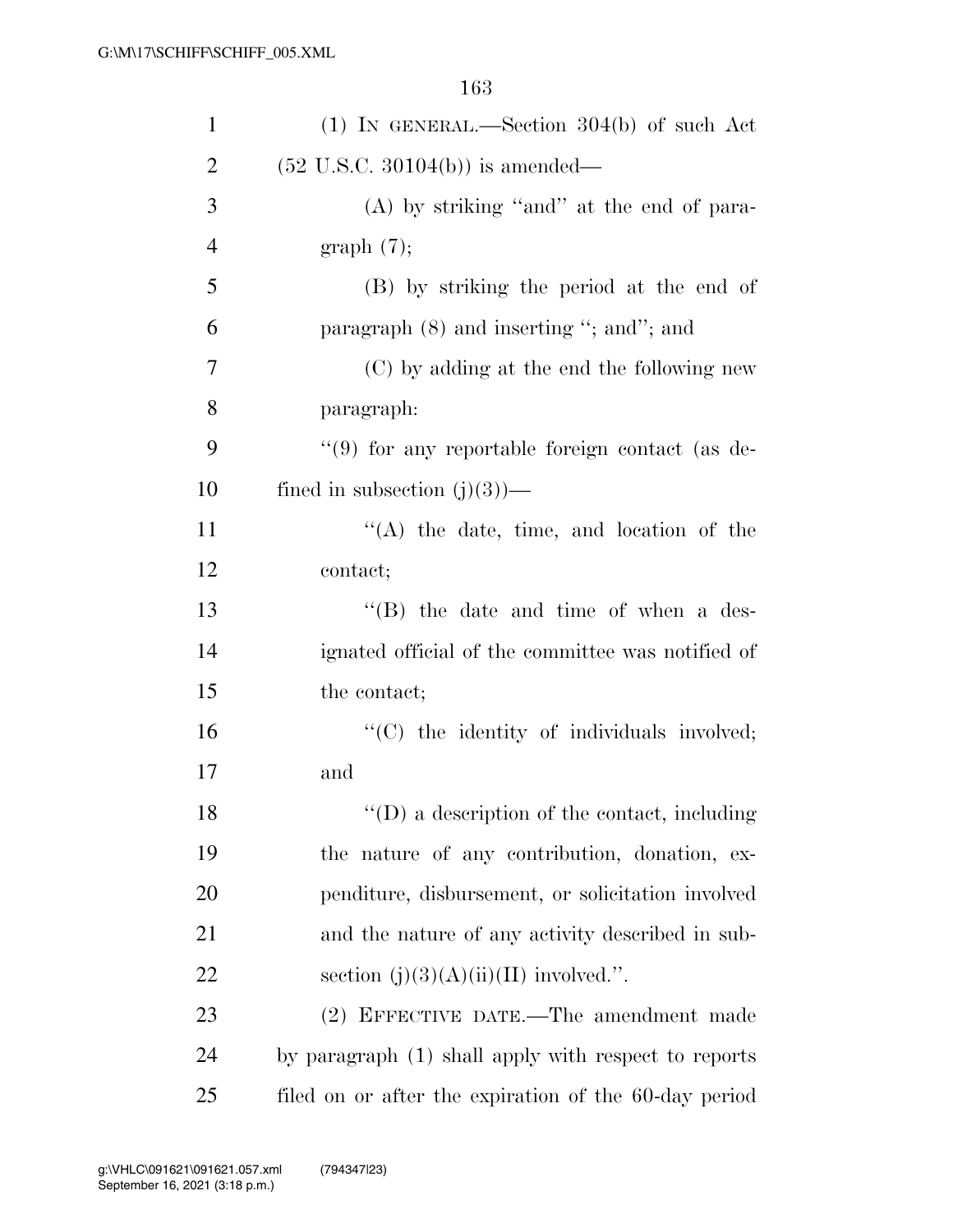which begins on the date of the enactment of this Act.

## **SEC. 1302. FEDERAL CAMPAIGN FOREIGN CONTACT RE-PORTING COMPLIANCE SYSTEM.**

 (a) IN GENERAL.—Section 302 of the Federal Elec- tion Campaign Act of 1971 (52 U.S.C. 30102) is amended by adding at the end the following new subsection:

8 "(j) REPORTABLE FOREIGN CONTACTS COMPLIANCE POLICY.—

 ''(1) REPORTING.—Each political committee shall establish a policy that requires all officials, em- ployees, and agents of such committee to notify the treasurer or other appropriate designated official of the committee of any reportable foreign contact (as defined in section 304(j)) not later than 3 days after such contact was made.

17 ''(2) RETENTION AND PRESERVATION OF RECORDS.—Each political committee shall establish a policy that provides for the retention and preserva- tion of records and information related to reportable foreign contacts (as so defined) for a period of not less than 3 years.

23 "(3) CERTIFICATION.—

24 "(A) IN GENERAL.—Upon filing its state-ment of organization under section 303(a), and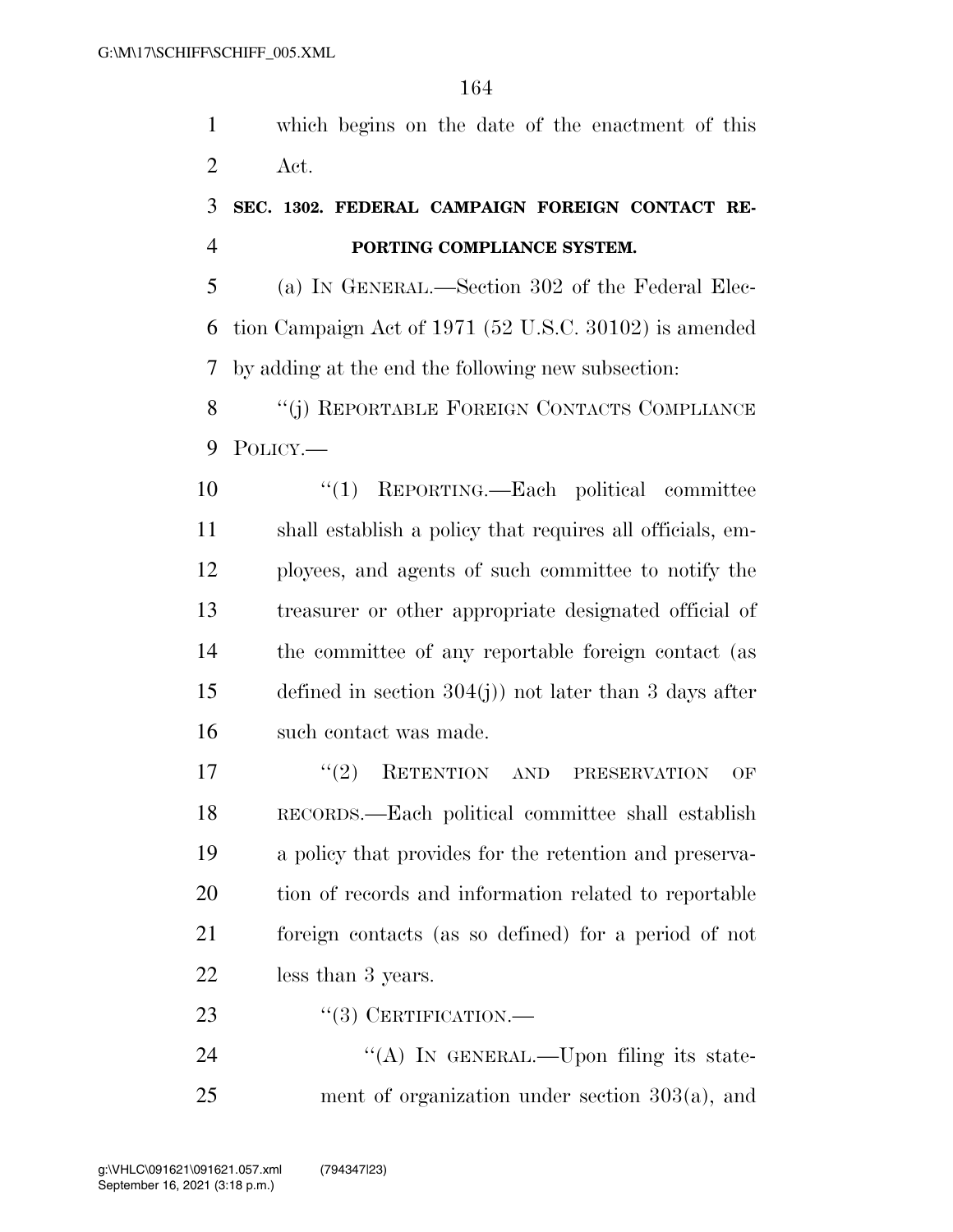| $\mathbf{1}$   | with each report filed under section $304(a)$ , the |
|----------------|-----------------------------------------------------|
| $\overline{2}$ | treasurer of each political committee (other        |
| 3              | than an authorized committee) shall certify         |
| $\overline{4}$ | $that-$                                             |
| 5              | "(i) the committee has in place poli-               |
| 6              | cies that meet the requirements of para-            |
| 7              | graphs $(1)$ and $(2)$ ;                            |
| 8              | "(ii) the committee has designated an               |
| 9              | official to monitor compliance with such            |
| 10             | policies; and                                       |
| 11             | "(iii) not later than 1 week after the              |
| 12             | beginning of any formal or informal affili-         |
| 13             | ation with the committee, all officials, em-        |
| 14             | ployees, and agents of such committee               |
| 15             | will-                                               |
| 16             | "(I) receive notice of such poli-                   |
| 17             | cies;                                               |
| 18             | $\lq\lq$ (II) be informed of the prohibi-           |
| 19             | tions under section 319; and                        |
| 20             | "(III) sign a certification affirm-                 |
| 21             | ing their understanding of such poli-               |
| 22             | cies and prohibitions.                              |
| 23             | $\lq\lq (B)$<br>AUTHORIZED COMMITTEES.-With         |
| 24             | respect to an authorized committee, the can-        |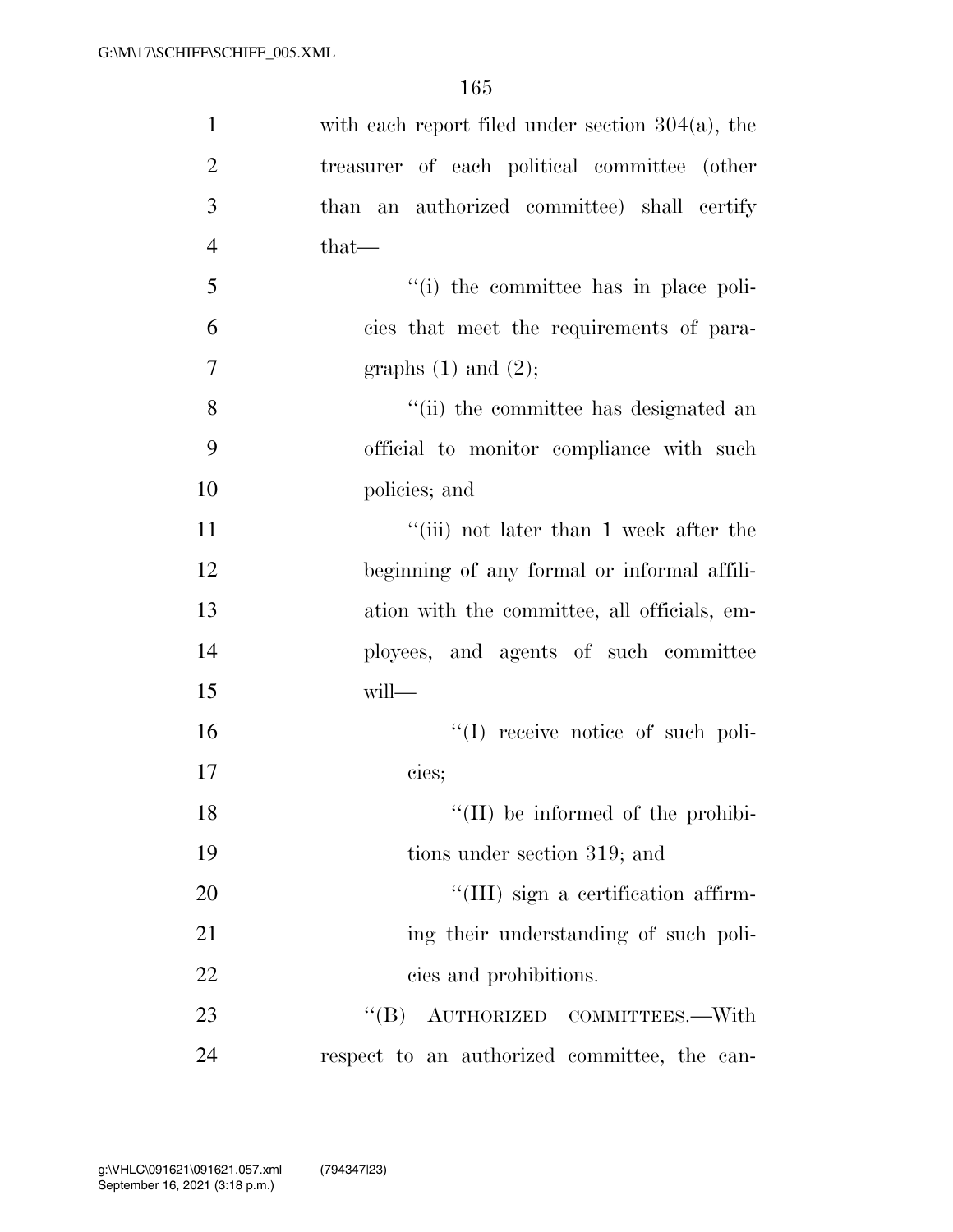|   | didate shall make the certification required         |
|---|------------------------------------------------------|
| 2 | under subparagraph $(A)$ .".                         |
| 3 | (b) EFFECTIVE DATE.—                                 |
|   | $(1)$ In GENERAL.—The amendment made by              |
| 5 | subsection (a) shall apply with respect to political |
| 6 | committees which file a statement of organization    |

 under section 303(a) of the Federal Election Cam- paign Act of 1971 (52 U.S.C. 30103(a)) on or after the date of the enactment of this Act.

 (2) TRANSITION RULE FOR EXISTING COMMIT- TEES.—Not later than 30 days after the date of the enactment of this Act, each political committee under the Federal Election Campaign Act of 1971 shall file a certification with the Federal Election Commission that the committee is in compliance with the requirements of section 302(j) of such Act (as added by subsection (a)).

#### **SEC. 1303. CRIMINAL PENALTIES.**

 Section 309(d)(1) of the Federal Election Campaign Act of 1971 (52 U.S.C. 30109(d)(1)) is amended by add-ing at the end the following new subparagraphs:

22 ""(E) Any person who knowingly and willfully com- mits a violation of subsection (j) or (b)(9) of section 304 or section 302(j) shall be fined not more than \$500,000, imprisoned not more than 5 years, or both.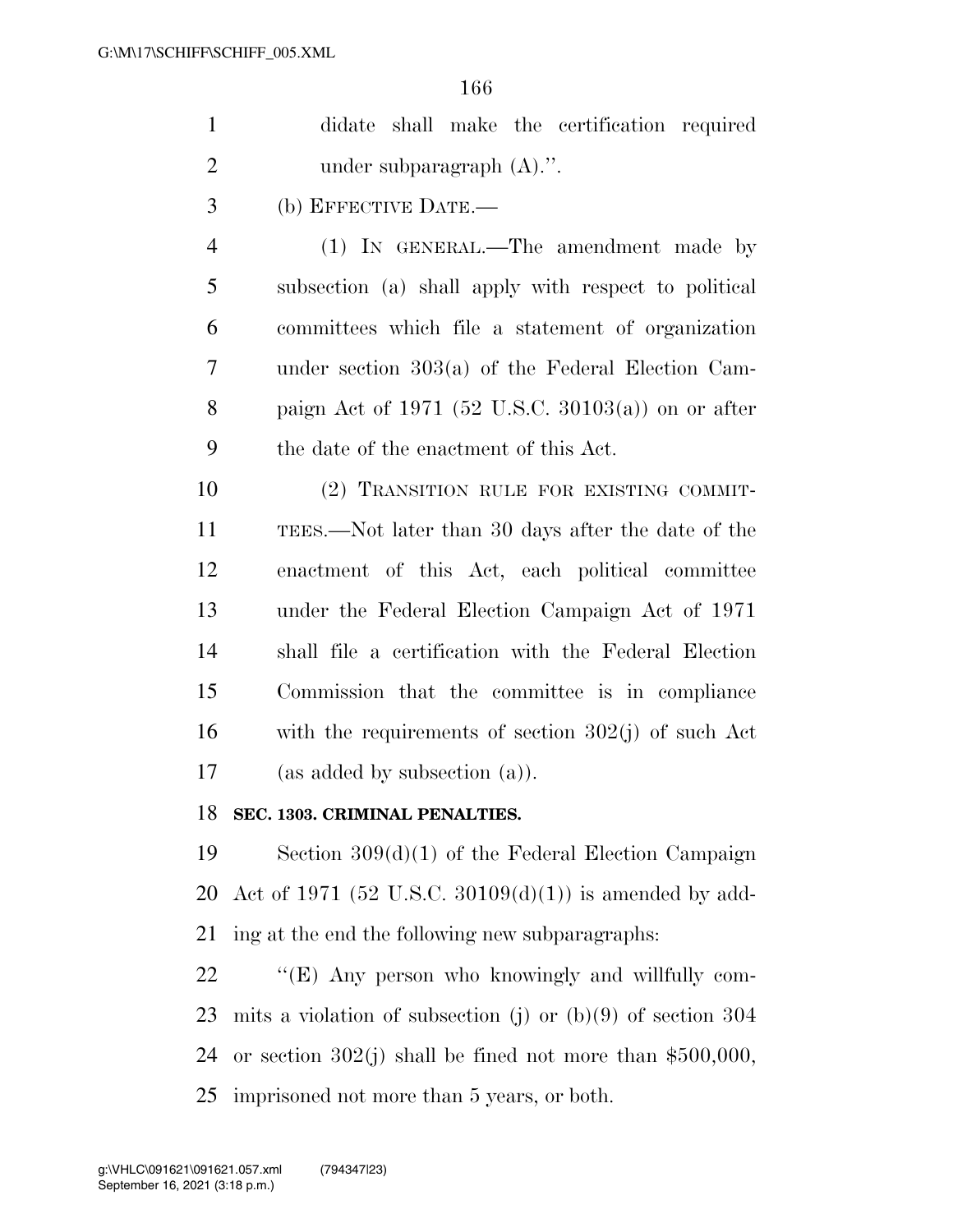''(F) Any person who knowingly and willfully conceals or destroys any materials relating to a reportable foreign contact (as defined in section 304(j)) shall be fined not more than \$1,000,000, imprisoned not more than 5 years, or both.''.

### **SEC. 1304. REPORT TO CONGRESSIONAL INTELLIGENCE COMMITTEES.**

 (a) IN GENERAL.—Not later than 1 year after the date of enactment of this Act, and annually thereafter, the Director of the Federal Bureau of Investigation shall submit to the congressional intelligence committees a re- port relating to notifications received by the Federal Bu- reau of Investigation under section 304(j)(1) of the Fed- eral Election Campaign Act of 1971 (as added by section 1301(a) of this Act).

 (b) ELEMENTS.—Each report under subsection (a) shall include, at a minimum, the following with respect to notifications described in subsection (a):

 (1) The number of such notifications received from political committees during the year covered by the report.

 (2) A description of protocols and procedures developed by the Federal Bureau of Investigation re- lating to receipt and maintenance of records relating to such notifications.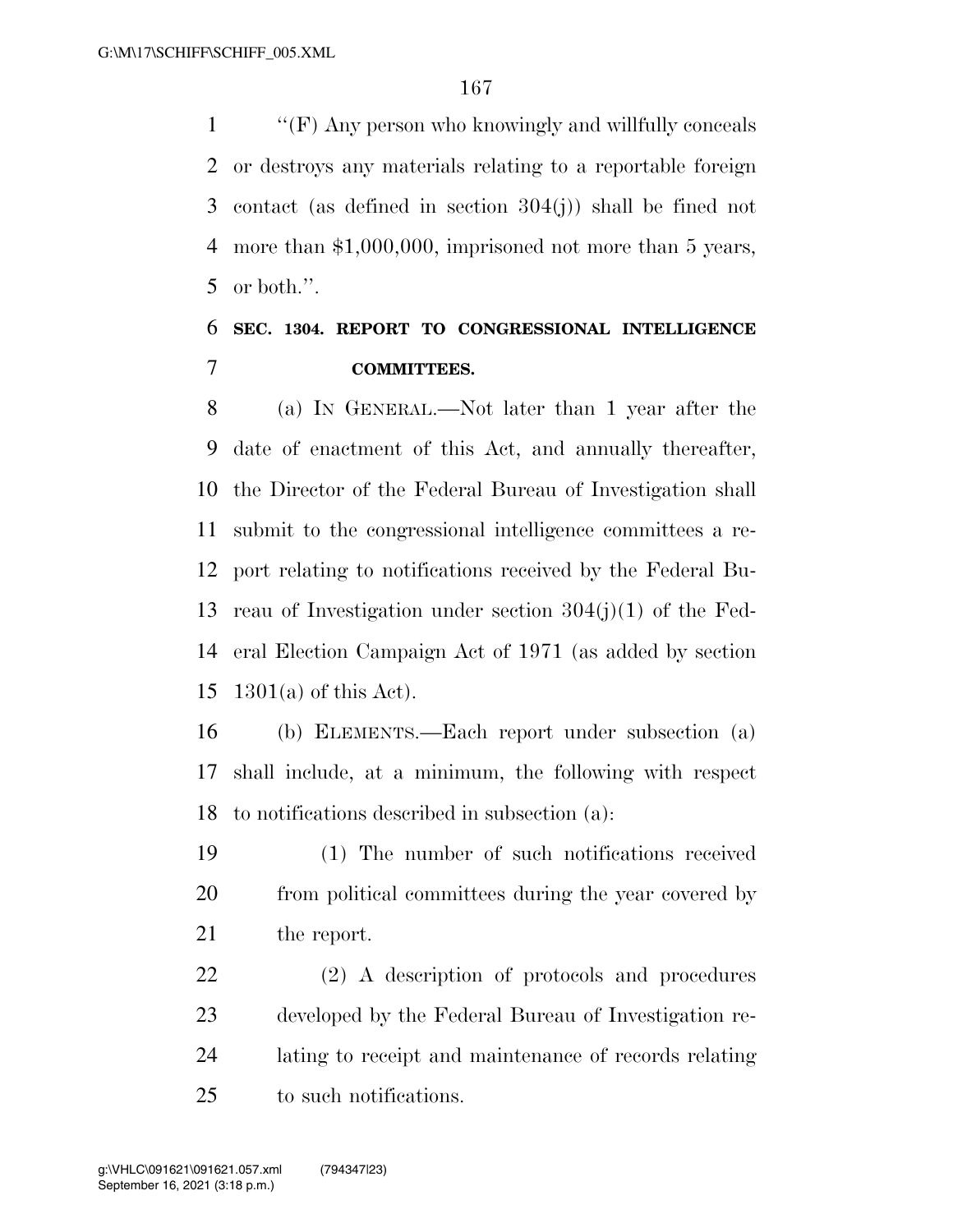(3) With respect to such notifications received

 during the year covered by the report, a description of any subsequent actions taken by the Director re- sulting from the receipt of such notifications. (c) CONGRESSIONAL INTELLIGENCE COMMITTEES DEFINED.—In this section, the term ''congressional intel- ligence committees'' has the meaning given that term in section 3 of the National Security Act of 1947 (50 U.S.C. 3003). **SEC. 1305. RULE OF CONSTRUCTION.**  Nothing in this title or the amendments made by this title shall be construed— (1) to impede legitimate journalistic activities; or (2) to impose any additional limitation on the right to express political views or to participate in public discourse of any individual who— 18 (A) resides in the United States; (B) is not a citizen of the United States or a national of the United States, as defined in 21 section  $101(a)(22)$  of the Immigration and Na-22 tionality Act  $(8 \text{ U.S.C. } 1101(a)(22))$ ; and (C) is not lawfully admitted for permanent

24 residence, as defined by section  $101(a)(20)$  of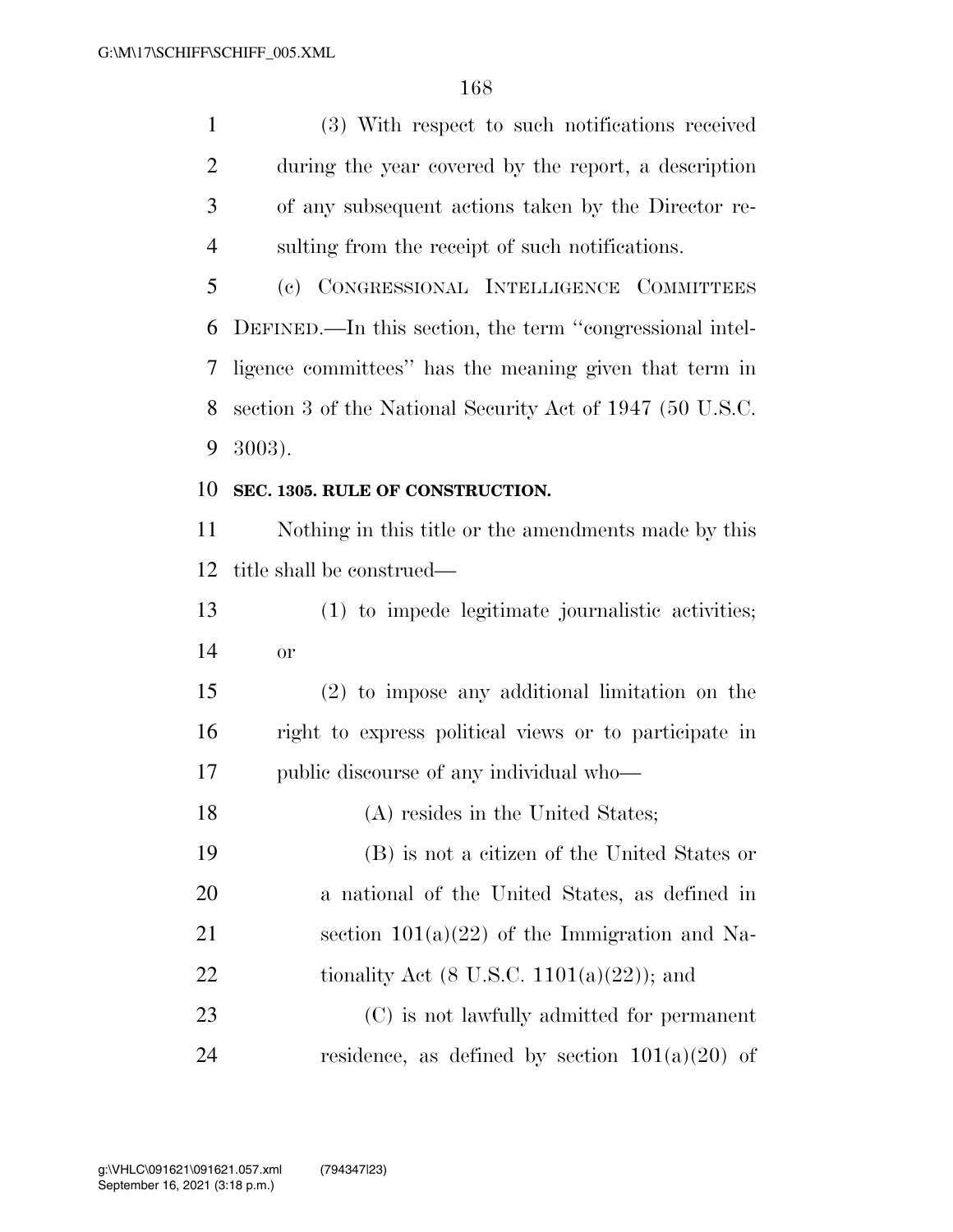the Immigration and Nationality Act (8 U.S.C. 2  $1101(a)(20)$ . **TITLE XIV—ELIMINATING FOR-**

# **EIGN INTERFERENCE IN ELECTIONS**

## **SEC. 1401. CLARIFICATION OF APPLICATION OF FOREIGN MONEY BAN.**

 (a) CLARIFICATION OF TREATMENT OF PROVISION OF CERTAIN INFORMATION AS CONTRIBUTION OR DONA- TION OF A THING OF VALUE.—Section 319 of the Federal Election Campaign Act of 1971 (52 U.S.C. 30121) is amended by adding at the end the following new sub-section:

14 " (c) CLARIFICATION OF TREATMENT OF PROVISION OF CERTAIN INFORMATION AS CONTRIBUTION OR DONA- TION OF A THING OF VALUE.—For purposes of this sec- tion, a 'contribution or donation of money or other thing of value' includes the provision of opposition research, polling, or other non-public information relating to a can- didate for election for a Federal, State, or local office for the purpose of influencing the election, regardless of whether such research, polling, or information has mone- tary value, except that nothing in this subsection shall be construed to treat the mere provision of an opinion about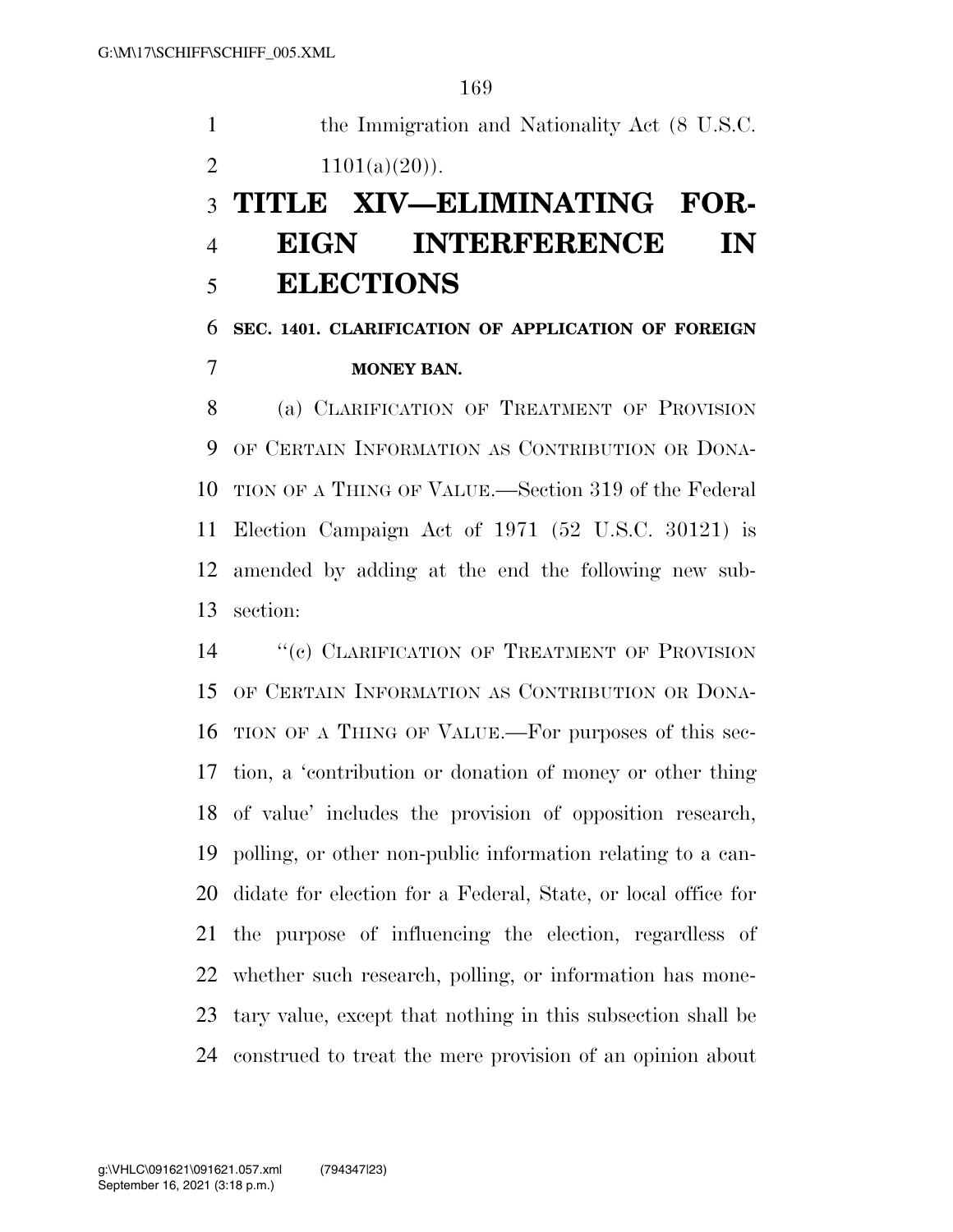a candidate as a thing of value for purposes of this sec-tion.''.

 (b) CLARIFICATION OF APPLICATION OF FOREIGN MONEY BAN TO ALL CONTRIBUTIONS AND DONATIONS OF THINGS OF VALUE AND TO ALL SOLICITATIONS OF CONTRIBUTIONS AND DONATIONS OF THINGS OF VALUE.—Section 319(a) of such Act (52 U.S.C.  $30121(a)$  is amended—

9 (1) in paragraph  $(1)(A)$ , by striking "promise to make a contribution or donation'' and inserting ''promise to make such a contribution or donation''; 12 (2) in paragraph  $(1)(B)$ , by striking "donation" and inserting ''donation of money or other thing of value, or to make an express or implied promise to make such a contribution or donation,''; and

 (3) by amending paragraph (2) to read as fol-lows:

18 ''(2) a person to solicit, accept, or receive (di- rectly or indirectly) a contribution or donation de- scribed in subparagraph (A) or (B) of paragraph (1), or to solicit, accept, or receive (directly or indi- rectly) an express or implied promise to make such a contribution or donation, from a foreign na-tional.''.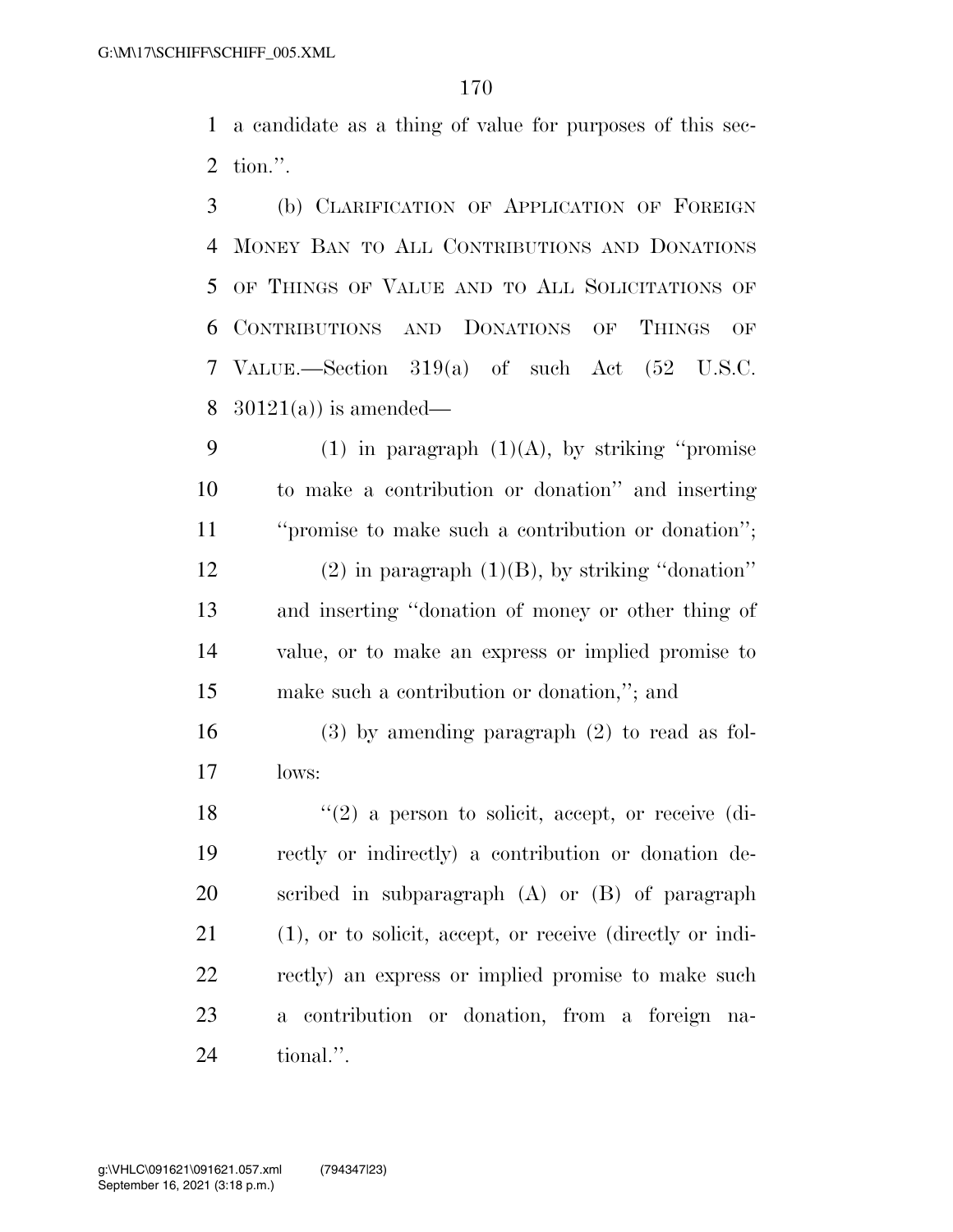(c) ENHANCED PENALTY FOR CERTAIN VIOLA-TIONS.—

 $3 \qquad (1)$  In GENERAL.—Section  $309(d)(1)$  of such 4 Act  $(52 \text{ U.S.C. } 30109(d)(1))$ , as amended by section 1303, is further amended by adding at the end the following new subparagraph:

 "'(G)(i) Any person who knowingly and willfully com- mits a violation of section 319 which involves a foreign national which is a government of a foreign country or a foreign political party, or which involves a thing of value consisting of the provision of opposition research, polling, or other non-public information relating to a candidate for election for a Federal, State, or local office for the purpose of influencing the election, shall be fined under title 18, United States Code, or imprisoned for not more than 5 years, or both.

 ''(ii) In clause (i), each of the terms 'government of a foreign country' and 'foreign political party' has the meaning given such term in section 1 of the Foreign Agents Registration Act of 1938, as Amended (22 U.S.C. 611).''.

 (2) EFFECTIVE DATE.—The amendment made by paragraph (1) shall apply with respect to viola- tions committed on or after the date of the enact-ment of this Act.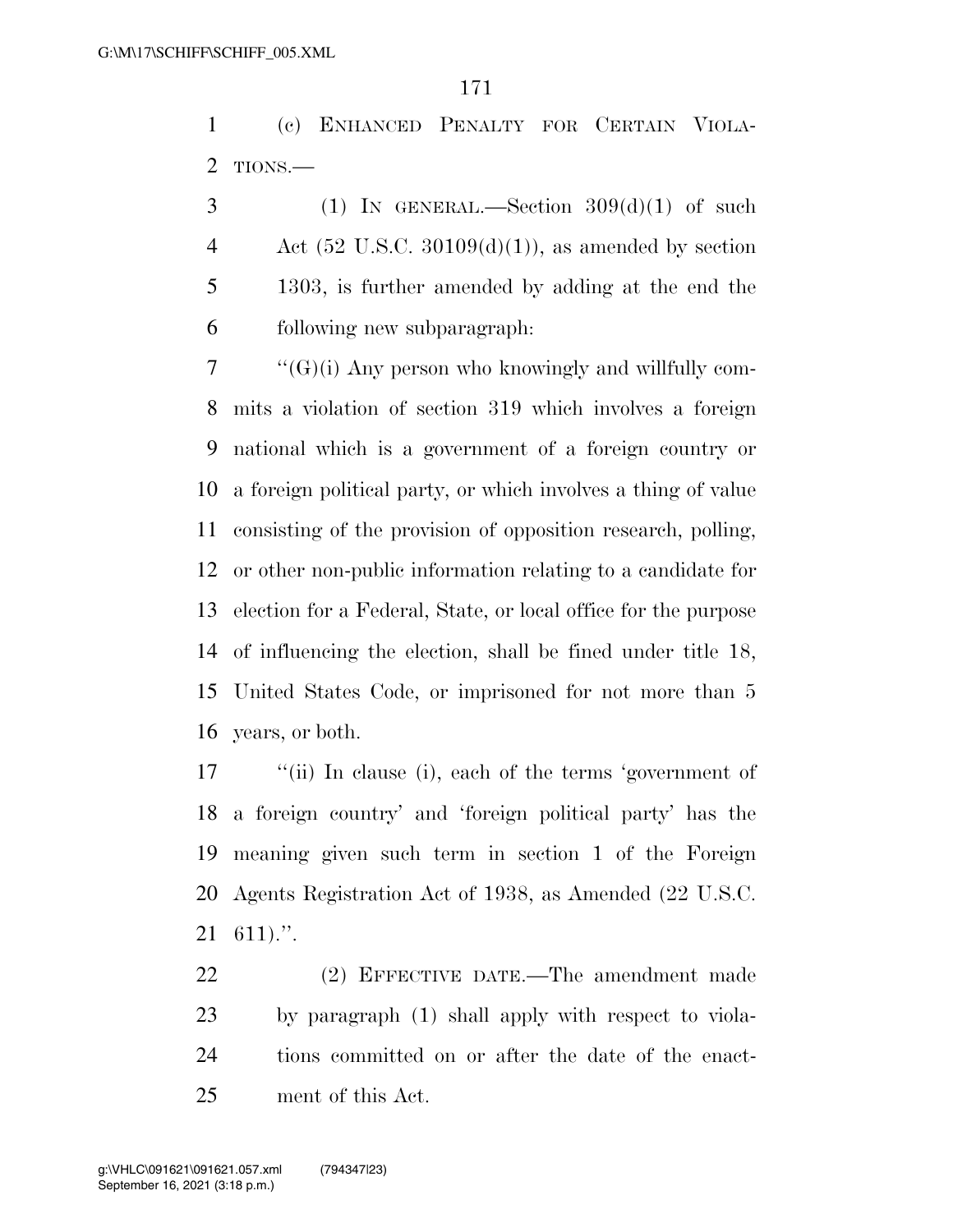| $\mathbf{1}$   | SEC. 1402. REQUIRING ACKNOWLEDGMENT OF FOREIGN        |
|----------------|-------------------------------------------------------|
| $\overline{2}$ | MONEY BAN BY POLITICAL COMMITTEES.                    |
| 3              | (a) PROVISION OF INFORMATION BY FEDERAL ELEC-         |
| $\overline{4}$ | TION COMMISSION.—Section 303 of the Federal Election  |
| 5              | Campaign Act of 1971 (52 U.S.C. 30103) is amended by  |
| 6              | adding at the end the following new subsection:       |
| $\overline{7}$ | "(e) ACKNOWLEDGMENT OF FOREIGN MONEY                  |
| 8              | $BAN$ .—                                              |
| 9              | "(1) NOTIFICATION BY COMMISSION.—Not later            |
| 10             | than 30 days after a political committee files its    |
| 11             | statement of organization under subsection (a), and   |
| 12             | biennially thereafter until the committee terminates, |
| 13             | the Commission shall provide the committee with a     |
| 14             | written explanation of section 319.                   |
| 15             | $``(2)$ ACKNOWLEDGMENT BY COMMITTEE.—                 |
| 16             | "(A) IN GENERAL.—Not later than 30                    |
| 17             | days after receiving the written explanation of       |
| 18             | section $319$ under paragraph $(1)$ , the committee   |
| 19             | shall transmit to the Commission a signed cer-        |
| 20             | tification that the committee has received such       |
| 21             | written explanation and has provided a copy of        |
| 22             | the explanation to all members, employees, con-       |
| 23             | tractors, and volunteers of the committee.            |
| 24             | "(B) PERSON RESPONSIBLE FOR SIGNA-                    |
| 25             | TURE.—The certification required under sub-           |
|                |                                                       |

paragraph (A) shall be signed—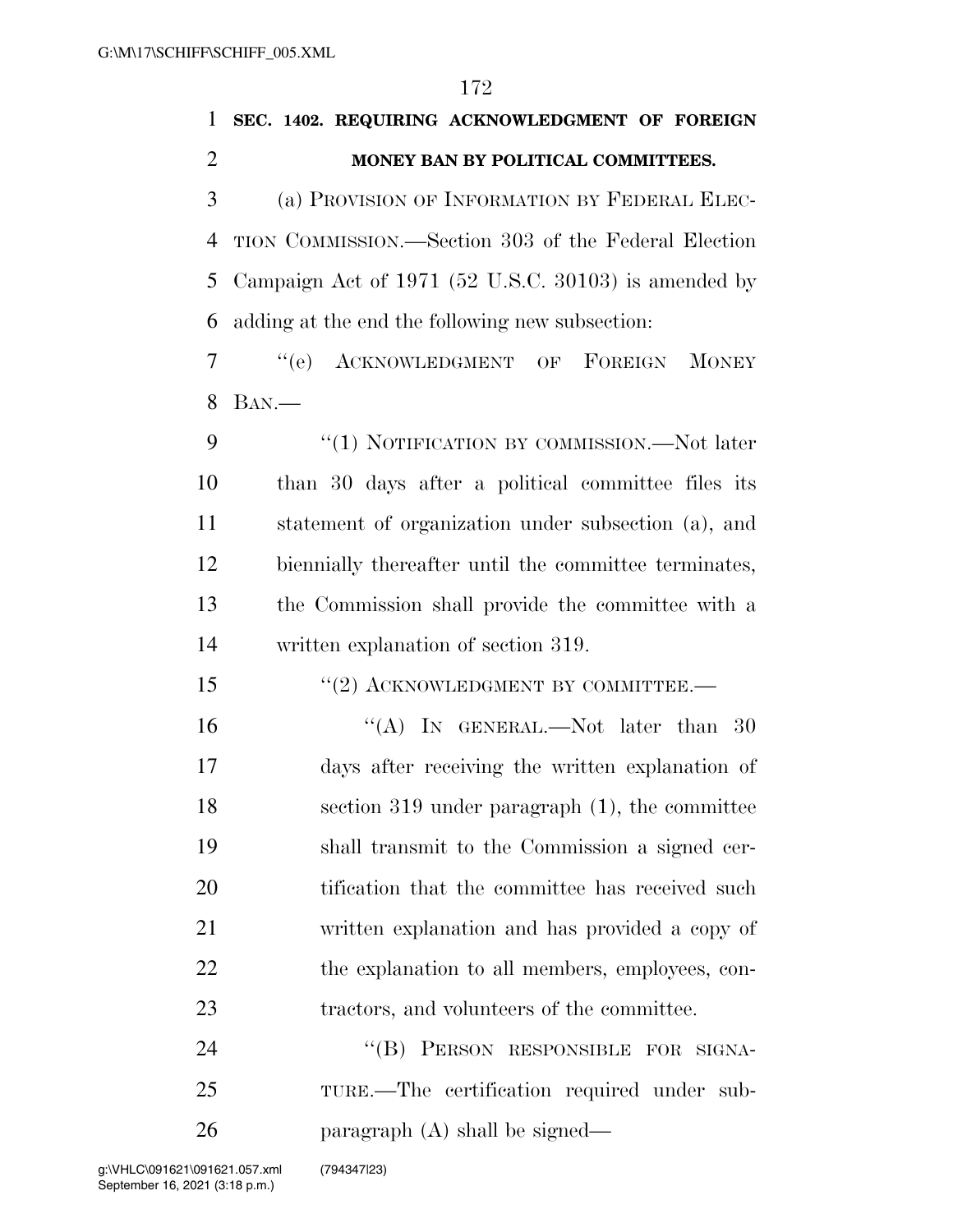| $\mathbf{1}$   | "(i) in the case of an authorized com-               |
|----------------|------------------------------------------------------|
| $\overline{2}$ | mittee of a candidate, by the candidate; or          |
| 3              | "(ii) in the case of any other political             |
| $\overline{4}$ | committee, by the treasurer of the com-              |
| 5              | mittee.".                                            |
| 6              | (b) EFFECTIVE DATE; TRANSITION FOR EXISTING          |
| 7              | COMMITTEES.-                                         |
| 8              | (1) IN GENERAL.—The amendment made by                |
| 9              | subsection (a) shall apply with respect to political |
| 10             | committees which file statements of organization     |
| 11             | under section 303 of the Federal Election Campaign   |
| 12             | Act of 1971 (52 U.S.C. 30103) on or after the date   |
| 13             | of the enactment of this Act.                        |
| 14             | (2) TRANSITION FOR EXISTING COMMITTEES.—             |
| 15             | (A) NOTIFICATION BY FEDERAL ELECTION                 |
| 16             | COMMISSION.—Not later than 90 days after the         |
| 17             | date of the enactment of this Act, the Federal       |
| 18             | Election Commission shall provide each political     |
| 19             | committee under such Act with the written ex-        |
| 20             | planation of section 319 of such Act, as re-         |
| 21             | quired under section $303(e)(1)$ of such Act (as     |
| 22             | added by subsection $(a)$ ).                         |
| 23             | (B) ACKNOWLEDGMENT BY COMMITTEE.—                    |
| 24             | Not later than 30 days after receiving the writ-     |

ten explanation under subparagraph (A), each